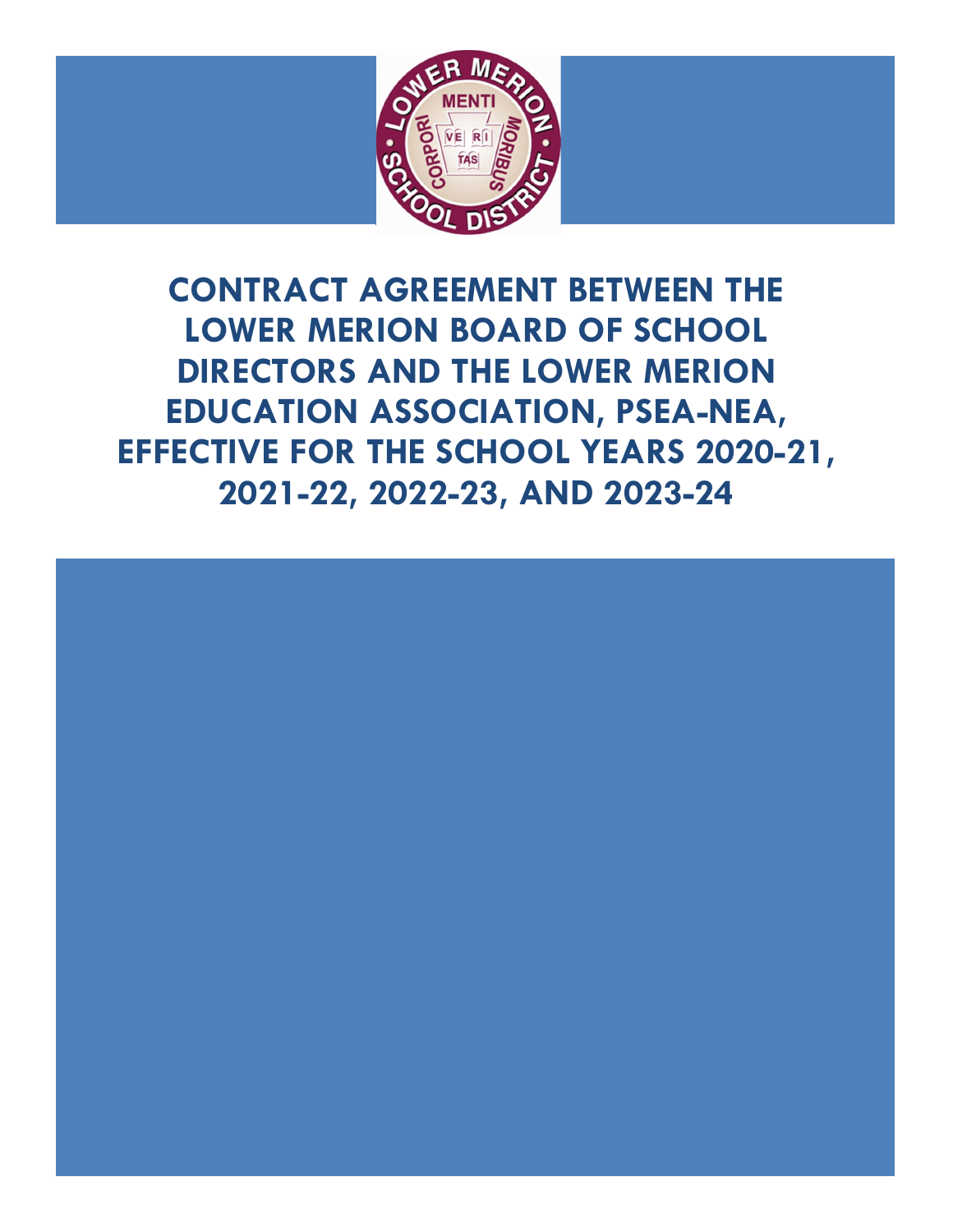# **TABLE OF CONTENTS**

| <b>ARTICLE</b>                                                             | Page |
|----------------------------------------------------------------------------|------|
|                                                                            |      |
|                                                                            |      |
|                                                                            |      |
|                                                                            |      |
|                                                                            |      |
|                                                                            |      |
|                                                                            |      |
|                                                                            |      |
|                                                                            |      |
|                                                                            |      |
|                                                                            |      |
|                                                                            |      |
|                                                                            |      |
|                                                                            |      |
|                                                                            |      |
|                                                                            |      |
|                                                                            |      |
|                                                                            |      |
|                                                                            |      |
|                                                                            |      |
|                                                                            |      |
|                                                                            |      |
|                                                                            |      |
|                                                                            |      |
|                                                                            |      |
|                                                                            |      |
|                                                                            |      |
|                                                                            |      |
|                                                                            |      |
| PROCEDURES FOR QUALIFYING FOR HIGHER SALARY SCALES (PROFESSIONAL STAFF) 31 |      |
|                                                                            |      |
|                                                                            |      |
|                                                                            |      |
|                                                                            |      |
|                                                                            |      |
|                                                                            |      |
|                                                                            |      |
|                                                                            |      |
|                                                                            |      |
|                                                                            |      |
|                                                                            |      |
|                                                                            |      |
|                                                                            |      |
|                                                                            |      |
|                                                                            |      |
|                                                                            |      |
|                                                                            |      |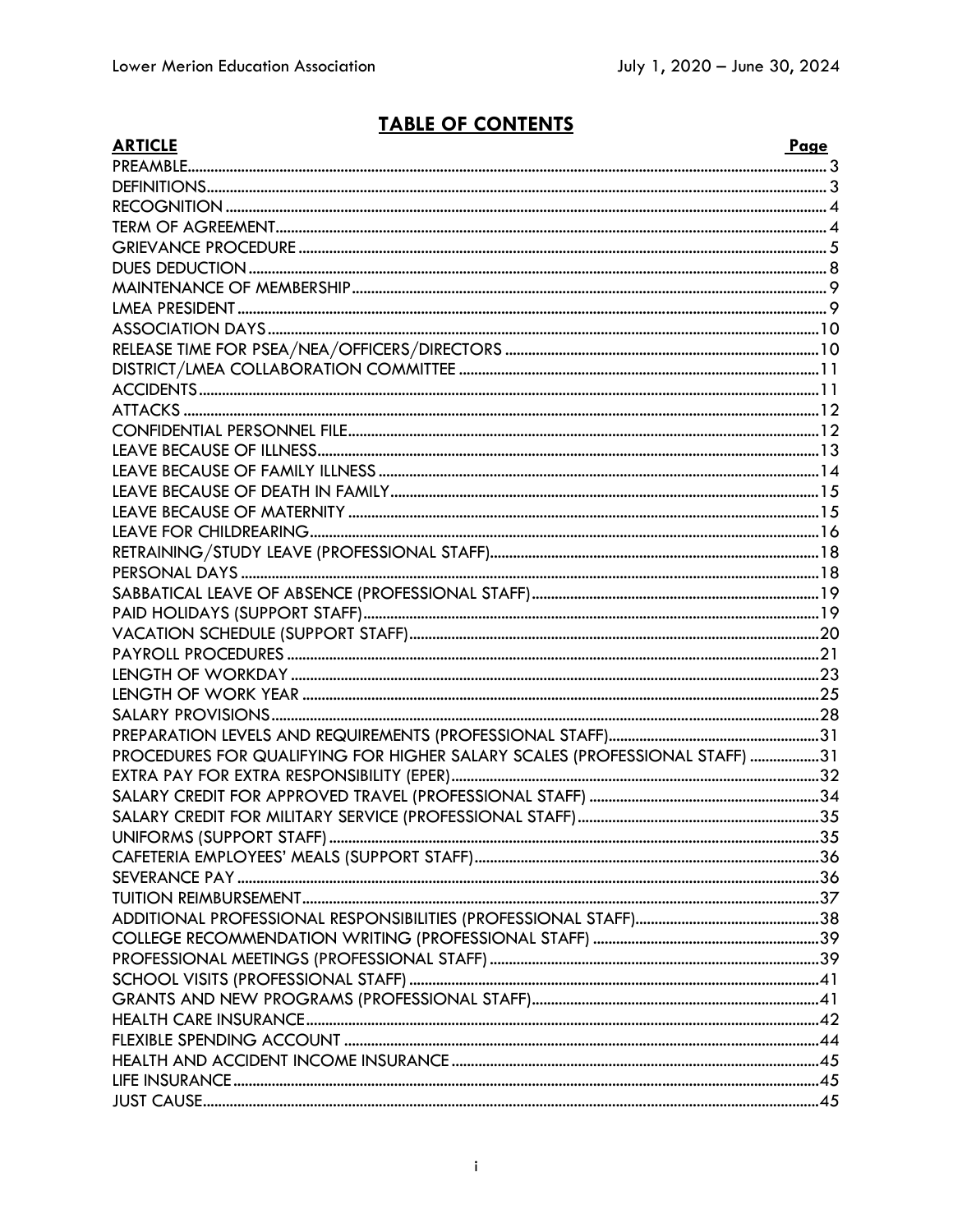| HIGH SCHOOL TEACHER WORKLOAD AND ONLINE INSTRUCTION (PROFESSIONAL)56 |  |
|----------------------------------------------------------------------|--|
|                                                                      |  |
|                                                                      |  |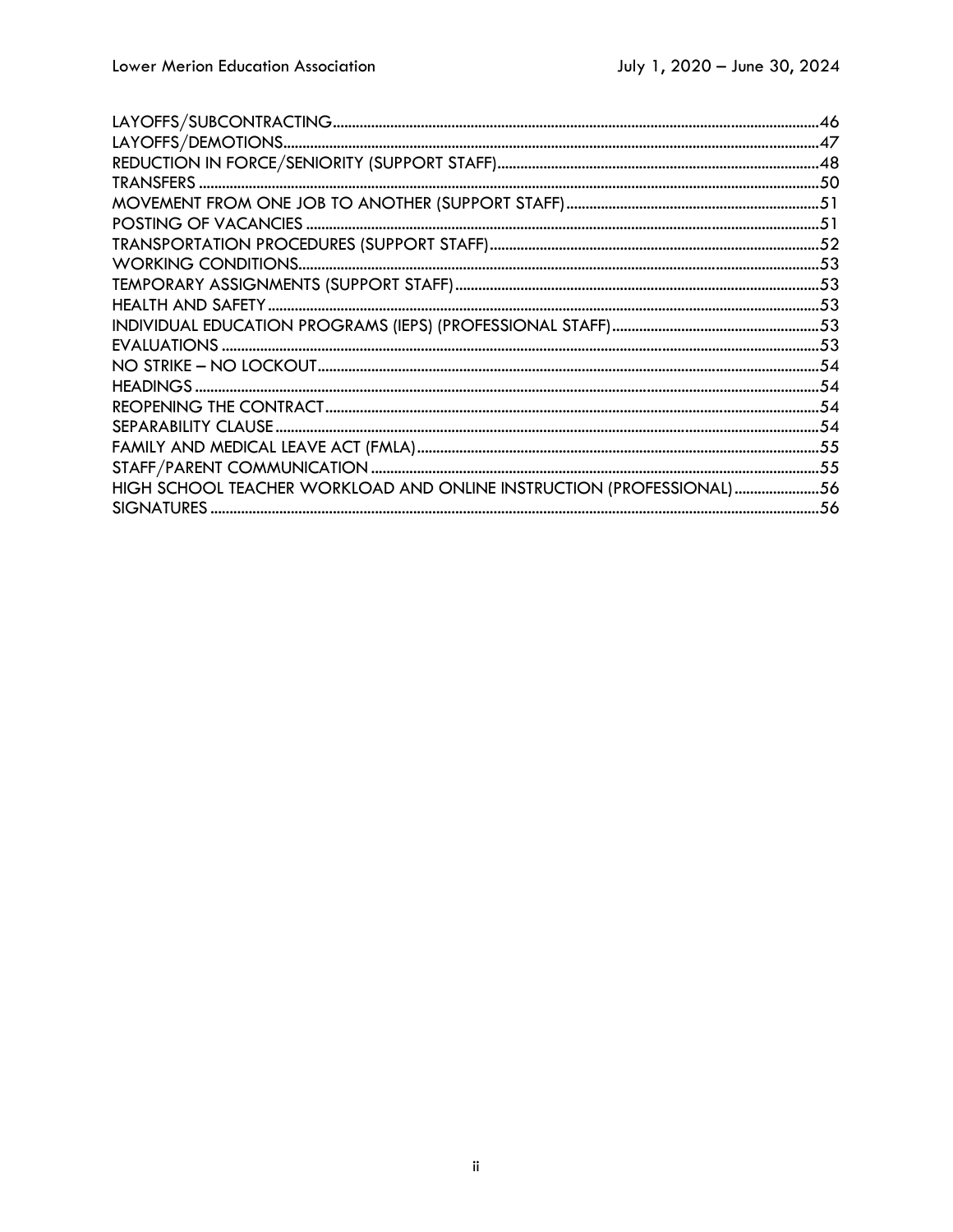### **PREAMBLE**

WHEREAS, the parties to this Agreement, the Board of School Directors of the Lower Merion School District and the Lower Merion Education Association, affiliated with the Pennsylvania State Education Association and the National Education Association, recognize their collective and individual responsibilities for achieving and maintaining excellence in education; and

WHEREAS, the Board and the Association pledge to each other and to the community that they will meet these responsibilities with reason and cooperation, avoiding confrontation and conflict to the degree possible; and

WHEREAS, in accordance with these principles, the Board and the Association, having negotiated in accordance with the Public Employees Relations Act, Commonwealth of Pennsylvania, 1970, and Act 88 of 1992 have reached the following Articles of Agreement;

NOW, THEREFORE, the Board and the Association hereby agree as follows:

### **ARTICLE 1 Definitions**

Unless it is otherwise expressly provided, the following words and phrases, where used in this Agreement, shall mean:

- A. "**Association**" shall mean the Lower Merion Education Association.
- B. "**Bargaining Unit**" shall mean those employees certified by the Pennsylvania Labor Relations Board.
- C. "**Board**" shall mean the Board of School Directors, Lower Merion School District, Ardmore, Pennsylvania.
- D. "**Degree**" shall mean an academic degree.
- E. "**District**" shall mean the Lower Merion School District, Ardmore, Pennsylvania.
- F. "**Employee**" shall mean the professionals and support employees who are regularly scheduled to work.
- G. "**Head Coach**" shall mean one of the coaches of an athletic team having more than one (1) coach.
- H. "**Immediate Family**" shall mean father, mother, brother, sister, daughter, son, husband, wife, parent-in-law, near relative who resides in the same household and any person with whom the employee has made their home.
- I. "**Near Relative**" shall mean first cousin, grandfather, grandmother, grandchildren, aunt, uncle, niece, nephew, son-in-law, daughter-in-law, brother-in-law or sister-in-law.
- J. "**Parties**" shall mean the Board and the Association.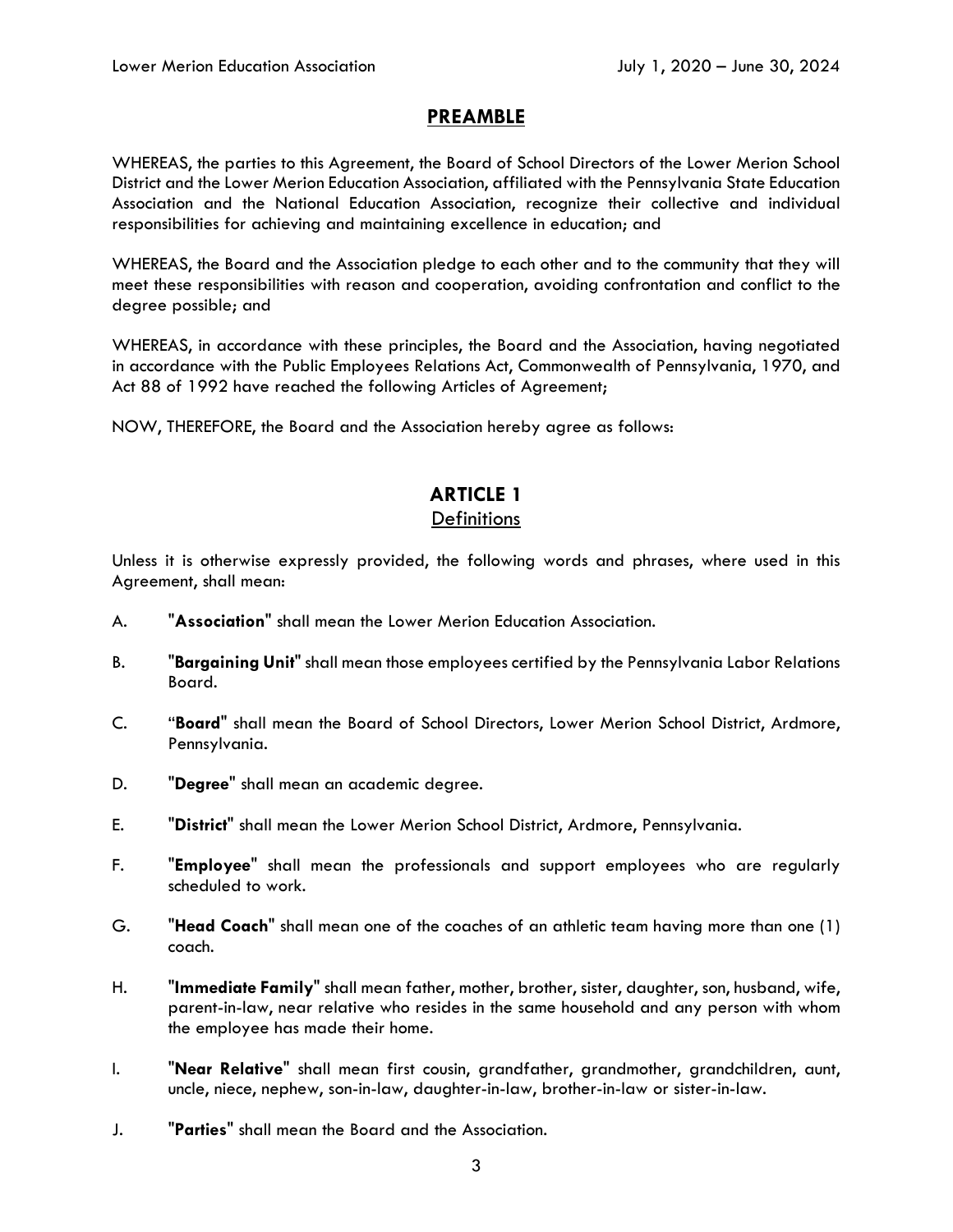- K. "**Principal**" shall mean the administrative head of the school to which the employee is currently assigned.
- L. "**Salary**" shall mean the amount of money the employees shall receive for their contracted work year, day or hour.
- M. "**State**" shall mean the Commonwealth of Pennsylvania.
- N. "**Superintendent**" shall mean the chief executive officer of the District.
- O. "**Supervisor**" shall mean the person to whom the employee is directly responsible, if other than the principal.
- P. "**Per Diem**" shall mean an amount of money determined by dividing the employee's salary by the number of days worked per year as defined in Article 26.
- Q. Except as described in Article 53, Section D., "**Seniority**" shall be the amount of time an employee has been in continuous employment in the Lower Merion School District. Seniority of employees who were employed for a period of time and interrupted their service by a resignation shall be computed from the date of latest hire. Tie breakers:
	- 1. date of Board appointment<br>2. date of employee's accepta
	- 2. date of employee's acceptance of the position
	- 3. date of initial application for the position
	- 4. flip of coin
- R. "**Online Instruction**" shall mean any combination of instruction, assessment and communication conducted online, in addition to or in place of classroom instruction, which is specifically authorized and designated by the District as online instruction.
- S. "**School Holiday**" shall mean a scheduled day off as identified by the official work calendar for the position that the employee holds.

#### Recognition

The Board recognizes the Association as the exclusive bargaining representative for the bargaining unit of professional employees who are regularly scheduled to work at least half-time per year and support employees who are regularly scheduled to work.

# **ARTICLE 3**

### Term of Agreement

The term of this agreement shall commence July 1, 2020 and shall continue in full force until June 30, 2024 or until such later date as the Board and the Association may hereafter agree to be the extended date. Any such extended date shall be evidenced by a written amendment to this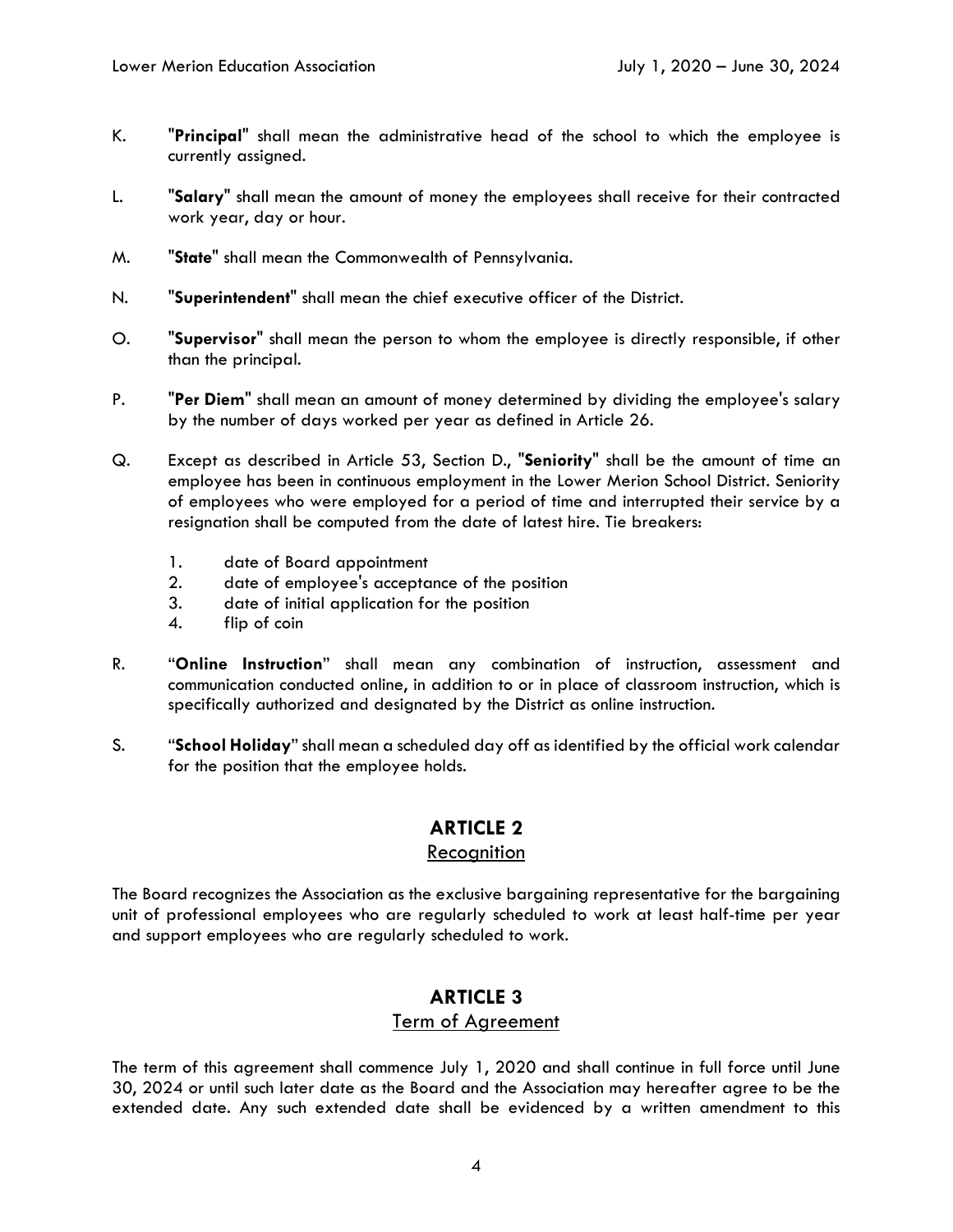Agreement. Both parties shall signify their approval to such an amendment by affixing their signatures thereto.

### **ARTICLE 4**  Grievance Procedure

#### **Purpose**

The purpose of the grievance procedure is to provide a formal means of resolving disagreements about the provisions of this contract. These proceedings shall be as informal as may be appropriate at any level of the procedure. The parties further agree that orderly and expeditious resolutions of grievances shall occur.

#### **Definition**

A grievance shall be defined as a written claim by an employee or the Association based upon a personal loss or injury because there has been an alleged misinterpretation, misapplication, or violation of the terms of this Agreement relating to salaries, employee benefits or working conditions.

#### **Timeliness**

"Days" as used in this Article shall refer to workdays. A workday is a day when work is scheduled, excluding the day when a grievance is submitted. Between May 1 and the close of the school year, the time limits shall consist of calendar days so that the matter may be resolved before the close of the school year or as soon thereafter as possible.

#### **Procedure**

- 1. If at all possible, an alleged grievance should be resolved at the lowest administrative level.
- 2. During and notwithstanding the pendency of any grievance, it is understood that employees shall continue to observe all assignments, applicable rules and regulations of the District and directions of their principal or supervisor until such grievance shall have been resolved.
- 3. Any individual employee or group of employees shall have the right to present grievances and to have them adjusted without the intervention of the Association as long as:
	- a. the adjustment is not inconsistent with the terms of this Agreement, or successor Agreements; and
	- b. the Association has been given an opportunity to be present and heard at each step of the proceedings.

#### **Step I - Informal-Verbal**

An employee with a grievance shall discuss it first with the employee's principal, supervisor or director in an attempt to resolve it informally at that level. The principal, supervisor or director shall schedule a meeting with the grievant and/or the employee's representative to be held within five (5) days of notification to the principal, supervisor or director by the grievant and/or the employee's representative that a grievance is being presented. If the principal, supervisor or director does not schedule a meeting, or fails to render a decision within three (3) days, the grievant may proceed to Step II.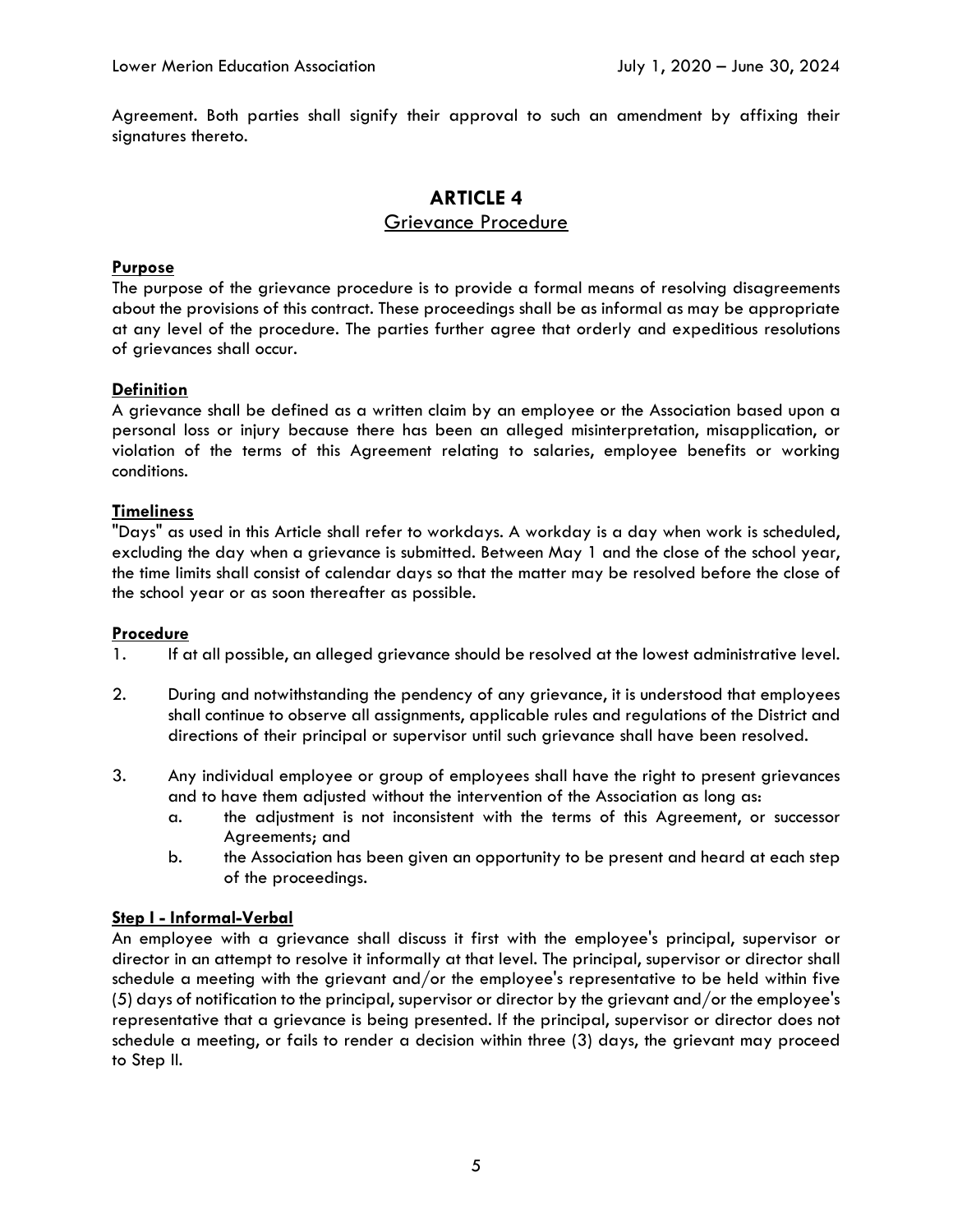#### **Step II - Formal-Written**

If the action in Step I fails to resolve the grievance to the satisfaction of the grievant, the grievant may present the grievance to the Human Resources Manager within five (5) days after receipt of the principal's, supervisor's or director's decision. The appeal shall be made, in duplicate, on the appropriate form. The basis for the employee's continued dissatisfaction shall be specifically delineated. The Human Resources Manager shall note the date and time of the presentments, initial both copies, and shall hold a hearing with the grievant and/or his representative within a five (5) day period. The Human Resources Manager shall, before holding the hearing with the grievant and before rendering his decision, advise the Association, through the office of the Superintendent, of the pendency and nature of the grievance unless it is clear that the Association is representing the grievant in the presentment of the grievance. The Step II decision shall be in writing and rendered within five (5) days.

#### **Step III – Superintendent**

If the action in Step II fails to resolve the grievance to the satisfaction of the grievant, or if the Human Resources Manager fails to hold a hearing or render a timely decision, the grievant may request a hearing of the grievance by the Superintendent. The appeal shall be made on the appropriate form. The basis for the employee's continued dissatisfaction shall be specifically delineated. Such appeal must be made within five (5) days after receipt of the decision at Step II. The Superintendent shall set a hearing date which shall be within five (5) days of the receipt of the grievant's written request for a hearing, and notice shall also be sent to the Association. The Superintendent or the Superintendent's designee shall render a decision in writing within five (5) days after the hearing and shall communicate their decision to the grievant and the Association.

#### **Step IV – Arbitration**

If the decision at Step III fails to resolve the grievance, or if the Step III administrator fails to hold a hearing or render a timely decision, the grievance may be submitted by the Association to binding arbitration. The Association shall advise the Superintendent, within ten (10) days after receiving a decision, of the Association's desire to proceed to arbitration. The parties shall first attempt to mutually agree upon an arbitrator. If an agreement is not reached within fifteen (15) days, an arbitrator shall be selected, on a rotating basis, from the list of permanent arbitrators below.

Permanent Arbitrators:

- Margaret Brogan
- **•** Scott Buchheit
- John Skonier
- Joan Parker
- Tim Brown

In the event that one of the above-named arbitrators is no longer able to serve, the parties shall mutually agree upon a replacement arbitrator.

The arbitrator shall be limited to evidence and arguments presented to the arbitrator by the parties or their representatives and shall consider nothing else. The decision of the arbitrator shall be final and binding upon the parties.

#### **Costs of Arbitration**

The costs for the services of the arbitrator, including per diem expenses, if any, and actual and necessary travel, subsistence expenses, and the cost of the hearing room, shall be borne equally by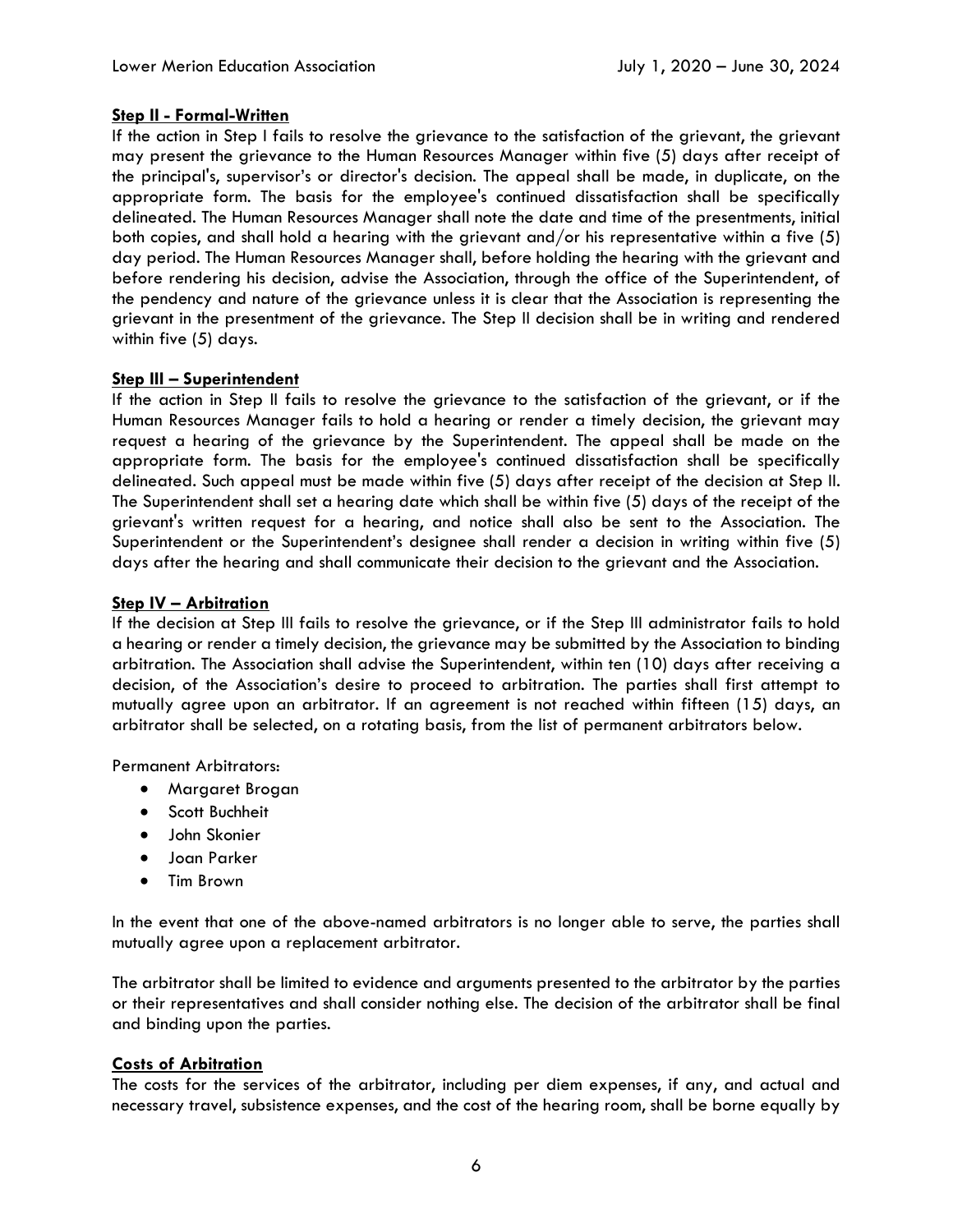the Board and the Association. Any other expenses incurred shall be paid by the party incurring same.

#### **Arbitrability**

If the Superintendent disagrees as to the arbitrability of the dispute, either party may request a conference to discuss the issue of arbitrability and to seek to resolve the differences between the parties. If the disagreement over arbitrability persists, the arbitrator appointed under the procedures set forth herein shall rule upon the question of arbitrability prior to hearing the merits of the dispute in question. If the arbitrator rules that the dispute is subject to arbitration, and if both parties are prepared to present their cases, then the arbitrator shall proceed to hear the dispute on its merits. If either party is unprepared to proceed, the arbitrator shall promptly schedule a second meeting to hear the dispute on its merits.

#### **Arbitration Procedure**

The arbitrator selected shall confer with the representatives of the Board and the Association and hold hearings promptly. A ruling shall be issued no later than thirty (30) days from the date of the close of the hearings, or, if oral hearings have been waived, then from the date the final statements and proof on the issues are submitted. The arbitrator's recommendation shall be in writing and shall set forth findings of fact, reasoning, and conclusions. The arbitrator shall confine the opinion to the particular issue(s) submitted.

#### **Miscellaneous**

- 1. A grievance to be considered under this procedure must be initiated by the employee, or the Association, within thirty (30) days of its occurrence or within thirty (30) days after the employee would reasonably be expected to know of its occurrence. However, failure to grieve in one case shall under no circumstances be construed as forfeiting the right to grieve in similar cases at some later date.
- 2. If the grievant does not choose to be accompanied and represented by an Association representative, the Association shall have the right to be present and to state its views at all levels of the grievance procedure.
- 3. An employee may be present at any level of the grievance procedure, where the grievance is to be discussed.
- 4. Hearings at any level of the grievance procedure may be waived by mutual agreement of the parties.
- 5. A grievance when presented at Step II and thereafter shall be in writing, in duplicate, and shall specify:
	- a. the nature of the grievance;
	- b. the Contract Article or Section which has allegedly been misinterpreted, misapplied or violated;
	- c. the nature of the personal loss or injury;
	- d. the specific remedy sought; and
	- e. after Step I, the basis for the dissatisfaction with the decision previously rendered.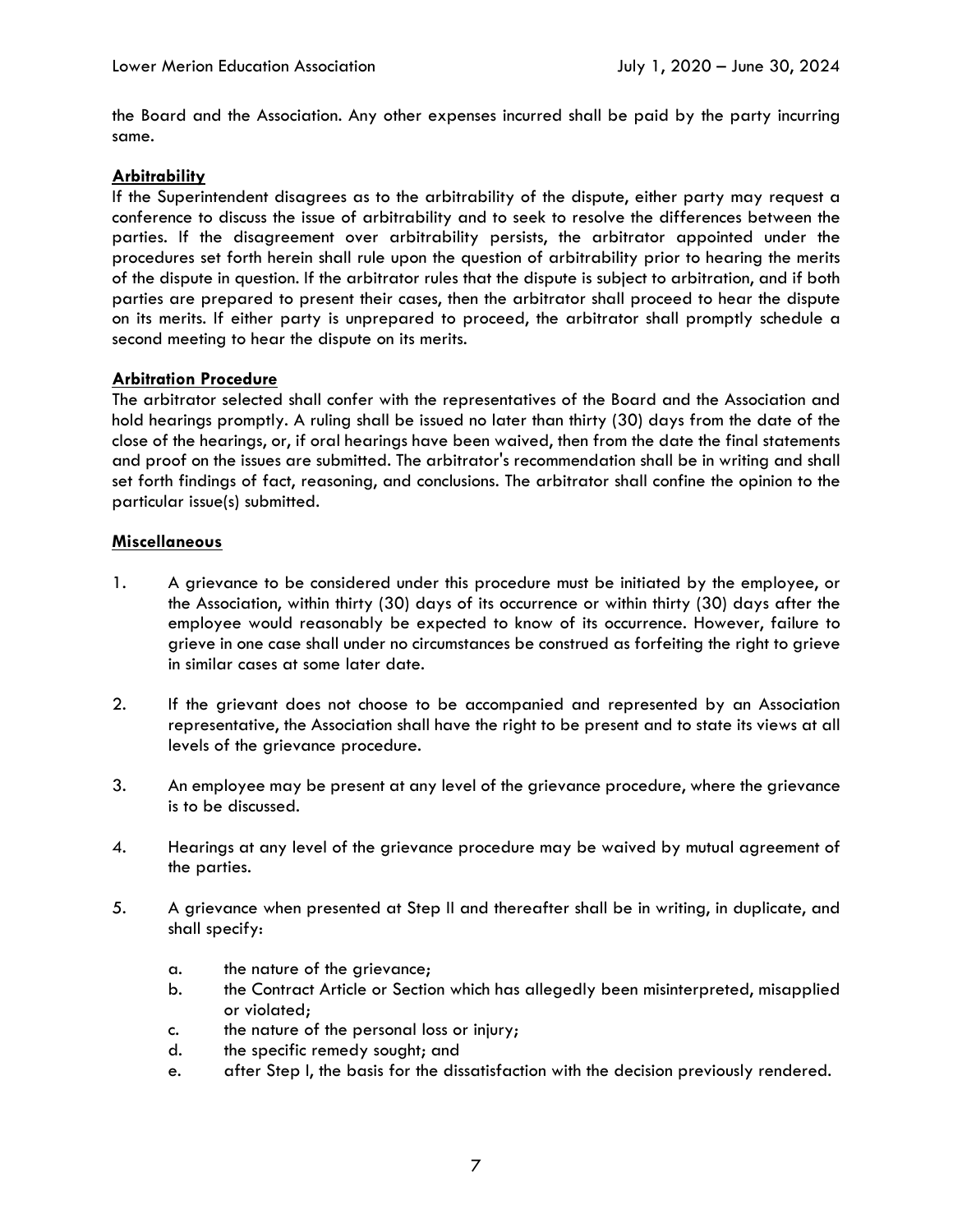- 6. Failure at any step of this procedure to hold the required hearing or communicate the decision on a grievance within the specified time limits shall permit the grievant to proceed to the next step.
- 7. Failure at any step of this procedure to appeal a grievance to the next step within the specified time limits shall be deemed to be acceptance of the decision rendered at that step. At all steps the number of days indicated shall be considered as maximum. However, the time limits may be extended by mutual agreement in writing.
- 8. Failure to appear at a scheduled hearing shall constitute abandonment of the grievance, provided that adequate notice has been given the grievant(s) and Association of such scheduled hearing, and further provided that if emergencies arise, and with reasonable notice given to the parties, the hearing shall be rescheduled.
- 9. Should any decision of the Pennsylvania Labor Relations Board, or any court of competent jurisdiction within the State, determine that any provision of this grievance procedure is contrary to the provisions and intent of the Public School Employees Relations Act, then in such case the provisions set forth in the grievance procedure shall be so construed as to conform to such decision.
- 10. At the Superintendent's request, the Association shall provide him with a copy of the individual's or group of individuals' written authorization that the Association grieve for them.
- 11. By mutual agreement of the parties, a set of forms to be used in Steps II and III of this Article shall be prepared.

### Dues Deduction

- A. The Board shall deduct portions of the annual, combined dues of the Association, the Pennsylvania State Education Association, the National Education Association, and PACE, from the paychecks of those employees who submit a signed form furnished by the Association and approved by the Superintendent.
- B. The Board shall forward the sum of money deducted for dues to the Treasurer of the Association as soon as possible after each pay date.
- C. The Board shall not be held responsible for clerical errors which may be made in the deduction of dues for the Association pursuant to this Article.
- D. The Board shall not remove any Association member from the dues deduction list in Section A., above, except upon written instructions of the Association.
- E. The District shall provide the Association with a staff list in an electronic format, which shall include the following information: employee name, seniority date, step and column placement (if applicable). This list will be available no later than October  $15<sup>th</sup>$  of each school year and provided thereafter upon request by the Association.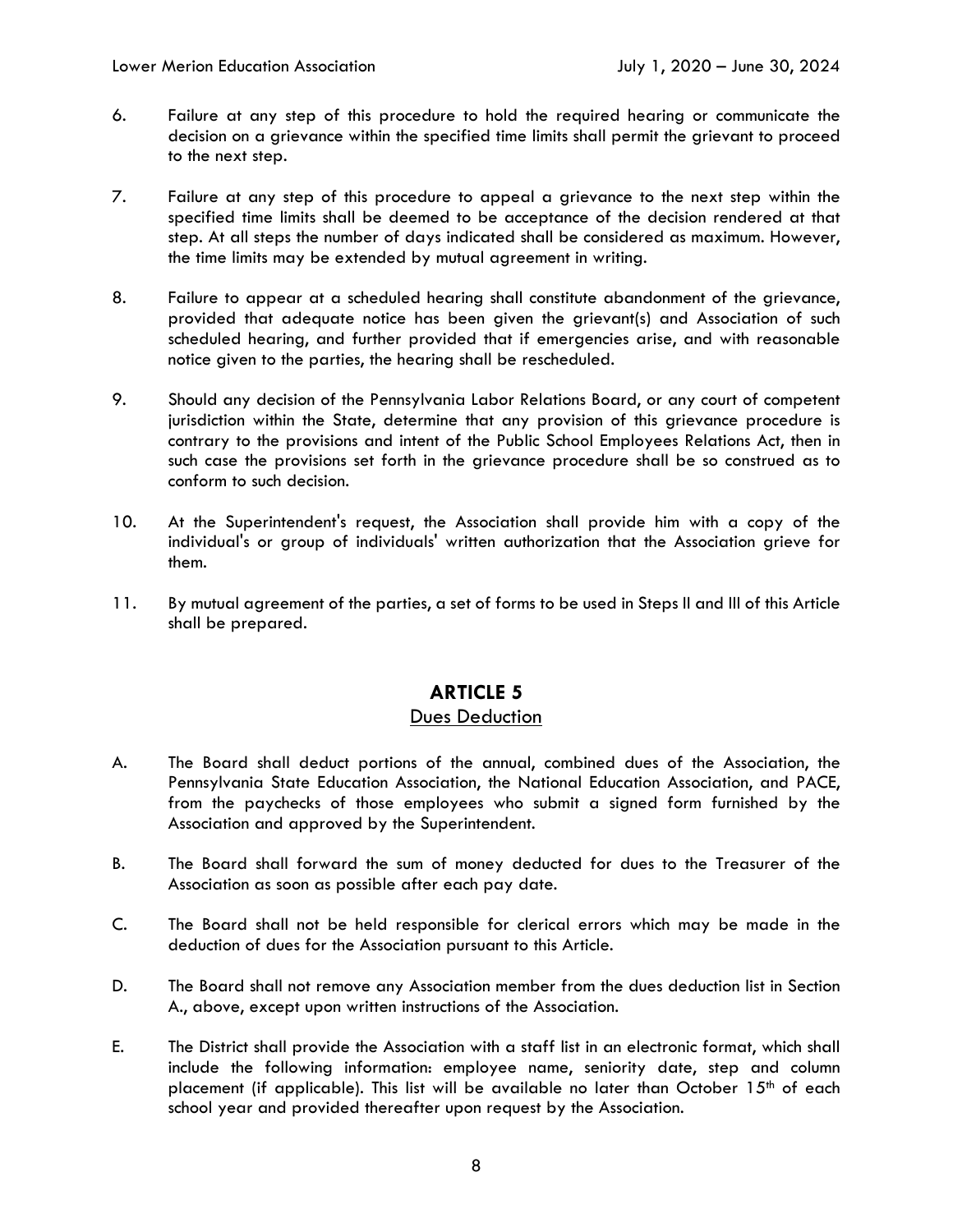# **ARTICLE 6**  Maintenance of Membership

- A. Employees who are members of the Association, or who become members of the Association during the term of this Agreement, shall remain members of the Association for the duration of the Agreement. However, employees may resign from the Association by sending written notice to the President of the Association.
- B. The form used for Dues Deductions shall incorporate the provisions of Section A., above.

# **ARTICLE 7**  LMEA President

- A. It is agreed to, by and between the Lower Merion Board of School Directors and the Lower Merion Education Association, that the active President of the Lower Merion Education Association be freed from as many non-teaching duties as possible. Both parties realize that the educational process should be disrupted as little as possible. The following means for providing release time for the LMEA President shall be used to the extent reasonably possible:
	- 1. In the event an elementary school employee becomes President:
		- a. At the President's option, the President may transfer to the middle school with full rights to return to the same elementary position at the end of the term as President.
		- b. If the individual chooses to remain in an elementary school, every effort will be made to grant the individual as much release time as is made available to an employee from the middle school or high school. This shall include, but not be limited to the following:
			- i. No assigned duties (morning, lunch, afternoon) for the school year.
			- ii. Permission to leave school at the conclusion of the student day.
			- iii. Permission to arrive at school at 8:55 a.m.
			- iv. Special area subjects (art, music, physical education, etc.) shall be scheduled at the end of the day.
	- 2. In the event a middle school employee becomes President:
		- a. No assigned duty during the homeroom period (Welsh Valley) or during the advisory and club periods (Bala Cynwyd).
		- b. No assigned duty during the lunch shifts.
		- c. Assigned the preparation period immediately prior to homeroom (Welsh Valley) or immediately prior to lunch (Bala Cynwyd).
		- d. No assigned supervisory duties before or after school.
		- e. No assigned duties during assembly programs at the discretion of the principal.
		- f. Permission to leave school at the conclusion of the student day.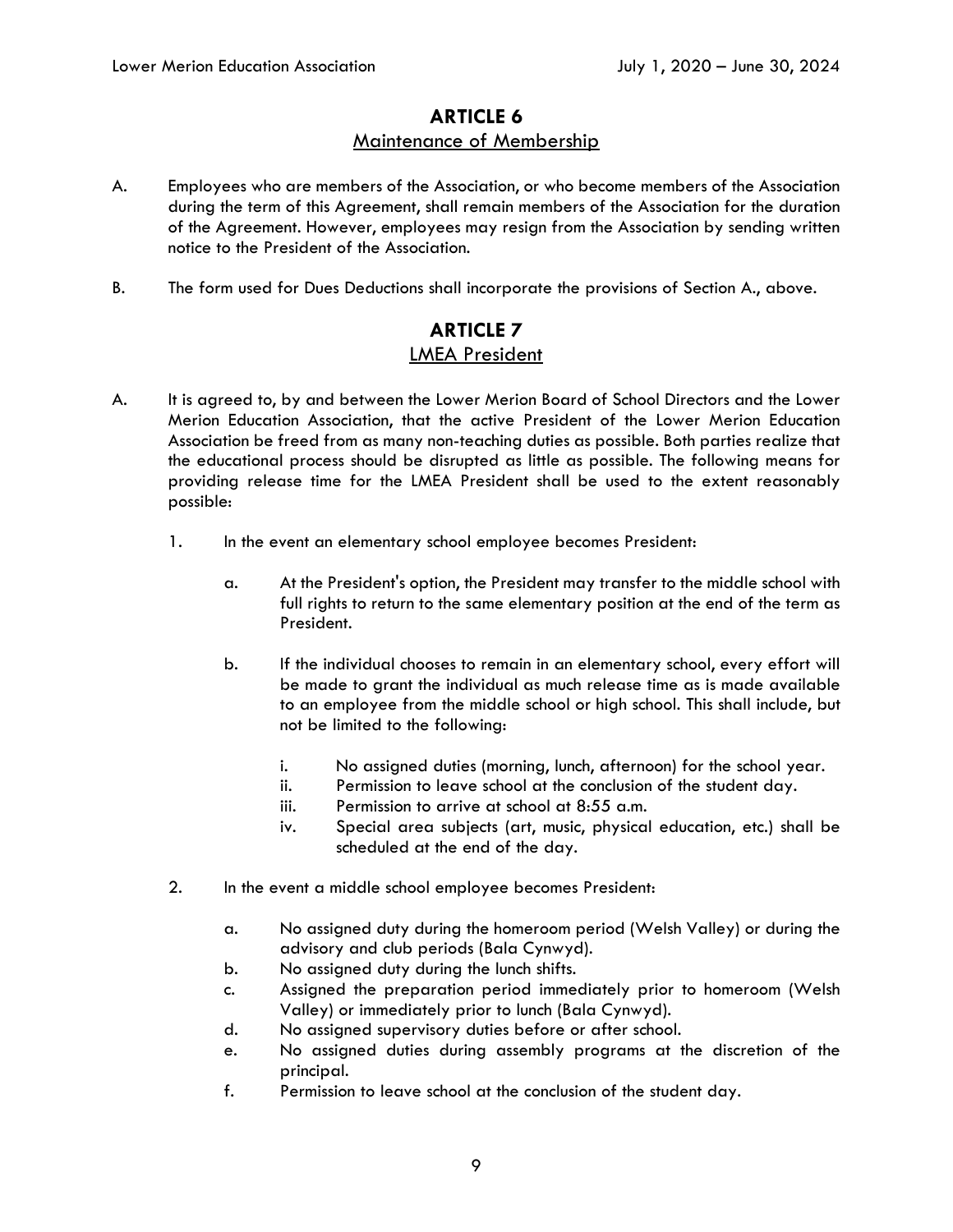- g. Release from team planning meetings (five per week are scheduled at Welsh Valley, three per week are scheduled with two unscheduled, at Bala Cynwyd) at the discretion of the principal.
- h. No supervisory assignments during non-teaching periods.
- i. Reduce the teaching load by two or more periods per day.
- j. Keep the number of academic preparations per day to a minimum.
- 3. In the event a high school employee becomes President:
	- a. No assigned duty during the advisory/academic recovery period.
	- b. No supervisory assignments during the non-teaching periods.
	- c. Schedule all classes consecutively in the morning.
	- d. Keep the number of academic preparations per day to a minimum.
	- e. Reduce the teaching load by two or more periods per day.
- B. In the event that a Support Staff member of the bargaining unit should become President of the Lower Merion Education Association, it is agreed by and between the parties that the President of the Association shall be given as much release time from assigned duties as a Professional employee to the extent reasonably possible.
- C. In the event there are changes in the law regarding release time for union activity or eligibility of released time activities for full reimbursement of contributions to PSERS, the parties will meet and discuss regarding any replacement language.

### Association Days

- A. The Board shall provide substitute service, but no other expense, so that officers and delegates of the Association may attend Region, State, and National meetings of their professional organization, providing that the total number of substitute days shall not exceed sixty (60) days annually.
- B. The President of the Association shall notify the Superintendent, as early in the school year as possible, concerning the personnel and dates involved in meetings under Section A., above.

# **ARTICLE 9**  Release Time for PSEA/NEA/Officers/Directors

- A. Employees who serve as a PSEA/NEA officer shall be given an unpaid leave. Employees who serve as members of the PSEA/NEA Board of Directors shall be granted release time.
- B. The Board agrees to maintain the employee's membership in the Pennsylvania School Employees' Retirement System during the term of leave. The District will be reimbursed by the Association for the contributions for the District and the individual.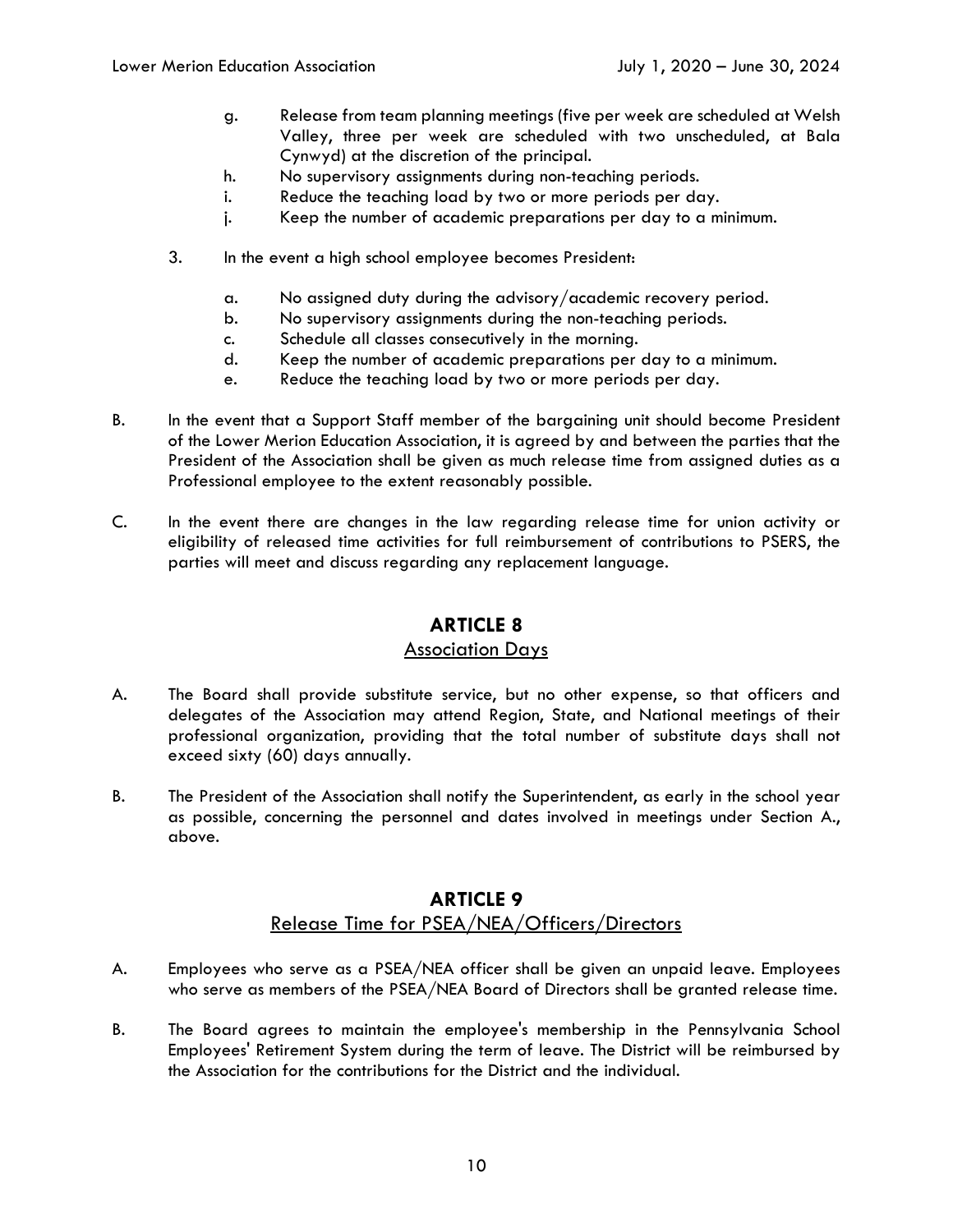### **ARTICLE 10**  District/LMEA Collaboration Committee

- A. A joint District/LMEA Collaboration Committee will be established for the purpose of addressing issues related to special education policies and procedures. This will be an advisory committee and may make written recommendations to the School Board and the LMEA Combined Negotiations Committee (CNC). The Special Education Collaboration Committee will be comprised of up to five (5) representatives appointed by LMEA and up to five (5) representatives appointed by the District. The Collaboration Committee will meet once every other month during the school year, unless otherwise mutually agreed.
- B. During the term of the Agreement, job descriptions shall be prepared by the administration and drafts provided to the LMEA for input before approval.

### **ARTICLE 11 Accidents**

- A. All Workers' Compensation monies paid to employees, as a result of accidents to employees while engaged in activities associated with their employment, shall remain the property of such employees in addition to any monies paid by the Board under Article 14 of this Agreement.
- B. If the accident under Section A., above, has been caused by the affected employee's negligence, then the Workers' Compensation payment for time lost from work shall be considered an offset, to that extent, against Board payments under Article 14 of this Agreement.
- C. 1. If an employee had at least ten (10) accumulated sick leave days prior to a workrelated accident, for which Workers' Compensation is paid and is subsequently unable to return to work for at least ten (10) workdays, the employee has the option to repurchase sick leave days used. To reclaim the first ten (10) sick leave days, the employee must reimburse the District, within ten (10) days of returning to work, the amount of money received as Workers' Compensation for these first ten (10) sick leave days. Additional days may be reclaimed on a dollar-for-dollar basis with the employee's current daily rate being the per day charge for reclaiming a sick leave day. The maximum number of days available to be repurchased shall not exceed the employee's total used sick leave days for that period of absence.
	- 2. To repurchase unused sick leave days, a member of the bargaining unit must inform the District, in writing, within ten (10) days of the employee's return to work, termination or retirement, of the employee's intention to repurchase sick leave.
	- 3. Vacation days are not to be used as an offset unless mutually agreed to by the LMEA member and the administration.
- D. Employees shall be eligible to continue participation in a Board-sponsored health care plan in accordance with Article 42 for up to ninety (90) days following commencement of an approved workers compensation claim, provided the employee exhausts any accumulated sick leave during that period.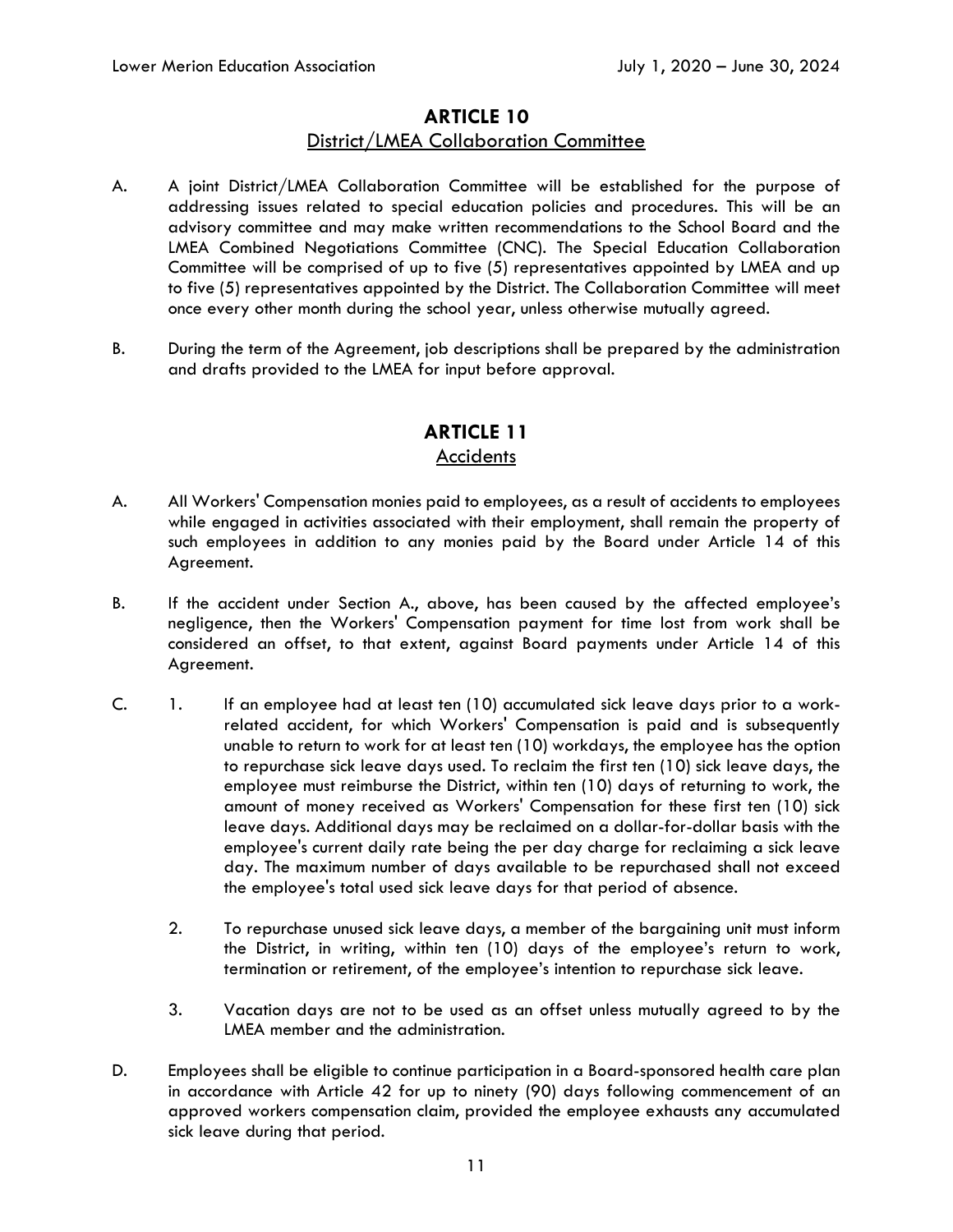# **ARTICLE 12**  Attacks

- A. Whenever an employee shall be rendered unable to perform regular duties by reason of an unprovoked attack while on duty, the Board shall pay such person's full salary up to but not exceeding one (1) year. For purposes of this Article, "while on duty" means arising in the course of employment, but does not include attacks by a third person intended to injure the employee because of reasons personal to the employee and not directed against the employee as an employee or because of the employment.
- B. Workers' Compensation payments made to the employee for the time lost from work, covering the year or any part of the year in Section A., above, shall be considered as an offset to that extent against the Board's responsibility in Section A., above.
- C. Employees shall suffer no loss of accumulated sick leave under Section A., above.
- D. At its expense, the Board may make provision, at reasonable intervals, for medical examinations of persons affected by Section A., above.
- E. If the attack under Section A., above, has been deliberately provoked by the attacked employee, the Board's responsibility under this Article shall then be limited to payments under Article 14, and any Workers' Compensation payment made to the employee for time lost from work shall be considered as an offset, to that extent, to Board payments under Article 14 of this Agreement.

### **ARTICLE 13**  Confidential Personnel File

- A. Confidential personnel files maintained by the District shall be available only to the employee involved and such other administrative and/or supervisory personnel duly authorized by the Board.
- B. Each employee shall have the right to examine, copy and duplicate any material in the employee's own confidential file maintained by the District, except material received prior to the individual's employment by the District.
- C. Each employee shall have placed in the employee's confidential personnel file any material or comments the employee wishes to have included therein pertaining to material already in the file.
- D. Employees shall give the Human Resources Department twenty-four (24) hours notice of their intention to act under Sections B. and C., above.
- E. Disciplinary action and any accompanying correspondence applicable to the original discipline placed in an employee's personnel file shall be expunged five (5) years after the date of the disciplinary action provided there have been no incidents related to the original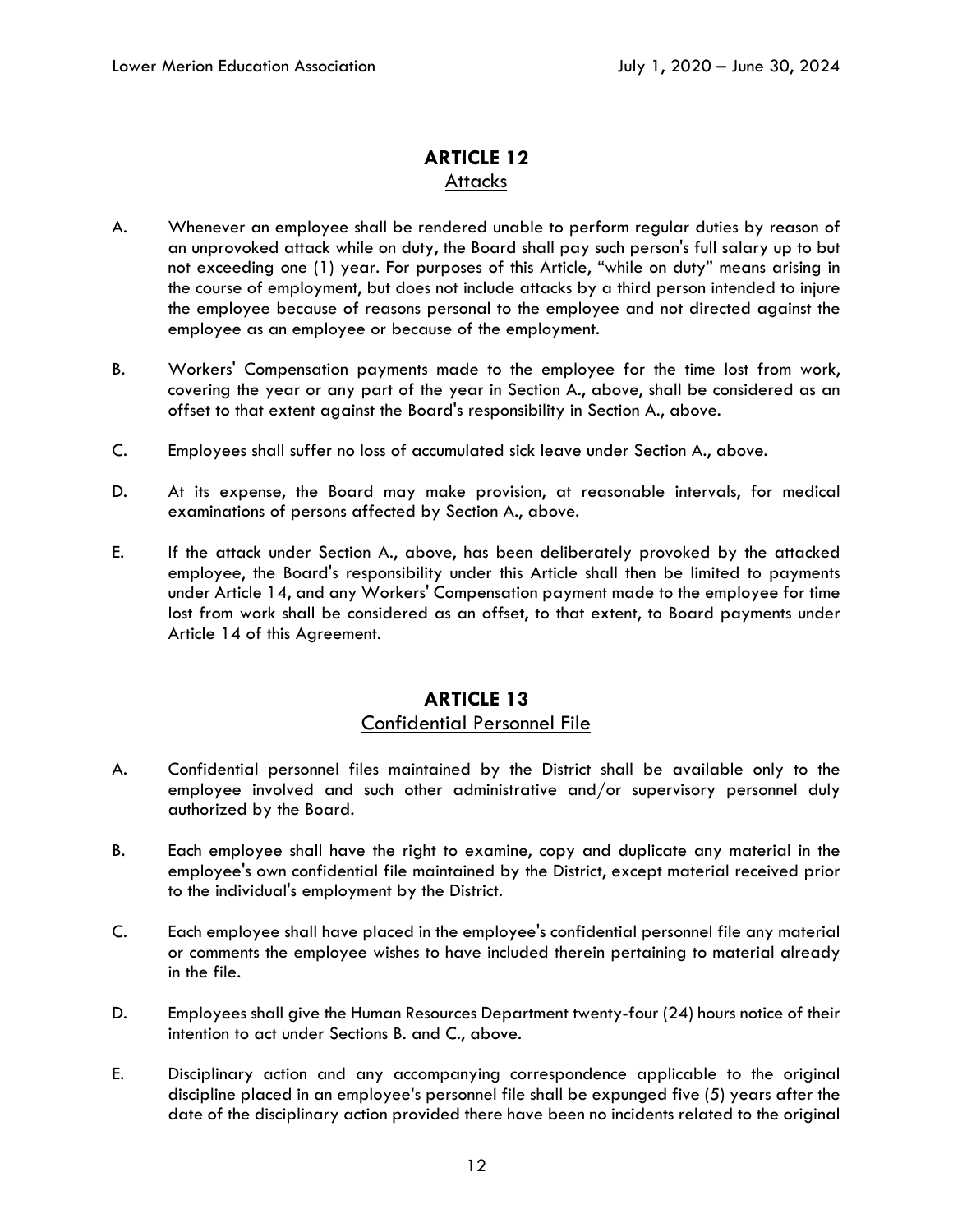discipline within those five (5) years and that the violations were not of a criminal nature, incidents related to child abuse or sexual harassment/abuse. It is further understood that it is the responsibility of the employee to make a formal request in writing for the correspondence to be expunged.

### **ARTICLE 14**  Leave Because of Illness

#### A. Support Staff

Whenever an employee is prevented by personal illness or injury from reporting for work, except for absence due to an injury incurred while in remunerative work outside of the employee's school duties, the employee shall be paid, for each day of absence, the full salary entitled based upon the employee's regularly scheduled workday as follows:

- 1. For ten (10) days if regularly scheduled to work twelve (12) months;
- 2. For eight (8) days if regularly scheduled to work ten (10) months, including assistants paid an annual salary; and
- 3. For seven (7) days if a regularly scheduled hourly or daily worker.
- 4. Transportation Department:
	- a. This Article does not apply to those employees classified as drivers in the Transportation Department in their first full year of employment.
	- b. 12 Month Instructors/Bus Drivers get ten (10) sick days, 10 Month Bus Drivers get eight (8) sick days, and Hourly Bus Drivers get seven (7) sick days.
	- c. Transportation hourly employees who exceed their allotment of sick and personal days shall be subject to progressive discipline.
- 5. If not used, the number of paid days under Section A., above, shall accumulate without limit, as long as the employee is employed by the Board.
- 6. The days of eligibility under this provision shall be calculated from the time of the employee's first employment in the District and shall have subtracted therefrom any days of absence for which full payment was made.
- 7. A physician's certificate may be required for such sick leave, at the option of the Superintendent.
- 8. Should a discontinuance of employment occur during the school year, then only a proportionate part of the employee's annual sick leave shall be credited to the employee's account for that year.
- 9. Employees shall have access to their accumulated number of sick days through KRONOS Employee Self-Service.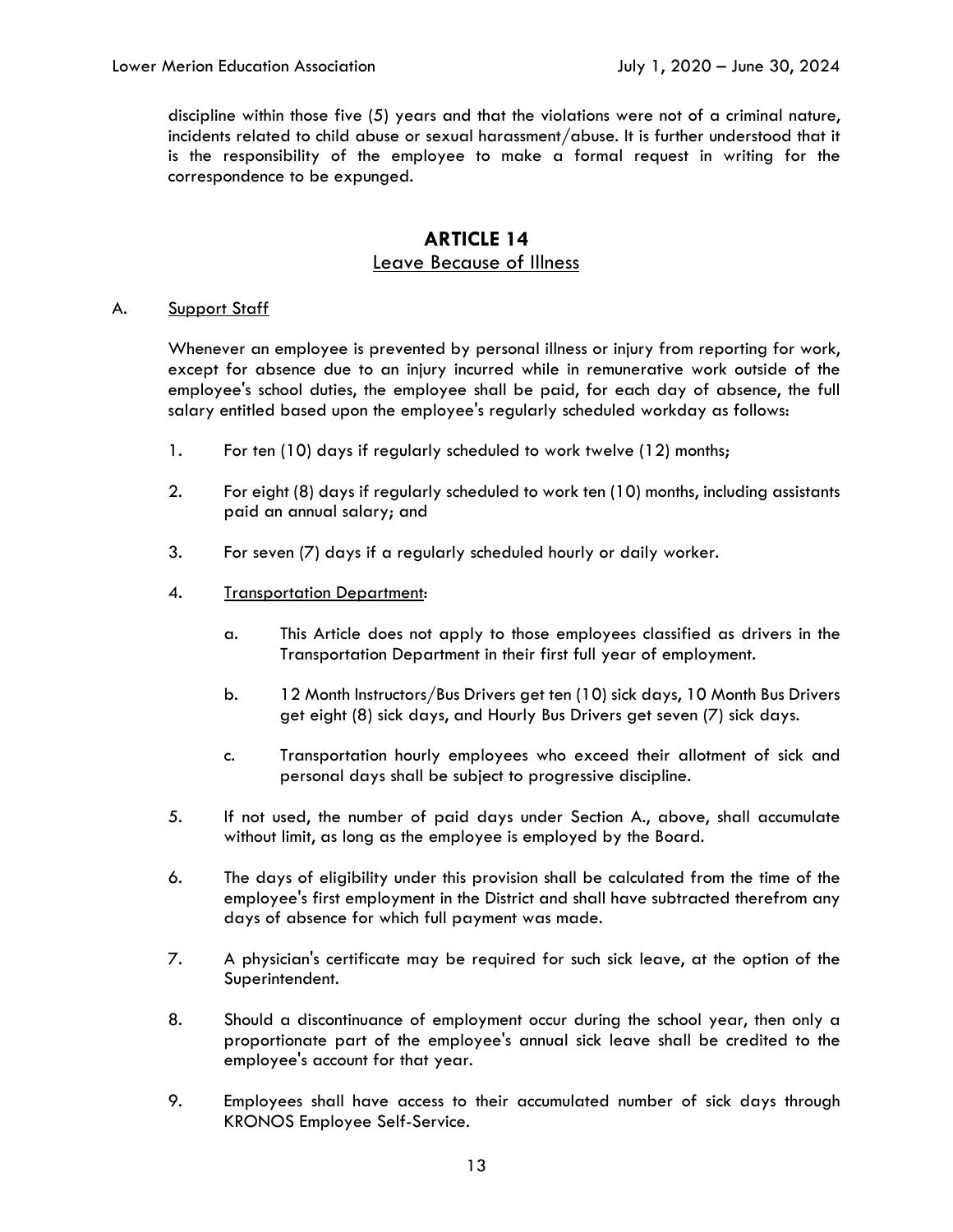10. When an employee is absent from work, under this or any other Article contained herein, the employee must notify AESOP prior to the first day of absence.

#### B. Professional Staff

- 1. Employees shall be granted ten (10) paid days annually for absences due to personal illness. If not used, the ten (10) days or any portion thereof may be accumulated without limit as long as the employee is employed by the Board.
- 2. When an employee is absent from work, under this or any other Article contained herein, the employee must notify AESOP prior to the first day of absence.
- 3. Employees shall have access to their accumulated number of sick days through KRONOS Employee Self-Service.
- 4. Employees who are absent for more than five (5) consecutive days must submit a physician's certificate stating the reasons for the absence.
- 5. Employees whose absences are suspicious, excessive, or constitute a pattern shall be warned. Such employees may be required to provide a doctor's certificate for subsequent absences after due warning.
- 6. Should an employee cease to be employed by the Board during the year, the employee shall be credited with one (1) day of sick leave for every nineteen (19) days, or major fraction thereof, of employment that year.

# **ARTICLE 15**

### Leave Because of Family Illness

- A. Employees may be absent from work with full pay based upon their regularly scheduled workday, to attend to the illness of a member of their immediate family. Such absences shall be deducted from the employee's accumulated sick leave.
- B. Employees must provide, in writing, an explanation of the circumstances of the relative's illness and why it was necessary for the employee to attend to the relative.
- C. Professional Staff The Board shall provide an unpaid leave of absence for up to ninety (90) working days to any employee who must care for an ill family member without any loss of seniority privileges or salary step placement.
- D. Support Staff The Board shall provide an unpaid leave of absence of:
	- 1. One-half  $(1/2)$  year; or
	- 2. One semester to any employee who must care for an ill family member without any loss of seniority privileges or salary step placement.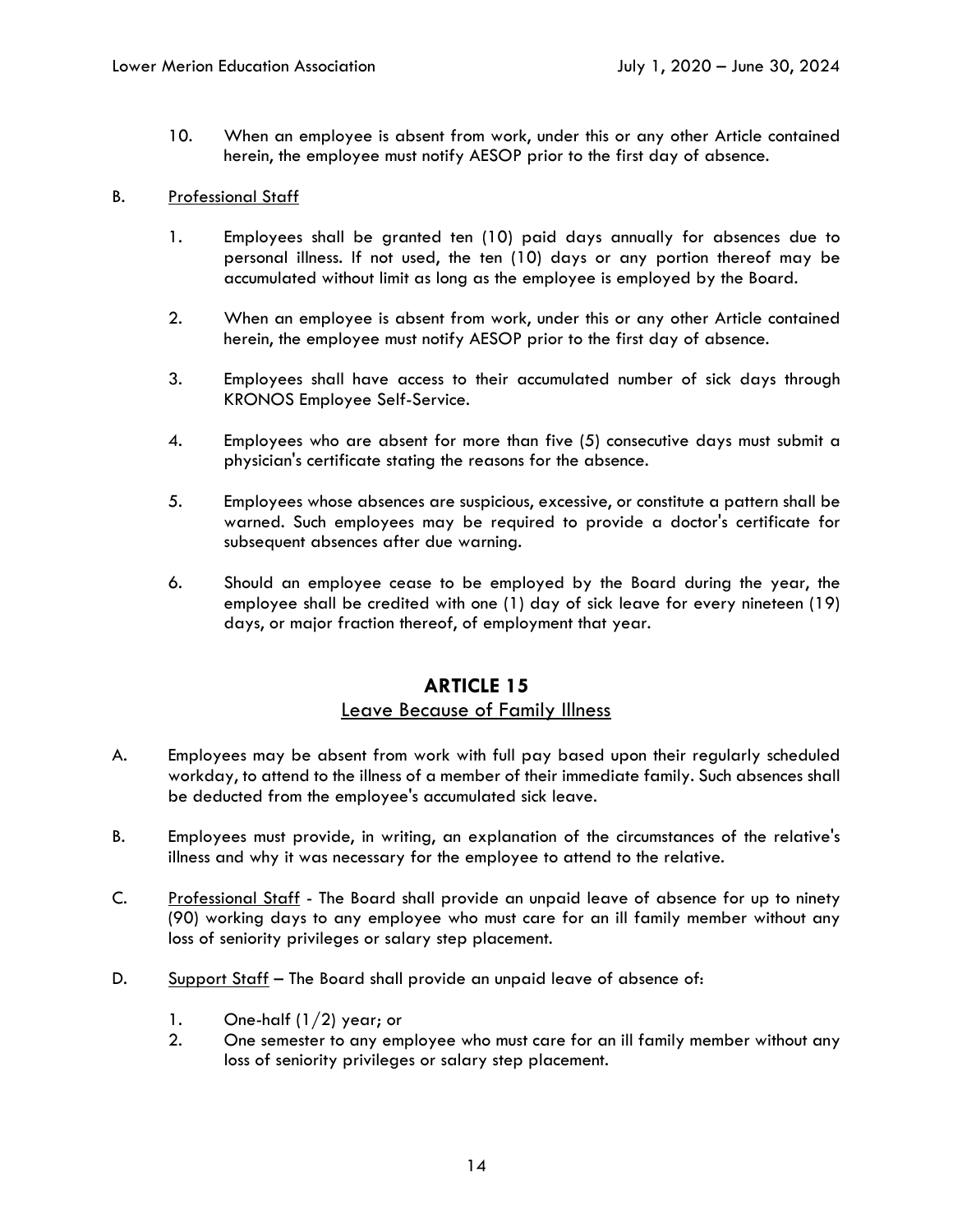### Leave Because of Death in Family

- A. Employees may be absent from work for up to five (5) days, with pay, due to the death of a member of their immediate family to be taken within thirty (30) working days of the death. Such absences shall not be deducted from the employees' accumulated sick leave.
- B. Employees may be absent from work for one (1) day, with pay, on the day of the funeral of a near relative. Such an absence shall not be deducted from the employees' accumulated sick leave.
- C. The Superintendent may extend the period of absence, under Sections A. and B., above, with pay, as the situation may warrant.

# **ARTICLE 17**  Leave Because of Maternity

- A. Employees who become pregnant and who file a written request with the Human Resources Manager shall be granted a maternity leave at a time to be determined by the employee's physician.
- B. Such leave shall continue for thirty (30) calendar days after childbirth and employees shall return to work on the next school day thereafter unless:
	- 1. The employee's doctor certifies in writing that the employee is able to return to work on an earlier date, in which case that earlier date will mark the end of the maternity leave; or
	- 2. The employee's doctor certifies in writing that a medical complication has arisen, stemming from the pregnancy or childbirth, which temporarily prevents the employee from returning to work on the thirty-first (31st) calendar day. In such cases, the maternity leave shall continue until the employee's doctor certifies in writing that the employee is able to return to work, and that later date shall mark the end of the maternity leave.
- C. Disabilities caused or contributed to by pregnancy, childbirth and recovery thereafter shall make the employee eligible for all benefits of this Agreement under the same terms and conditions as any other ill or disabled employee.
- D. Barring complications to which reference is made in Section B.2., above, the employee shall return to service on the thirty-first (31st) calendar day after childbirth and, upon return, shall provide to the Human Resources Manager a medical certificate signed by the attending physician attesting to the individual's medical fitness to return to work.
- E. Nothing in this Agreement shall prohibit any female employee from requesting and being granted an unpaid leave of absence at any time during pregnancy according to Article 18 hereof.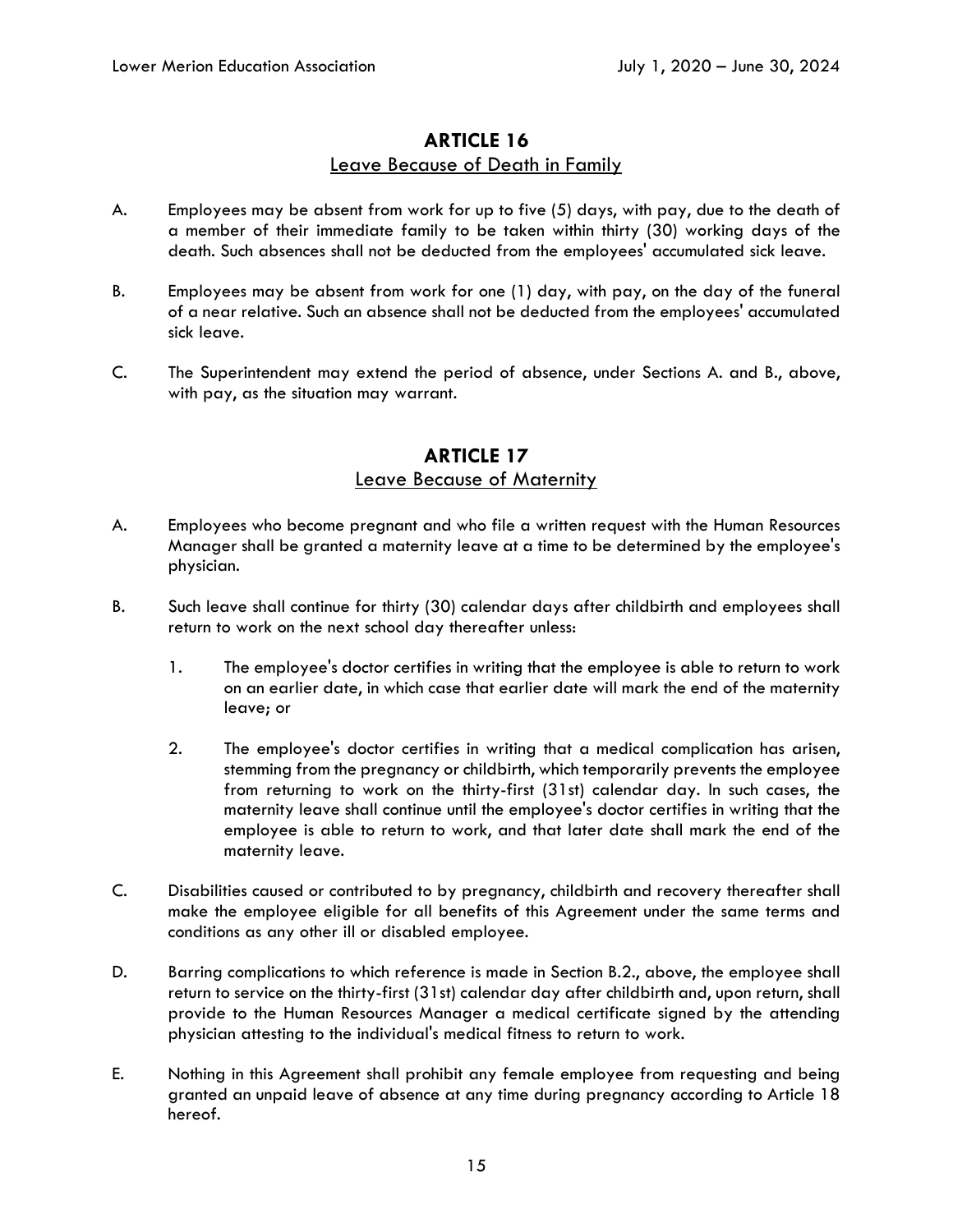# Leave for Childrearing

- A. Any contracted professional or support employee in a permanent position may request and shall be granted a Child Rearing Leave of Absence starting on the date of:
	- 1. The conclusion of the Maternity Leave associated with the birth of that particular child; or
	- 2. The date of adoption in cases of adopted children.
- B. Long Term Substitute employees are not entitled to Child Rearing Leave once their maternity and/or FMLA (if eligible) leave has concluded.
- C. Requests for Child Rearing Leave of Absence must be submitted at least sixty (60) days prior to the anticipated birth.
	- 1. In cases of adoption, the normal sixty (60) day notification may be waived by the Human Resources Manager in the event that sixty (60) day notification is not provided by the adoption agency.
	- 2. In cases of unforeseen birth problems, the normal sixty (60) day notification may be waived by the Human Resources Manager.
- D. The employee shall be granted Child Rearing Leave without pay. Salary credit, sick leave, and personal leave will not be granted nor will they accrue. Seniority rights shall continue to accrue. The Board shall not provide life, disability, or health insurance benefits during the leave. However, medical insurance may be continued by the employee during the Child Rearing Leave period, subject to the rules and regulations of the Board's insurance carrier, provided that the full premiums shall be paid by the employee. If the employee is eligible for Family Medical Leave, 12 weeks of Child Rearing Leave will apply to FMLA leave and health benefits will continue at the expense of the District. Following the conclusion of FMLA leave, the employee may choose to continue health benefits by paying the premium for coverage.
- E. Child Rearing Leave shall be granted for either one (1) calendar year or, at the employee's request, less than a calendar year, provided the employee returns on either the first day of their respective work calendar or Midyear, which is defined as follows:
	- 1. Elementary and Secondary Professional Employees (MS/HS) the first day of the 2nd semester
	- 2. Support Employees the midpoint of the work calendar for the employee's respective position
- F. If an Employee's full year of leave ends after the beginning of the first day of their work calendar, but before Midyear, the Employee must extend their initial leave until Midyear or, at the employee's request, until the first day of the following school/work year.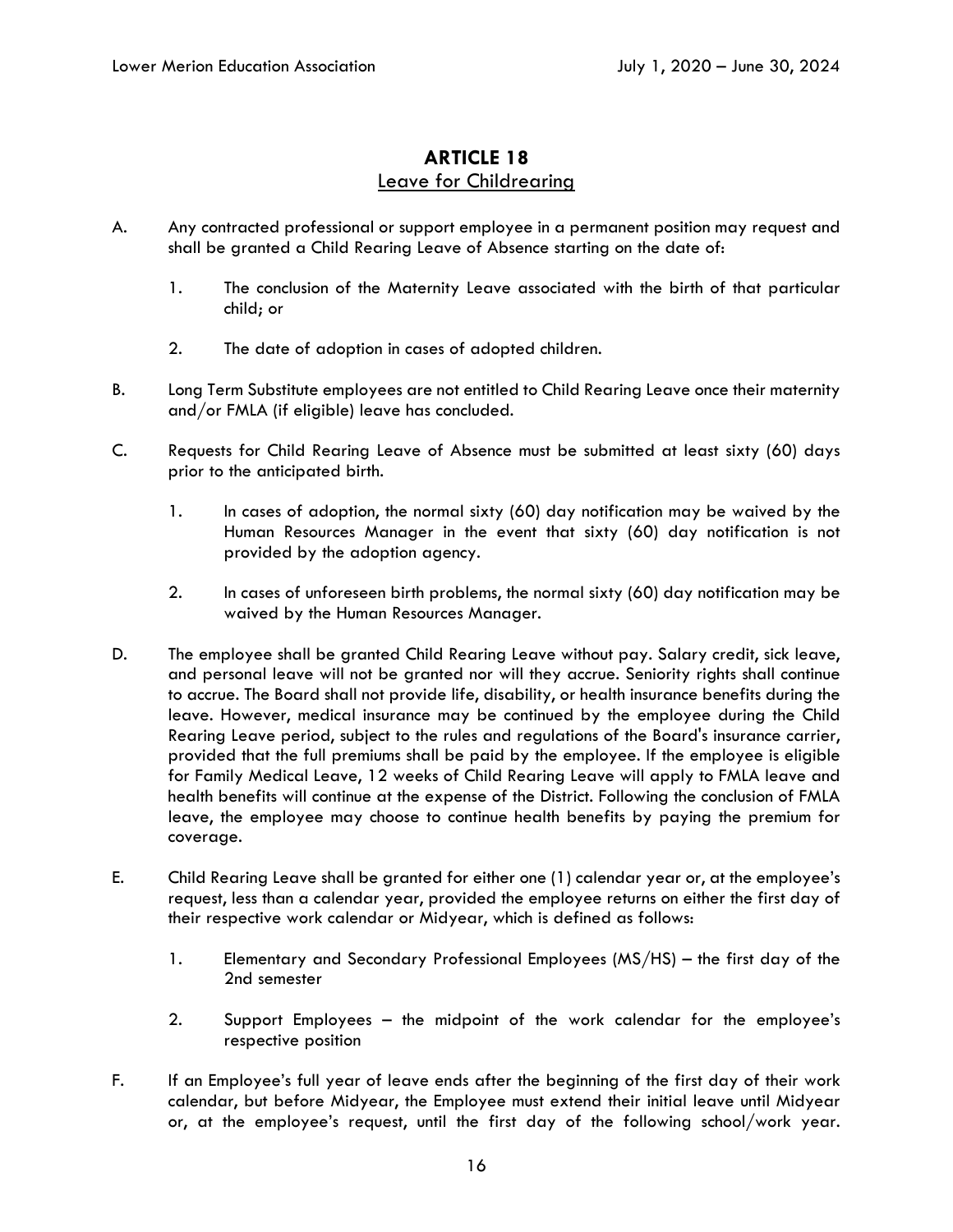Employees whose full year of leave ends after Midyear must extend their initial leave for the remainder of the school/work year.

- G. An employee may extend their Child Rearing Leave for an additional school/work year of half school/work year provided the employee notifies the District's Human Resources Department of their intentions by April 1st.
- H. Should an unforeseen emergency arise, such as death or a serious reversal of family finances, at the employee's request the employee may be assigned to the first vacancy which occurs for which the employee is properly qualified.
- I. An employee on Child Reading Leave must notify the Human Resources Manager in writing by April 1st of the intention to return to work. Requests for extension or reductions under Section F. and G., above, must be made by April 1st.
- J. In the event the employee does not provide the Human Resources Manager with written notice of intention to return to work in the specified period of time, it shall be considered that the employee has vacated the position and the employee shall be terminated.
- K. Employees who have/adopt an additional child(ren) while on leave may continue on leave provided their total time on leave does not exceed four (4) calendar years. An employee who has been on four (4) years of continuous leave must return to work or resign. Extensions shall not be granted if the extension will result in the employee's continuous leave exceeding four (4) years at the next available return date (as defined in Section E., above).
- L. Employees who return from Child Rearing Leave are eligible for another Child Rearing Leave as needed, but shall only be eligible to extend that Child Rearing Leave if they worked a full year between leaves.
- M. Employees who adopt children of pre-school age shall be eligible for Child Rearing Leave under the provisions of this Article.
- N. Upon return to employment following a Child Rearing Leave, the employee shall be offered the same or a substantially equivalent position in pay and skill if such a position is vacant and available. If such a job is not vacant and available, the employee shall be offered any other available position for which the employee is qualified.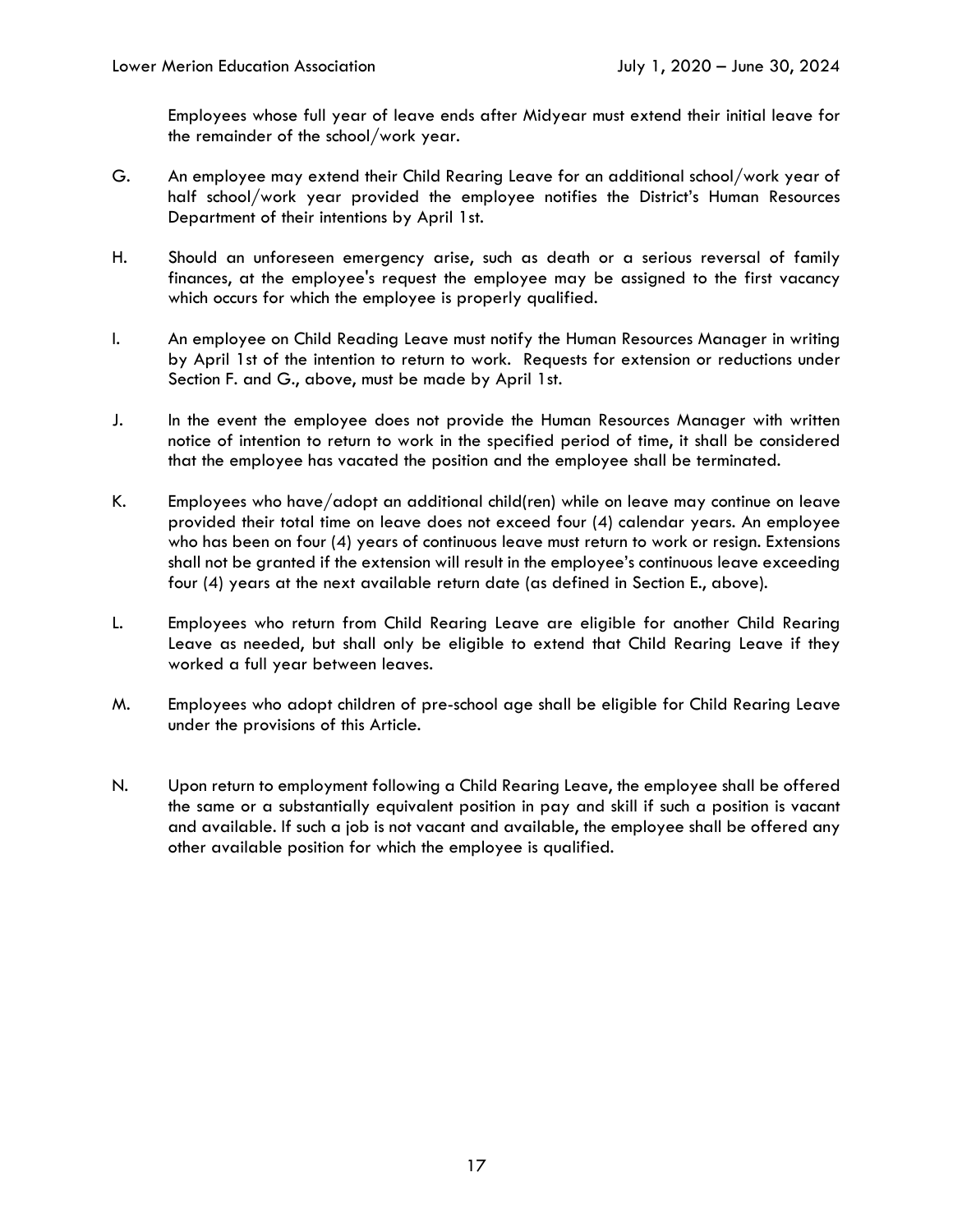### Retraining/Study Leave (Professional Staff)

- A. In the event that Professional Staff members are notified by the Superintendent or the Superintendent's designee that they will be furloughed, such professional employees will be eligible to apply for a retraining/study leave.
- B. Professional Staff members applying for a retraining/study leave shall receive first priority under the sabbatical leave provisions and must make written application on or before May 1, or after May 1, within ten (10) days after receiving notice of the furloughed.
- C. Professional Staff members applying for such retraining/study leave must meet with the Superintendent or the Superintendent's designee to discuss the possible area of certification which may improve the prospects for reemployment.
- D. After the initial meeting with the Superintendent, a written plan of study will be presented to the Superintendent for their approval. The plan will then be submitted to the Board of School Directors for approval.
- E. The Board agrees to pay at least one-half  $(1/2)$  of the tuition costs incurred for retraining or recertification for a period of two (2) years or until the employee is fully certified. The two (2) year period shall begin on the first day of the first semester in which the employee is enrolled in the approved recertification program.

# **ARTICLE 20**

### Personal Days

# A. Support Staff Employees shall be granted up to five (5) personal days each year. The first three (3) of these days will be with full pay and the last two (2) shall be at half  $(1/2)$  pay.

### Professional Staff

Employees shall be granted up to five (5) personal days each year. The first three (3) of these days will be with full pay and the last two (2) shall be with pay, but minus \$100 per day.

B. Employees shall not be granted personal days on a day(s) immediately preceding or following a school holiday(s) or during the designated periods set aside on the District calendar without approval of the Superintendent. Dates related to testing or other significant events will be designated annually in the District calendar during which times this section will apply. No later than February  $15<sup>th</sup>$ , the Superintendent shall designate up to fifteen (15) days as Priority Dates for the subsequent school year and provide notice of the Priority Dates for the subsequent school year and provide notice of the Priority Dates to LMEA. Employees who wish to seek Superintendent approval must complete a Special Considerations Form and forward it to the Human Resources Department a minimum of a week in advance. The Superintendent's decision is binding and not grievable. The Superintendent's authority shall include any decision involving whether the personal day immediately precedes or follows a school holiday, or is during a designated period.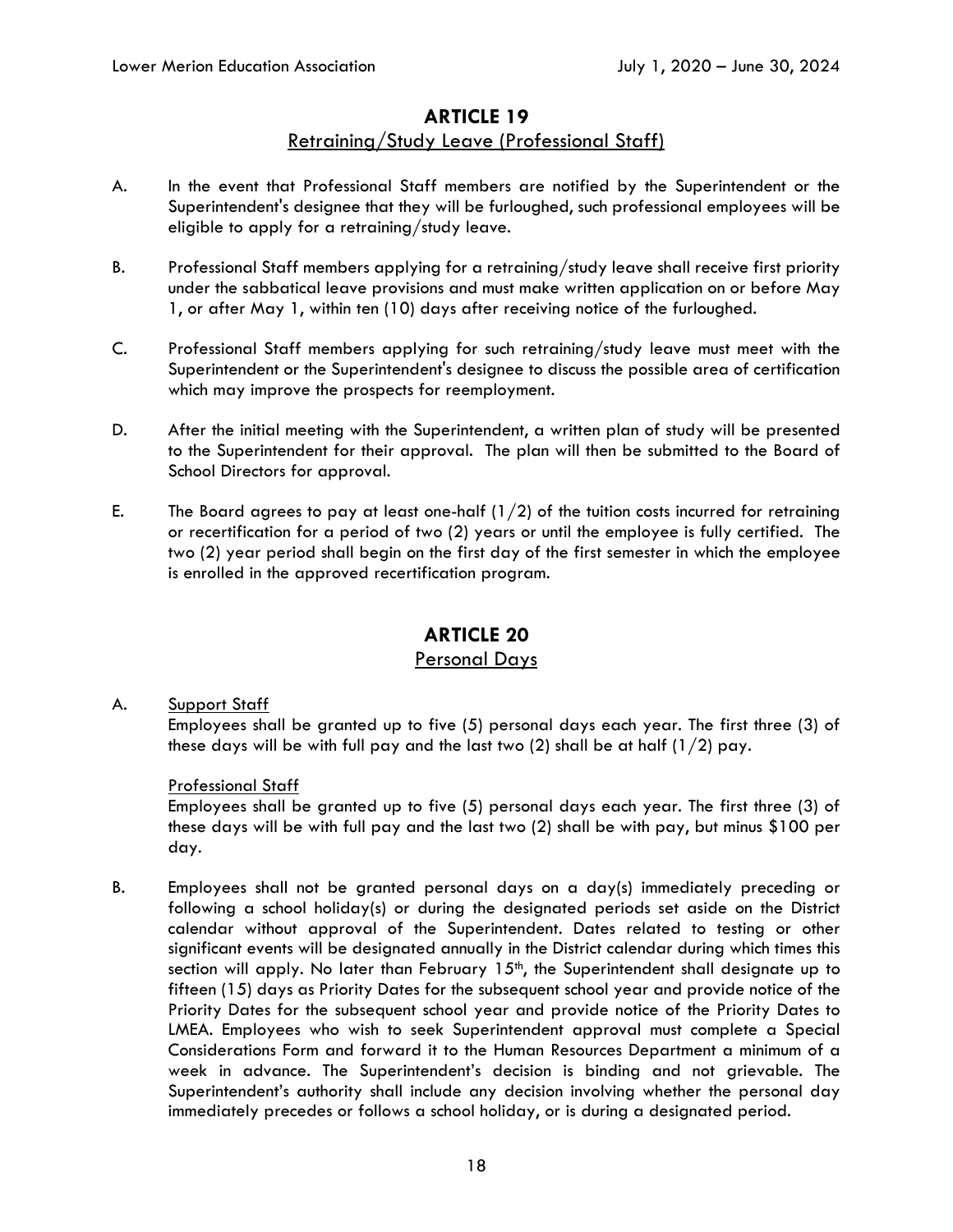- C. Not more than ten percent (10%) of the total number of employees in the School District shall be granted personal leave on the same day.
- D. Employees requesting personal leave shall:
	- 1. Record the absence in AESOP three (3) days before the personal day.
	- 2. If unable to give notice, due to an emergency, the employee shall record the absence as "emergency personal" in AESOP and complete a Special Considerations form within three (3) days of their return to work.
- E. If not used by the employee, all unused personal days, shall be added each year to their accumulated sick leave.
- F. An employee who fails to give proper notice under Section D., above, shall have a day, or days, salary deducted from their salary. In addition, the employee shall receive a written warning that failure to comply with the policies of the District could result in dismissal.
- G. An employee who does not work the full work schedule as shown on the calendar for their respective position will receive a prorated portion of personal days. The proration will be determined by the number of days worked as compared to the number of days in the work calendar for the employee's position.
- H. Staff is expected to attend Open House even when a personal day is approved for that day.

### **ARTICLE 21**  Sabbatical Leave of Absence (Professional Staff)

- A. The provisions of the Pennsylvania School Code of 1949 as amended, pertaining to Sabbatical Leaves of Absence are incorporated herein by reference thereto as if the same were set forth herein at length.
- B. Sabbatical Leave requests for the beginning of any given year must be received from an employee, in writing, by the Superintendent on or before April 1 for first semester requests, and on or before October 1 for second semester requests, except for emergency health situations.
- C. The Board shall have the right to make such regulations as it may deem necessary to make certain that employees on leave, as provided in Section A., above, shall utilize such leave for the purpose for which it was granted and may require periodic reports from employees who are on leave in such a manner as may be deemed necessary.

# **ARTICLE 22**  Paid Holidays (Support Staff)

A. Employees who are regularly scheduled to work a full twelve (12) months and whose salary is based upon an annual rate of pay shall have twelve (12) paid holidays per year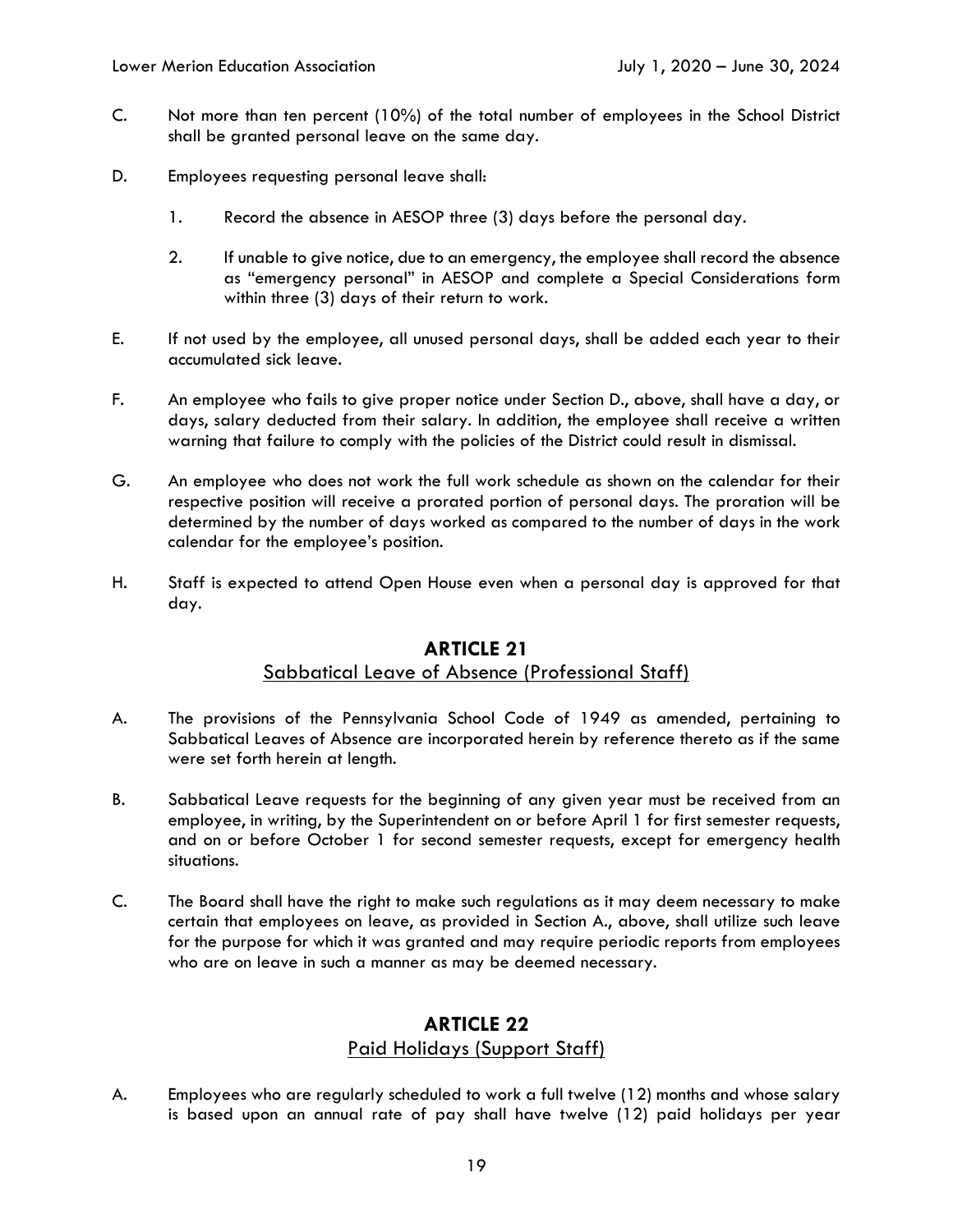designated by the Superintendent whenever possible during those days when schools are not in session.

- B. Hourly and daily employees, employed a minimum of nine hundred (900) hours per year, shall have six (6) paid holidays designated by the Superintendent for which they will receive pay based on the number of hours such employees are regularly scheduled to work per day or upon their per diem rate.
- C. Hourly and daily employees employed a minimum of five hundred forty (540) hours per year but less than 900 per year, shall have four (4) paid holidays designated by the Superintendent for which they will receive pay based upon the number of hours such employees are regularly scheduled to work per day or upon their per diem rate.
- D. District employees who are employed beyond the regularly scheduled year by working as hourly summer help and are employed over the 4th of July holiday shall receive that day as a paid holiday.
- E. Optional Holidays

School secretaries who are regularly scheduled to work a full twelve (12) months and whose salary is based upon an annual rate of pay shall have the option:

- 1. To work at a per diem rate based on their annual rate of pay for seven (7) additional holidays; or
- 2. May at their option have seven (7) additional paid holidays.
- F. Sections A. through E., above, do not apply to employees on an unpaid leave of absence.

# **ARTICLE 23**  Vacation Schedule (Support Staff)

- A. Full-time 12-month employees employed on or before November 16, 2015, shall accrue vacation according to the following:
	- 1. Ten (10) workdays after one (1) full year of active employment.
	- 2. Fifteen (15) workdays after five (5) full years of active employment.
	- 3. Twenty (20) workdays after ten (10) full years of active employment.
	- 4. Twenty-five (25) workdays after fifteen (15) full years of active employment.

Employees on unpaid leave are not considered in active employment. Vacation time is earned for time worked. Vacation time may be used in the year following the year it was accrued.

Full time 12-month employees employed after November 16, 2015, shall accrue vacation according to the following:

- 1. Ten (10) workdays after one (1) full year of active employment.
- 2. Fifteen (15) workdays after seven (7) full years of active employment.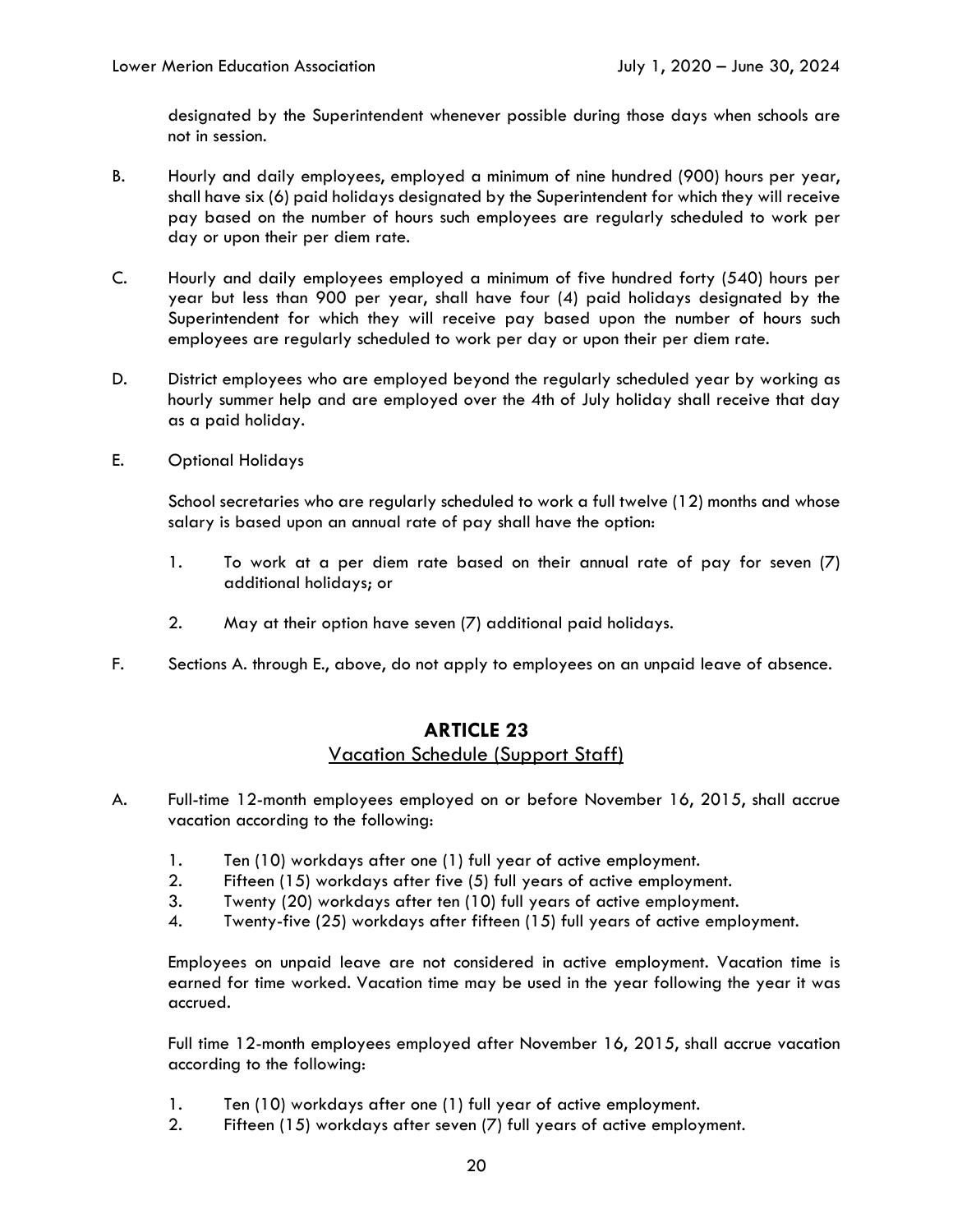3. Twenty (20) workdays after fifteen (15) full years of active employment.

Employees on unpaid leave are not considered in active employment. Vacation time is earned for time worked. Vacation time may be used in the year following the year it was accrued.

- B. The year of employment for the purposes of this Agreement shall be considered as commencing July 1. Those employees who do have completed one (1) full year of service by July 1 shall receive a prorated number of vacation days
- C. Employees entitled to vacation may elect to split their vacation time into two (2) or more segments spread throughout the year.
- D. To assist the District in planning and assigning work, employees must submit vacation requests by March 1 for at least half of their earned vacation time for the upcoming school year.
	- 1. Supervisors will review the requests submitted and notify each employee by March 15 if their vacation request is not approved.
	- 2. Conflicts and scheduling problems shall be resolved on the basis of seniority within the given department subject to the needs of the District such as the nature of the assignment, section workloads, and the number of individuals already approved to be on vacation.
	- 3. Vacation requests submitted after March 1 will be decided on a first-come firstserve basis depending upon the needs of the District.
	- 4. Employees will be notified within two (2) weeks if their vacation request is not approved.
	- 5. The employee may change the dates requested by informing their supervisor a minimum of two (2) weeks in advance or less at the supervisor's discretion.
- E. To take two (2) or more consecutive vacation days that were not previously requested, the employee must give notice as indicated below and receive supervisory approval. Vacation time requested with less than the required notice will be approved at the discretion of the employee's immediate supervisor.

2-4 vacation days – 1 week notice 5 or more vacation days – 2 weeks notice

Employees who want to take a single vacation day that was not previously requested must report the absence in AESOP a minimum of two (2) hours in advance of their designated starting time.

- F. The District recognizes the value of vacation time and will make a concerted effort to provide coverage as needed so employees may take vacation time. Employees will forfeit any unused vacation time not used by June 30.
- G. Employees moved from one category of employment to another shall have their years of employment considered for purposes of computing the number of days.

# **ARTICLE 24**

#### Payroll Procedures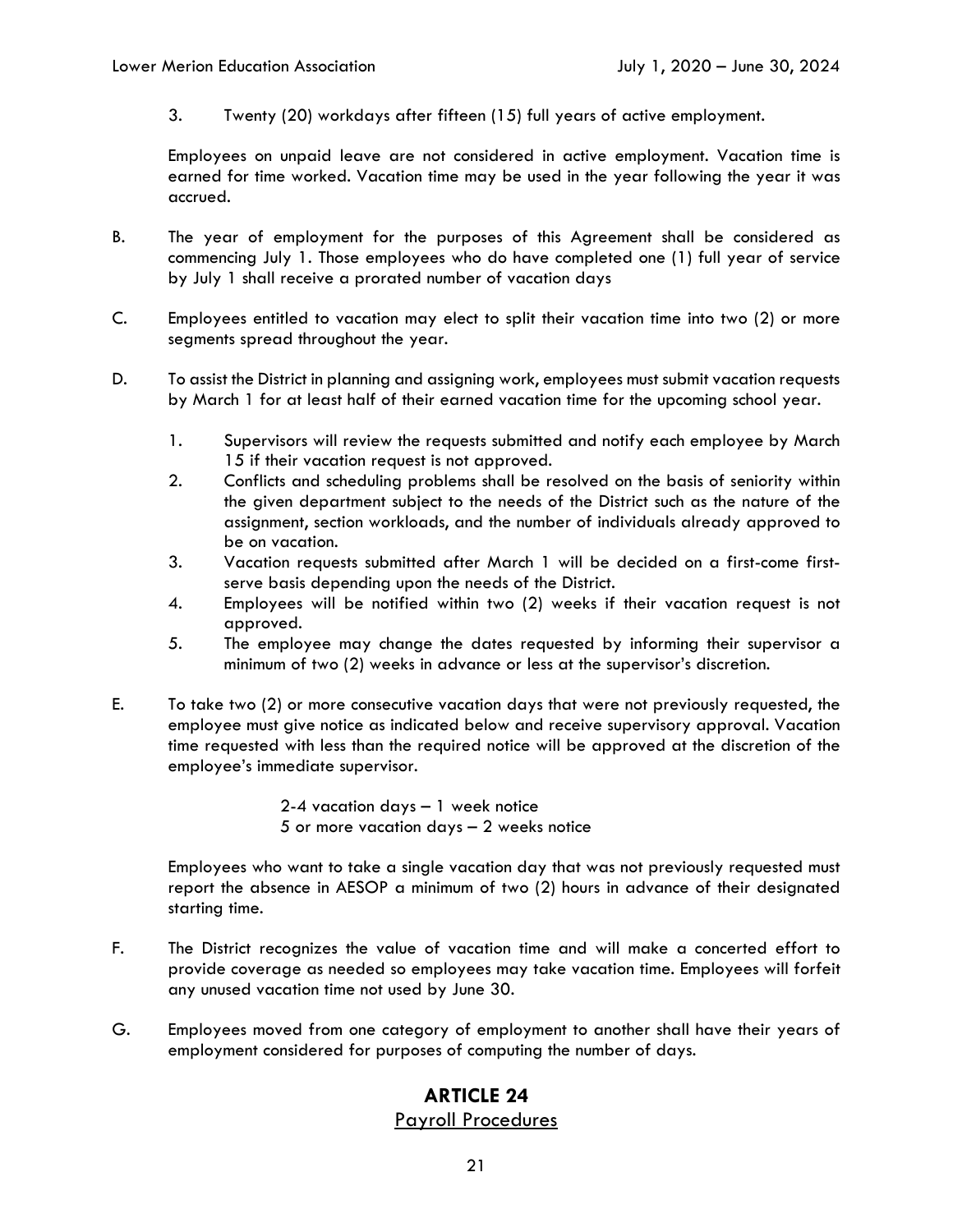A. For the duration of this contract, employees shall be paid on a 26-pay per year basis. Fulltime employees shall be paid on a 26-pay per year basis. Full-time employees shall not have the option of electing any other payment option. Employees who separate from service either permanently or temporarily due to an unpaid leave of absence prior to the end of the school year shall be paid any money that has been earned. Employees who begin their employment after the beginning of the school year shall receive a prorated salary based on time worked and their salary will be divided evenly over the remaining pays in the 26 pay cycle. Employees who return from an unpaid leave prior to the end of the school year will receive their prorated salary based on time worked and their salary will be divided evenly over the remaining pays in the 26-pay cycle.

| 12-Month Employees       |            |            |            |            |
|--------------------------|------------|------------|------------|------------|
| # of Pays                | 2020-21    | 2021-22    | 2022-23    | 2023-24    |
|                          | 7/10/2020  | 7/9/2021   | 7/8/2022   | 7/7/2023   |
| $\overline{2}$           | 7/24/2020  | 7/23/2021  | 7/22/2022  | 7/21/2023  |
| 3                        | 8/7/2020   | 8/6/2021   | 8/5/2022   | 8/4/2023   |
| $\overline{\mathcal{A}}$ | 8/21/2020  | 8/20/2021  | 8/19/2022  | 8/18/2023  |
| 5                        | 9/4/2020   | 9/3/2021   | 9/2/2022   | 9/1/2023   |
| 6                        | 9/18/2020  | 9/17/2021  | 9/16/2022  | 9/15/2023  |
| $\overline{z}$           | 10/2/2020  | 10/1/2021  | 9/30/2022  | 9/29/2023  |
| 8                        | 10/16/2020 | 10/15/2021 | 10/14/2022 | 10/13/2023 |
| 9                        | 10/30/2020 | 10/29/2021 | 10/28/2022 | 10/27/2023 |
| 10                       | 11/13/2020 | 11/12/2021 | 11/11/2022 | 11/10/2023 |
| 11                       | 11/27/2020 | 11/26/2021 | 11/25/2022 | 11/24/2023 |
| 12                       | 12/11/2020 | 12/10/2021 | 12/9/2022  | 12/8/2023  |
| 13                       | 12/25/2020 | 12/24/2021 | 12/23/2022 | 12/22/2023 |
| 14                       | 1/8/2021   | 1/7/2022   | 1/6/2023   | 1/5/2024   |
| 15                       | 1/22/2021  | 1/21/2022  | 1/20/2023  | 1/19/2024  |
| 16                       | 2/5/2021   | 2/4/2022   | 2/3/2023   | 2/2/2024   |
| 17                       | 2/19/2021  | 2/18/2022  | 2/17/2023  | 2/16/2024  |
| 18                       | 3/5/2021   | 3/4/2022   | 3/3/2023   | 3/1/2024   |
| 19                       | 3/19/2021  | 3/18/2022  | 3/17/2023  | 3/15/2024  |
| 20                       | 4/2/2021   | 4/1/2022   | 3/31/2023  | 3/29/2024  |
| 21                       | 4/16/2021  | 4/15/2022  | 4/14/2023  | 4/12/2024  |
| 22                       | 4/30/2021  | 4/29/2022  | 4/28/2023  | 4/26/2024  |
| 23                       | 5/14/2021  | 5/13/2022  | 5/12/2023  | 5/10/2024  |
| 24                       | 5/28/2021  | 5/27/2022  | 5/26/2023  | 5/24/2024  |
| 25                       | 6/11/2021  | 6/10/2022  | 6/9/2023   | 6/7/2024   |
| 26                       | 6/25/2021  | 6/24/2022  | 6/23/2023  | 6/21/2024  |

#### B. Pay Dates:

| <b>10-Month Employees</b>                             |           |           |           |           |  |
|-------------------------------------------------------|-----------|-----------|-----------|-----------|--|
| # of Pays<br>2022-23<br>2023-24<br>2020-21<br>2021-22 |           |           |           |           |  |
|                                                       | 9/4/2020  | 9/3/2021  | 9/2/2022  | 9/1/2023  |  |
|                                                       | 9/18/2020 | 9/17/2021 | 9/16/2022 | 9/15/2023 |  |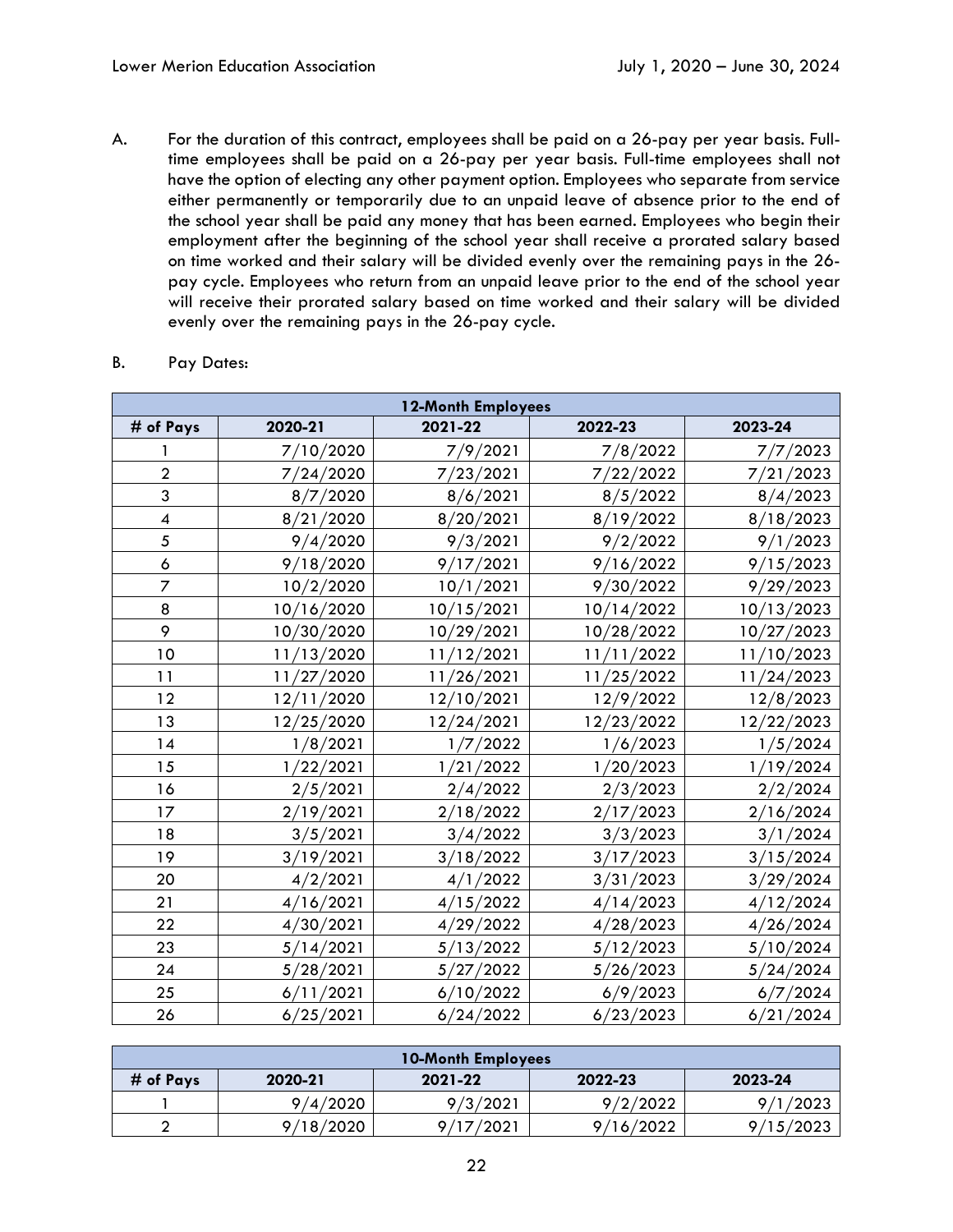| 3                        | 10/2/2020  | 10/1/2021  | 9/30/2022  | 9/29/2023  |
|--------------------------|------------|------------|------------|------------|
| $\overline{\mathcal{A}}$ | 10/16/2020 | 10/15/2021 | 10/14/2022 | 10/13/2023 |
| $\sqrt{5}$               | 10/30/2020 | 10/29/2021 | 10/28/2022 | 10/27/2023 |
| $\pmb{\delta}$           | 11/13/2020 | 11/12/2021 | 11/11/2022 | 11/10/2023 |
| $\overline{7}$           | 11/27/2020 | 11/26/2021 | 11/25/2022 | 11/24/2023 |
| 8                        | 12/11/2020 | 12/10/2021 | 12/9/2022  | 12/8/2023  |
| 9                        | 12/25/2020 | 12/24/2021 | 12/23/2022 | 12/22/2023 |
| 10                       | 1/8/2021   | 1/7/2022   | 1/6/2023   | 1/5/2024   |
| 11                       | 1/22/2021  | 1/21/2022  | 1/20/2023  | 1/19/2024  |
| 12                       | 2/5/2021   | 2/4/2022   | 2/3/2023   | 2/2/2024   |
| 13                       | 2/19/2021  | 2/18/2022  | 2/17/2023  | 2/16/2024  |
| 14                       | 3/5/2021   | 3/4/2022   | 3/3/2023   | 3/1/2024   |
| 15                       | 3/19/2021  | 3/18/2022  | 3/17/2023  | 3/15/2024  |
| 16                       | 4/2/2021   | 4/1/2022   | 3/31/2023  | 3/29/2024  |
| 17                       | 4/16/2021  | 4/15/2022  | 4/14/2023  | 4/12/2024  |
| 18                       | 4/30/2021  | 4/29/2022  | 4/28/2023  | 4/26/2024  |
| 19                       | 5/14/2021  | 5/13/2022  | 5/12/2023  | 5/10/2024  |
| 20                       | 5/28/2021  | 5/27/2022  | 5/26/2023  | 5/24/2024  |
| 21                       | 6/11/2021  | 6/10/2022  | 6/9/2023   | 6/7/2024   |
| 22                       | 6/25/2021  | 6/24/2022  | 6/23/2023  | 6/21/2024  |
| 23                       | 7/9/2021   | 7/8/2022   | 7/7/2023   | 7/5/2024   |
| 24                       | 7/23/2021  | 7/22/2022  | 7/21/2023  | 7/19/2024  |
| 25                       | 8/6/2021   | 8/5/2022   | 8/4/2023   | 8/2/2024   |
| 26                       | 8/20/2021  | 8/19/2022  | 8/18/2023  | 8/16/2024  |

- C. Where errors in paychecks are clerical in character, uncomplicated either by non-conformity to rules and regulations or by varying interpretations of policy, the District's Business Office shall immediately rectify such errors.
- D. Where problems arise because of non-conformity to rules and regulations, it shall be the responsibility of the employee to meet such rules and regulations. If required, salary adjustments shall be made at the next payroll period.
- E. Employees are required to receive their pay through direct deposit to a financial institution(s) of the Employee's choice.
- F. Hourly transportation employees shall receive their pay over ten (10) months for time worked. Hourly transportation employees who have elected to receive their pay over 26 pays as of November 16, 2015, shall be eligible, at their option, to continue to receive their pay over 26 pays, with necessary adjustments. Prior to exercising this option, employees shall receive a full pay disclosure. Requests by eligible employees shall be submitted to the Business Office at the time routes are selected in August of each year.

# **ARTICLE 25**  Length of Workday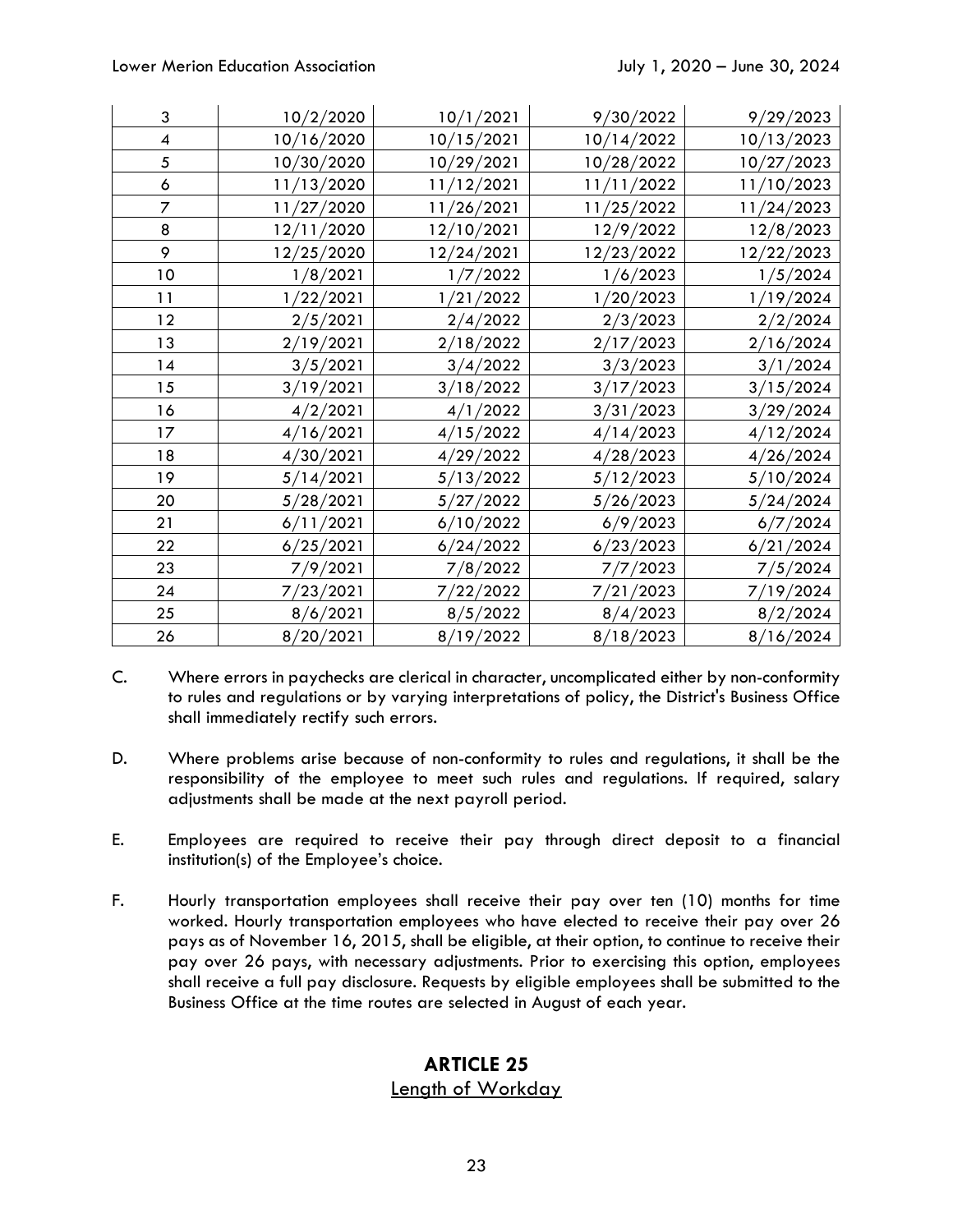### A. Support Staff

Full-time employees shall work a five (5) day week from Monday through Friday. The length of the workday for employees shall be shown on the chart below. The specific starting and ending time for each employee will be set by the District. Any overtime worked must be approved in advance in writing by the employee's Principal, Supervisor or authorized lead person.

| <b>Full Time Positions</b>                                  | <b>Work Hours</b>                |
|-------------------------------------------------------------|----------------------------------|
| 12 Mo Driver Instructor/12 Mo District Courier/Safety       | 8 hrs plus lunch                 |
| Instructor/Asst. Route Coordinator                          |                                  |
| <b>Bus Mechanic/Head Bus Mechanic</b>                       | 8 hrs plus lunch                 |
| Groundskeeper/Head Groundskeeper                            | 8 hrs plus lunch                 |
| Custodian (Head, Day, Night, Lead)/Shipper/Receiver         | 8 hrs plus lunch                 |
| Technicians/Webmaster/Database Analyst                      | 8 hrs plus lunch                 |
| Skilled Building Craftsman/Lead B&G                         | 8 hrs plus lunch                 |
| Skilled Building Craftsman (hired on or after July 1, 2005) | $8$ hrs+2 plus lunch - 4 days    |
| Laborer/Small Engine Mechanic                               | 8 hrs plus lunch                 |
| Library Aide                                                | 7 hrs plus lunch                 |
| Secretaries (School/District Office)                        | 7 hrs plus lunch                 |
| Typist/Receptionist                                         | 7 hrs plus lunch                 |
| Campus Aide/Head Campus Aide                                | 7 hrs plus lunch                 |
| Instructional Aide/Behavior Aide/Job Coach                  | 7 hrs 15 minutes including lunch |
| <b>Staff Nurse</b>                                          | 7 hrs 15 minutes including lunch |
| Elementary School Cafeteria Manager                         | 7 hrs plus lunch                 |
| Complex Mgr/Asst Complex Mgr/MS Cafeteria Manager           | 7 hrs plus lunch                 |
|                                                             |                                  |
| <b>Parking Lot Attendants</b>                               | 8 hrs plus lunch                 |
| <b>Part Time Positions</b>                                  | <b>Work Hours</b>                |
| PT Cafeteria/Recess Aides                                   | Per schedule 2-2.5 hrs           |
| PT Bus Driver                                               | Per schedule $-5$ hr minimum     |
| PT Bus Aide/Parking Lot Attendant                           | Per schedule $-5$ hr minimum     |
| <b>PT Custodian</b>                                         | $4$ hrs $-$ no lunch             |
| PT Food Service Associate                                   | $4-4.5$ hrs - no lunch           |
| PT Food Service Associate                                   | 6 hrs plus lunch                 |
|                                                             | $4$ hrs $-$ no lunch             |
| PT Receptionist/PT Clerk/Typist<br>PT Instructional Aide    | Per Schedule                     |
| <b>PT Staff Nurse</b>                                       | Per Schedule                     |
| PT Sports Aide                                              | Per Schedule - average 4 hrs     |
| PT Weekend Custodian                                        | 8 hrs inclusive of lunch         |

- B. Professional Staff
	- 1. The length of the workday for professional employees shall be seven (7) hours and 20 minutes, inclusive of at least a thirty (30) minute period for lunch.
	- 2. While professional employee may be assigned duties, the District shall not assign professional employees lunch, playground or hall duties. Teachers will use their best efforts to monitor hallways during the classroom change periods.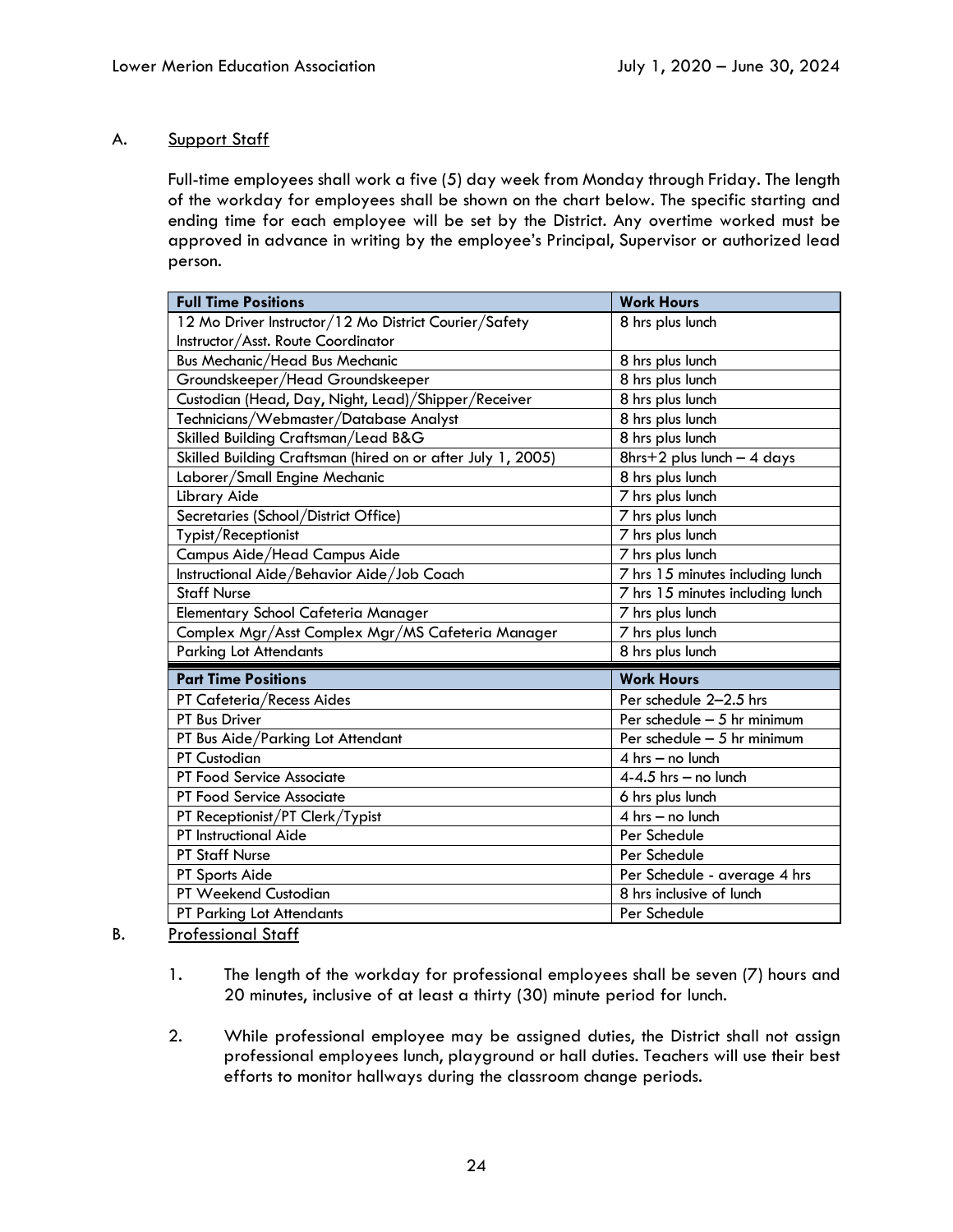### **ARTICLE 26**  Length of Work Year

#### A. Support Staff

1. The work year of support staff employees shall be the number of days per year listed in the chart below:

| <b>Categories of Employees</b>                                  | <b>Length of Work Year</b> |
|-----------------------------------------------------------------|----------------------------|
| 12 Month Secretary                                              | 260 days                   |
| 12 Month Typist/Receptionist                                    | 260 days                   |
| 12 Month Bus Driver/Courier/Safety Instructor/Asst. Route Coor. | 260 days                   |
| 190-Day Elementary Secretary                                    | 190 days                   |
| <b>Bus Mechanic/Head Bus Mechanic</b>                           | 260 days                   |
| <b>Buildings and Grounds Employees</b>                          | 260 days                   |
| Custodian/Lead/Head Custodian/Shipper Receiver                  | 260 days                   |
| <b>Elementary Cafeteria Manager</b>                             | 183 days                   |
| Cafeteria Manager Trainee                                       | 180 days                   |
| 10 Month Secretary - Secondary                                  | 195 days                   |
| Hourly Bus Driver                                               | 193 days                   |
| Library Aide                                                    | 190 days                   |
| Instructional Aide/Behavior Aide/Job Coach                      | 188 days plus 14           |
|                                                                 | hours*                     |
| Campus Aide/Head Campus Aide                                    | 185 days                   |
| Technology Technician                                           | 260 days                   |
| Complex Manager/Asst. Complex Manager/MS Cafeteria Manager      | 190 days                   |
| <b>Staff Nurse</b>                                              | 188 days plus 14           |
|                                                                 | hours*                     |
| <b>PT Custodian</b>                                             | 190 days (760 hrs)         |
| PT Sports Aide                                                  | 760 hrs                    |
| PT Weekend Custodian                                            | 700 hrs                    |
| PT Clerk/Typist                                                 | 140 days                   |

\*Instructional Aides, Behavior Aides, Job Coaches, and Staff Nurses shall work two (2) flex days equivalent to fourteen (14) hours per year for the purposes including staff development and team meetings, as assigned by the Director of Student Services or designee, which will be offered during the summer and after the school day. Employees will be given at least two (2) weeks' notice prior to the date on which the employee is required to work the additional hour(s). Hours will be calculated in increments of  $\frac{1}{2}$  hour, and no employee will be required to work more than one additional hour on a single day without the employee's consent. On staff development days, these employees will be permitted to leave at the conclusion of the program without any loss of pay and/or time.

- 2. Leap year shall add one (1) day to the work year of 12-month employees.
- 3. Bus Assistants are guaranteed a work year of 193 days. Bus Assistants shall retain all benefits of the Agreement as per their work schedule.
- 4. Ten Month Secretaries, Hourly Bus Drivers, and One Hundred Ninety (190) day Clerical/ Library Assistants shall work the Professional Staff year excluding the inservice days. The additional contractual days shall be scheduled immediately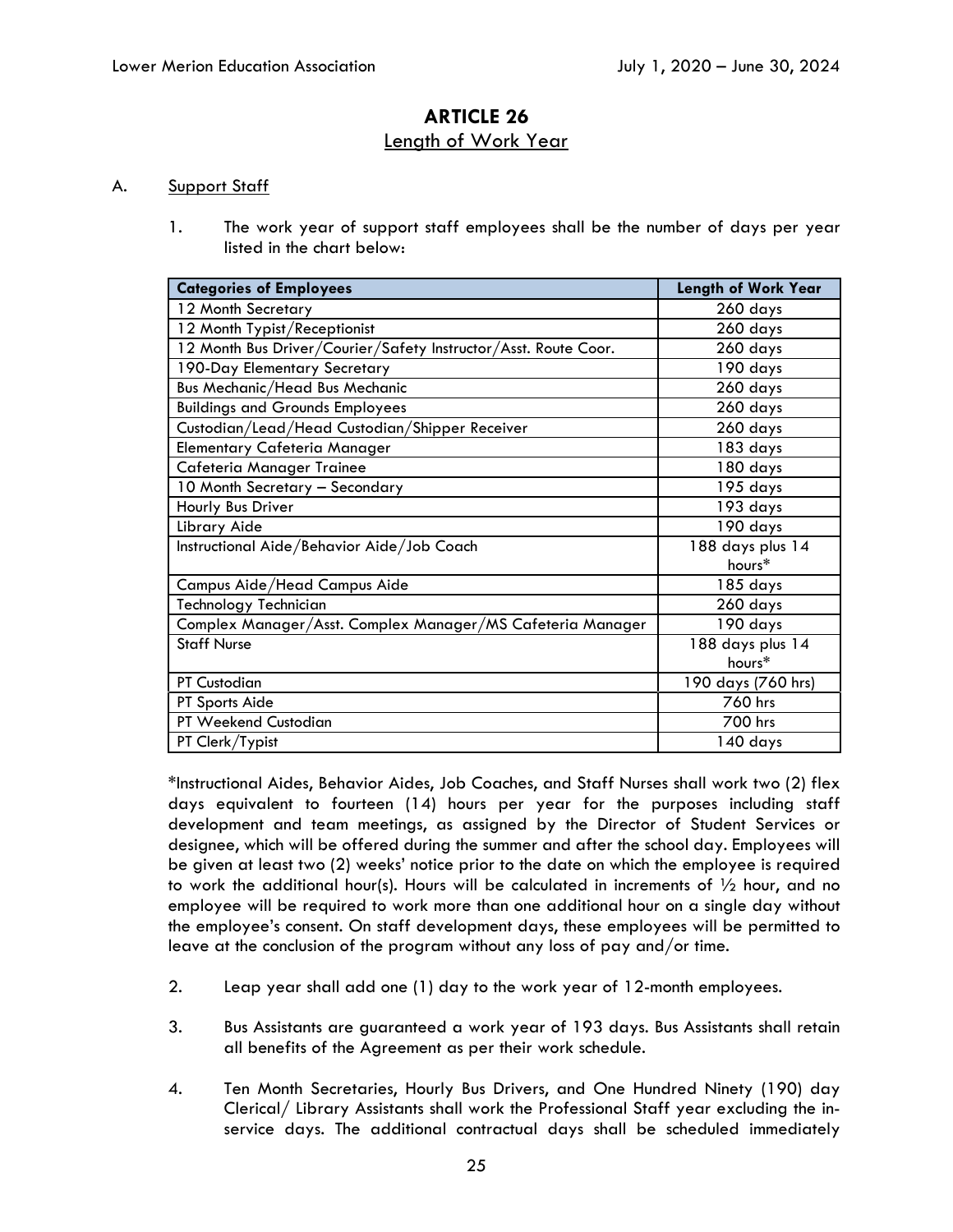preceding or immediately following the Professional Staff year. Work schedules for these categories shall be disseminated at the same time as the regular school calendar.

- 5. One Hundred Eighty (180) day employees shall work the first One Hundred Eighty (180) days of the student year.
- 6. In the event of school closings due to emergency situations, the District shall pay Assistants, Ten Month Secretaries, Staff Nurses, Tutors, Campus Aides, and Cafeteria/Recess Assistants. These employees need not report to work. In the event of a late opening, these employees will arrive at the delayed starting time. In the event of an early closing, these employees shall be permitted to leave 1 hour after the student dismissal or earlier at the principal's discretion.
- 7. All cafeteria hourly employees, and Cafeteria/Recess assistants, shall work the number of days that lunch is served in the schools. All cafeteria hourly employees shall have three (3) paid in-service days scheduled within the school year plus two (2) days for the opening and closing of school. Every effort shall be made for all cafeteria hourly employees to reach 180 days per year.
- 8. On the Early Dismissal day prior to the Thanksgiving break, Support employees will work through lunch and be dismissed one (1) hour earlier than their regular work schedule. On this day, no other work schedule adjustments or schedule changes including comp time will be approved. Employees who are using approved leave either for a full day or half day will not be entitled to any compensation or adjustment because they were not present to take advantage of the 1-hour early release. In the event that an employee is needed to deal with a student emergency and cannot leave early, the employee will not be entitled to any compensation or adjustment because they were following-up on a work responsibility. On this day, schools and administrative offices will close 1 hour earlier than normal as long as there are no unresolved student issues. On Early Dismissal Days Support staff employees who have earned compensation time available to them may use comp time if they are not required to be engaged in scheduled activities and as approved by their Principal or Supervisor.
- B. Professional Staff
	- 1. Required of all Professionals
		- a. Attend faculty/departmental meetings as scheduled
		- b. Attend Back-to-School Night/Open House as scheduled
		- c. Attend parent conferences as scheduled (Professionals who do not have scheduled conferences can substitute other approved parent meetings or professional responsibilities during the time. Any substitution requires preapproval of the Principal/Supervisor)
		- d. Work to utilize content and/or strategies from Staff Development workshops/activities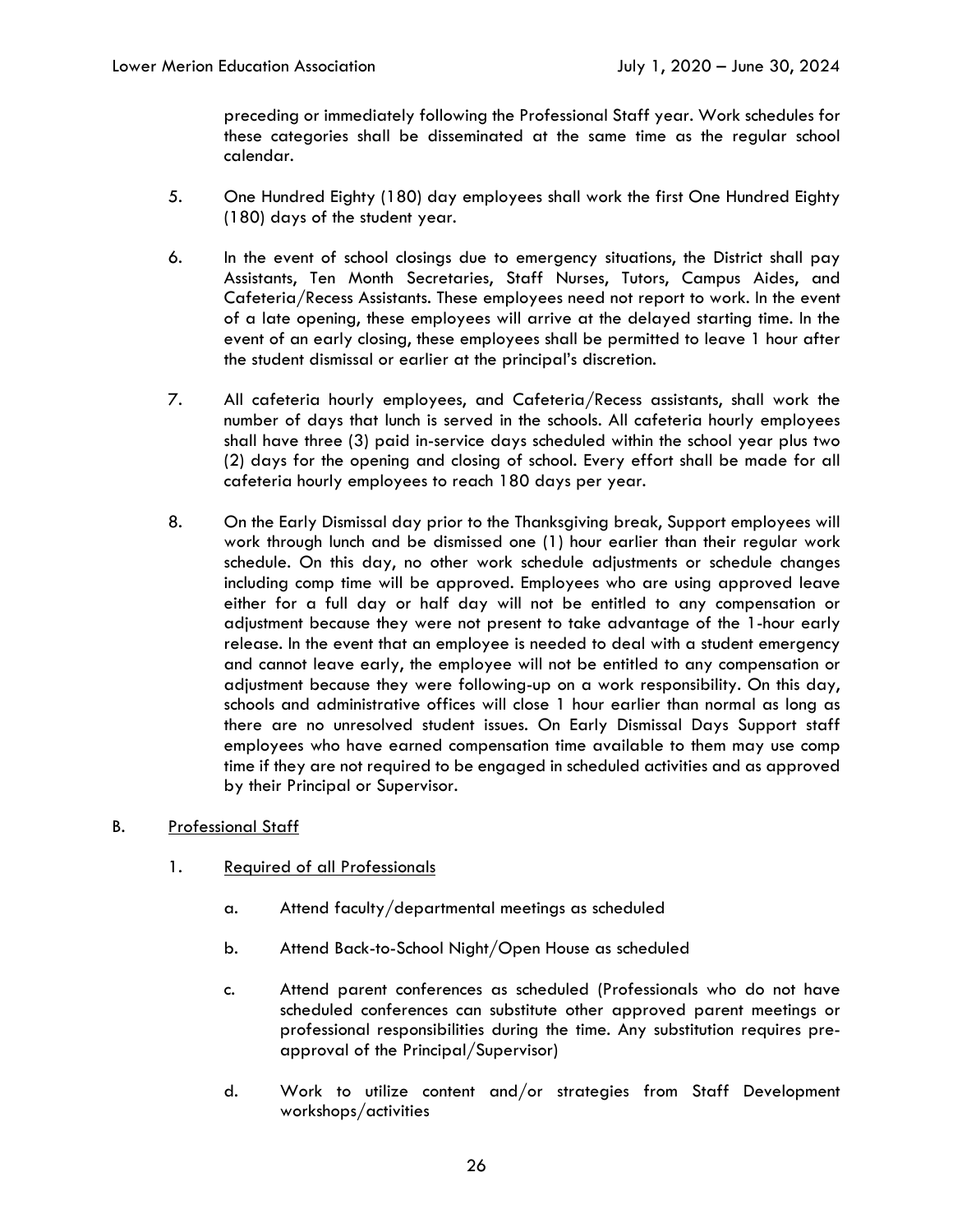- e. Complete a 2-hour after school workshop focused on a topic directly linked to a Strategic Plan priority goal (these workshops will be designed to be break-out sessions to support the large group session(s) provided on scheduled Staff Development days). The workshop, which may be offered online, will be scheduled on multiple dates and at times that facilitate the dismissal time for the various levels. For those professionals who have commitments which prevent them from staying after school on any of the dates the workshops are offered, two (2) make-up workshops will be offered during the second semester and must be completed by May 1.
- f. Spend a minimum of five (5) hours collaborating with content area or grade level partners outside the scheduled collaboration time provided during as part of the scheduled work year/work day. The collaboration activity must be directly related to teaching content, a strategic plan goal, the curriculum review cycle or meeting the needs of diverse learners.
- g. The activities of the Professional Responsibility Profile will be recorded in "mylearningplan.com." Act 48 credit will be given for activities which qualify.
- 2. Professional employees will be scheduled to work 190 days (182 student days plus 8 scheduled non-student days) as reflected on the "Instructional Calendar" to receive the full salary indicated on the salary schedule (prorated for those who work less than a full year).
- 3. The following distribution of instructional, non-instructional, and emergency days shall be in effect during the term of this Contract.

| <b>Total Instructional Staff Work Year</b>   | 90  |
|----------------------------------------------|-----|
| Number of Instructional Days                 | 182 |
| Number of Non-Instructional Days             |     |
| Number of emergency days built into calendar |     |
| Emergency days which must be made up         |     |

- a. In the event of school closings due to emergency situations, the School District shall pay Professional Staff. These employees need not report to work. In the event of a late opening, these employees will arrive at the delayed starting time. In the event of an early closing, these employees shall be permitted to leave one (1) hour after the student dismissal or earlier at the principal's discretion.
- b. In the event there are any emergency or inclement weather days, employees shall make up the first one of those days, beyond the mandated one hundred (180) instructional days. As shown by the above chart, all additional days gained by virtue of this Contract shall be non-instructional days that will be used for staff development or curriculum writing purposes.
- 4. At least five (5) of the one hundred ninety (190) days shall be used for in-service training or curriculum writing and three (3) days devoted to duties associated with the opening and closing of school.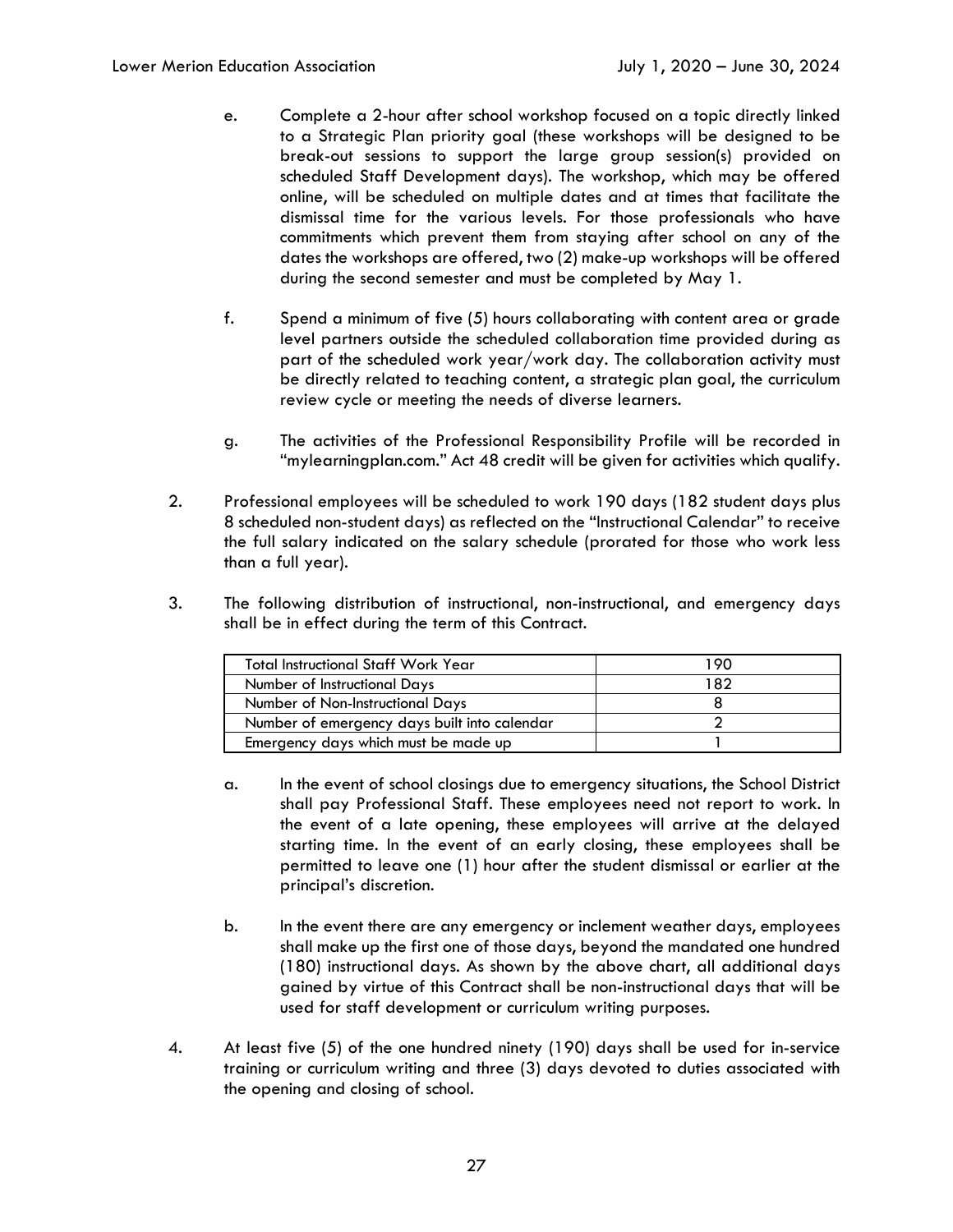- 5. During each school year, three evenings shall be used by teachers for parental conferences as scheduled by the principal. In addition, employees shall attend the Open House or Back-to-School night. Employees attending more than one Open House shall be paid at their per diem rate for the additional hours.
- 6. Faculty and departmental meetings, except in emergencies, shall be limited to ten (10) scheduled meetings per year, if needed.
- 7. Employees new to the District shall participate in a four (4) day orientation program (NTAP), immediately prior to the date on which all employees report for the beginning of the school year. Professional staff required to complete an Induction Program will attend additional workshops throughout the school year (the equivalent of 1 additional day).
- 8. Whenever a member of the bargaining unit is asked to work beyond the work year as defined in Section B.2., above, the compensation will be at the appropriate rate for that activity listed in this Agreement or the employee's per diem rate. Compensatory time may not substitute for such service.
- 9. The number of early dismissal days for students will be four (4) per year. The purpose of Early Dismissal Days is to provide time for faculty meetings, staff development and instruction related activities.
	- a. All employees are expected to work their regular schedule on early dismissal days and on the days prior to school holiday/vacation. Offices will remain open for the regularly scheduled hours.
	- b. On Early Dismissal Days, staff members will be provided a 30-minute lunch period and the afternoon's activities will begin promptly 30 minutes following the dismissal time for the school. The schedule will be adjusted accordingly if staff members are asked to report to a different location so that employees do have a lunch break.
	- c. On the Early Dismissal day prior to the Thanksgiving break, the staff development activity for instructional staff will begin with a working lunch right after the students are dismissed. Employees will be asked to work straight through lunch and then will be dismissed one (1) hour early. Employees who are using approved leave either for a full day or half day will not be entitled to any compensation or adjustment because they were not present to take advantage of the 1-hour early release. In the event that an employee is needed to deal with a student emergency and cannot leave early, the employee will not be entitled to any compensation or adjustment because they were following-up on a work responsibility. On this day, schools and administrative offices will close one (1) hour earlier than normal as long as there are no unresolved student issues.

#### Salary Provisions

A. Support Staff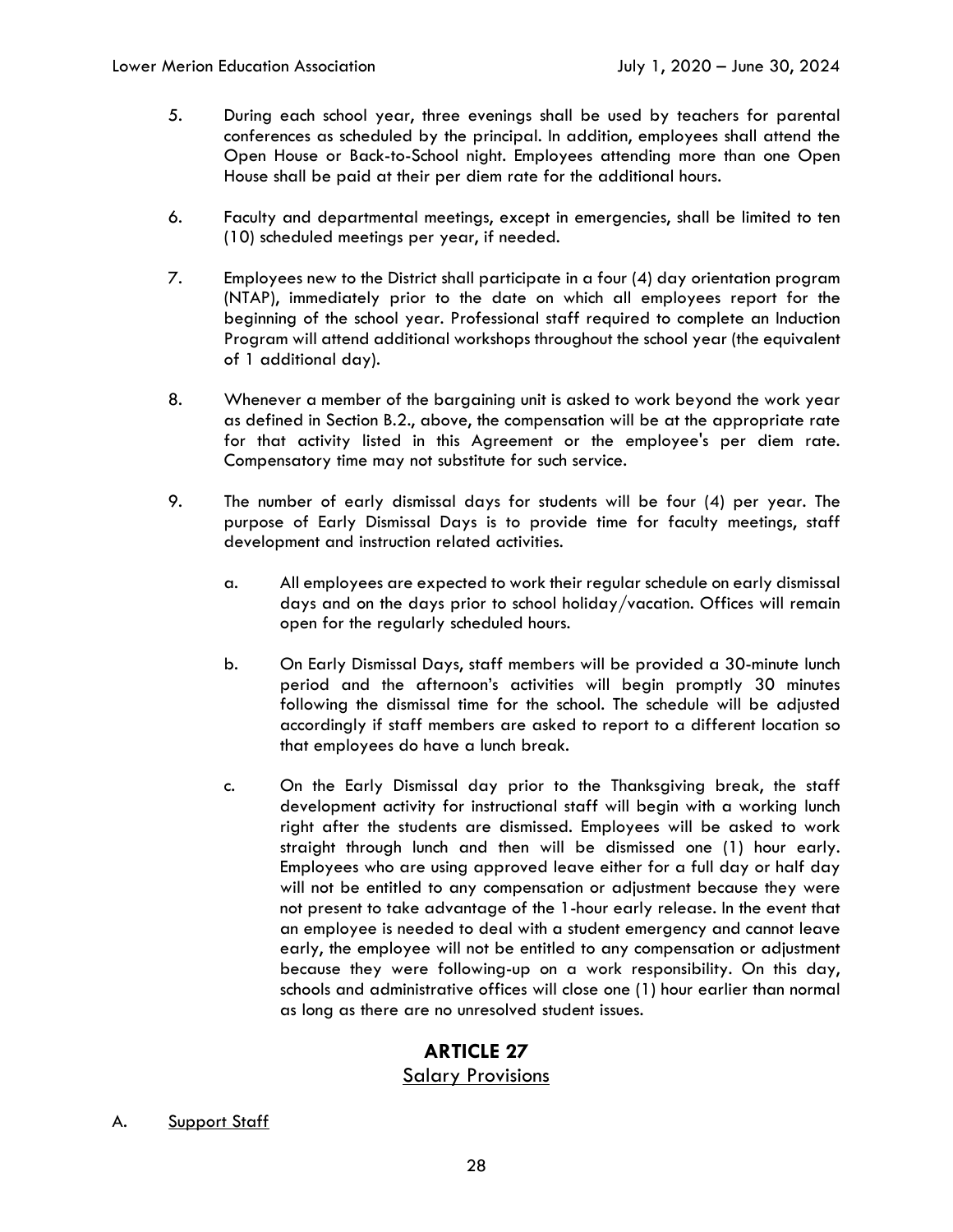- 1. For the term of this Agreement, support staff employees will be placed upon their proper scales as shown in **Appendix B**.
- 2. Employees shall move one (1) full step more than they occupied during the preceding school year except employees at maximum upon any scale shall move to maximum upon the succeeding year's scale.
- 3. To receive a full year salary credit, employees must work a minimum of one-half of their regularly scheduled work year as defined in Article 26, Section A.
- 4. New employees shall be paid in accordance with the current paying schedule for the year they begin work and shall be assigned a salary position number in accordance with the current paying schedule.
- 5. In no case shall employees be paid salaries exceeding the maximum of their respective scales and appropriate Appendices except in accordance with other Articles herein contained, and/or as a result of former incentive increments.
- 6. A full-time employee hired prior to July 1, 1995, required to work beyond a regularly scheduled work day, as defined herein under Article 25, Section A., shall be paid time and three-quarters for such overtime. A full-time employee, hired on or after July 1, 1995, shall be paid time and one-half for such overtime. Employees required to work on Saturdays, Sundays or designated holidays under Article 22 of this Agreement, shall be paid time and three-quarters for such work with a minimum work period of four (4) hours per day, excluding security checks in which the minimum work period shall be two (2) hours. Compensatory time, if agreeable between the employee and the principal or supervisor, shall be substituted for overtime payments. Part-time employees shall receive overtime payments after working forty (40) hours per week.
- 7. When an employee is asked by their supervisor to respond to an emergency situation onsite, including but not limited to a weather-related situation, the employee will be paid a minimum of four (4) hours except in situations where the employee continues to work until their regular starting time. In the instance where the employee stays on the clock and continues to work their regular shift, the employee will be paid for the actual hours worked. The duties performed during the call-in will be directly related to the emergency. If the employee responds to an emergency call onsite and then clocks out after the emergency has been handled, the employee will be entitled to a shift guarantee of four (4) hours. When an employee is asked by their supervisor to respond to an emergency situation, and the employee responds remotely, the employee will be paid a minimum of one (1) hour for the first emergency contact and a minimum of two (2) hours for a second emergency contact; thereafter the employee will be paid for all time worked. All time worked in response to an emergency situation is subject to the overtime provisions of this Article.
- 8. Employees absent under conditions which warrant a salary deduction shall be paid overtime only for hours worked beyond their total regularly scheduled weekly hours. Calculation of overtime payments for twelve (12) month employees shall be based on a 260-day year.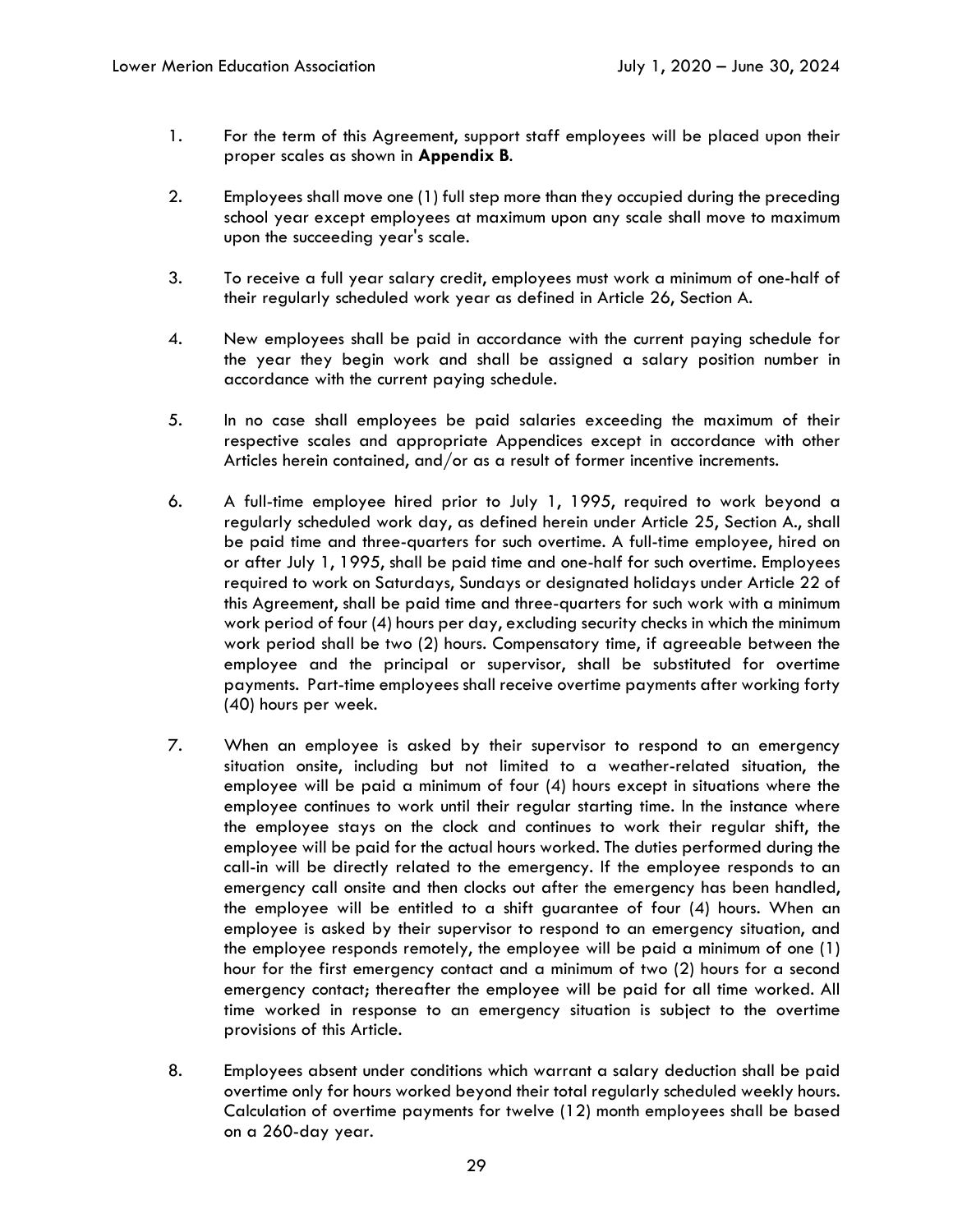9. Second Shift - A full work day, as described in Article 25 of this Agreement, scheduled to begin 12:00 noon or after shall be designated the second shift. All employees who work this shift shall be paid a premium rate of pay which is eight and one-half percent (8.5%) more than the rate of pay for the same work for employees in the same category who report to work before 12:00 noon.

#### B. Professional Staff

- 1. The salary schedules for professional staff shall be as shown in **Appendix C**.
- 2. Employees shall be placed upon their proper scales at points representing their paid service during the previous year, except the employees at maximum upon any scale shall move to maximum upon the succeeding year's scale. Salary credit for placement on the paying schedule shall accrue, from placement at the time of hire, for actual teaching service and paid leaves but shall not include unpaid leaves.
- 3. New employees shall be paid in accordance with the current paying schedule for the year they begin work and shall be assigned a salary placement at the discretion of the administration.
- 4. In no case shall employees be paid salaries exceeding the maximum of their respective scales and appropriate Appendices except in accordance with other Articles herein contained, and/or as a result of former incentive increments.
- 5. Employees who work a school year shall be credited with one (1) full year of service and will move to the next step on the paying schedule. Employees who work less than a school year and are reemployed for the next school year will remain at their respective step; however, employees who work less than a school year because of an approved leave of absence shall be credited with one (1) full year of service and will move to the next step on the paying schedule.
- 6. Upon return to employment following a Child Rearing Leave, an employee shall be placed on the salary level in effect at the time of their return, at the point which reflects their preparation level and salary at the time the leave commenced. To receive salary credit for a year of service, the employee must work a minimum of 90 days.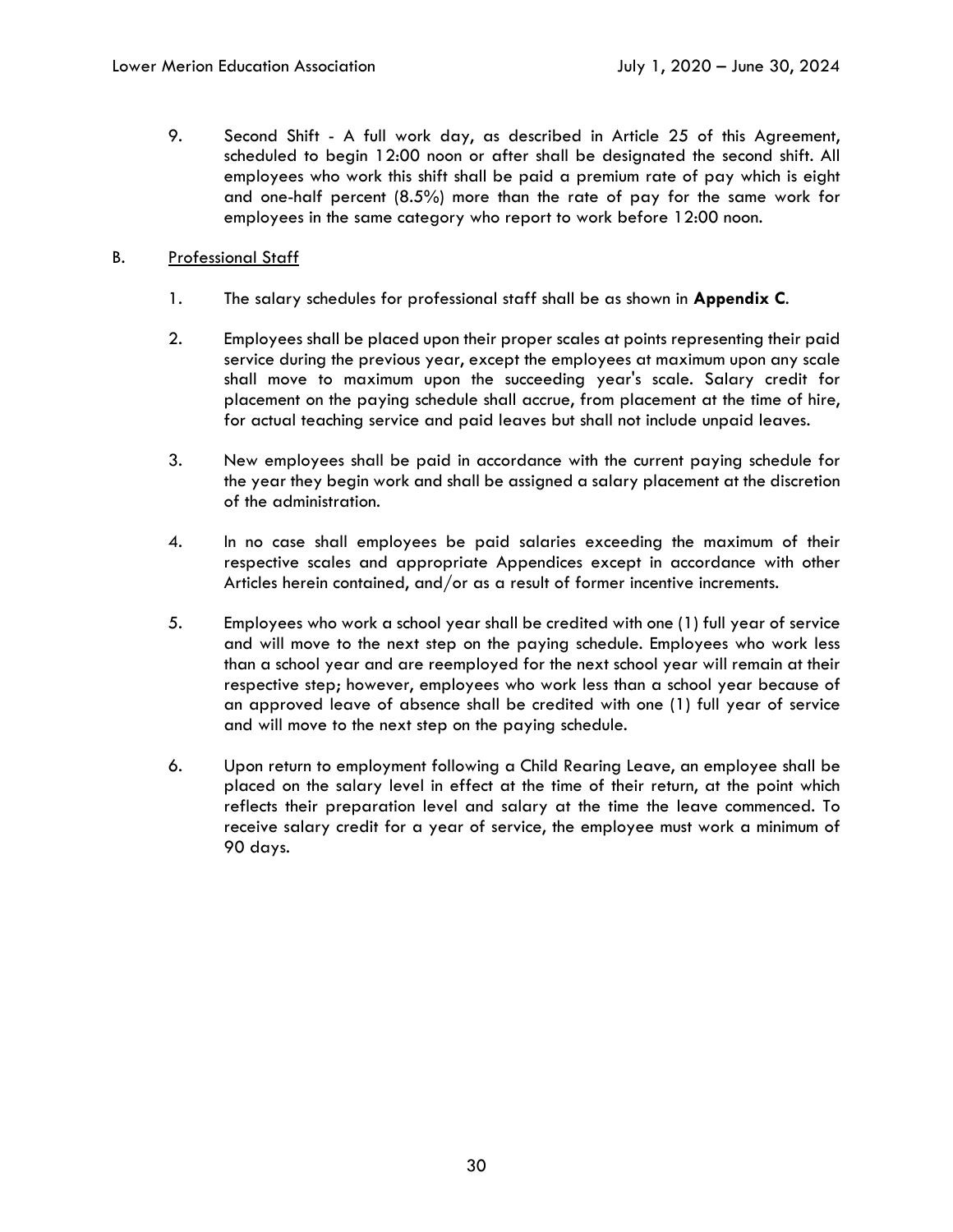### Preparation Levels and Requirements (Professional Staff)

- A. A Baccalaureate degree  $(B = Bacc$ alaureate) shall be from an accredited institution and Standard Certificate or Instructional Certificate from the State.
- B. The B+9, B+15, B+24 levels are defined as a Baccalaureate degree from an accredited institution and Standard Certificate or Instructional Certificate from the State, plus indicated semester hours of approved graduate credit from an accredited institution subsequent to the date of having acquired the Baccalaureate degree. With prior approval from the Superintendent or the Superintendent's designee, in-service credits from the School District or a Pennsylvania Intermediate Unit shall be accepted for salary purposes. Effective in the 2015-2016 school year, new hires will no longer be eligible to advance to columns B+9 and  $B+15$ .
- C. 1. A Master's degree (M = Master's) shall be from an accredited institution and a Standard Certificate or Instructional Certificate from the State, provided that no incumbent professional staff member is to be harmed.
	- 2. A Master's degree requires an earned degree from an institution of higher education approved by the Pennsylvania Department of Education and an Instructional certificate.
	- 3. All professional employees who begin employment after July 1, 1992 are required to have an earned Master's Degree to move to the Master's column and beyond, provided that no incumbent professional staff member is harmed.
- D. Doctorate A Doctoral degree shall be earned from an accredited institution and a College Certificate or Instructional Certificate from the State.

### **ARTICLE 29**

### Procedures for Qualifying for Higher Salary Scales (Professional Staff)

- A. The employee shall provide the Human Resources Manager with a certified transcript(s) of college and/or university credits earned.
- B. Employees must present the required proof of qualifications for a higher salary scale to the Office of Human Resources by October 10.
- C. For qualifications submitted in October: the employee's base salary shall be increased in accordance with the difference between the employee's Salary Step Number on the vacated scale and that same Salary Step Number on the newly achieved scale. Qualifications submitted by the October deadline will be processed for the first pay of December.
- D. Salary increases on the new salary scale shall be added in the usual manner and at the usual time.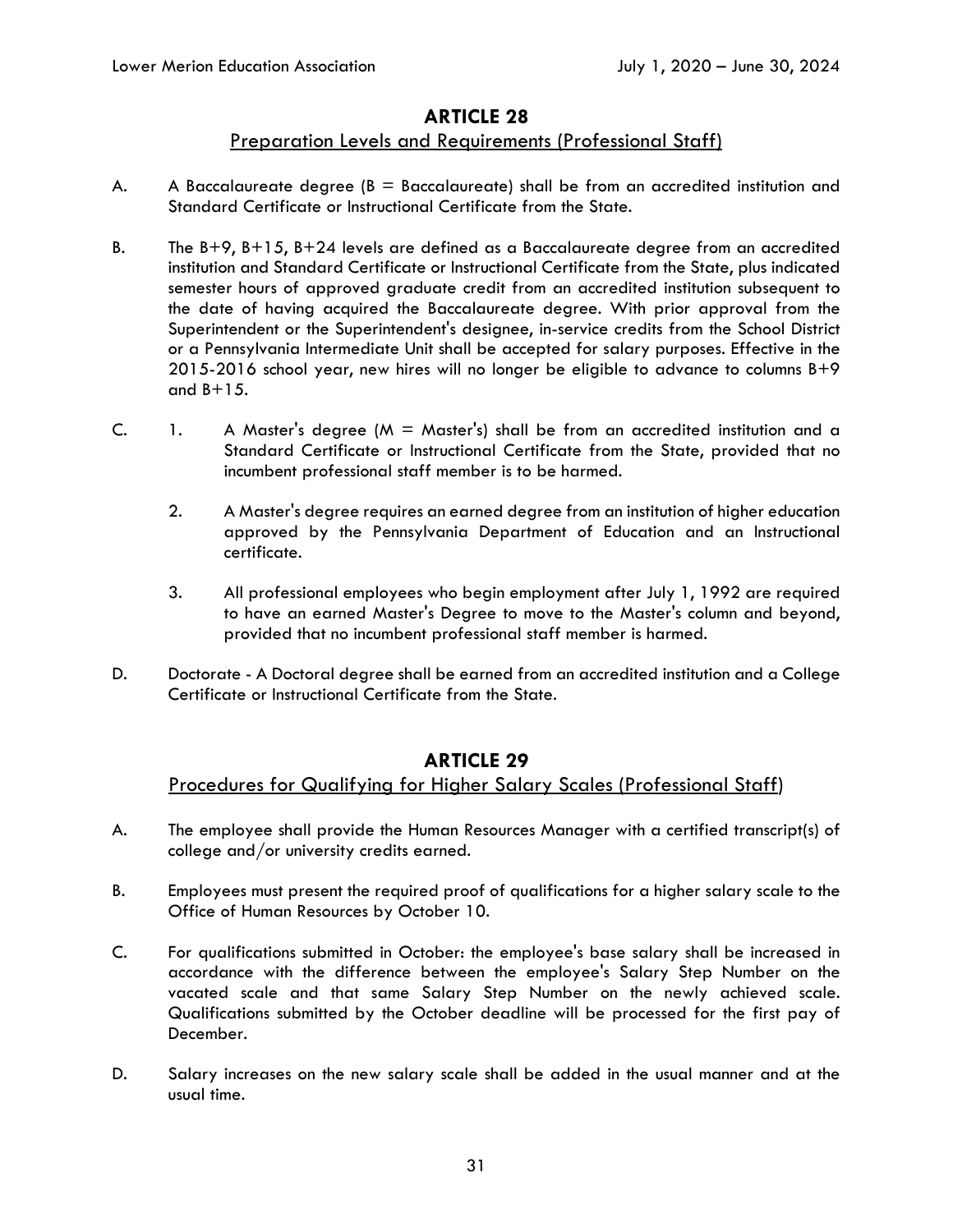- E. Regulations concerning valid proof of qualifications shall be strictly enforced.
- F. For purposes of qualifying for higher salary scales, only graduate courses taken at fully accredited colleges and universities will be considered. All courses must be education courses, courses taken for a new field of certification, or courses taken within a program for a higher degree in a certifiable area. All course work must be approved by the Superintendent or the Superintendent's designee. Only courses which comply with the requirements of Article 36, Section B.1., for tuition reimbursement will be considered for purposes of movement on the salary schedule.<sup>1</sup>

# **ARTICLE 30**  Extra Pay for Extra Responsibility (EPER)

- A. 1. Effective September 1, 2020, all EPER payment amounts will provide a minimum increase of 1.0% as set forth in the attached **Appendix D**.
	- 2. Upon written request, employees whose compensation exceeds SIX HUNDRED DOLLARS (\$600) per activity may request to be paid in two (2) payments.
	- 3. The procedure for employees who wish to be paid for an activity not listed in the current EPER schedule is attached as **Appendix E**.
	- 4. Longevity payments of ONE HUNDRED FIFTY DOLLARS (\$150) for each year of continuous service as a coach will be added with a maximum number of four (4) such payments applied to all sports.
	- 5. Longevity payments of ONE HUNDRED DOLLARS (\$100) for each year of continuous service for activity sponsors will be added with a maximum of four (4) such payments applied to all activities.
	- 6. Continuous service will not be broken by Board-approved leaves or special circumstances approved by the Superintendent.
	- 7. Employees involved in championship and/or playoffs which exceed the regular season shall be paid the following amounts for each day the activity continues beyond the regular season:

| \$64.58 |
|---------|
| \$65.23 |
| \$65.88 |
| \$66.54 |
|         |

8. Employees involved in EPER activities which exceed the regular season shall be paid for each day the activity continues beyond the regular season up to a total amount

<sup>1</sup> Examples of courses which could be considered relevant to bargaining unit positions: Master's Degrees Outside of Education such as M.A. in Professional Clinical Counseling (relevant to a school nurse); Master of Science in Applied Mathematics (relevant to a mathematics or science teacher); Master's Degree of Biology (relevant to a biology teacher); or Master of Fine Arts (relevant to an art teacher).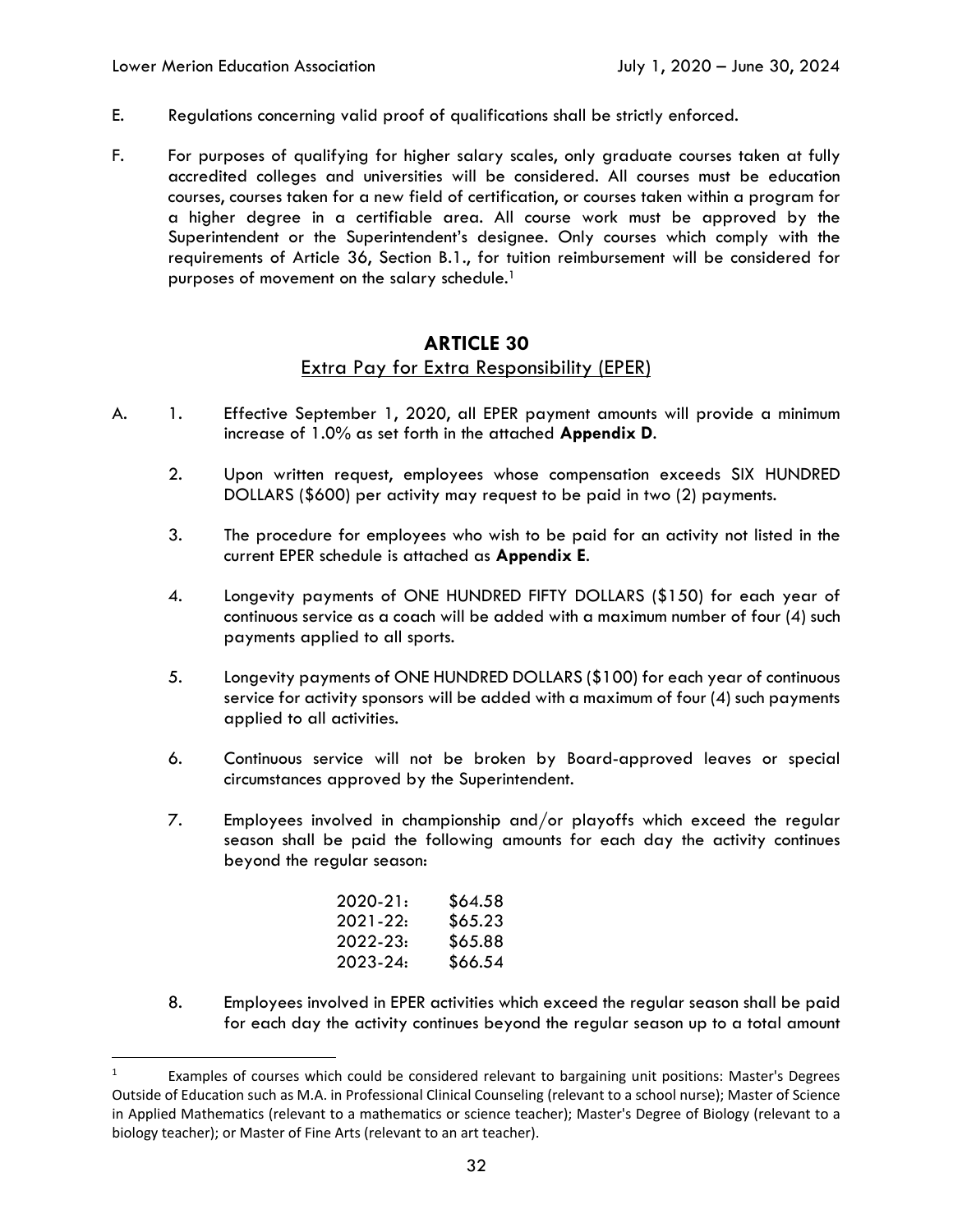for post-season activity equal to fifty percent (50%) of regular season compensation earned for this EPER activity.

- 9. New activities shall receive a pay equal to the position in the league's 1-4 average or, if an activity is comparable, through meet-and-discuss.
- 10. When a coaching contract is not renewed, the Athletic Director will notify the person in writing no later than sixty (60) days after the season has ended. If at any time a coach demonstrates improper conduct, the coach can be dismissed.
- B. Members of the bargaining unit who participate in summer workshops shall be paid at the rate below for every hour of participation in workshops. If the per diem substitute teacher rate exceeds the workshop rate in any year of this contract, the substitute teacher rate shall be used.

| 2020-21: | \$29.37 |
|----------|---------|
| 2021-22: | \$29.66 |
| 2022-23: | \$29.96 |
| 2023-24: | \$30.26 |

- C. Summer Workshop Leadership pay shall be paid two times the rate of summer workshop participants for every five hours of presentation time.
- D. The Board agrees to reimburse staff members at the following rates for each hour of presentation time to a maximum of five (5) hours for in-service presentations during inservice days, curriculum writing days, late openers, and early dismissals or faculty meetings:

| 2020-21: | \$54.40 |
|----------|---------|
| 2021-22: | \$54.94 |
| 2022-23: | \$55.49 |
| 2023-24: | \$56.05 |

- E. Compensation for any created activities will be determined through meet-and-discuss sessions between the chief negotiators for both parties.
- F. 1. Employees employed to work in Summer School or on Summer Curriculum Committees will be employed for a period not to exceed one hundred fifty (150) hours divided into twenty-eight (28) days of five and two-tenths (5.2) hours each and a final day of four and four-tenths (4.4) hours. Summer school shall be closed July 4th or the week day designated for the Independence Day observance. Summer Curriculum Committees will not meet on July 4th or the week day designated for Independence Day observance. For their service, employees will be paid the rates below during the term of this Contract:

| <b>Years of Service</b> | 2020-21 | 2021-22 | 2022-23 | 2023-24 |
|-------------------------|---------|---------|---------|---------|
|                         | \$7,938 | \$8,017 | \$8,097 | \$8,178 |
|                         | \$8,091 | \$8,172 | \$8,254 | \$8,336 |
|                         | \$8,247 | \$8,329 | \$8,412 | \$8,497 |
|                         | \$8,400 | \$8,484 | \$8,569 | \$8,655 |
|                         | \$8,558 | \$8,643 | \$8,730 | \$8,817 |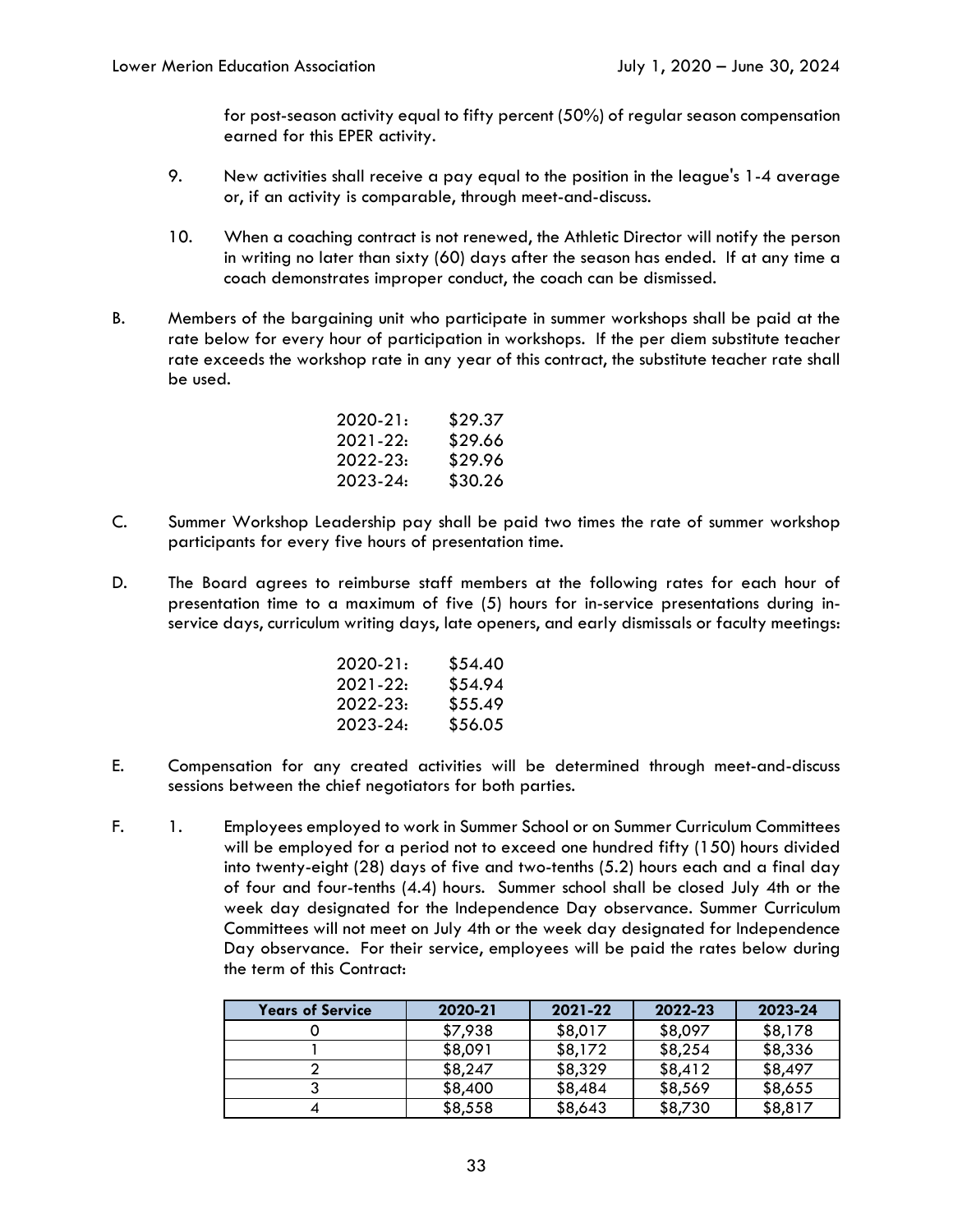- 2. Employees in summer service who work twelve (12) days or more in a professional capacity between the closing and opening dates of the teacher work year, and who are also bargaining unit members of this District during the regular school year, shall be granted Leave Because of Illness, Leave Because of Death of Relatives, and Personal Days under the same rules and regulations as apply during the regular school year. For the purpose of computing accumulated Leave Because of Illness and Personal Leave, July 1 shall be considered the start of the new school year.
- 3. Summer School shall be organized and personnel notified of their assignments by May 1 of each year, provided the final enrollment of students and employment of necessary additional personnel need not take place until after regular school closes.
- G. Employees who serve on Summer Committees for review and/or development of curriculum or in any other professional capacity shall be paid at the Summer School rate.
- H. Tutors will be paid at the following hourly rate:

| 2020-21: | \$42.49 |
|----------|---------|
| 2021-22: | \$42.92 |
| 2022-23: | \$43.34 |
| 2023-24: | \$43.78 |

I. Employees who attend workshops during the school year will receive, at the employee's option, either: (1) Compensation at the rate set forth below or, (2) Credit for salary placement purposes equal to one credit for every fifteen (15) hours of workshop time. Time spent attending District workshops will be credited toward any continuing education requirements for teacher certification, subject to the approval of the Pennsylvania Department of Education. Workshop leadership pay shall be paid at two (2) times the rate for workshop participants for every hour of presentation time.

| \$38.08 |
|---------|
| \$38.46 |
| \$38.84 |
| \$39.23 |
|         |

# **ARTICLE 31**  Salary Credit for Approved Travel (Professional Staff)

- A. Salary credit for travel may be secured by an employee classified as having attained the Master's Degree level of preparation as defined in Article 28. The employee may be credited with two (2) semester hours of credit for three (3) continuous weeks of approved travel and up to three (3) semester hours of credit for five (5) or more continuous weeks of approved travel, provided none of the credits for such travel is applied by a university toward a degree.
- B. Such credit may be allocated to a maximum of three (3) credits of the thirty (30) credits required for the salary scale of  $M+30$  and to a maximum of six (6) credits of the sixty (60) credits required for the salary scale of M+60.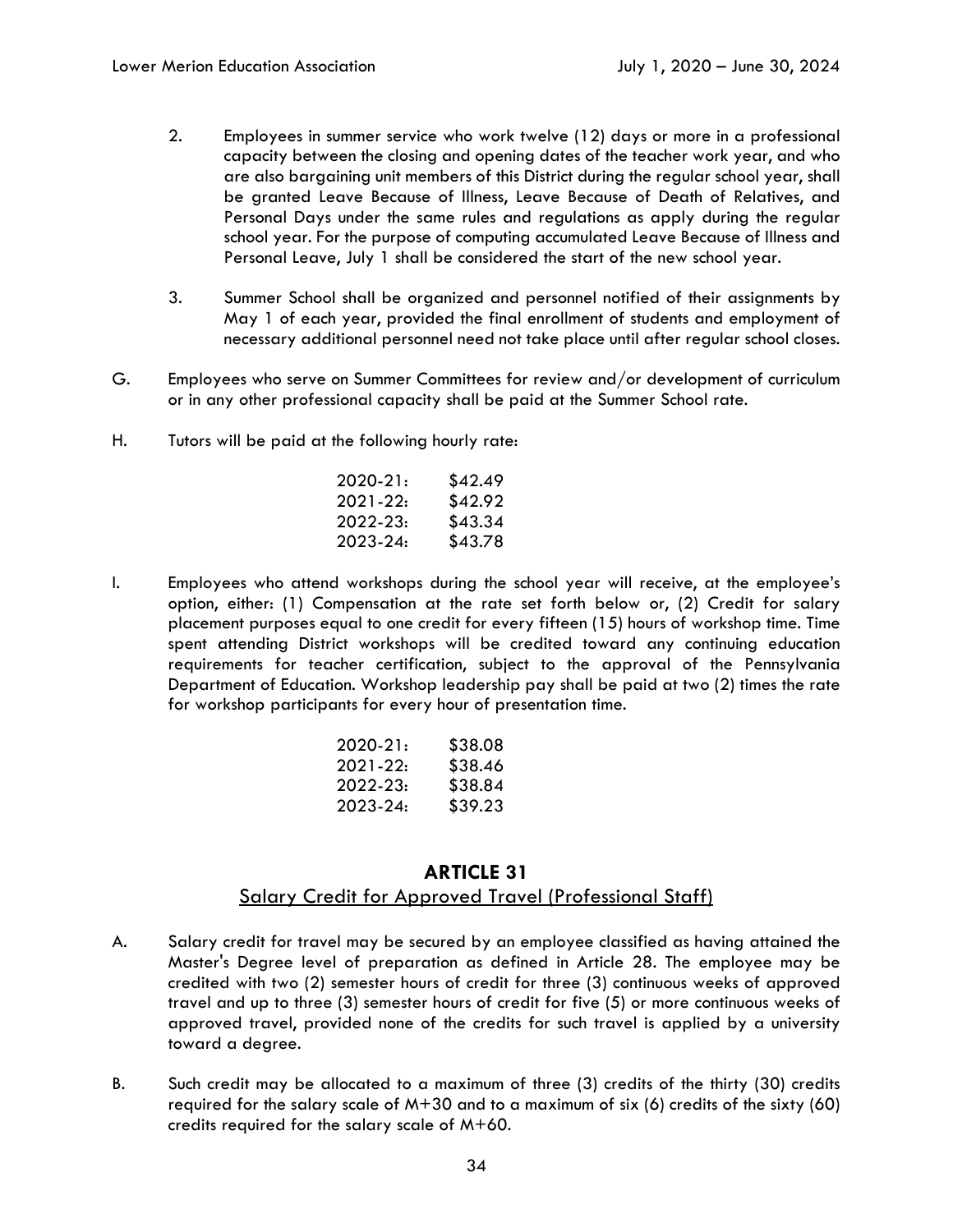- C. An employee who wishes salary credit for travel must submit an application to the Superintendent detailing the proposed trip.
- D. The proposed trip may not be associated with duplicate credit, subsidized trips, personal business or sabbatical leave.

### Salary Credit for Military Service (Professional Staff)

- A. Salary credit for military service shall be granted to employees who have had any full-time active military service, regardless of the time when such service was experienced, on a one (1)-for-one (1) basis up to a maximum of two (2) years and on a one (1)-for-two (2) basis for the next four (4) years of service with no net fractional credit being given.
- B. This regulation does not apply either to reserve service or to service rendered under the "six months program."
- C. An employee eligible for such salary credit must provide evidence of military service to the Superintendent before it shall be granted.

# **ARTICLE 33**

#### Uniforms (Support Staff)

- A. Uniforms are not optional and will be worn by the employee while on duty. The only exception is the District-issued ball cap labeled with LMSD. Employees in departments other than Food Service are not required to wear the hat, but if they choose to wear a hat, it must be the LMSD hat. Food service employees may opt to wear a hairnet rather than a hat if they so choose. A District-provided winter watchman's cap will be provided for colder season activities for employees whose job responsibilities require them to work outside.
- B. The District shall provide the following uniforms for employees:

**B&G**: Five (5) full uniforms which shall include five (5) pairs of trousers (employees now have 3 different fabric options available which includes the new carpenter type jean in addition to the existing poly/cotton and cotton pant), five  $(5)$  t-shirts, and five  $(5)$  dress shirts (choose from long-sleeve button down; short-sleeve button down, or golf shirt), one (1) Spring jacket (new jackets will be Carhartt spring jackets) , one (1) Coat; winter watch cap, and LMSD baseball hat. Employees have the option to wear their own sweatshirts as long as they do not contain advertising and are one of the prescribed colors, dark brown or black. Rain gear in Buildings and Grounds Department will only be issued to Groundskeepers, but sets of rain gear will be made available at building locations for other employees to use as needed.

**Custodians:** Five (5) golf shirts, five (5) t-shirts for wear beyond the regularly scheduled student year and a LMSD hat. Employees will be required to wear pants that adhere to a standard set by the District. Raingear for each custodian will be provided and will be kept at building locations for employees to use as needed.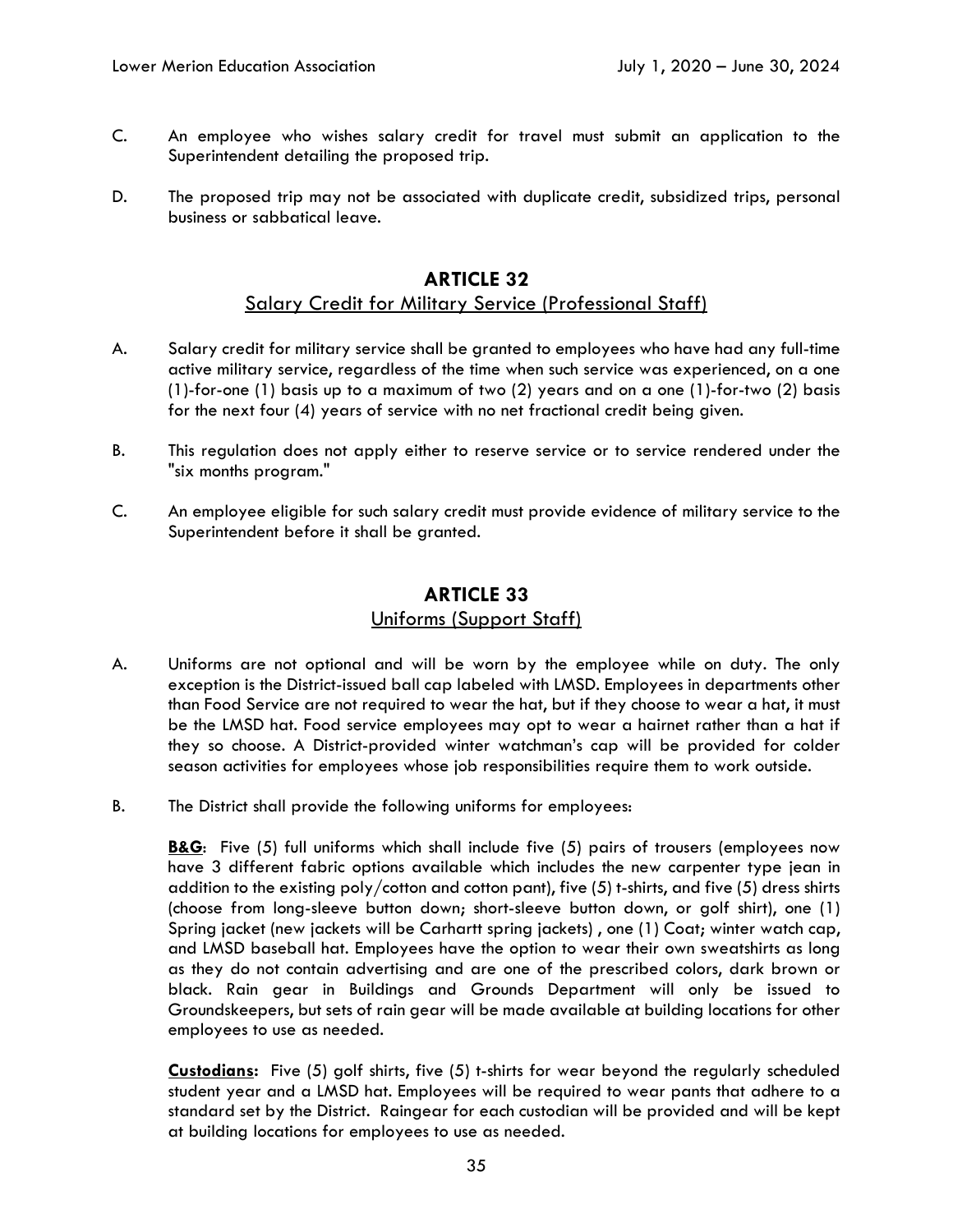**Transportation:** One (1) spring jacket, one (1) winter parka and one (1) rain gear. The District shall furnish Mechanics with five (5) sets of coveralls.

**Food Service:** Five (5) golf shirts and a LMSD hat. Employees will be required to wear clothing that adheres to a standard set by the school district. Employees will be given an allowance to purchase clothing/shoes. Food service employees will be allowed up to \$11/pair for up to 5 pairs of pants per year.

**Campus Aides:** Five (5) golf shirts and a LMSD hat. Campus Aides who work in summer school will be given five (5) t-shirts to wear during summer school. Golf shirts will be labeled "LMSD staff" and the colors will be coordinated with the school colors.

**Parking Lot Aides:** Five (5) golf shirts, a LMSD hat, a watch cap, Carhartt spring jacket and winter coat. Parking Lot Aides who work during the summer will also be given five (5) t-shirts. Shirts and coats will be labeled "LMSD staff."

- C. Should an employee lose their furnished uniform, the District will furnish an additional uniform at the employee's expense. All uniforms will be replaced as wear is apparent or as needed as determined by the immediate supervisor. Employees will continue to be required to sign for uniforms.
- D. Shorts may be worn from March 1 through October 15 by the following groups of employees: Transportation, Custodial, B&G, Campus Aides, and Parking Lot Attendants as described in the Support Handbook.
- E. General standards of dress apply to all employees for non-uniform items. Employees are to dress and groom themselves in accordance with community norms of decency so as to meet fair standards of safety and health, so as not to cause substantial disruption to the educational process. Employees are expected to dress in a professional manner which reflects positively on the District since they are regularly in contact with the public. While employees are given the right to select their own non-uniform clothes, they must adhere to the parameters described in the Support Handbook.

## **ARTICLE 34**  Nutritional Services Employees' Meals (Support Staff)

The District shall provide, without charge, a luncheon meal for each Nutritional Services employee.

# **ARTICLE 35**

## Severance Pay

A. Upon retirement from the District under the superannuation provisions options of the Public School Employees Retirement Act of Pennsylvania or at age 55 with at least 25 years of service, an employee shall be paid the amounts for each day of sick leave accumulated as shown:

If less than 100 days  $@$  \$50/day for all days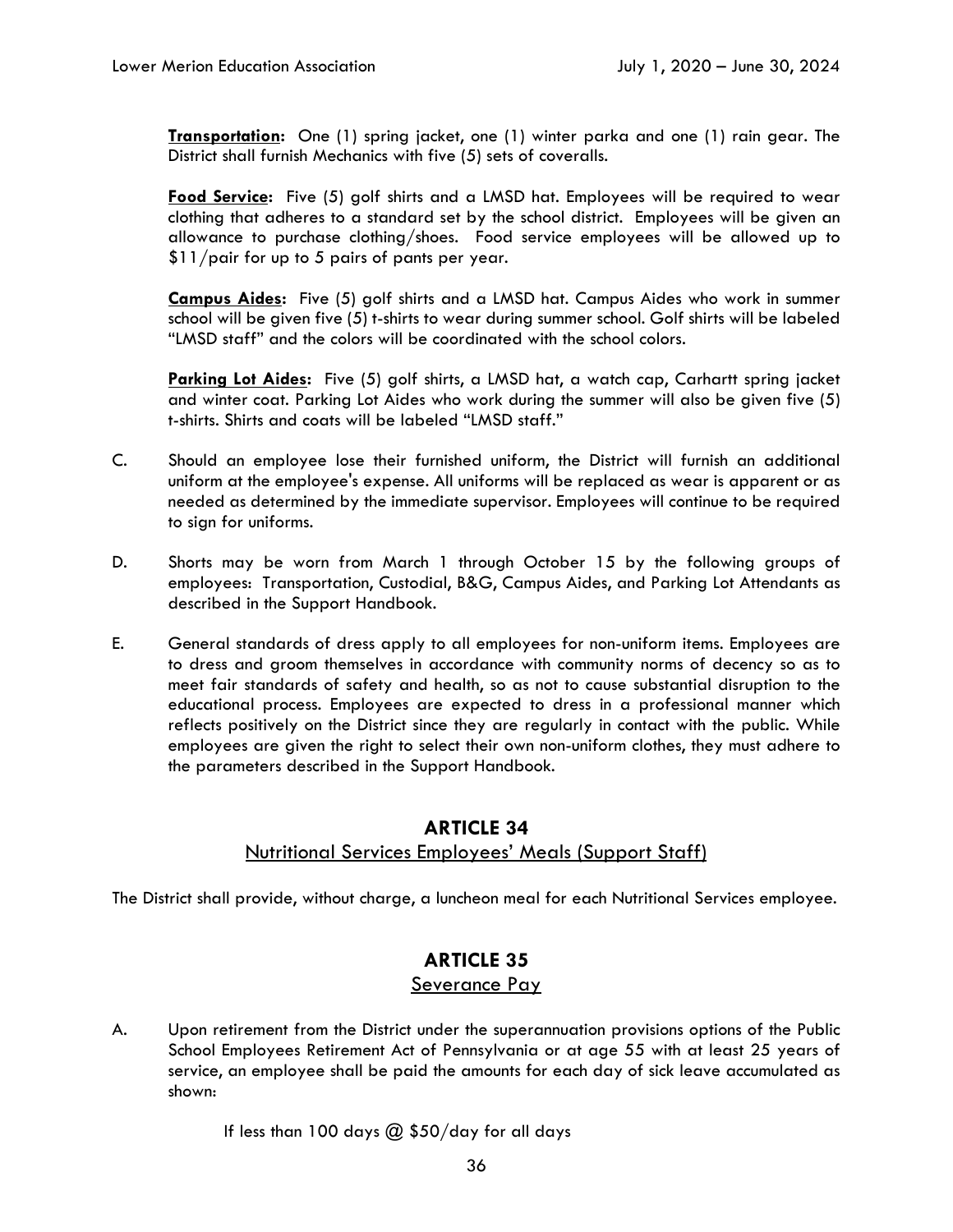If 100 or more days and less than 200 days  $@$  \$100/day for all days If 200 or more days  $@$  \$150/day for all days

- B. Upon the death of an employee while in the employment of the Board, the surviving spouse, child(ren) or other beneficiary, as designated in writing by the employee shall receive as a cash death benefit, the same amounts as listed in Section A., above, for each day of sick leave which had been accumulated by the employee prior to death. The Board shall make this death benefit payment as soon as practical but not later than March 15 of the year following the date of such employee's death.
- C. Severance payments made under this Article shall be made as an employer contribution to a tax-sheltered account pursuant to the terms of the District's Section 403(b) Plan and such contribution shall be invested as designated by the employee.

## **ARTICLE 36**

### Tuition Reimbursement

#### A. Support Staff

The Board will reimburse support staff employees' tuition charges for approved courses taken which are a benefit to the District. Such reimbursement shall be subject to the following requirements:

- 1. Prior written approval at the discretion of the Superintendent or designee shall be required for all courses which the employee submits for reimbursement. The Superintendent or designee may waive the requirement for pre-approval.
- 2. Reimbursement shall be made following submission of a transcript showing evidence of successful course completion.
- 3. Reimbursement will be limited to Two Thousand Dollars (\$2,000.00).
- 4. The maximum payment by the Board in any single year shall be limited to \$30,000 in total for all tuition reimbursements pursuant to this Article. Approvals will be made on a first-come, first-served basis until the cap is reached.
- 5. The funds not distributed in the Support Tuition Reimbursement funds by June 30 will revert to the Professional Reimbursement Fund.
- 6. Reimbursement shall be made following the submission of a transcript showing evidence of successful course completion with a "B" grade or above, or "Pass" if a pass/fail course, as well as evidence of payment for the course.

#### B. Professional Staff

The Board will reimburse professional staff tuition charges for graduate courses taken at fully accredited colleges and universities. Such reimbursement shall be subject to the following requirements: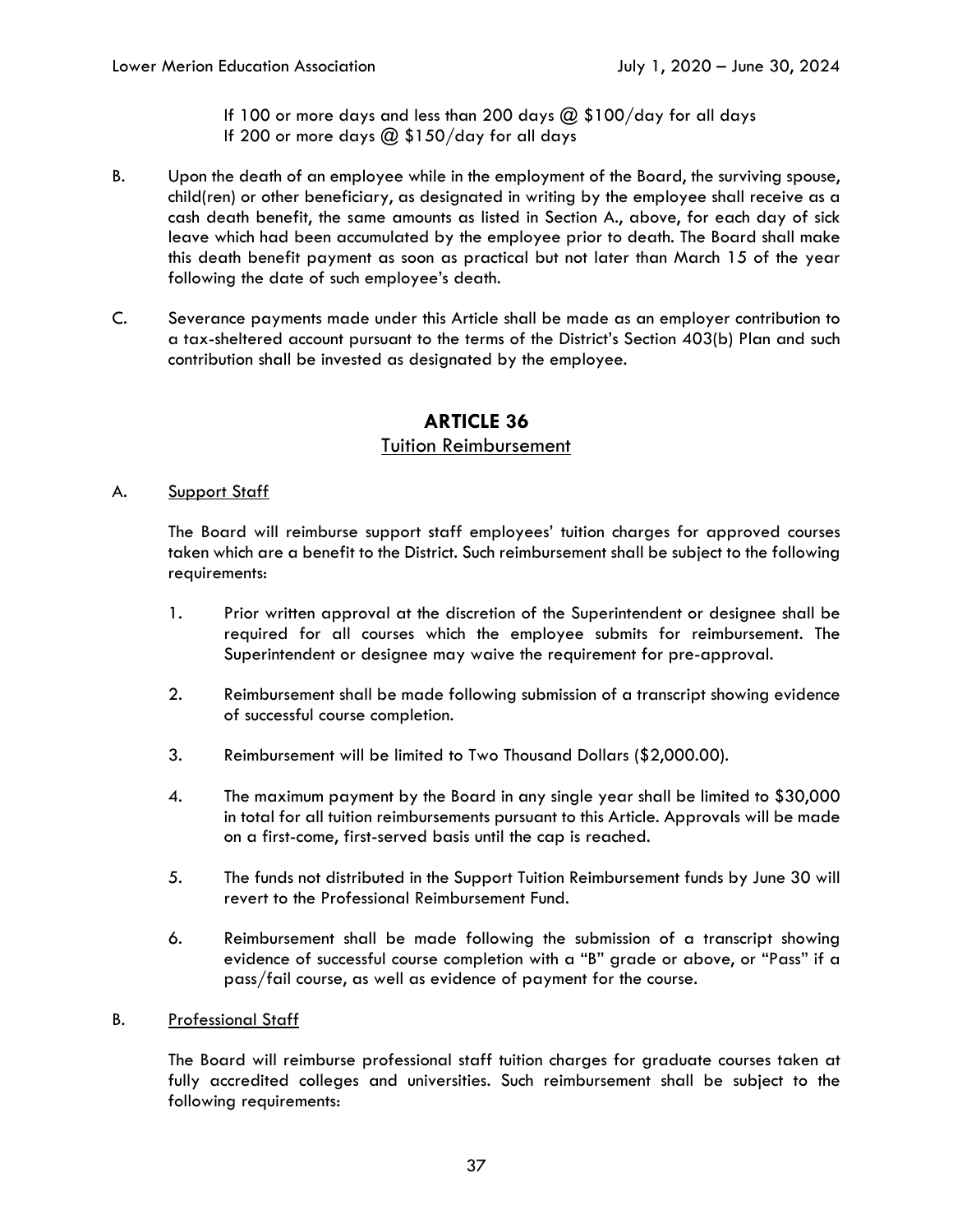- 1. Prior written approval issued at the discretion of the Superintendent or designee shall be required for all courses that the employee submits for reimbursement. All courses must be education courses, courses taken for a new field of certification, or courses taken within a program for a higher degree in a certifiable area.
- 2. Reimbursement shall be made following the submission of a transcript showing evidence of successful course completion with a "B" grade or above, as well as evidence of payment for the course.
- 3. Reimbursement for graduate courses will be limited to six (6) credits per year. The rate of payment will be up to the Pennsylvania State University graduate rate per semester hour. The maximum payment by the Board in any single year shall be limited to \$275,000 in total.
- 4. Funding will be divided into two application periods. Approval under each deadline shall be made on a first-come, first-served basis. To be eligible for reimbursement courses must be completed between July 1– June 30 the following year. The first application period shall open January 1 for funds available July 1 of the coming fiscal year. \$175,000 shall be set aside for this application period and employees shall be limited to a maximum of three (3) credits for reimbursement. If the \$175,000 should become encumbered, employees will be notified and there will be no wait list. However, if an approved course is not taken then funding for it will be added to the second application period. A second application period will begin September 30. \$100,000 shall be set aside for this application period and employees may apply for up to six (6) credits for reimbursement. Once the total funding is encumbered, any additional applications will be wait-listed in the order they were received. The same employee may be approved under both deadlines for a different course(s) but total reimbursement will be limited to six (6) credits per year.
- 5. During the term of the contract, the District will reimburse employees for costs associated with taking PRAXIS exams if done so at the District's request.
- 6. Subject to the maximum payment by the Board set forth in Section B.3, above, during the term of the contract, the District will reimburse teachers up to twenty-five hundred dollars (\$2,500) for application fees and expenses incurred in applying for the National Board of Professional Teaching Standards Certification. Such teachers shall only be eligible for reimbursement fees and expenses involved in applying for the National Board of Professional Standards Certification after receiving such certification and for recertification fees.

## **ARTICLE 37**  Additional Professional Responsibilities (Professional Staff)

A. Professional employees who serve as NTAP mentors to employees involved in the induction program for permanent certification shall receive for each year of service \$2,850 in salary. To receive payment, mentors must submit required documentation. Effective with 2022-23 school year, the following stipend shall increase in accordance with the following schedule:

2022-23: \$2,879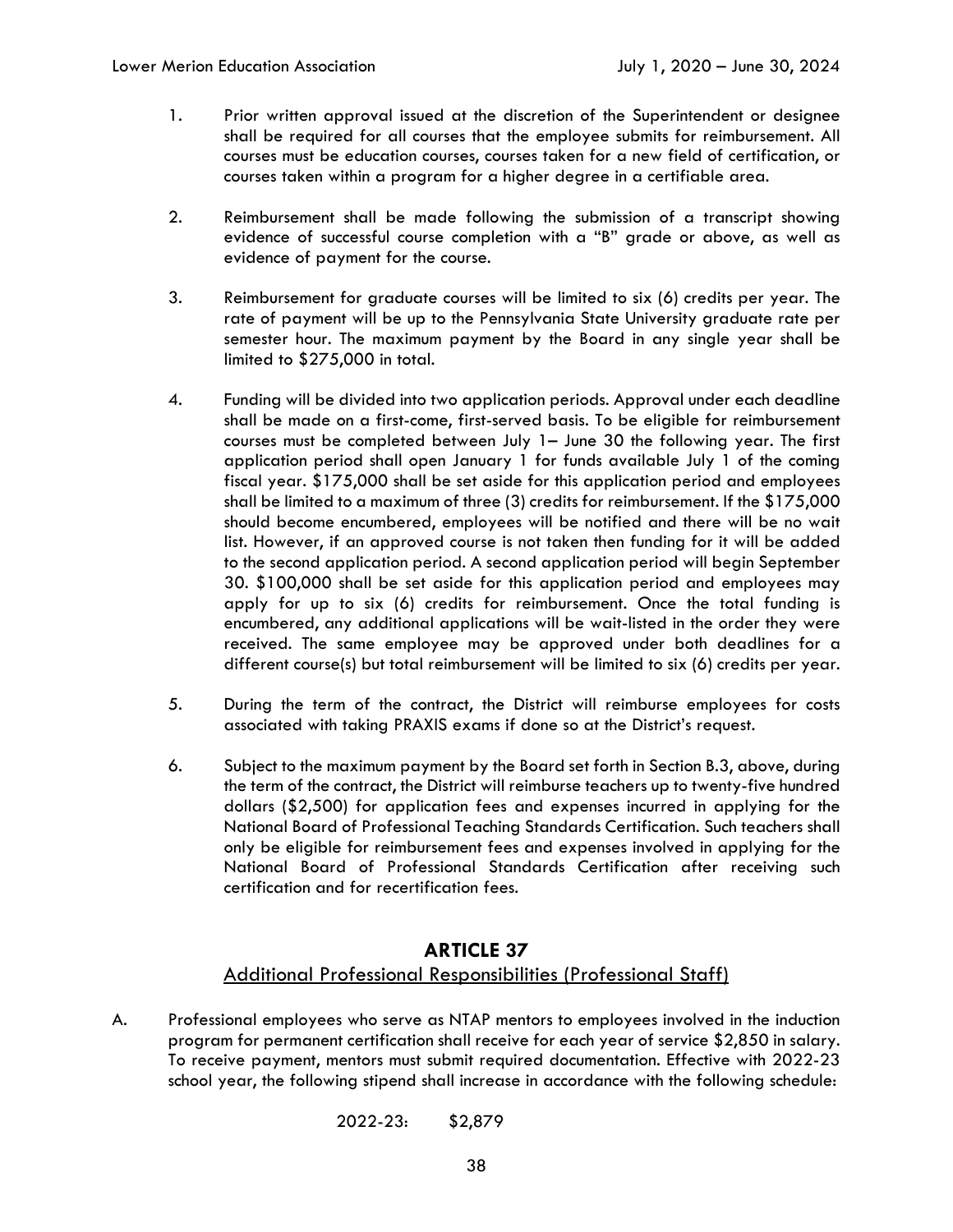#### 2023-24: \$2,908

B. Professional employees who serve as NTAP buddies shall receive for each hour of service \$32/hour for a maximum of five (5) hours. Effective with 2022-23 school year, the following stipend shall increase in accordance with the following schedule:

| 2022-23: | \$32.32 |
|----------|---------|
| 2023-24: | \$32.64 |

C. The Board shall pay department chairpersons in the high schools their full salaries as employees, plus a supplement of \$4,715 for the duration of this contract. Effective with 2022-23 school year, the following stipend shall increase in accordance with the following schedule:

| 2022-23: | \$4,762 |
|----------|---------|
| 2023-24: | \$4,810 |

D. The Board shall pay recess captains their full salaries as employees, plus a supplement of \$4,500 to supervise, organize and plan structured recess activities for one (1) lunch shift (this in no way affects existing agreements involving duties). Effective with 2022-23 school year, the following stipend shall increase in accordance with the following schedule:

| 2022-23: | \$4,545 |
|----------|---------|
| 2023-24: | \$4,590 |

E. Payment for all the professional responsibilities referred to in this article with the exception of buddy pay shall be paid twice a year – second pay in January and second pay in June. Buddy pay will be paid after timesheets have been approved by the buddy's Principal.

### **ARTICLE 38**

## College Recommendation Writing (Professional Staff)

Employees who write multiple recommendations for Lower Merion or Harriton High School students may be provided with release time by the building principal, based on one-half  $(1/2)$  day for every four (4) recommendations completed.

## **ARTICLE 39**  Professional Meetings (Professional Staff)

- A. The Superintendent and the Association shall appoint a Professional Meetings Committee, consisting of three (3) teachers and three (3) administrators. Co-chairs will be appointed by the Superintendent and the President of the Association.
- B. The professional meetings committee shall meet by the end of May. Professional meetings to be listed shall include, but not be limited to, subject matter meetings in all areas taught in the schools of the District, teaching methods' meetings, meetings sponsored by industry and/or governmental agencies and meetings of coaches, teachers, counselors, therapists, nurses and librarians (activities listed in EPER **Appendix D** of this Agreement).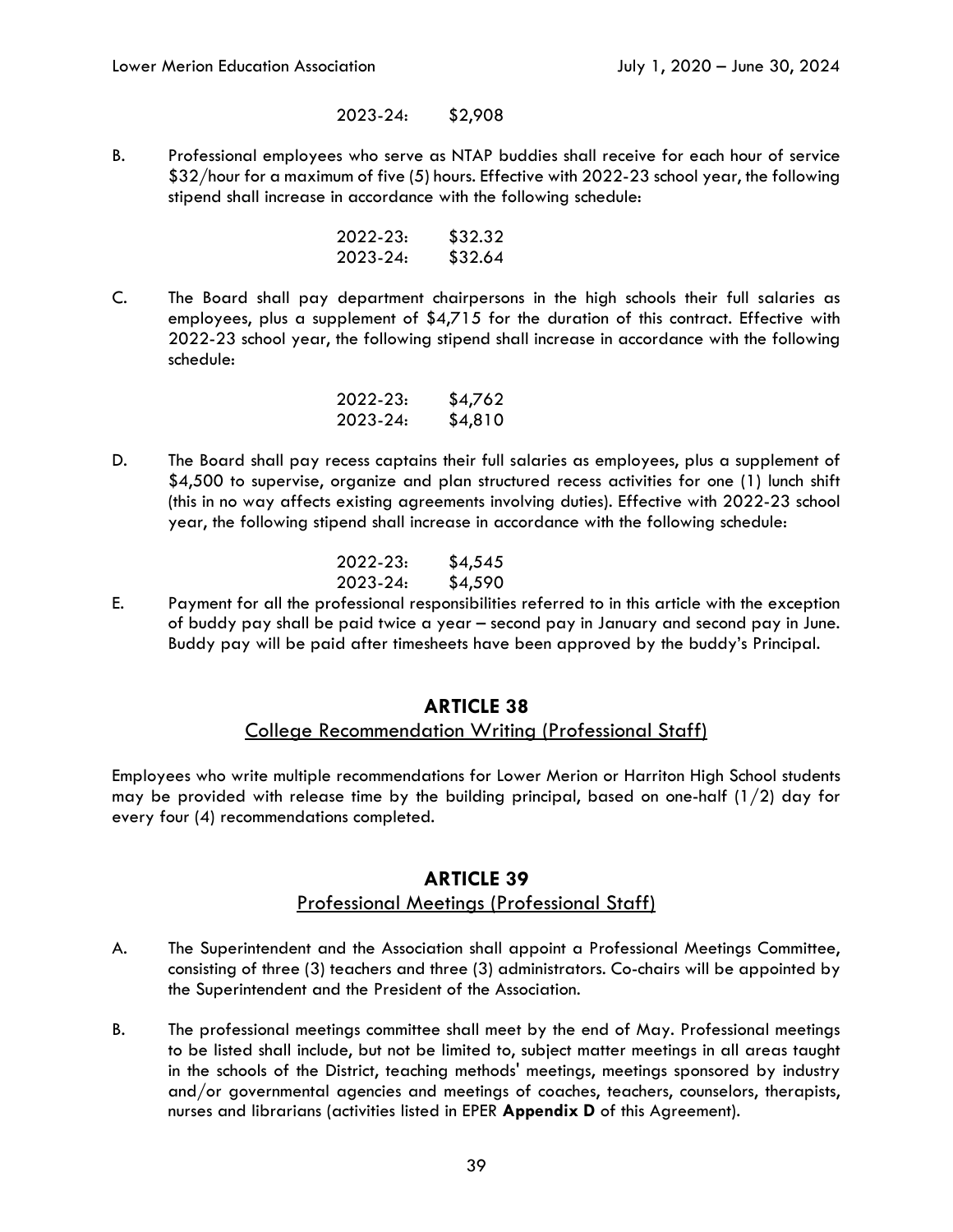- C. The tentative list of meetings shall be posted in each building by the end of May each school year. Employees interested in attending meetings listed or others described in Section B., above, shall make application on forms provided by the Committee. All applications shall be kept on file in the office of the Superintendent's designee.
- D. The Committee shall meet in September to determine the participants and presenters for National meetings for the school year, and the participants and presenters for other meetings through February of that school year. The Committee shall meet in February to determine the participants and presenters for (non-national) meetings for the remainder of the school year. Additional meetings may be called by the co-chairs if needed.
- E. The funds will be disbursed as follows: National Conference Participants up to  $40\%$ ; Presenters (national and non-national) – up to 20%; Non-national Participants – remaining funds.
- F. At no time shall funds from the Professional Meetings budget be used for District staff development purposes.
- G. When the number of requests to attend meetings exceeds the available funds, the committee shall use the following criteria to determine participants:
	- 1. Attendance at national conference during the previous academic year.
	- 2. Appropriateness of conference for individual's academic field.
	- 3. Appropriateness of conference for individual's extra-curricular responsibilities.
	- 4. Individual's participation as a conference chairperson or presenter.
	- 5. The number of requests to attend a specific conference by level, by school, and from the whole district.
	- 6. Date of the last conference attended.
	- 7. Granting attendance to another conference during the same academic year.
	- 8. Lack of available funds.
	- 9. Preference given to professionals and temporary professionals.
	- 10. Applicants who are speakers at conventions or workshops will be given first priority.
	- 11. Individuals who have not attended a professional meeting or conference in the previous two years.
	- 12. A combination of the above criteria.
- H. The total amount of money in the fund to be recompensed to employees of the District for expenses under Sections A.-F., above, shall not exceed \$40,000. Expenses for attendance at professional meetings incurred by principals and/or other members of the administrative or supervisory staff shall not be included in this amount.
- I. If the Board develops its own projects or officially sponsors professional meetings, the Board shall fund the expenses in addition to Section H. above, and name the personnel to participate.
- J. If the estimated cost of necessary expenses for transportation and registration is two hundred dollars (\$200) or more, and authorization to incur such expense has been given by the Board, advanced payment for transportation and registration shall be made by the proper officers of the District upon presentation of the estimated expenses to be incurred, followed by a final itemized, verified statement of expense actually incurred upon return from such meetings.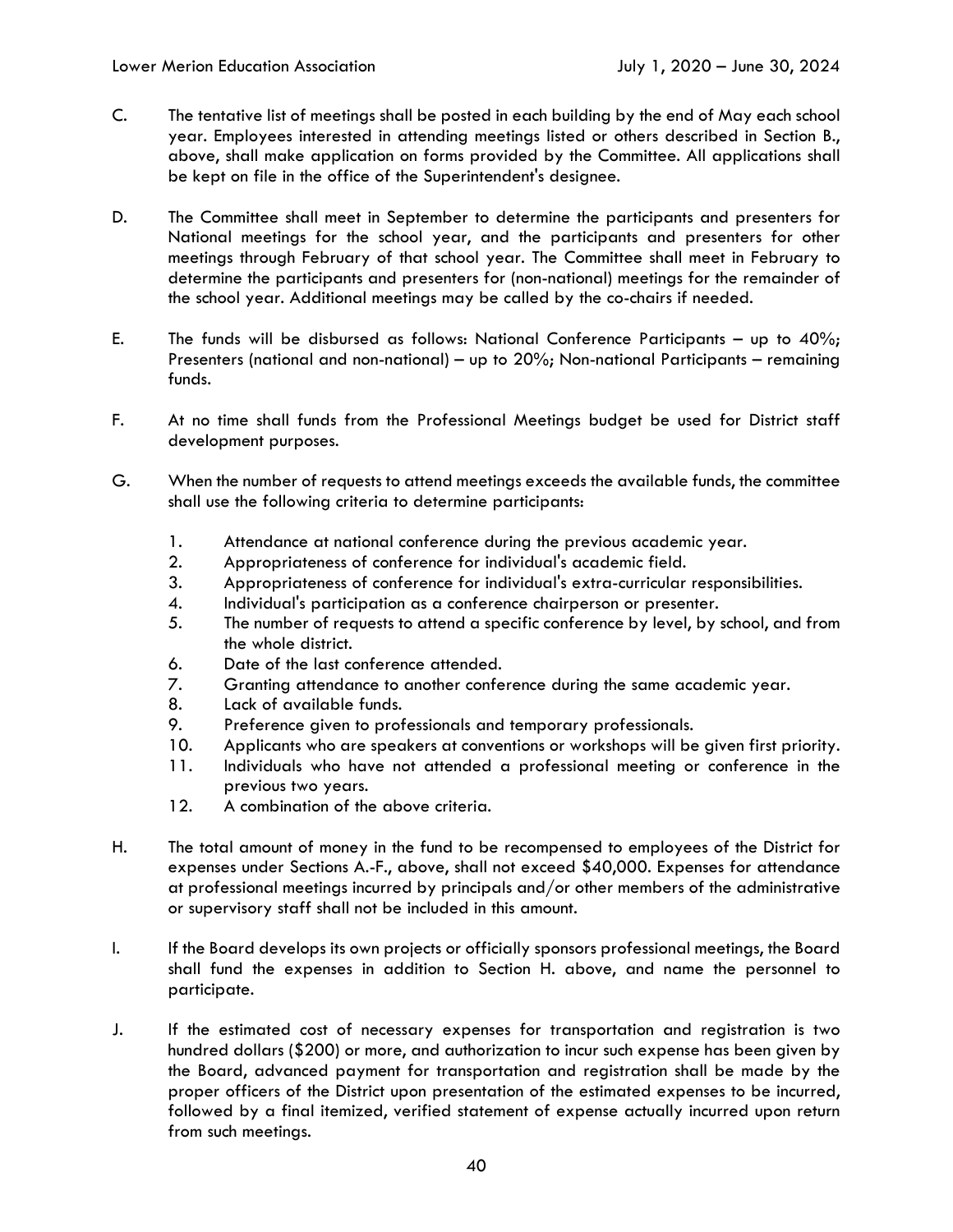- K. Final, itemized, certified expense statements under this article shall include transportation (proportionate cost if shared), registration, food and lodging. If transportation is by automobile, total transportation charges shall be at the US government (IRS) allowance rate.
- L. Where advanced payments under Section J. above exceed final statements under Section K. above, employees shall immediately refund such excess to the Board. When final statements under Section K. above exceed advanced payments under Section J. above or where no advanced payments have been made, the Board shall make such payments as are required as expeditiously as possible.
- M. All expenses incurred by employees under Section K. above shall be reasonable and appropriate, and shall be subject to review by the Board.
- N. Employees may be required to report summaries of their experiences at professional meetings, in person or in writing, to their school faculties or to other groups, as requested by the Superintendent.
- O. Under this article, when an automobile is used, the reimbursable rate for mileage will be the US government (IRS) allowance rate per mile.
- P. Whenever the Internal Revenue Service raises the allowable maximum for automobile mileage for business use, it is agreed by the parties that the mileage rate under this article will also be raised.
- Q. This Article will be reviewed at the end of the school year. Any changes must be mutually agreed upon and signed by both parties with a Memorandum of Understanding.

## **ARTICLE 40**  School Visits (Professional Staff)

- A. After receiving approval of their principals, employees shall make their own arrangements to visit and observe schools or institutions within a one-day radius. Employees shall notify their principals when such arrangements have been completed.
- B. All arrangements must be completed and notice given the principal at least seven (7) days prior to the date of the proposed visit.
- C. The Board shall supply substitutes, but no other expenses, for such visits under Section A., above, provided that the total number of such substitute days shall not exceed one-hundred fifty (150) days annually.
- D. Employees may be required to report summaries of their visits and observations, in person or in writing, to their school faculties or to other groups by their principals or by the Superintendent.

### **ARTICLE 41**  Grants and New Programs (Professional Staff)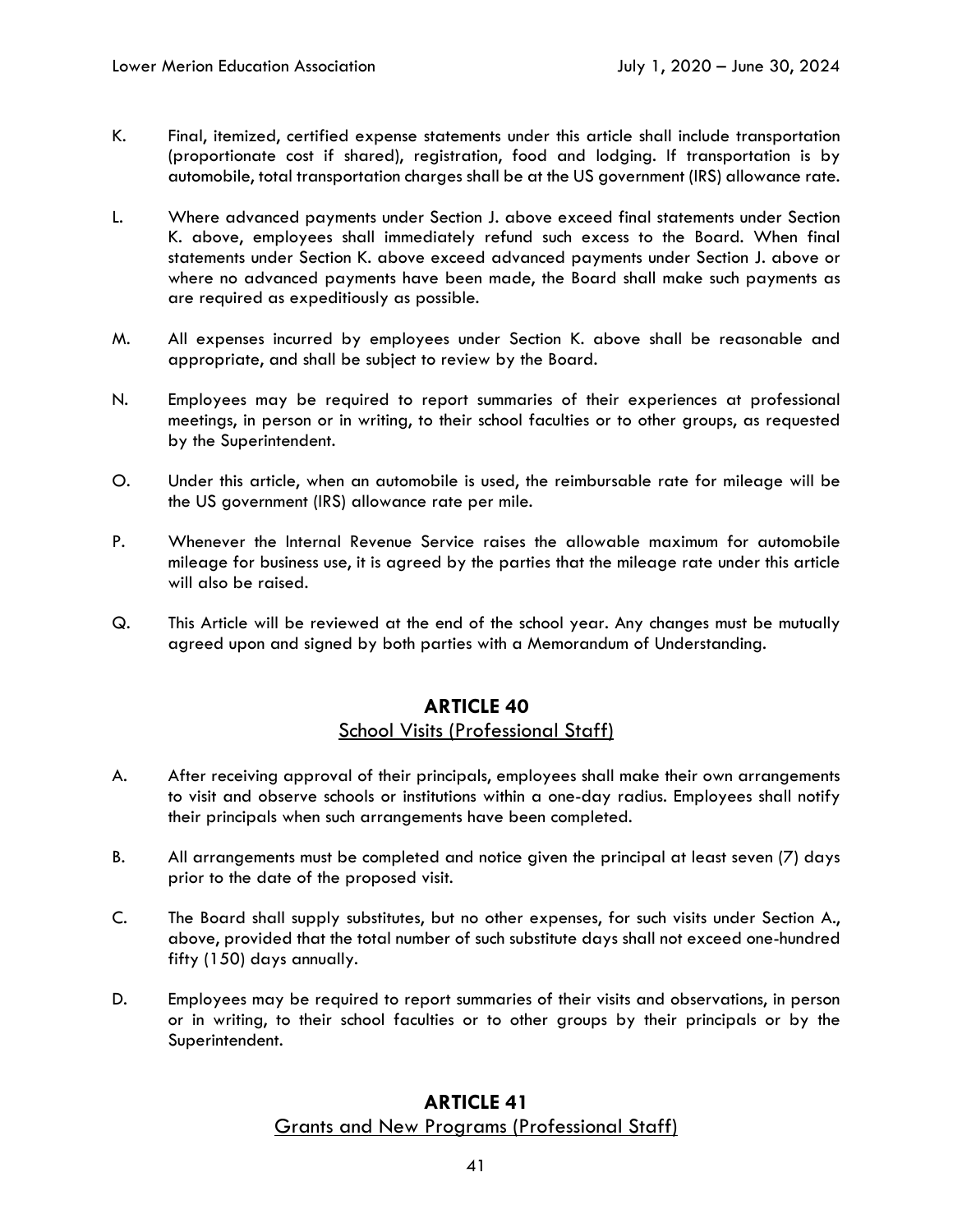Requests for grants and new programs shall be reviewed by a committee composed equally of representatives of the LMEA and the administration.

## **ARTICLE 42**  Health Care Insurance

#### A. Health Benefit Plans

- 1. Subject to the limitation set forth in Section A.2., below, the District shall offer the following healthcare options for employees:
	- a. A modified Personal Choice 20/30/70 medical plan with a prescription drug benefit program offering \$10 Generic Formulary co-pay, \$30 Brand Formulary co-pay, and \$50 Non-Formulary co-pay; maintenance drugs will be available only through mail order with a 2x co-pay for a 90-day supply.
	- b. A Keystone HMO C2-F2 medical plan with a prescription drug benefit program offering \$10 Generic Formulary co-pay, \$30 Brand Formulary copay, and \$50 Non-Formulary co-pay; maintenance drugs will be available only through mail order with a 2x co-pay for a 90-day supply.
	- c. A Personal Choice PPO Plus 6B medical plan with a prescription drug benefit program offering \$10 Generic Formulary co-pay, \$30 Brand Formulary copay, and \$50 Non-Formulary co-pay; maintenance drugs will be available only through mail order with a 2x co-pay for a 90-day supply.
- 2. Effective for the term of this agreement and through June 30, 2024, new hires, as of July 1, 2020, are eligible to enroll in the Keystone HMO C2-F2 or the Personal Choice PPO Plus 6B medical plans only.
- B. Payment of Premiums for Health Benefit Plan(s)
	- 1. Employees will contribute a percentage of premium based on their applicable salary band as shown in **Appendix F**. Banding is determined by the employee's base salary as set forth in **Appendix B or C**, as applicable.
- C. Manner of Payment of Employee Contributions

The Association hereby agrees that the employee's share of premium costs for a Health Benefit Plan option shall be paid through mandatory payroll deductions. Employees may elect to use pre-tax money by enrolling in the District's Section 125 plan.

D. Change In Coverage

Employees wishing insurance pursuant to this Article must complete benefit election forms and enrollment cards in the Human Resources Department upon employment or during the open enrollment period. Subsequent enrollment periods will occur during the months of May or June. New coverage will then be effective July 1. If the Bargaining Unit Employee elects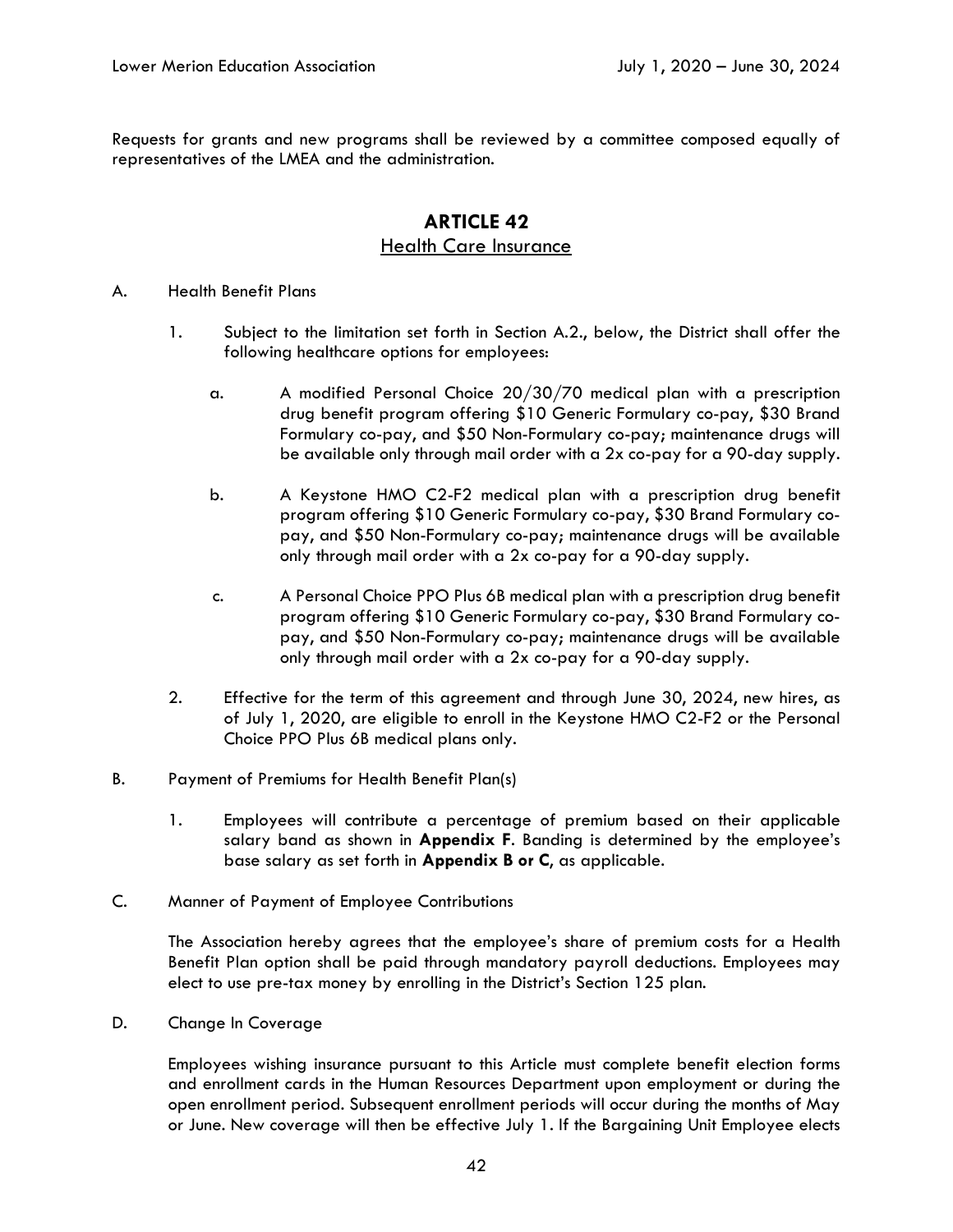to cover the Employee, Employee's spouse and/or one or more eligible dependents, the Employee, Employee's spouse and the Employee's eligible dependents must be covered under the same health benefit plan. For example, husband and wife both employed by District shall be entitled to have only one (1) health benefit plan with the District. Alternatively, Bargaining Unit Employees who are husband and wife employed by the District would be entitled to two (2) single coverages in the event that there are no other dependents involved.

- E. The Board shall provide the Delta Dental Plan, 100% Prevailing Fee, and the Delta Basic Dental Supplemental Program (including Oral Surgery, Prosthetics and Periodontics, but not including Orthodontics) or its equal (understood not to mean "identical") for all employees and their eligible family members.
	- 1. The Delta Dental Supplemental Program shall be subject to the Usual and Customary Rate (U.C.R.) percentages maxima and restrictions of Delta Dental.
	- 2. The Board shall pay one hundred percent (100%) of the premium cost of this section.
	- 3. The annual maximum per person shall be Two Thousand (\$2,000) dollars.
- F. The Board shall provide the Delta Dental Program of Orthodontics or its equal (understood not to mean "identical") for employees under nineteen and eligible family members and shall pay one hundred percent (100%) of the premium cost thereof.
- G. The Board shall provide Independence Blue Cross Davis Vision Plan or its equal (understood not to mean "identical") for employees and eligible members of employees' families and shall pay one hundred percent (100%) of the premium cost thereof.
- H. Employees wishing insurance under this Article must complete enrollment cards in the Human Resources Department upon employment, or during the open enrollment period (May and June of each year).
- I. The Board may provide equivalent programs for plans and programs covered under this Article or may decide to self-insure either as part of a consortium or as a single district.
- J. The Board shall fully fund a mutually acceptable Employee Assistance Program.
- K. The Labor Management Committee shall be continued to periodically review the costs, operations, and services of the various medical benefits programs.
- L. Support Staff

To receive a full year benefits, employees must work a minimum of one-half of their regularly scheduled work year as defined in Article 26. Employees hired after June 30, 1992 who are regularly scheduled to work nine hundred (900) hours or more qualify for Health Care Insurance (medical, dental, vision) as covered in Article 26. All employees hired prior to June 30, 1992 working five hundred forty (540) hours shall retain full benefits under the contract.

M. Professional Staff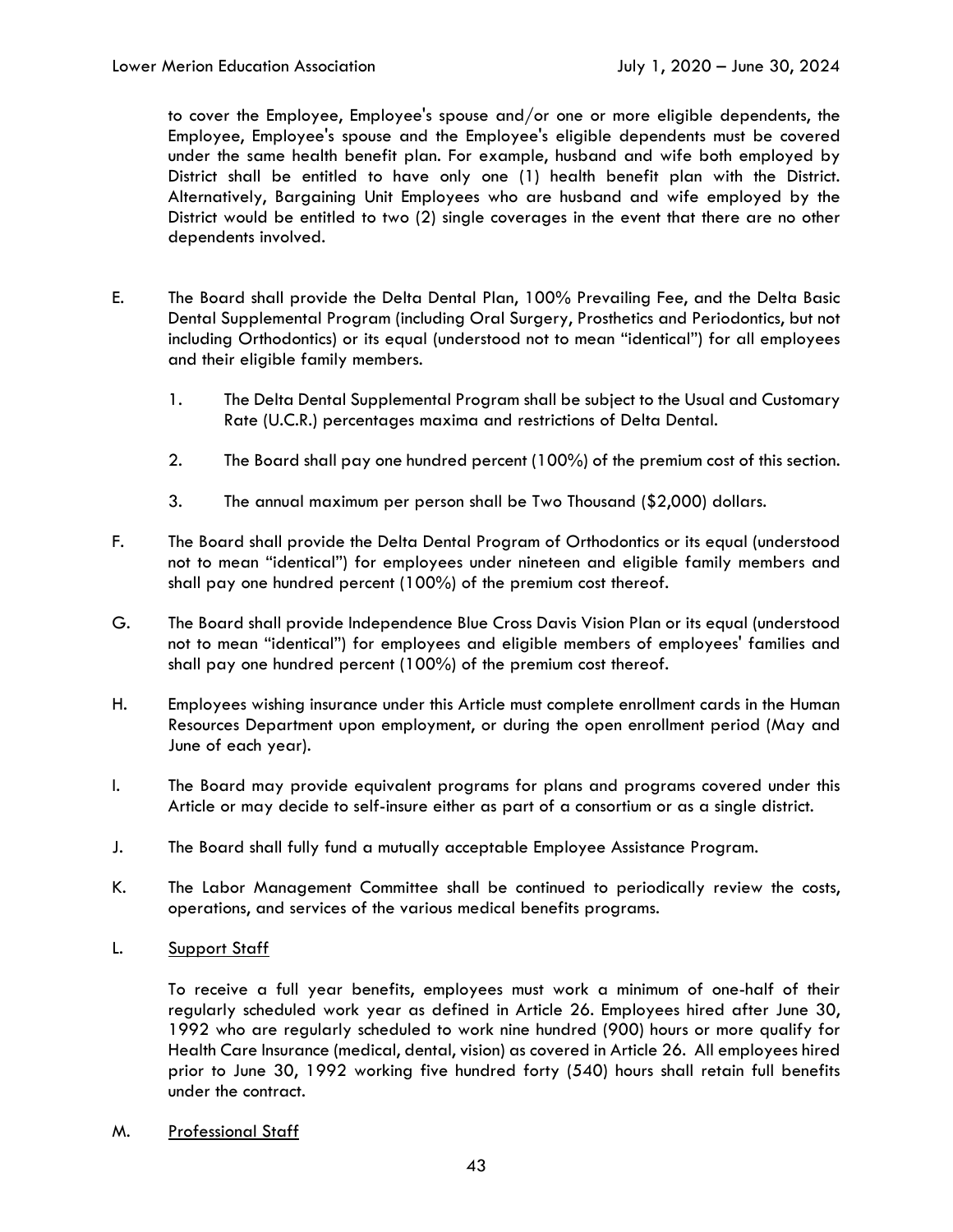To receive a full year benefits, employees must work a minimum of half-time.

## **ARTICLE 43**  Flexible Spending Account

- A. 1. The Board will offer a Flexible Spending Account as permitted under the Internal Revenue Code to allow participants to tax shelter the following:
	- a. Health Insurance premiums
	- b. Dependent Care (Child & Elderly) expenses
	- c. Disability Insurance premiums, to the extent permitted by law
	- d. Unreimbursed medical expenses
	- 2. Employees who enroll in a Medical Spending Account or Dependent Spending Account shall be permitted to shelter the maximum amount permitted by the Internal Revenue Code.
	- 3. Employees who enroll in the Flexible Spending Account may be issued a debit card to streamline the reimbursement process.
- B. Under the Section 125 Flexible Spending Account Plan, the Employee shall, prior to the period of time designated by the Board as the "Plan Year" as required by IRS Treasury Regulations, in addition to the option of selecting coverage under any District sponsored Health Benefit Plan for the upcoming Plan Year, also have the option to elect not to be covered under any District-sponsored Health Benefit Plan for the Plan Year. Under the Section 125 plan, any Employee who waives all coverage available to the Employee, the Employee's spouse and all dependents, shall be entitled to a cash payment equal to 25% of the current premium of the coverage for which the employee is eligible. This payment shall be included under the Section 125 plan. Any Employee electing to waive all coverage must certify to the Human Resources Department that coverage is available from another source. Bargaining Unit Employees that have another spouse employed by District shall only be permitted to be entitled to receive the cash bonus in the event that both husband and wife both elect not to receive coverage from District.
- C. Any Employee who has so waived coverage and received a cash bonus and (i) is permitted under the terms of the Section 125 Plan to revoke the Employee's waiver for the remainder of the Plan Year, or (ii) is no longer working for the District until the end of the Plan Year for which coverage has been waived, agrees, if a bonus has been paid for a period when coverage is in place or post-termination of employment, to reimburse the District (and be deemed to have authorized the payroll withholding therefore) for an amount equal to the number of days left in the Plan Year on the date of revocation or termination divided by the total working days in the Contract times the cash bonus payment.
- D. Employees who waive health coverage will be paid the cash bonus in two (2) installments second pay in January and second pay in June. Employees who waive coverage for a portion of the year shall be paid a pro-rated portion of the cash bonus.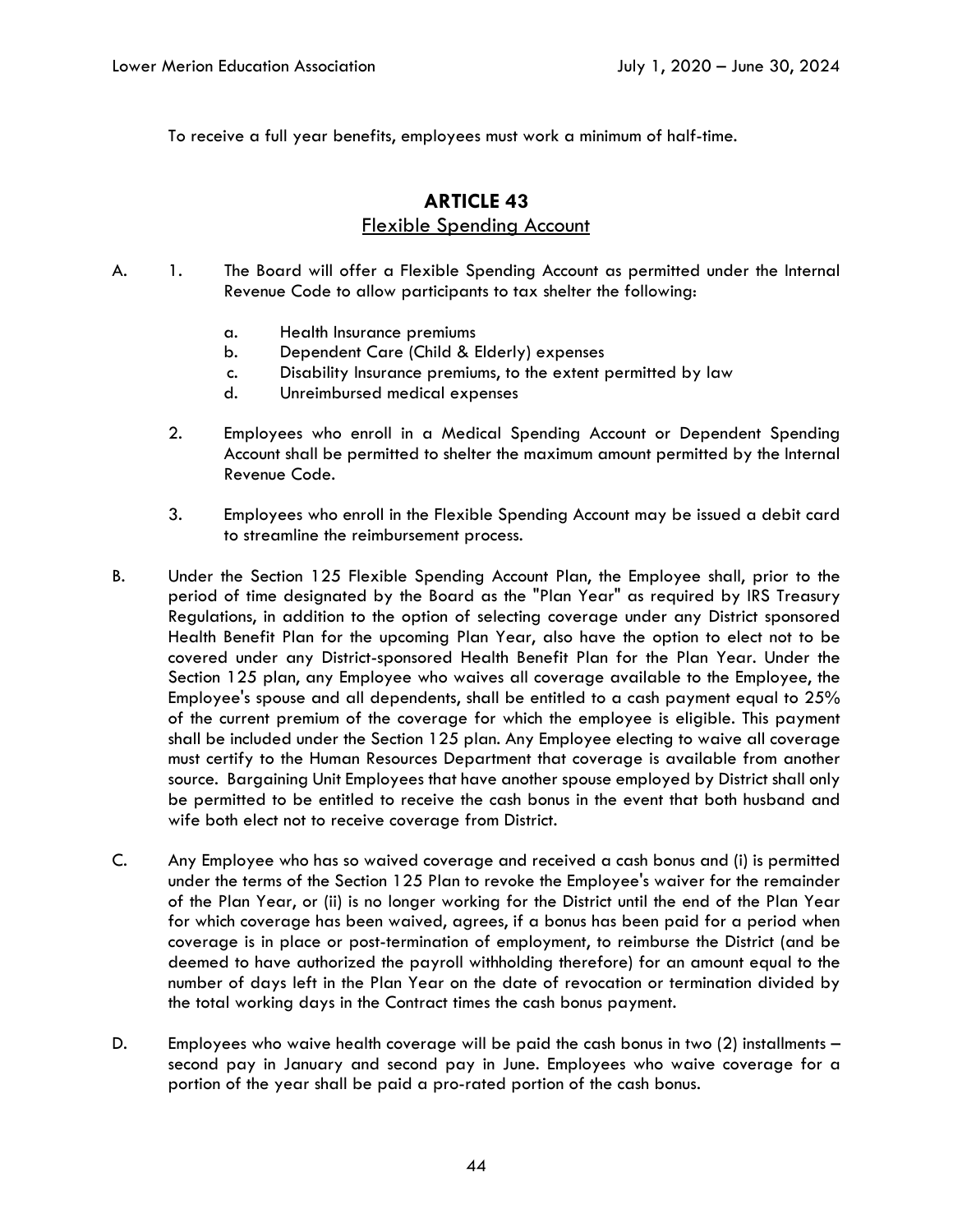### **ARTICLE 44**

## Health and Accident Income Insurance

- A. For the term of this Agreement, the School Board shall pay eighty percent (80%) of the cost of bargaining unit member enrolled in a Health and Accident Income Insurance Plan mutually acceptable to the Board and the Association.
- B. Professional Staff

In no event shall the School Board be required to pay more than ONE HUNDRED SIXTY-FIVE DOLLARS (\$165) per annum for each year of this Contract for the cost of such coverage for professional employees.

### C. Support Staff

In no event shall the School Board be required to pay more than ONE HUNDRED THIRTY-FIVE DOLLARS (\$135) per annum for each year of this Contract for the cost of such coverage for support staff employees.

# **ARTICLE 45**

### Life Insurance

- A. Employees shall be provided by the Board at its expense with Group Term Life Insurance in an amount equal to two times  $(2x)$  their annual salary, including supplemental increments, but excluding supplemental contracts rounded to the next higher ONE THOUSAND DOLLARS (\$1,000) or \$50,000 at the employee's option.
	- 1. The District shall provide a Five Thousand Dollar (\$5,000) life insurance policy for each professional staff employee and a Three Thousand Dollar (\$3,000) life insurance policy for each support staff employee upon retirement under the superannuation provisions of the Pennsylvania Public School Employees Retirement System at no cost to the individual.
	- 2. It is clearly understood that such life insurance policy shall not be a paid-up life insurance policy at the time of the retirement.
	- 3. These provisions shall not be retroactive.

# **ARTICLE 46**

## Just Cause

### A. Support Staff

1. No member of the support staff shall be dismissed or reduced in compensation without just cause.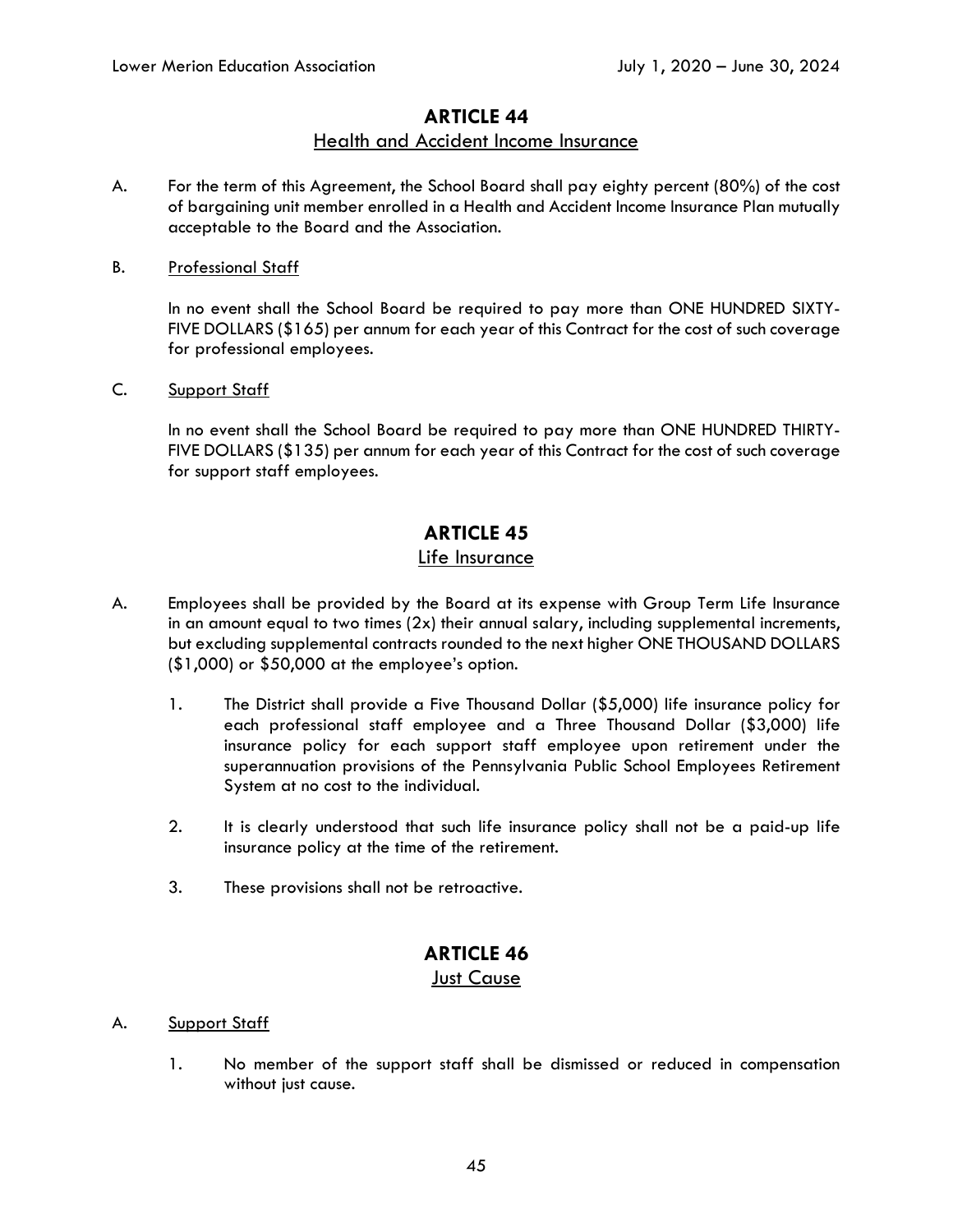- 2. New hires shall be regarded as probationary employees for the first sixty (60) calendar days [excluding summer recess for ten (10) month employees] of their employment. For bus drivers the probationary period begins with the first date that the driver works with students.
- 3. Probationary employees shall have seniority standing from the first day of work for the purposes of wage entitlements and seniority set forth in this agreement.
- 4. Probationary employees shall be subject to discharge at the Board's sole discretion without recourse to the grievance or arbitration provisions of this Agreement.

#### B. Professional Staff

- 1. No employee in the Bargaining Unit shall be discharged or suspended with or without pay for disciplinary reasons in excess of five (5) working days without just cause.
- 2. In the event the District Administration or other party files charges against a Bargaining Unit Employee pursuant to Section 11-1122 of the Public School Code, as amended, relating to the discharge of the Employee, then within ten (10) days of the Board's action, receiving such charges, the impacted Employee shall elect, in writing, whether or not the Employee seeks either an arbitrator to hear the proceeding or the Board to conduct a termination proceeding, with appeal rights to the Secretary of Education. Such election shall be irrevocable and cannot be withdrawn by either the Employee or the Association on behalf of the Employee. In the event the Employee or the Association fails to make an election within the stated time period, then, in that event, the Employee will be relegated to a hearing pursuant to Section 11-1122 of the Public School Code and not an arbitration remedy.
- 3. In the event the Association elects an arbitration remedy, the parties shall mutually agree to an arbitrator.
- 4. The powers of the compensation of the arbitrator so selected shall be in accordance with Article 4 of this Agreement.

## **ARTICLE 47**  Layoffs/Subcontracting

#### A. Support Staff

- 1. The Board and the Association agree to work together during the term of this Agreement in an effort to prevent and/or minimize staff layoffs.
- 2. The Board further agrees that before any bargaining unit work is subcontracted, which would result in the layoff of bargaining unit members, the issue or issues will be subject to mandatory bargaining under the provisions of Act 195.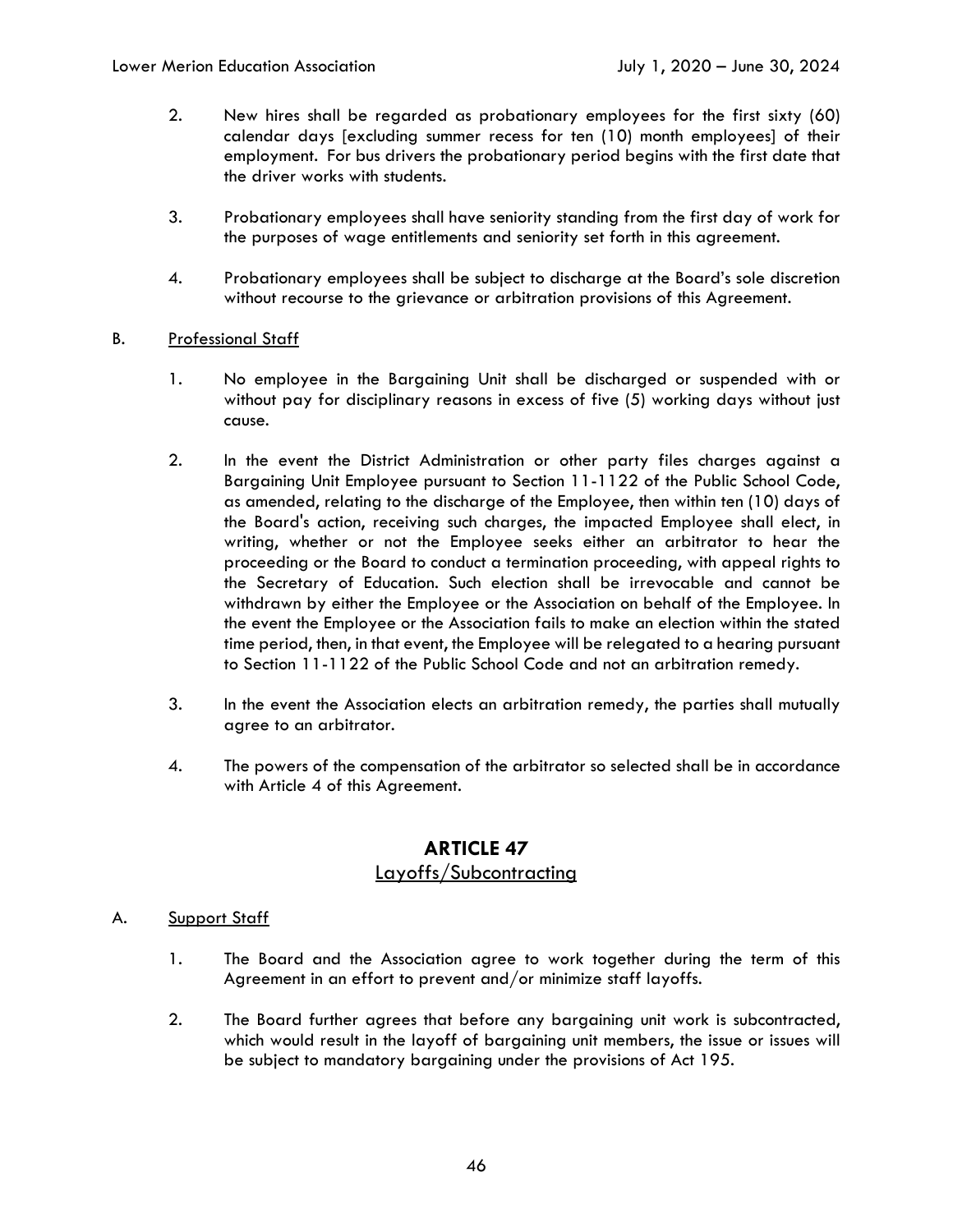3. The Board agrees to provide forty-five (45) days' notice to the Association prior to issuing any Request(s) for Proposal for subcontracting work currently performed by bargaining unit members.

# **ARTICLE 48**  Layoffs/Demotions

#### A. Professional Staff

- 1. Layoffs of bargaining unit members shall be made in accordance with this Article. The Board agrees to make every effort through attrition, transfers and reassignments, to avoid layoffs and demotions.
- 2. Layoffs will be made by teaching field with the least senior employee in that field of certification being laid off first. No member of the bargaining unit shall be laid off if there is a less senior employee holding the same certificate in another teaching field.
- 3. Laid-off employees shall continue to accrue seniority during the period of layoff.
- 4. Laid-off employees shall be recalled to permanent vacant positions in the inverse order of layoff, with the most senior laid-off employee, in the area of certification of the permanent vacancy recalled first. Employees who are recalled shall have sixty (60) days, or until the beginning of the next semester, whichever is longer, to report to work. Failure to report within the prescribed time lines shall result in the recalled employee forfeiting the right to recall and automatic termination of the employee's contract with the District.
- 5. Laid off employees shall be offered employment in temporary vacancies, by seniority, in the areas of certification of the temporary vacancies. Laid-off employees are not required to accept employment from the District in temporary vacancies to protect recall rights to permanent vacant positions. Employees accepting temporary vacant positions shall be afforded all of the rights of contract as if they were in full-time employment, including, but not limited to, salary, fringe benefits and contractual due process.
- 6. Nothing herein shall prevent a laid-off employee from engaging in another occupation during the period of layoff.
- 7. A suspended professional employee must annually report to the Board in writing their correct address and their intent to accept the same or similar position when offered.
- 8. Employees on approved leave of absence shall continue to accrue seniority as if they were in full-time employment.
- 9. Demotions of members of the bargaining unit from full time employment to part-time employment shall be in accordance with the School Code.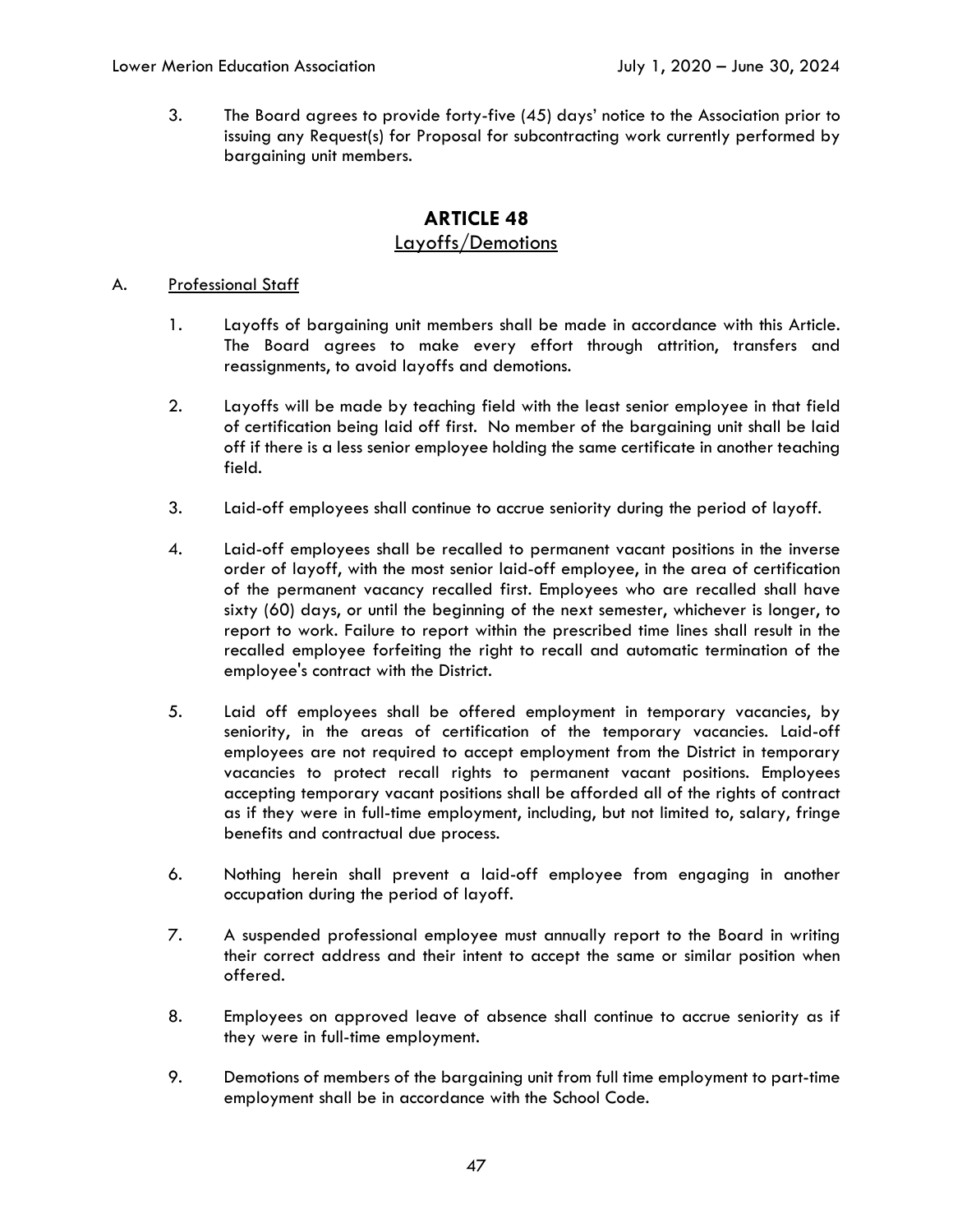- 10. Demoted employees shall be offered full-time employment in the first open position for which the demoted employee is certified. Restoration of a demoted employee to full-time employment shall take precedence over the recall of a laid-off employee for any vacancy.
- 11. Demoted employees shall accrue full seniority for the period of demotion as if they were in full-time service.
- 12. Any member of the bargaining unit who has been demoted to a position of fifty percent (50%) or less shall have the right to opt for a voluntary layoff and to reserve all of the rights to recall of other non-voluntary, laid-off employees.

## **ARTICLE 49**  Reduction In Force/Seniority (Support Staff)

- A. In the event a reduction in force is necessary, the procedure used shall be that in the individual department and classification affected, the reduction will be based on seniority.
- B. For the purposes of this Article, the individual departments shall be:
	- 1. Aides
	- 2. Buildings and Grounds Employees Grounds
	- 3. Building and Grounds Employees Trades
	- 4. Custodians
	- 5. Food Service Employees
	- 6. Secretaries/Clerk Typists
	- 7. Transportation Employees
	- 8. Staff Nurses
	- 9. Technology Technicians
	- 10. Campus Aides
- C. The seniority within departments shall be:
	- 1. Assistants
		- a. Cafeteria/Recess Aide (CRA)
		- b. Bus Aide (ABPL)
		- c. Instructional Aide (AINS)
		- d. Behavior Aide (BA)/Job Coach (JC)
	- 2. Buildings and Grounds
		- a. Part Time Sports Aide (SA)
		- b. Groundskeeper (GKP)
		- c. Head Groundskeeper (HGKP)
	- 3. Building and Grounds Trades
		- a. Laborer (LBR)
		- b. Skilled Building Craftsman (SBC)
		- c. Lead B&G (LBG)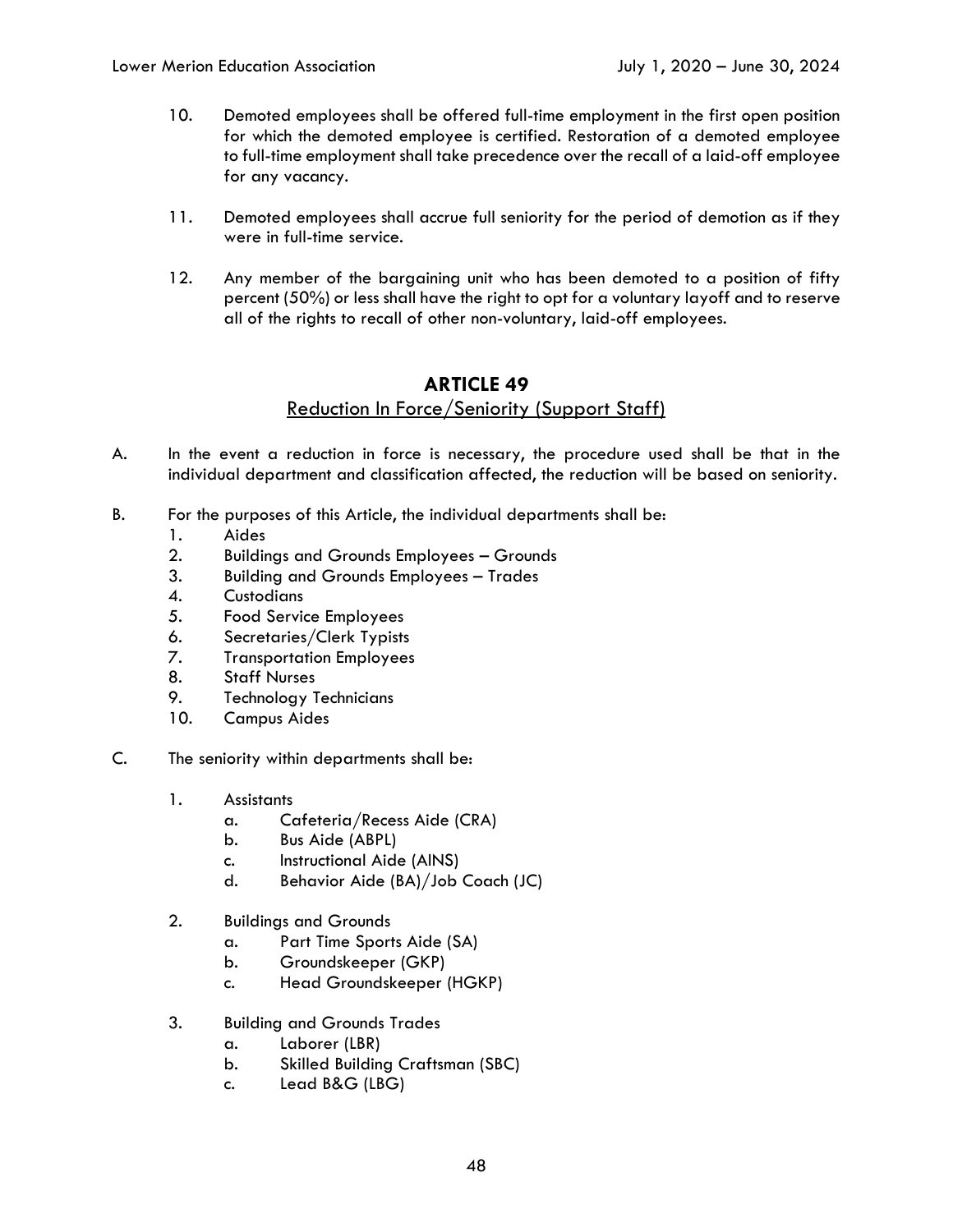- 4. Custodians
	- a. Part Time Weekend Custodian (CHR)
	- b. Part Time Custodian (CHR)
	- c. Custodian (CN, CD, CNHS)
	- d. HS Night Lead Custodian (HSLC)
	- e. Head Custodian (HC)
	- f. Shipper/Receiver/Laundry (SR)
- 5. Food Service
	- a. Hourly Employee (FHR)
	- b. Elementary Cafeteria Manager (EFMG)
	- c. Middle School Cafeteria Managers (MSFMG)
	- d. Assistant Complex Manager (ACMG)
	- e. Complex Manager (CM)
- 6. Secretaries/Library Aides/Typists
	- a. Clerk/Typist (TYPE)
	- b. Library Aides (A372)
	- c. 190 Day Elementary Secretary (S190)
	- d. 10 Month Secretary (S195)
	- e. 200 Day Secretary (S200)
	- f. 12 Month Secretary (S12)
	- g. Elementary Secretaries
	- h. District Administrative Secretary/Bookkeeper (DABK)
	- i. Executive Secretary (ExS)
	- j. District Senior Administrative Secretary (DSRA)
- 7. Transportation
	- a. Bus Aide/Parking Lot Aide (ABPL)
	- b. Bus Aide/Food Service (BAFS)
	- c. Bus Driver (THR)
	- d. Bus Driver/Food Service (BDFS)
	- e. 12 Month Driver Instructor/District Courier (T12)
	- f. Driver Safety Instructor/Assistant Route Coordinator
	- g. Mechanic (TMEC)
	- h. Head Mechanic (LTMEC)
- 8. Staff Nurses (SN)
- 9. Technology Technicians
	- a. Information Technology Support Technician (ITST)
	- b. Information Technology Support Technician High School 1:1 (ITSTHS)
	- c. Desktop Tech (DTT)
	- d. Webmaster/Database Analyst/Video Technician (WEB/DA/VT)
	- e. Network Technician (NWT)
- 10. Campus Aides
	- a. Campus Aide (CA)
	- b. Head Campus Aide (HCA)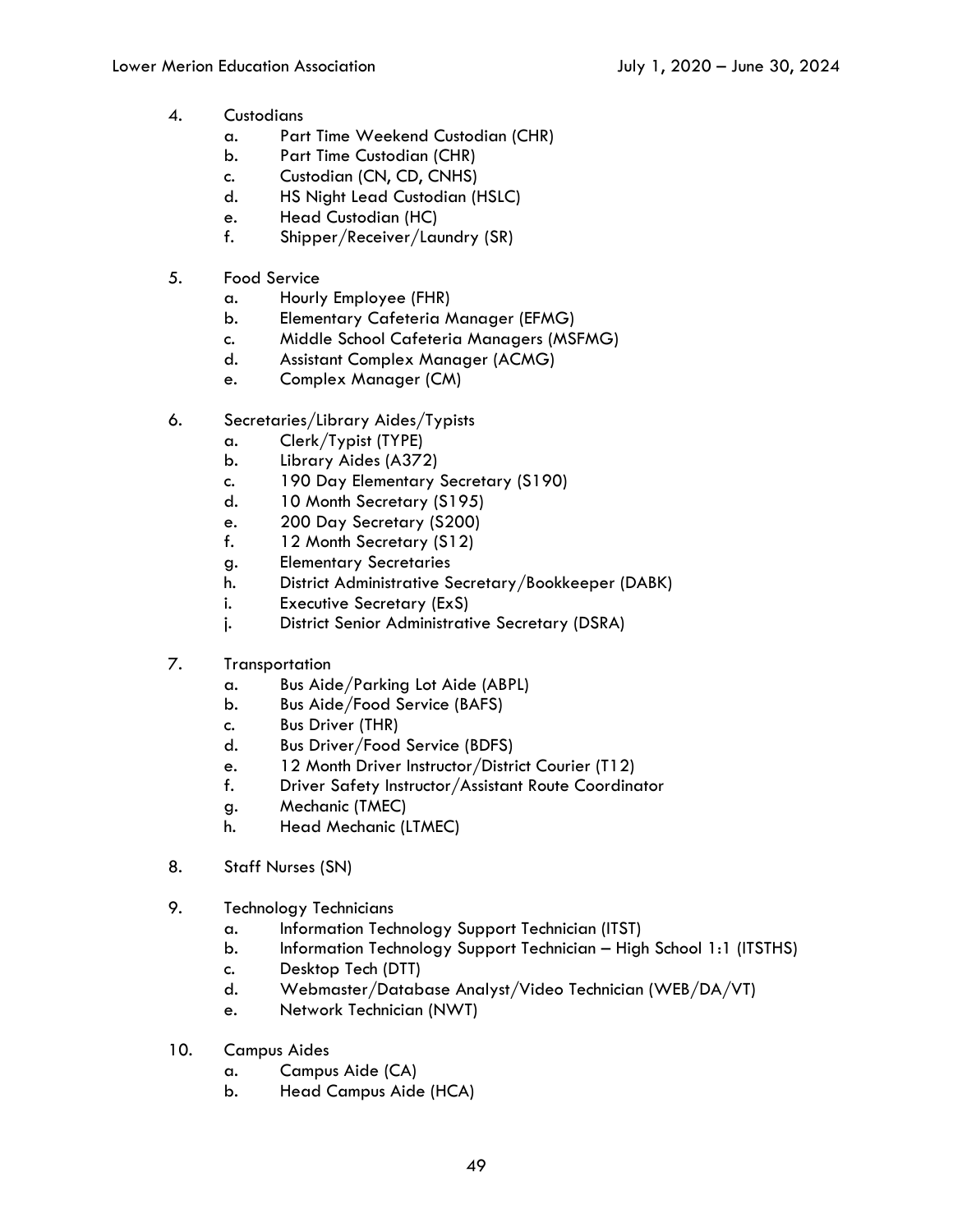- D. The method of reduction in force will be that the least senior employee by department and classification affected will be reduced.
- E. An employee whose position has been reduced or eliminated may only bump within a department as listed in this Article. The individual affected may bump into another position within the department for which they are senior and qualified.
	- 1. The sequence of letters indicates ability to bump (examples below):
		- a. e may bump to d, c, b, or a
		- b. d may bump to c, b or a
		- c. c may bump to b or a , b may bump to a
	- 2. A full-time employee may bump a part time employee, but a part-time employee may not bump a full-time employee.
	- 3. The employee affected shall have the option of using two (2) weeks to demonstrate the ability to qualify for another position within the department. Qualification will be determined by the Superintendent or the Superintendent's designee.
- F. An employee who has been bumped from a department may bump into another position in another department for which they are senior and qualified.
	- 1. A full-time employee may bump a part-time employee, but a part-time employee may not bump a full-time employee.
	- 2. The employee affected shall have the option of using two (2) weeks to demonstrate the ability to qualify for another position within the new department or classification. Qualifications will be determined by the Superintendent or the Superintendent's designee.
- G. Any employee who is furloughed will be assigned or recalled by seniority.
- H. If any employee is qualified for another position and requests reassignment to an open position in another department, all former (District service) seniority will apply. Qualifications will be determined by the Superintendent or the Superintendent's designee.
- I. Board-approved leave of absence shall not interrupt seniority.
- J. Hourly or full-time bus drivers who become medically disabled to drive and fail the physical examination for driving shall be allowed to bump a less senior bus assistant.

## **ARTICLE 50 Transfers**

#### A. Support Staff

1. Involuntary/voluntary transfers from one job assignment to another – either within one job or from one job category to another – shall be made in the following manner: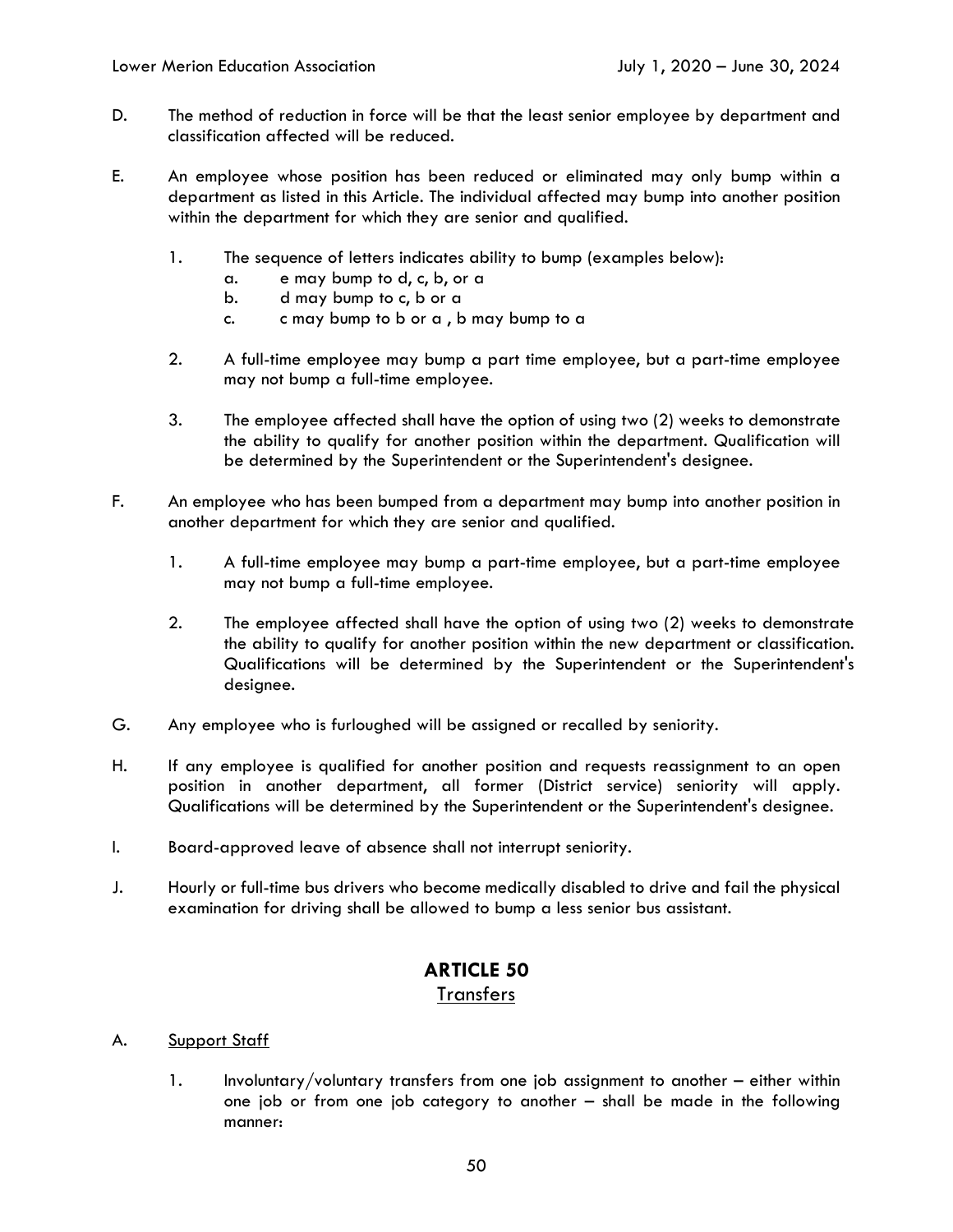- a. The vacancy shall be posted in accordance with Article 52 of this Agreement.
- b. In the event of a loss of position, the person identified to be involuntarily transferred shall be the least senior individual within the department(s) affected. The most senior employee(s) will be assigned first to a new position.
- c. In the event a voluntary transfer is requested, the position will be filled by the best qualified applicant. If two or more employees are equally qualified for the position, seniority shall prevail. Qualifications shall be determined by the Superintendent or the Superintendent's designee.
- 2. Employees requesting a transfer who have been interviewed for a vacancy, but were not successful, may discuss with the Human Resources Manager the reasons for lack of success in transferring, and may be given special assistance as needed.
- B. Professional Staff
	- 1. Involuntary transfer methods shall be determined through Meet and Discuss annually.

### **ARTICLE 51**

### Movement From One Job To Another (Support Staff)

- A. Within the same department, i.e., transportation, cafeteria, secretaries, employees will be given salary credit for past service to the District, prorated on the basis of hours per year worked in the old and new positions. Accumulated sick leave credited to the account of employees shall be moved with them in its entirety from one position to another.
- B. In moving from one department or classification to a higher salary schedule in another department or classification, employees will be placed on the next higher step above their current salary level. All benefits will be applicable to the new position. All paid holidays will be granted in the new position where applicable and in strict accordance with this Agreement.
- C. If the movement from one position to another has been initiated by the employee of their own free will, and involves movement to a lower scale of pay, the employee shall be placed on the same salary step of the new scale corresponding to the old scale.

## **ARTICLE 52**  Posting of Vacancies

- A. All vacancies shall be posted and prominently displayed in all schools, in the Transportation and Maintenance Buildings, in the Administration Building, and on the District's website.
- B. All employees who apply and meet the stated qualifications will be considered for an interview before the vacancy is filled. All applicants shall be notified as soon as possible after the vacancy is filled.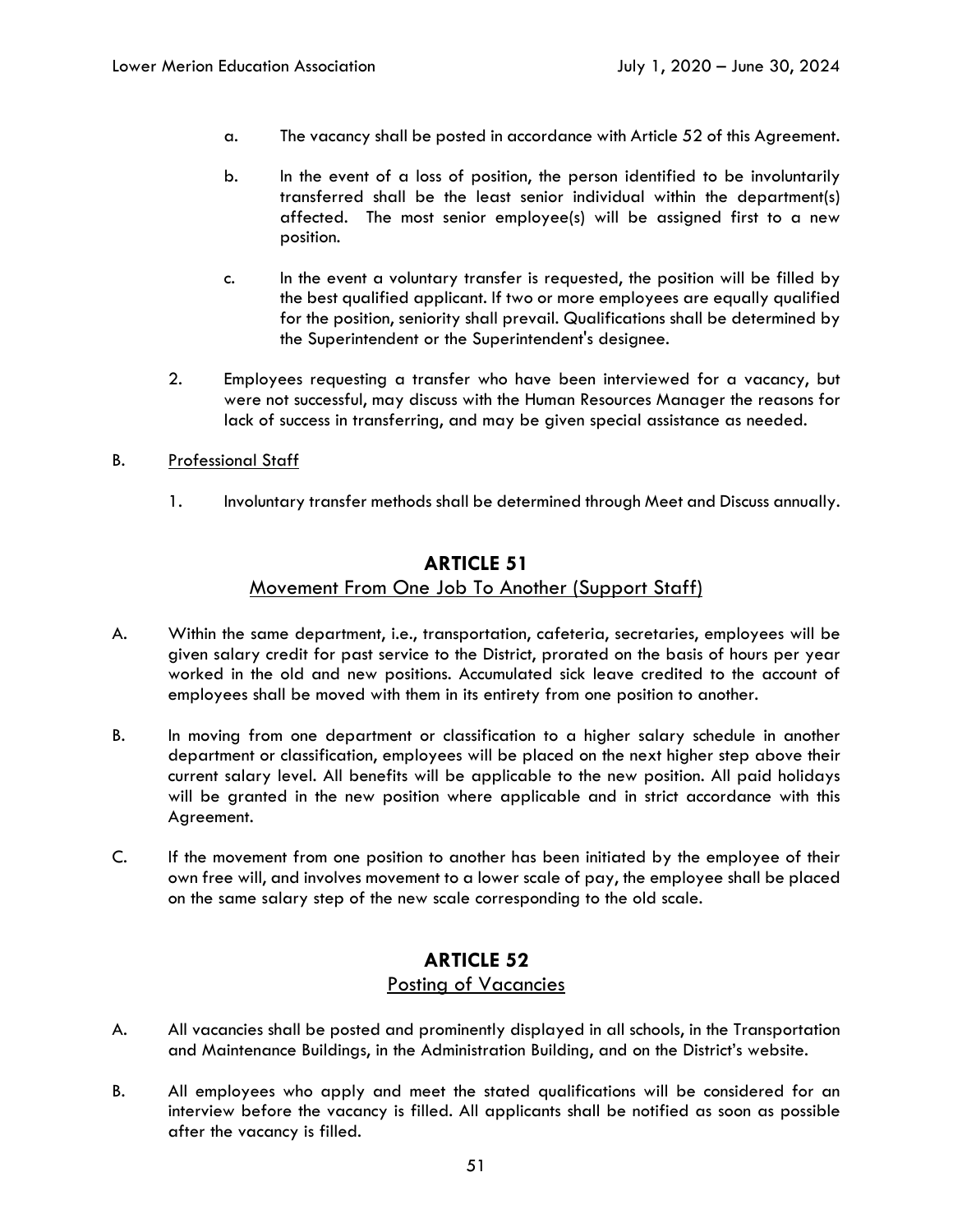C. Upon written request, unsuccessful employee candidates shall be given in writing the reason(s) why they were not selected.

## **ARTICLE 53**  Transportation Procedures (Support Staff)

- A. The District will assign bus drivers to routes.
- B. Sports runs shall be assigned from a pool of sixteen (16) positions. The pool shall be constituted at the beginning of the school year from first, full-time drivers and second, hourly drivers, by seniority, in the number needed to bring the pool to sixteen (16) positions. Initially, assignments will be made by seniority and thereafter will continue on a rotating basis among the positions in the pool, except that full-time drivers will be guaranteed a minimum offer of 250 hours overtime per year.
- C. Hourly drivers will be given the opportunity, at the beginning of the school year, to volunteer for late bus runs and mid-day assignments. Late bus runs and mid-day assignments shall then be assigned to hourly drivers, by seniority of those who volunteer for said assignments. Field trips will be assigned on a rotating basis throughout the school year to ensure an equitable distribution of hours. Office work, custodial work, summer work, and work requiring a technical background will be assigned to drivers qualified to perform the work, as determined by the Supervisor of Transportation, by seniority.
- D. The Association and the District recognize that the assignment of regular bus runs is conditioned upon the selection, by the driver of a sports run, late bus run and/or a mid-day assignment. However, to the extent possible, drivers will be assigned to their regular bus runs on the basis of their seniority within the Transportation Department on the date when runs are picked in August ("Transportation Seniority"). Transportation Seniority will be limited to this particular day and for this particular purpose. For the purpose of this Article and Section, the use of Transportation Seniority was effective as of November 16, 2015. Further, while recognizing that management, operational considerations, and demonstrated employee performance take precedence over individual preferences, the District will make every effort, at the beginning of the school year to assign drivers to bus runs for which they may express a preference. That preference may be expressed either by completion of a Work Assignment Sheet or in person on the day that assignments are made. Subsequent assignments necessary throughout each school year will be made by the District without regard to preference. Nothing in this Article shall prevent full-time drivers from being employed as drivers during the workday.
- E. Hourly employees assigned as spare drivers shall be guaranteed a minimum 6 and  $1/2$ hour workday in recognition of their revolving assignments.
- F. Nothing in this Article shall prevent the District from assigning full-time drivers to any assignment during the normal workday or any driver under emergency or unusual circumstances.
- G. The LMEA has input each year prior to the development of the Transportation Manual.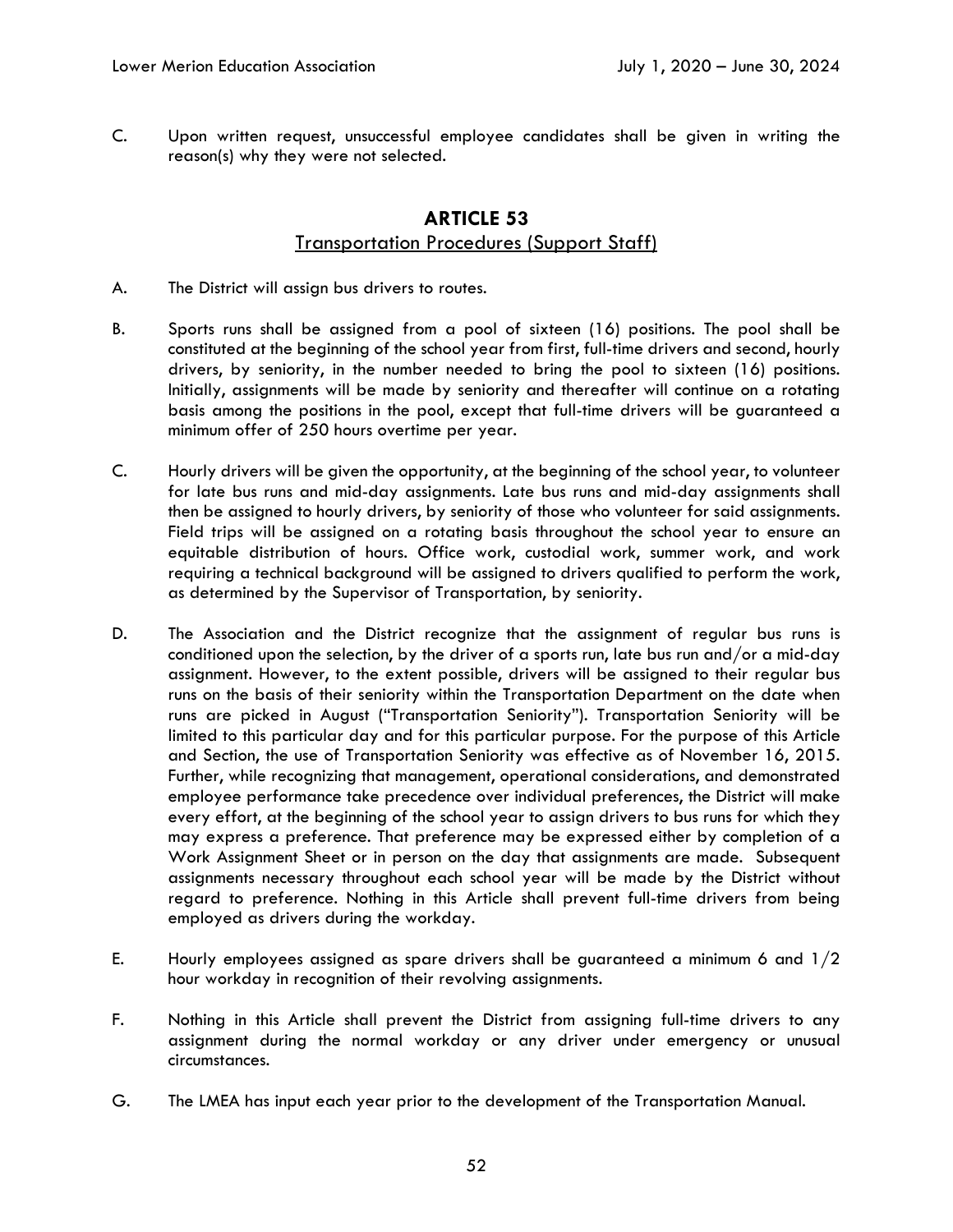# **ARTICLE 54**

### Working Conditions

- A. The District will provide the necessary training for recertification of school bus drivers' licenses and Commercial Drivers Licenses (CDL).
- B. Cardiopulmonary Resuscitation (CPR) recertification for first-aid retraining provided by the District shall be made available to all interested employees.

## **ARTICLE 55**

### Temporary Assignments (Support Staff)

Employees who are requested by their principal or other duly authorized administrator to perform the duties usually associated with a higher paying support staff classification, and who perform such duties for at least three (3) consecutive days, shall be paid, in addition to their regular salary, the difference between the employee's step on the two pertinent scales, prorated for the number of days in the higher paying classification, retroactive to the first day in the assignment.

## **ARTICLE 56**  Health and Safety

The Board agrees to continue to participate in a Joint Health and Safety Committee.

## **ARTICLE 57**  Individual Education Programs (IEPs) (Professional Staff)

- A. The Board shall grant, without loss of pay, to Special Education Case Managers, four (4) days per year free of other duties or assignments for writing IEPs or at the discretion of the Case Manager data collection and/or progress monitoring.
- B. The following procedures will apply to IEP Days:
	- 1. A maximum of one (1) day may be used after May 1st of any year
	- 2. No more than two (2) consecutive days
	- 3. IEP days are to be pre-approved by the Human Resources Manager and are expected to be utilized on Tuesdays, Wednesdays or Thursdays except as approved by the Human Resources Manager in extraordinary circumstances.
- C. Days not used under Section A above shall be granted to other Special Education employees who need them for the writing of IEPs, at the direction of the Director of Student Services.

# **ARTICLE 58**

### **Evaluations**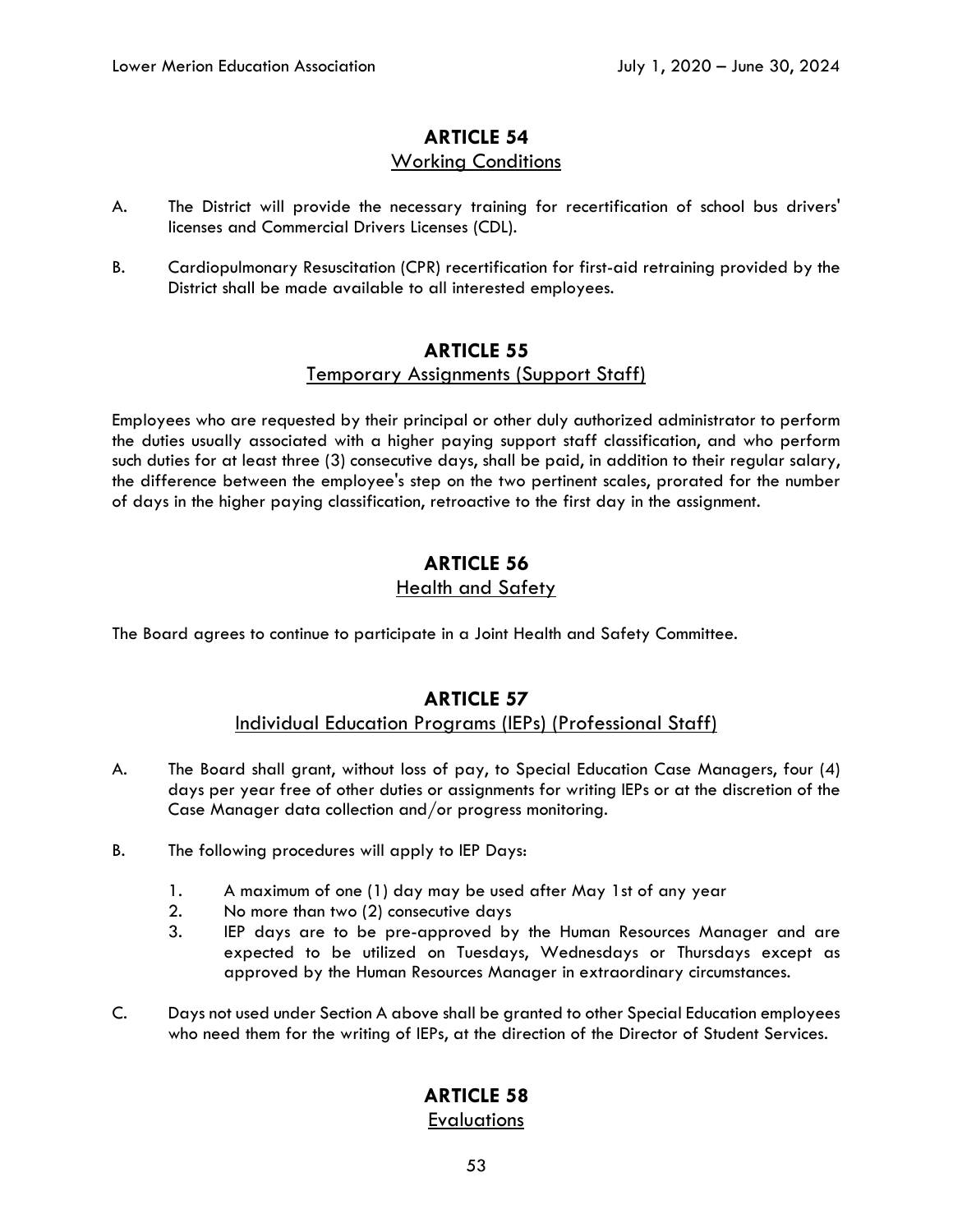#### A. Professional Staff

- 1. Uncomplimentary comments made by supervisors on professional evaluations shall be subject to review, first, by appeal to the District Administration and, second, at the option of the bargaining unit member, by a member of the Pennsylvania Bureau of Mediation whose decision shall be advisory and non-binding.
- 2. Any changes in the present plan must be jointly developed and agreed to. Such changes will be submitted to the Board of School Directors for approval and, if approved, included in the Board Policy.
- B. Support Staff
	- 1. The Board and the Association agree to establish a committee which will review the present evaluation instrument. Any changes in the present plan must be jointly developed and agreed to. Such changes will be submitted to the Board of School Directors for their approval and, if approved, included in the Board policy.

## **ARTICLE 59**  No Strike – No Lockout

The parties agree that there shall be neither a strike, as defined in the Public School Employees Relations Act (Act 195), nor a lockout during the term of this Agreement.

# **ARTICLE 60**

## **Headings**

The headings of the various Articles herein contained have no legal significance. Only the actual wording of the Articles is to be considered as the agreement between the parties.

# **ARTICLE 61**

### Reopening the Contract

The Board and the Association agree that no additional negotiations on this Agreement shall be conducted in regard to the bargaining unit on any item, whether contained herein or not, during the life of this Agreement except by mutual consent of the parties.

## **ARTICLE 62**  Separability Clause

In the event that any of the provisions of this Agreement are declared invalid by a Court of competent jurisdiction, the remaining provisions shall continue in full force and effect.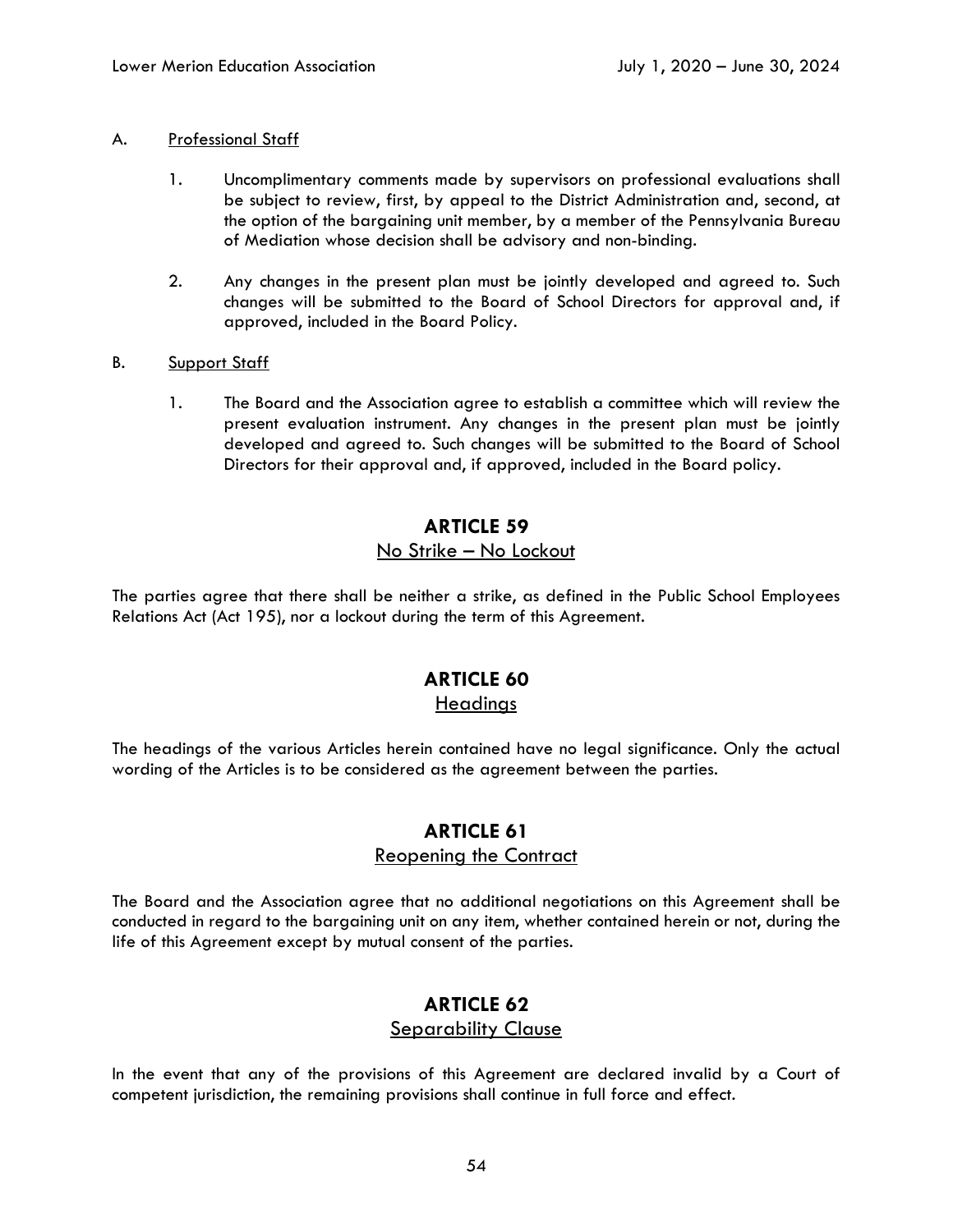## **ARTICLE 63**  Family and Medical Leave Act (FMLA)

- A. For the purpose of FMLA leave, an "eligible employee" is an employee of the District who has been employed by the District for at least twelve (12) months and has met the "hours of service" (Professional Employees) or "hours worked" (Support Employees) requirement stated below:
	- 1. Full-Time Professional employees credited with at least 1250 "hours of service" during the 12-month period immediately preceding the commencement of the leave.
		- a. For the purpose of calculating "hours of service" pursuant to Section A.1., above, a full-time teacher shall be deemed to work nine (9) hours per day for each day the full-time teacher reports to work and remains for their entire workday during the school year as set forth in Article 26, Section B.1. The nine-hour day shall be inclusive of all teaching and related duties. The teacher shall have the ability to demonstrate FMLA eligibility pursuant to Section A.1.d., below.
		- b. Subject to the foregoing, employees are not credited with hours of service on days that would not be counted according to the principles established under the Fair Labor Standards Act ("FLSA") for determining compensable hours of work. For example, sick and vacation days – either paid or unpaid – do not count toward the total number of hours of service.
		- c. Any hours worked during the summer break will be credited as served. In other words, if a teacher works four hours per day in the summer he or she will be credited with four hours of service for that day.
		- d. If the District credits a full-time teacher with nine (9) hours of service per workday when calculating "hours of service," the District has met its burden to clearly show that the teacher has or has not worked 1,250 hours during the previous 12 months. If the total is less than 1,250 hours for the prior year of service per this calculation, then the teacher bears the burden of demonstrating that the teacher worked 1,250 hours or more during that year.
	- 2. Full-Time Support employees has worked 1250 or more hours during the 12-month period immediately preceding the commencement of the leave. Paid or unpaid leave does not count toward hours worked.
	- 3. Part-Time employees has worked 900 or more hours during the 12-month period immediately preceding the commencement of the leave. Paid or unpaid leave does not count toward hours worked.

## **ARTICLE 64**  Staff/Parent Communication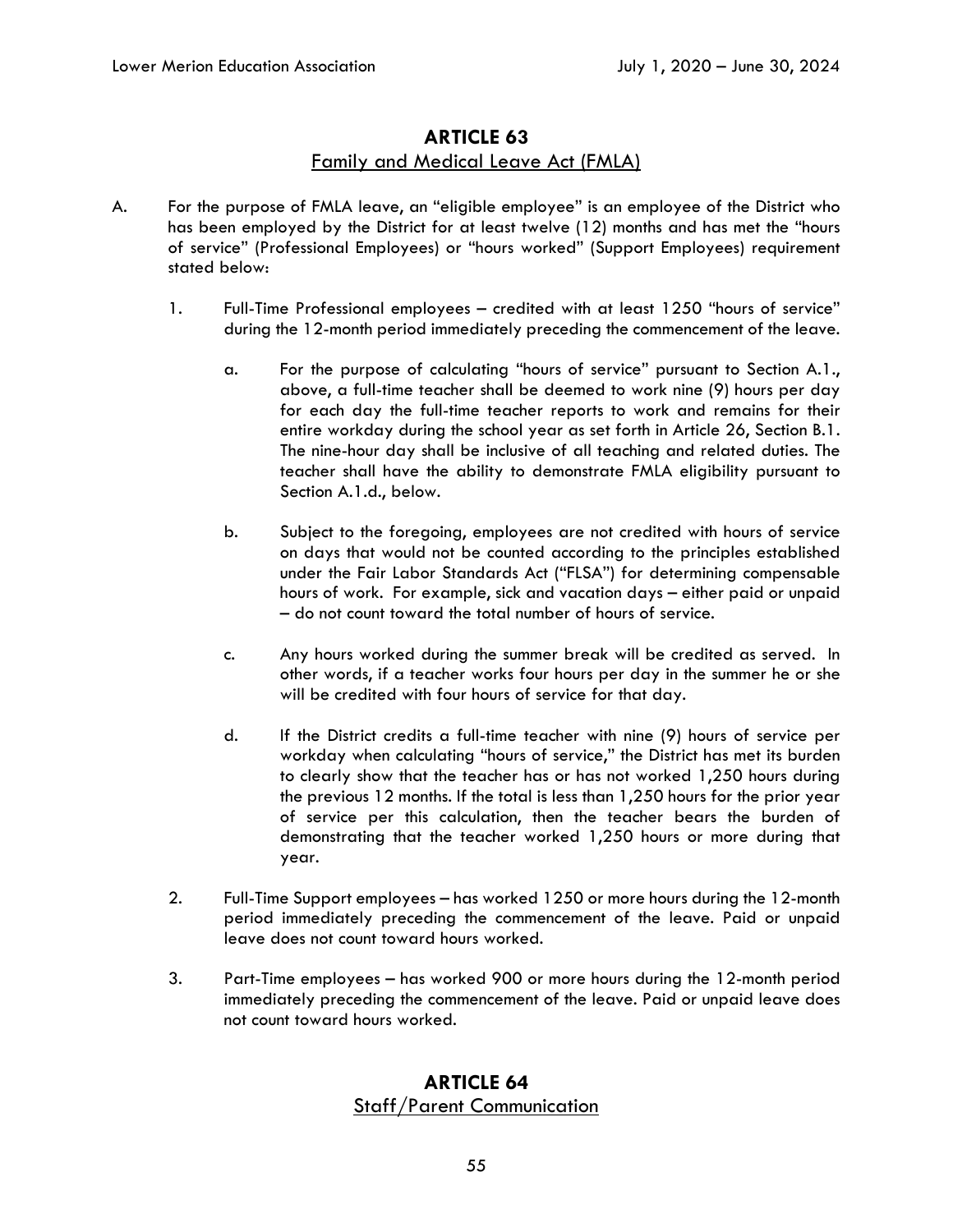The LMEA recognizes the need for timely communication between professionals and parents and agrees to work with the district to facilitate the means for communication within 24 hours.

## **ARTICLE 65**

### High School Teacher Workload and Online Instruction (Professional)

- A. Full-time high school teachers (grades 9-12) shall be assigned no more than five (5) class sections with the exception of teachers assigned lab sciences who will be assigned no more than four (4) class sections. Online instruction sections of no more than fifteen (15) students in a particular course may be substituted for a regular class section.
- B. Teachers who are authorized, but not required, to expand their existing course(s) to include online instruction over the summer and/or during the school year will be paid
	- 1/4 of the prevailing summer school rate for 12 Unit Lessons
	- 1/2 of the prevailing summer school rate for 24 Unit Lessons

"Unit Lessons" are defined as online lessons equivalent to a standard teaching period.

- C. Teachers who are authorized or required to provide an online instruction course in addition to a full schedule defined in Section A., above, shall be paid, in addition to their regular salary, the prevailing summer school rate.
- D. The District agrees to provide three (3) days of paid staff development for any teacher who is assigned online instruction.
- E. Teachers on unpaid leave from the District may be authorized to provide online instruction.
- F. For each new course approved for online instruction the District agrees to compensate teachers for up to eighty (80) hours of online development at the prevailing summer rate.
- G. For the purpose of this Article, step placement on the summer school salary schedule is determined by years as an online instructor.
- H. Online summer school instruction may be provided by non-District instructors as determined by the District, after meeting and discussing the potential for posting of the program with the Association.

## **ARTICLE 66**

#### **Signatures**

The Agreement shall be signed by Representatives for the Board and the Association, attested to by the Secretary of the Board, and by the President of the Association.

IN WITNESS WHEREOF, the parties to this Agreement have set their hands and seals.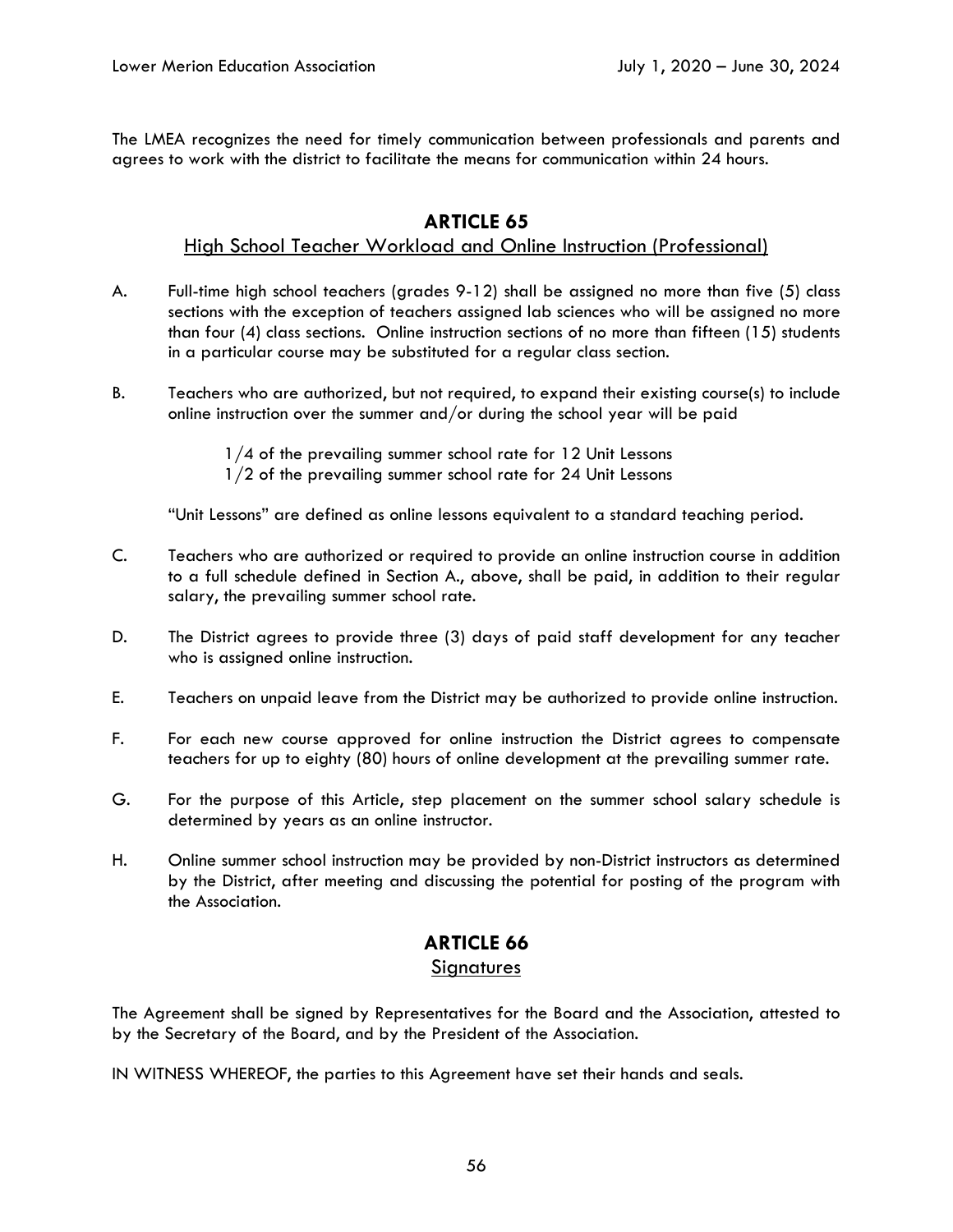President **Superintendent** Lower Merion Education Association Lower Merion School District

Vice President, Support Board President Lower Merion Education Association Lower Merion School District

**Attest:** 

Board Secretary

**Date Date Date** 

# **APPENDIX**

- **APPENDIX A** Memoranda of Understanding
- **APPENDIX B** Support Staff Salary Schedules
- **APPENDIX C** Professional Salary Schedules
- **APPENDIX D** EPER Payment Schedules
- **APPENDIX E** EPER Procedures
- **APPENDIX F** Salary Banding for Premium Contributions 2020-2021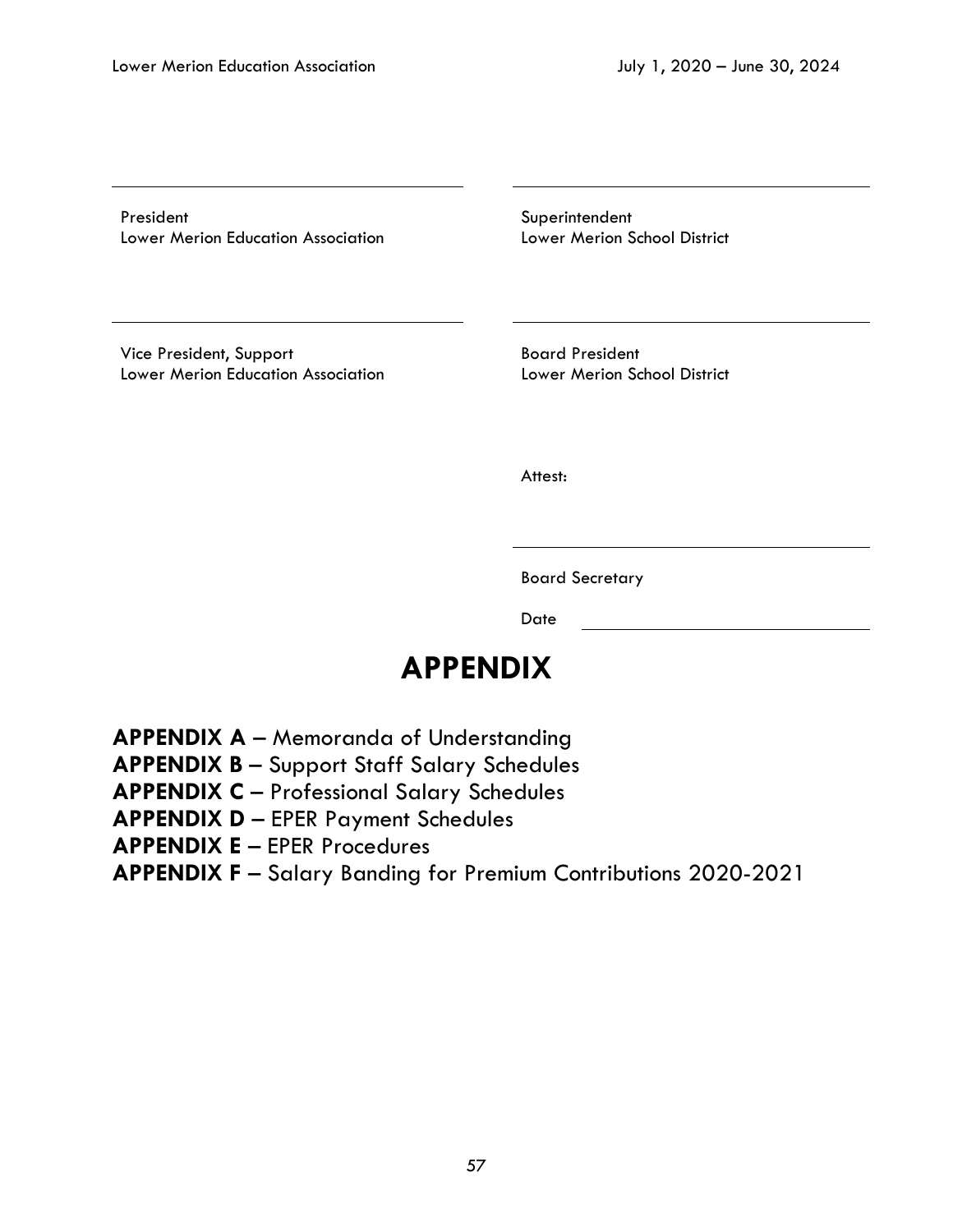## **APPENDIX "A"**  MEMORANDA OF UNDERSTANDING

#### **A. Professional Responsibilities**

- 1. The Board and the Association agree to develop and strengthen bonds of mutual respect, trust, and understanding through a cooperative process that shall include direct dialogue between the Board and the Association.
- 2. The Board recognizes that teaching career professionals can best judge the use of their time to address the needs of their students and expects the professionals to provide for those needs that may extend beyond the regularly scheduled day.
- 3. The Association recognizes the need of teaching professionals to acknowledge their responsibility to provide support for their student's needs that may extend beyond the regularly scheduled school day.

#### **B. Class Size**

- 1. The Lower Merion Board of School Directors and its professional staff, represented by the Lower Merion Education Association recognize that professional staff concerns about workload are genuine and that the quality of the educational program is the paramount concern of both parties.
- 2. The Board and the Association agree that student-teacher interchange plays a key role in the education of children and, therefore, both parties agree to continue to work toward maintaining desirable teacher-student ratios based on both research and teacher experiences.
- 3. Throughout the term of the Agreement, the representatives of the Board and the Association will meet periodically throughout each year to discuss both professional staff workload and staff utilization at all levels within the school district. Reports of these meetings will be made available to the Board as well as the professional staff.

#### **C. Transportation Hours**

The Board and Association agree that drivers and aides will be paid for the time worked per the 2.5 hour AM and 2.5 hour PM schedule. Employees are guaranteed to be compensated for a minimum of 5 hours. The Board and Association agree that during the summer employees are guaranteed to be paid a minimum of 2.5 hours.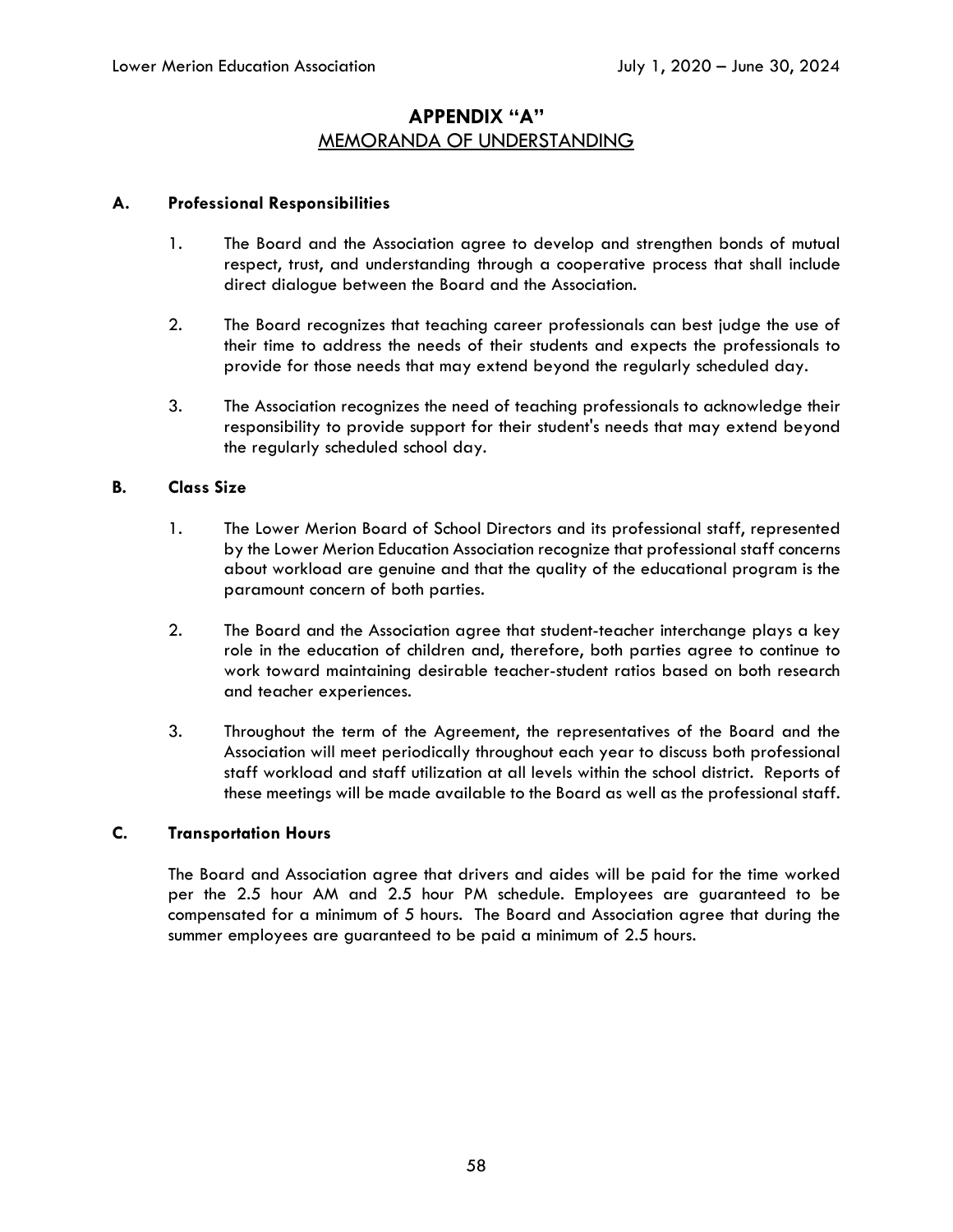#### **D. Sign In/Out**

- 1. The Board and Association agree that professionals may be required to sign in.
- 2. The Board and Association agree that support staff may be required to sign in and out.
- 3. The Board and Association agree that support and professional may be required to sign in and sign out when they leave the building during the work day.

#### **E. Leaving Early/Arriving Late**

The Board and the Association agree that employees may leave up to one (1) hour early and arrive up to one (1) late without loss in compensation with approval from their immediate supervisor.

The Board and Association agree that employees must work three (3) hours to get credit for half a day. Employees will be charged for time not worked in either half or whole day increments.

#### **F. Dual Masters Degree and Masters of Fine Arts**

The Board and Association agree that employees who earn two distinct Masters' Degrees at the same time as their first Masters degree or a Master's of Fine Arts as their first Masters degree shall be placed on the Masters+30 salary column. Credits used to obtain Instructional Certification or credits in a combined certification and Master's Degree program do not apply for the additional salary credit. Any other Master's degree program thought to qualify will be jointly reviewed by the LMEA and the administration and a determination will be made regarding salary placement.

#### **G. Special Education Case Managers**

Special educators who are responsible for writing and implementing Individual Education Plans (IEP's) under Chapter 14/IDEIA are designated as Special Education Case Managers and will be eligible to take IEP days.

#### **H. Transportation Route Bidding Procedures After School Starts**

The following procedures will be in effect for permanent routes that become available after the start of the school year up through April 1. Positions available after April 1 of any year will be assigned by the administration for the remainder of the school year. Permanent positions will include positions available due to retirements, resignations, terminations, or newly created routes. These procedures will apply to both driver and aide routes.

- 1. When a route becomes available, it will be posted in the same manner as mid-day runs.
- 2. Interested drivers or aides will have until the posted deadline to bid on the available opening.
- 3. The route will be offered to the most senior driver or aide who bids on the position. If that person declines the offer, the next most senior person will be offered the position, until the position is filled.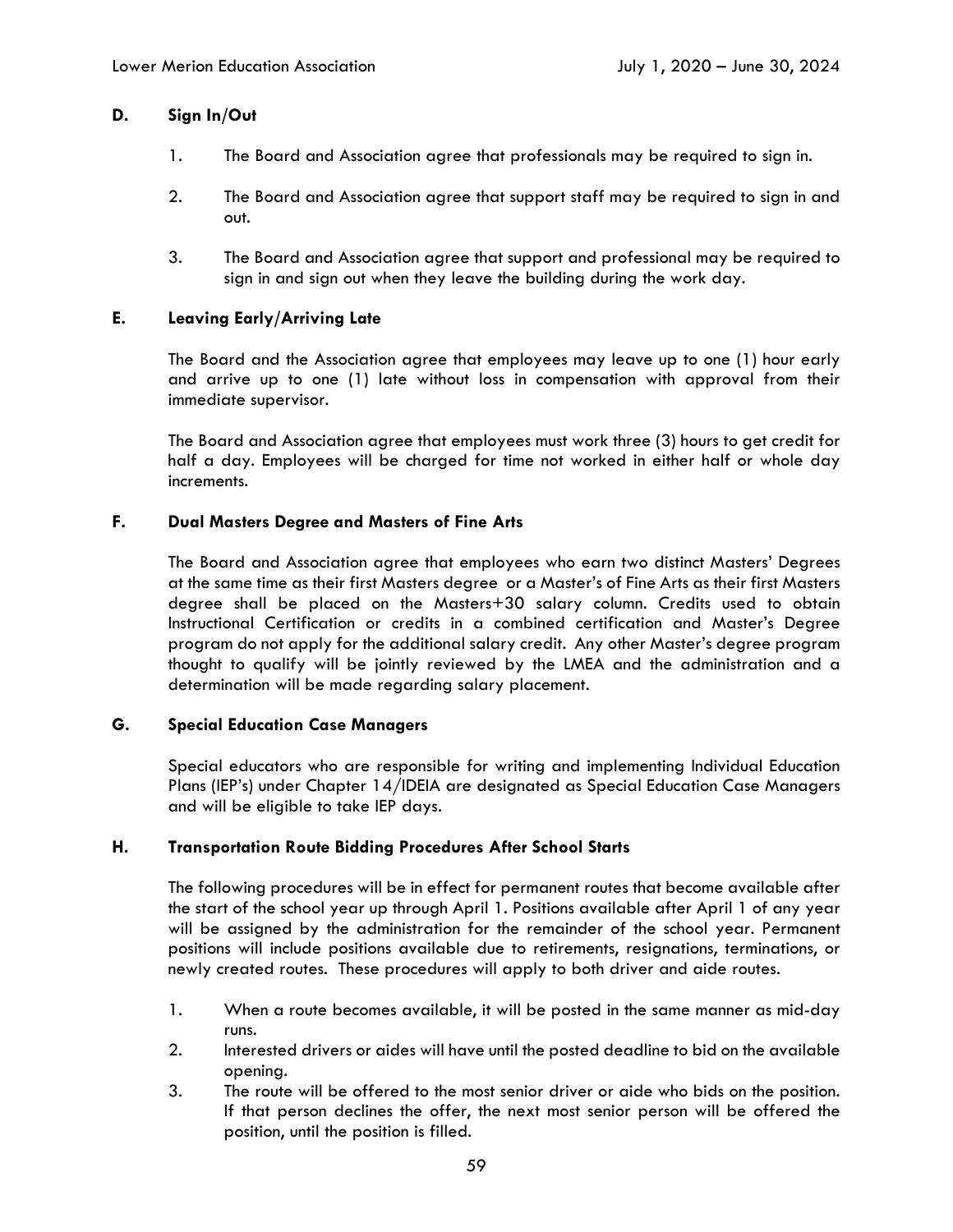- 4. Once the driver or aide is assigned the new route, it is the responsibility of the driver or aide to learn the route on their own time without additional compensation.
- 5. A spare driver or aide will assume the route vacated by the selected driver or aide until the new driver or aide is employed. The new employee will assume the route vacated by the driver or aide who successfully bid on the posted route.
- 6. A driver or aide may change assignments only once during the year before April 1 of the school year at the employee's request.
- 7. Drivers will not be permitted to change routes if such a change creates a conflict with that driver's other work assignments (for example late run).
- 8. A driver or aide will not be permitted to change if the new assignment is deemed not to be in the best interest of the District as determined by the Supervisor of Transportation.
- 9. All existing policies are recognized as part of this procedure.

### **I. Essential Personnel**

The Lower Merion Education Association and the Board of Directors recognize that the safe opening of schools is paramount when weather related or other emergencies occur.

The District, therefore, expects custodians to report to work on Saturdays, Sundays and/or holidays to respond to these emergencies.

The Board, however, acknowledges that circumstances exist that may preclude an employee from reporting to work in these conditions. These circumstances are as follows:

- a. Documentation of a pre-existing health condition on file
- b. Military service
- c. Being out of town, provided twenty-four (24) hour's notice was given to the employee's immediate supervisor prior to the request for emergency work
- d. Other circumstances beyond the employee's control

Furthermore, the Board shall institute the following procedures to facilitate the opening of schools when a weather emergency occurs on Saturdays, Sundays, or holidays:

- a. The District will utilize other custodians and other employees for inclement weather emergencies when coverage is not sufficient.
- b. Annually, the District shall create a list of volunteers from the transportation department to substitute for custodians not available to respond as inclement weather emergency personnel during weekends and holidays.
- c. Current seniority will determine the sequence of calls from this volunteer list with the most senior employee contacted first.
- d. The District may remove volunteers who do not accept emergency work. Removal may be for the remainder of the school year.
- e. Volunteers shall receive time and three-quarters (1.75) pay when their weekly cumulative hours exceed forty (40) in a given week. The regular rate will apply up to and including (40) hours within a given work week.
- f. All employees reporting for inclement weather emergency work shall perform duties directly related to the weather emergency.
- g. Supervisors shall identify the specific work involved when calling essential personnel.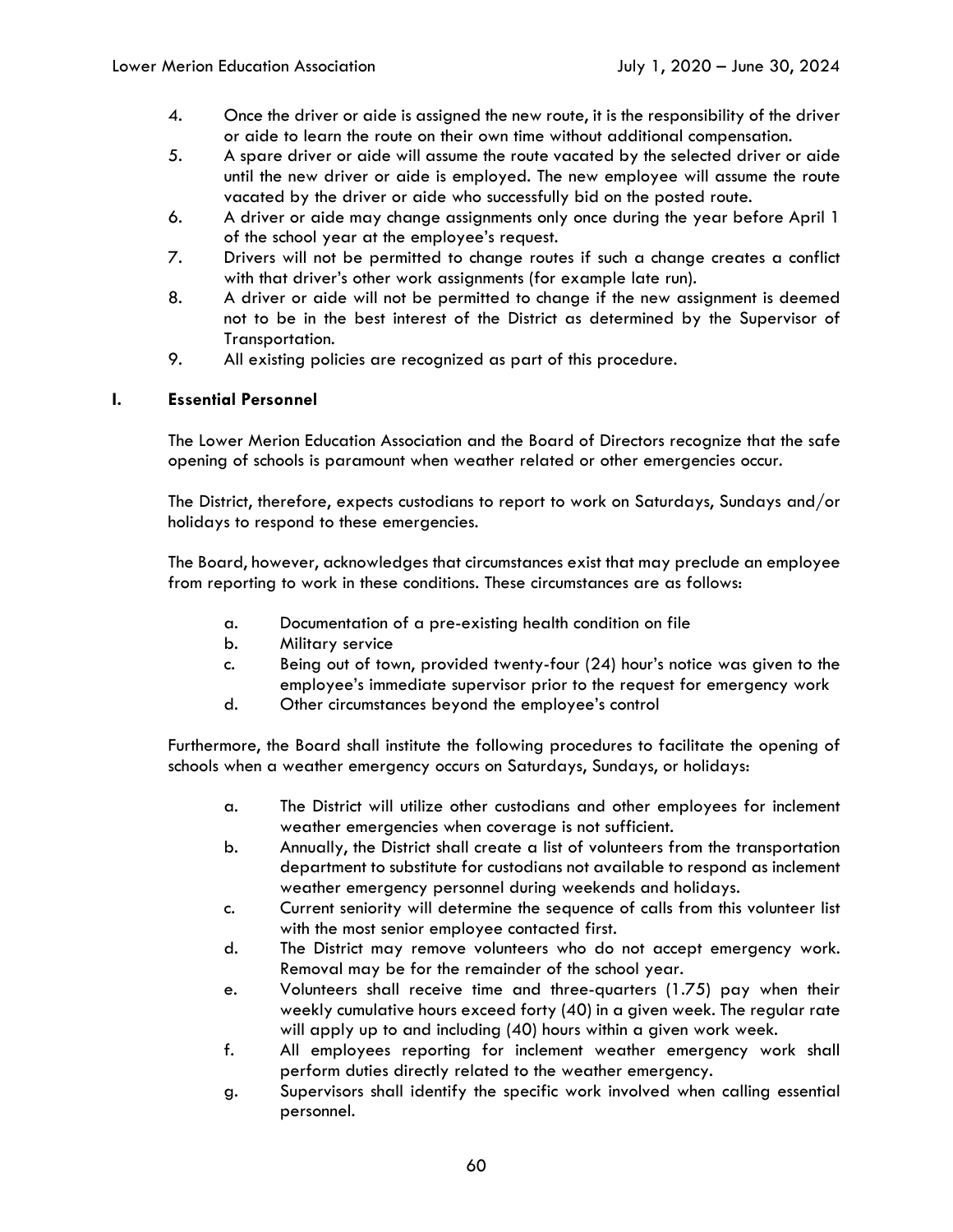### **J. Subcontracting – Transportation Services**

In an effort to mutually support the District's recent challenges regarding school bus parking, the Parties agree that the District may subcontract additional District transportation services during the life of the Agreement and any period of status quo thereafter provided the following conditions are satisfied: (1) the District shall not layoff any bargaining unit member as a result of such subcontracting; and (2) the District notifies the Association of its intent to subcontract at least sixty (60) days in advance of subcontracting such services. The Parties agree that this Memorandum of Agreement shall remain in effect for the life of this Agreement and any status quo period and shall have no force and effect thereafter. The Parties further agree that this Memorandum of Agreement shall not apply to or modify the current subcontracting practices in the Transportation Department.

The District and LMEA agree that the District's current practice regarding contracting for wellness and related mental health counseling services may continue.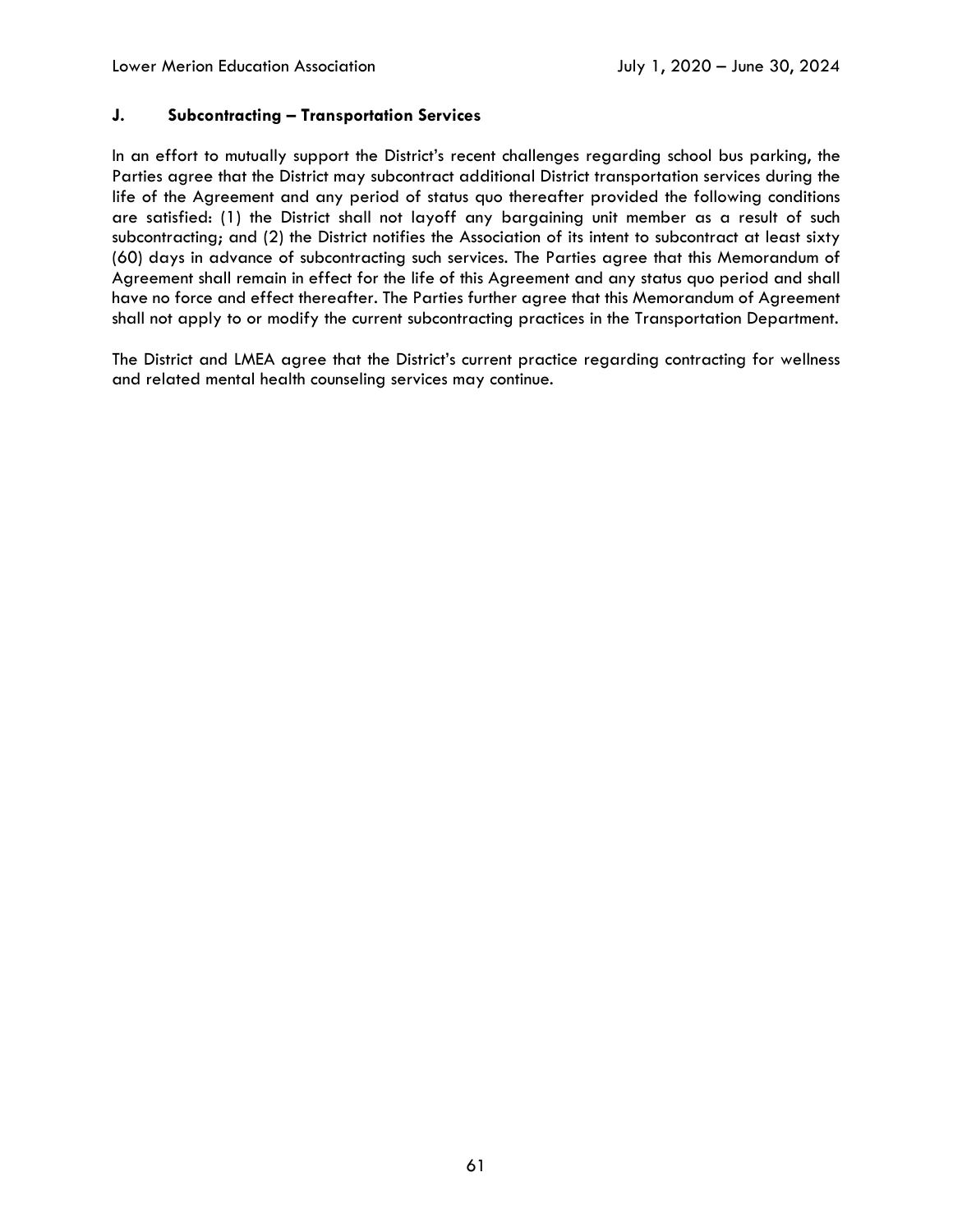## **APPENDIX B**

# **SALARY SCHEDULES – AIDES**

|                                  | <b>STEP</b> | 2020-2021 | 2021-2022 | 2022-2023 | 2023-2024 |
|----------------------------------|-------------|-----------|-----------|-----------|-----------|
| <b>BEHAVIOR AIDE</b>             | 1(1)        | 35,692    | 36,584    | 37,316    | 38,062    |
| 190 days/7.25 hours=1377.5 hours | 2(2)        | 37,369    | 38,304    | 39,070    | 39,851    |
|                                  | 3(3)        | 38,959    | 39,933    | 40,731    | 41,546    |
|                                  | 4(3.1)      | 41,682    | 42,724    | 43,579    | 44,450    |
|                                  | 5(4)        | 44,404    | 45,514    | 46,425    | 47,353    |
| <b>CAMPUS AIDE</b>               | 1(1)        | 28,530    | 29,243    | 29,828    | 30,425    |
| 185 days/7 hours=1295 hours      | 2(2)        | 29,675    | 30,417    | 31,026    | 31,646    |
|                                  | 3(3)        | 30,759    | 31,528    | 32,158    | 32,802    |
|                                  | 4(3.1)      | 32,731    | 33,550    | 34,221    | 34,905    |
|                                  | 5(4)        | 34,705    | 35,572    | 36,284    | 37,010    |
| <b>CLERICAL AIDE</b>             | 1(1)        | 33,030    | 33,856    | 34,533    | 35,224    |
| 190 days/7 hours=1330 hours      | 2(2)        | 34,094    | 34,946    | 35,645    | 36,358    |
|                                  | 3(3)        | 35,157    | 36,036    | 36,757    | 37,492    |
|                                  | 4(3.1)      | 37,610    | 38,551    | 39,322    | 40,108    |
|                                  | 5(4)        | 40,063    | 41,064    | 41,886    | 42,723    |
| <b>HEAD CAMPUS AIDE</b>          | 1(1)        | 34,547    | 35,411    | 36,119    | 36,842    |
| 185 days/7 hours=1295 hours      | 2(2)        | 35,898    | 36,795    | 37,531    | 38,282    |
|                                  | 3(3)        | 37,203    | 38,133    | 38,895    | 39,673    |
|                                  | 4(3.1)      | 39,587    | 40,577    | 41,388    | 42,216    |
|                                  | 5(4)        | 41,970    | 43,020    | 43,880    | 44,758    |
| <b>INSTRUCTIONAL AIDE</b>        | 1(1)        | 31,681    | 32,473    | 33,122    | 33,785    |
| 190 days/7.25 hours=1377.5 hours | 2(2)        | 33,552    | 34,391    | 35,079    | 35,780    |
|                                  | 3(3)        | 35,409    | 36,295    | 37,020    | 37,761    |
|                                  | 4(3.1)      | 38,020    | 38,971    | 39,750    | 40,545    |
|                                  | 5(4)        | 40,632    | 41,648    | 42,481    | 43,331    |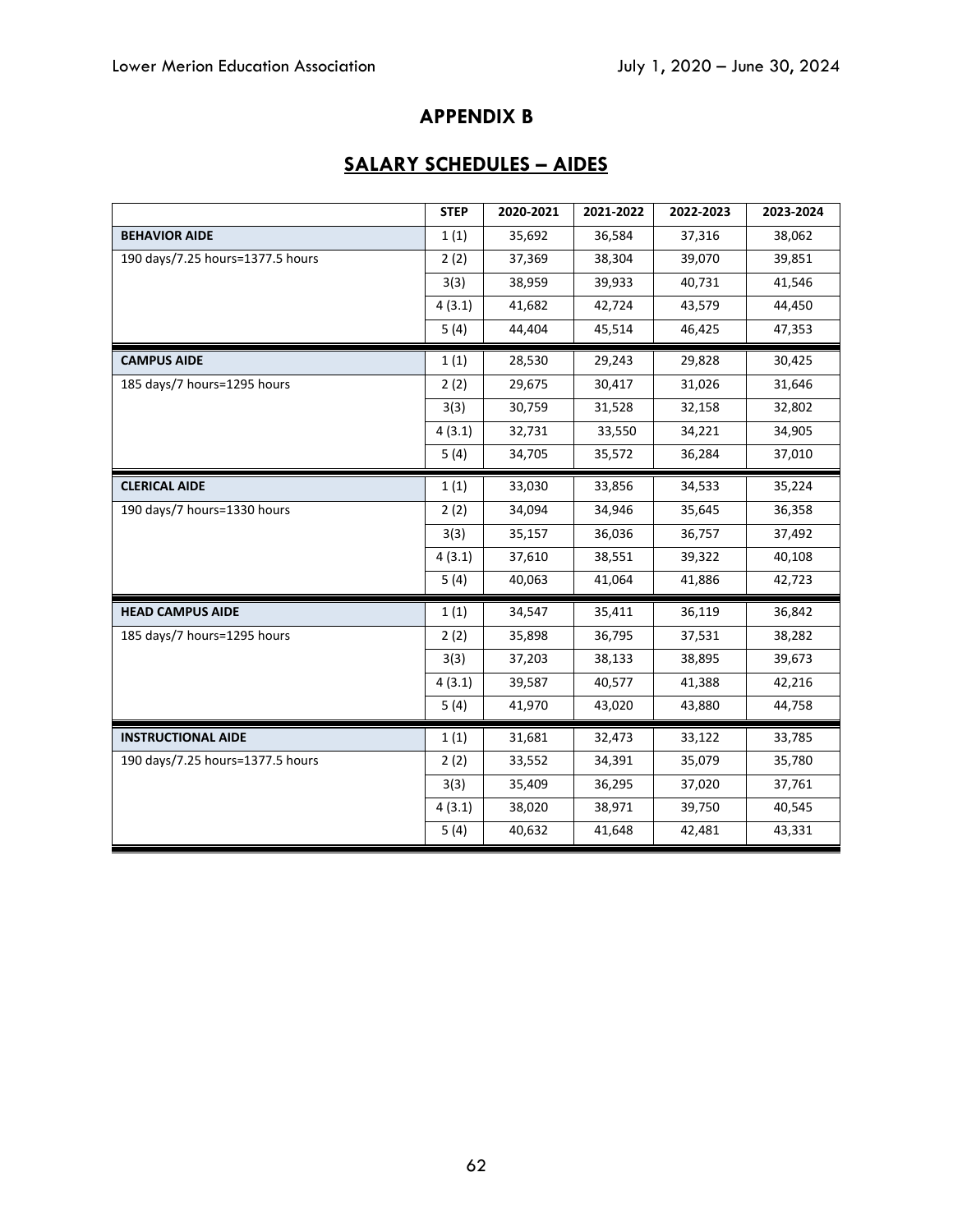|                                  | <b>STEP</b> | 2020-2021 | 2021-2022 | 2022-2023 | 2023-2024 |
|----------------------------------|-------------|-----------|-----------|-----------|-----------|
| <b>JOB COACH</b>                 | 1(1)        | 35,692    | 36,584    | 37,316    | 38,062    |
| 190 days/7.25 hours=1377.5 hours | 2(2)        | 37,369    | 38,304    | 39,070    | 39,851    |
|                                  | 3(3)        | 38,959    | 39,933    | 40,731    | 41,546    |
|                                  | 4(3.1)      | 41,682    | 42,724    | 43,579    | 44,450    |
|                                  | 5(4)        | 44,404    | 45,514    | 46,425    | 47,353    |
| <b>LIBRARY AIDE</b>              | 1(1)        | 33,030    | 33,856    | 34,533    | 35,224    |
| 190 days/7 hours=1330 hours      | 2(2)        | 34,094    | 34,946    | 35,645    | 36,358    |
|                                  | 3(3)        | 35,157    | 36,036    | 36,757    | 37,492    |
|                                  | 4(3.1)      | 37,610    | 38,551    | 39,322    | 40,108    |
|                                  | 5(4)        | 40,063    | 41,064    | 41,886    | 42,723    |
| <b>STAFF NURSE</b>               | 1(1)        | 35,692    | 36,584    | 37,316    | 38,062    |
| 190 days/7.25 hours=1377.5       | 2(2)        | 37,369    | 38,304    | 39,070    | 39,851    |
|                                  | 3(3)        | 38,959    | 39,933    | 40,731    | 41,546    |
|                                  | 4(3.1)      | 41,682    | 42,724    | 43,579    | 44,450    |
|                                  | 5(4)        | 44,404    | 45,514    | 46,425    | 47,353    |
| <b>CAFÉ/RECESS AIDE</b>          |             |           |           |           |           |
| PT as scheduled                  |             | 18.22     | 18.68     | 19.05     | 19.43     |
| <b>SPORTS AIDE</b>               |             |           |           |           |           |
| PT as scheduled; max 760hrs/year |             | 19.77     | 20.26     | 20.67     | 21.08     |

# **SALARY SCHEDULES – AIDES (continued)**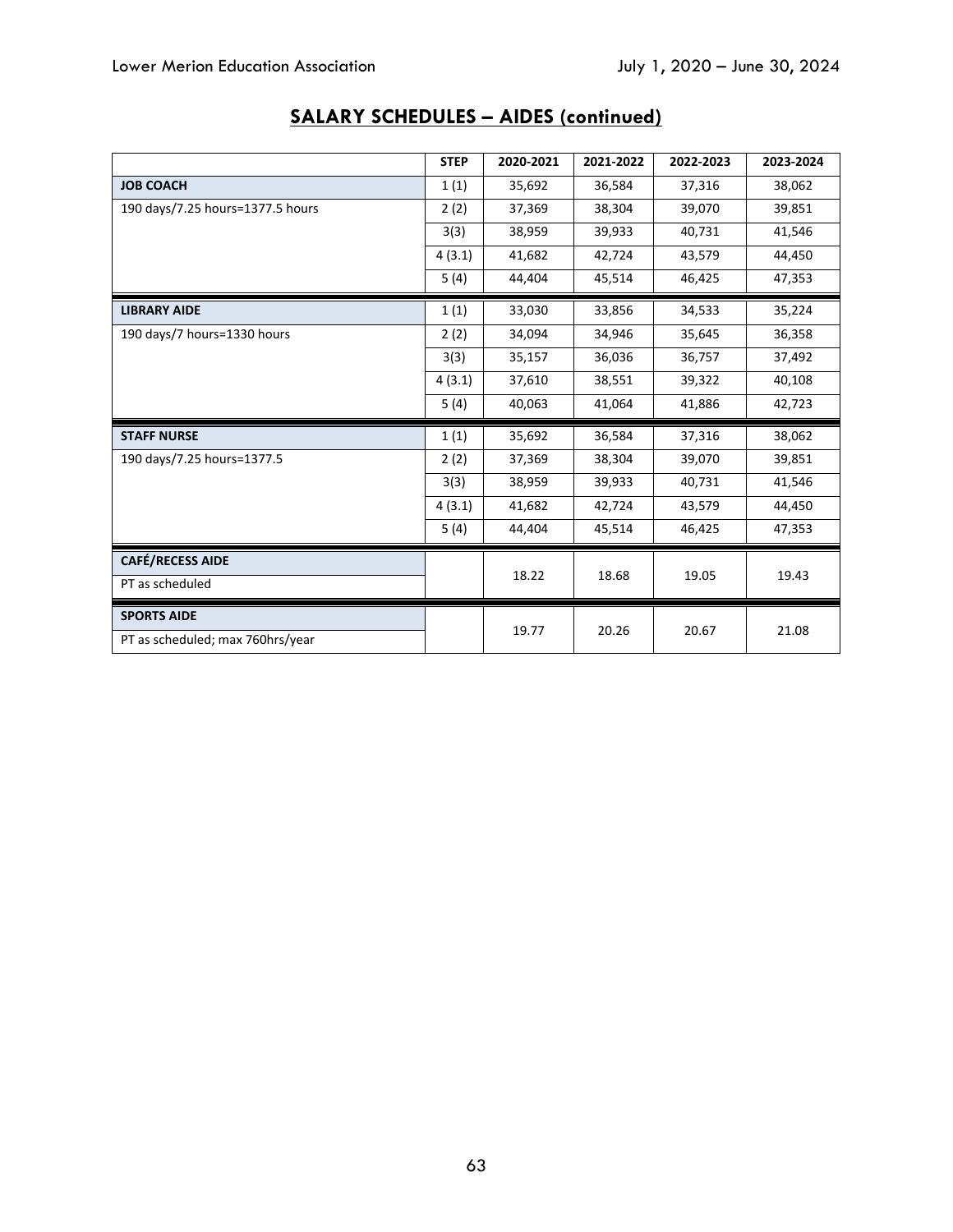# **SALARY SCHEDULES – SECRETARIES**

|                                        | <b>STEP</b> | 2020-2021 | 2021-2022 | 2022-2023 | 2023-2024 |
|----------------------------------------|-------------|-----------|-----------|-----------|-----------|
| DISTRICT ADMIN SECRETARY (DABK)        | 1(1)        | 46,766    | 47,935    | 48,894    | 49,872    |
| 260 days/7 hours=1820 hours            | 2(2)        | 49,518    | 50,756    | 51,771    | 52,807    |
|                                        | 3(3)        | 52,264    | 53,571    | 54,642    | 55,735    |
|                                        | 4(3.1)      | 56,113    | 57,516    | 58,667    | 59,840    |
|                                        | 5(4)        | 59,961    | 61,460    | 62,690    | 63,943    |
| DISTRICT SENIOR ADMIN SECRETARY (DSRA) | 1(1)        | 49,675    | 50,917    | 51,935    | 52,974    |
| 260 days/7 hours=1820 hours            | 2(2)        | 52,599    | 53,914    | 54,992    | 56,092    |
|                                        | 3(3)        | 55,521    | 56,909    | 58,047    | 59,208    |
|                                        | 4(3.1)      | 59,609    | 61,099    | 62,321    | 63,568    |
|                                        | 5(4)        | 63,696    | 65,289    | 66,594    | 67,926    |
| <b>ELEMENTARY SECRETARY (ESS)</b>      | 1(1)        | 44,696    | 45,813    | 46,729    | 47,664    |
| 260 days/7 hours=1820 hours            | 2(2)        | 47,334    | 48,517    | 49,487    | 50,477    |
|                                        | 3(3)        | 49,951    | 51,200    | 52,224    | 53,268    |
|                                        | 4(3.1)      | 53,634    | 54,975    | 56,075    | 57,196    |
|                                        | 5(4)        | 57,317    | 58,750    | 59,925    | 61,124    |
| <b>EXECUTIVE SECRETARY (EXS)</b>       | 1(1)        | 47,401    | 48,586    | 49,557    | 50,548    |
| 260 days/7 hours=1820 hours            | 2(2)        | 50,190    | 51,445    | 52,473    | 53,523    |
|                                        | 3(3)        | 52,980    | 54,305    | 55,391    | 56,499    |
|                                        | 4(3.1)      | 56,880    | 58,302    | 59,468    | 60,657    |
|                                        | 5(4)        | 60,779    | 62,299    | 63,545    | 64,816    |
| 10-MONTH SECRETARY (S 195)             | 1(1)        | 37,645    | 38,587    | 39,358    | 40,146    |
| 195 days/7 hours=1365 hours            | 2(2)        | 39,866    | 40,863    | 41,680    | 42,514    |
|                                        | 3(3)        | 42,077    | 43,128    | 43,991    | 44,871    |
|                                        | 4(3.1)      | 45,174    | 46,303    | 47,229    | 48,174    |
|                                        | 5(4)        | 48,271    | 49,478    | 50,467    | 51,477    |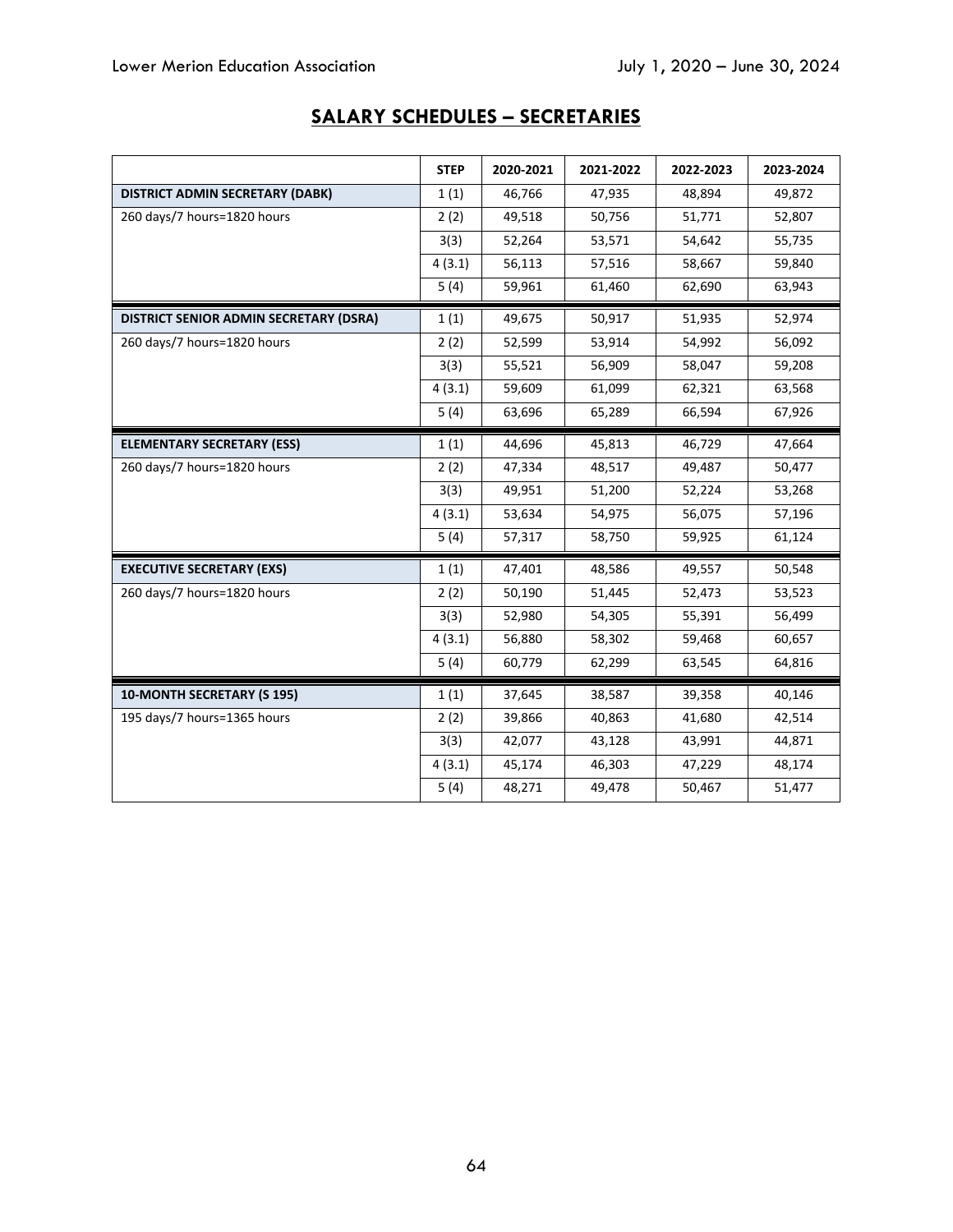|                                             | <b>STEP</b> | 2020-2021 | 2021-2022 | 2022-2023 | 2023-2024 |
|---------------------------------------------|-------------|-----------|-----------|-----------|-----------|
| 10-MONTH SEC'Y NUTRITIONAL SERVICE (S 200)  | 1(1)        | 38,611    | 39,576    | 40,367    | 41,175    |
| 200 days /7 hours=1400 hours                | 2(2)        | 40,881    | 41,903    | 42,741    | 43,596    |
|                                             | 3(3)        | 43,154    | 44,233    | 45,117    | 46,020    |
|                                             | 4(3.1)      | 46,331    | 47,490    | 48,440    | 49,408    |
|                                             | 5(4)        | 49,508    | 50,746    | 51,761    | 52,796    |
| 12-MONTH SECRETARY (S12)                    | 1(1)        | 43,054    | 44,130    | 45,013    | 45,913    |
| 260 days/7 hours=1820 hours                 | 2(2)        | 45,583    | 46,722    | 47,657    | 48,610    |
|                                             | 3(3)        | 48,115    | 49,318    | 50,305    | 51,311    |
|                                             | 4(3.1)      | 51,657    | 52,948    | 54,007    | 55,087    |
|                                             | 5(4)        | 55,199    | 56,579    | 57,710    | 58,864    |
| <b>10-MONTH ELEMENTARY SECRETARY (S190)</b> | 1(1)        | 33,854    | 34,700    | 35,394    | 36,102    |
| 190 days/7 hours=1330 hours                 | 2(2)        | 34,944    | 35,817    | 36,534    | 37,264    |
|                                             | 3(3)        | 36,034    | 36,934    | 37,673    | 38,427    |
|                                             | 4(3.1)      | 38,753    | 39,722    | 40,516    | 41,326    |
|                                             | 5(4)        | 41,472    | 42,509    | 43,359    | 44,226    |
| <b>CLERK/TYPIST (TYPE)</b>                  | 1(1)        | 33,783    | 34,628    | 35,320    | 36,026    |
| 260 days/7 hours=1820 hours                 | 2(2)        | 35,766    | 36,660    | 37,393    | 38,141    |
|                                             | 3(3)        | 37,755    | 38,699    | 39,472    | 40,262    |
|                                             | 4(3.1)      | 40,535    | 41,548    | 42,379    | 43,227    |
|                                             | 5(4)        | 43,314    | 44,396    | 45,284    | 46,190    |
| PART-TIME CLERK/TYPIST (TYPE)               | 1(1)        | 18.57     | 19.04     | 19.42     | 19.80     |
| Part time 4 hours/day 10&12 months          | 2(2)        | 19.64     | 20.13     | 20.54     | 20.95     |
|                                             | 3(3)        | 21.12     | 21.64     | 22.08     | 22.52     |
|                                             | 4(3.1)      | 22.43     | 22.99     | 23.45     | 23.92     |
|                                             | 5(4)        | 23.75     | 24.35     | 24.83     | 25.33     |

# **SALARY SCHEDULES – SECRETARIES (continued)**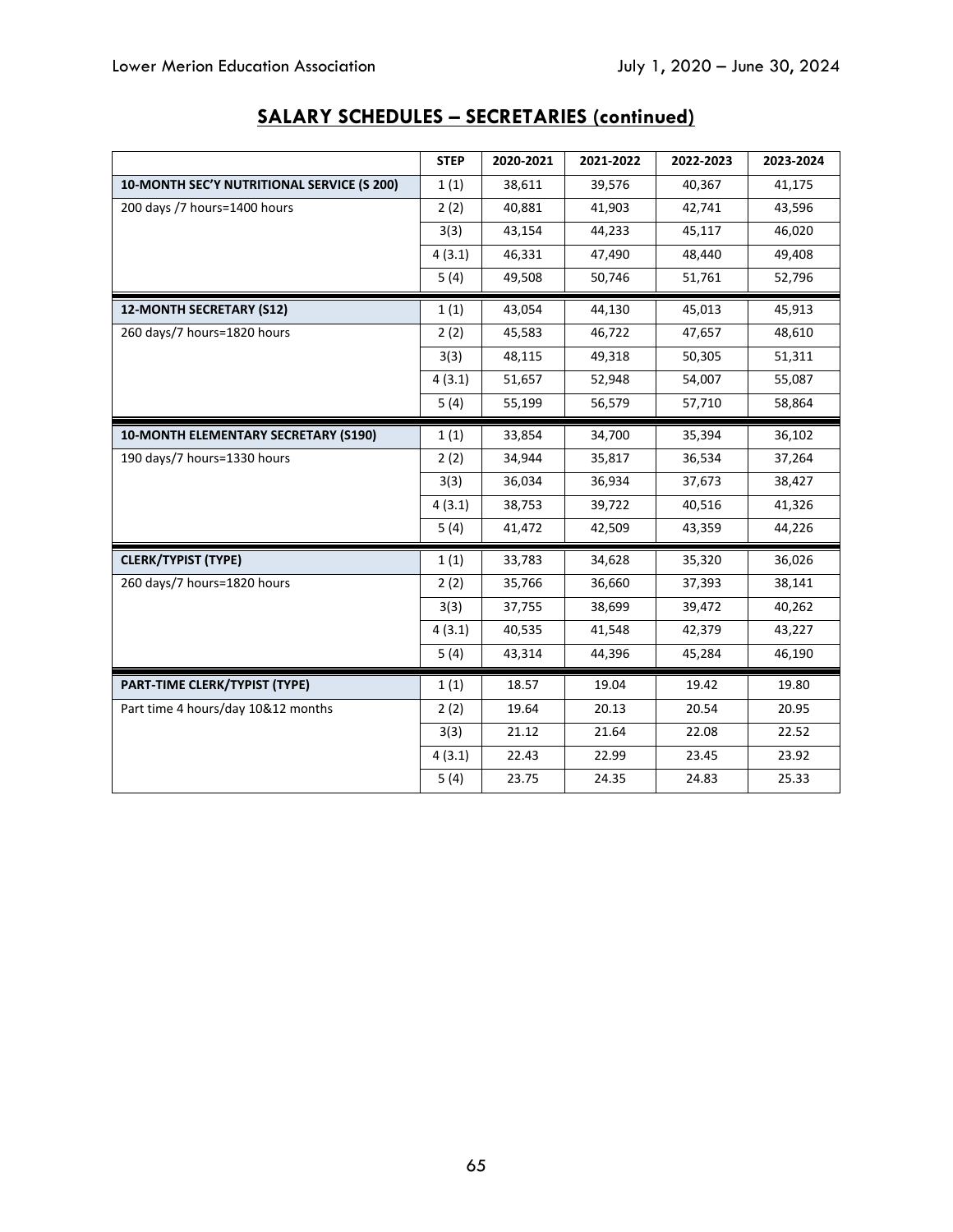|                                                 | <b>STEP</b> | 2020-2021 | 2021-2022 | 2022-2023 | 2023-2024 |
|-------------------------------------------------|-------------|-----------|-----------|-----------|-----------|
| <b>DATABASE ADMINISTRATOR (DA)</b>              | 1(1)        | 76,700    | 78,617    | 80,190    | 81,794    |
| 260 days/8 hrs=2080 hrs                         | 2(2)        | 81,495    | 83,532    | 85,203    | 86,907    |
|                                                 | 3(3)        | 84,232    | 86,338    | 88,065    | 89,826    |
|                                                 | 4(3.1)      | 89,979    | 92,228    | 94,073    | 95,954    |
|                                                 | 5(4)        | 95,725    | 98,118    | 100,081   | 102,082   |
| <b>DESKTOP TECHNICIAN (DTT)</b>                 | 1(1)        | 64,425    | 66,036    | 67,357    | 68,704    |
| 260 days/8 hrs=2080 hrs                         | 2(2)        | 68,166    | 69,871    | 71,268    | 72,693    |
|                                                 | 3(3)        | 71,916    | 73,714    | 75,188    | 76,692    |
|                                                 | 4(3.1)      | 77,190    | 79,120    | 80,702    | 82,316    |
|                                                 | 5(4)        | 82,464    | 84,525    | 86,216    | 87,940    |
| <b>INFORMATIONAL TECH SUPPORT (ITST)</b>        | 1(1)        | 49,197    | 50,427    | 51,435    | 52,464    |
| 260 days/8 hrs=2080 hrs                         | 2(2)        | 52,522    | 53,835    | 54,912    | 56,010    |
|                                                 | 3(3)        | 55,868    | 57,265    | 58,410    | 59,578    |
|                                                 | 4(3.1)      | 59,817    | 61,313    | 62,539    | 63,790    |
|                                                 | 5(4)        | 63,766    | 65,360    | 66,668    | 68,001    |
| <b>INFORMATION TECH SUPPORT HS 1:1 (ITSTHS)</b> | 1(1)        | 54,439    | 55,800    | 56,916    | 58,054    |
| 260 days/8 hrs=2080 hrs                         | 2(2)        | 57,762    | 59,206    | 60,391    | 61,598    |
|                                                 | 3(3)        | 61,110    | 62,638    | 63,890    | 65,168    |
|                                                 | 4(3.1)      | 65,229    | 66,860    | 68,197    | 69,561    |
|                                                 | 5(4)        | 69,348    | 71,082    | 72,503    | 73,953    |
| <b>NETWORK TECHNICIAN (NT)</b>                  | 1(1)        | 82,180    | 84,234    | 85,919    | 87,637    |
| 260 days/8 hrs=2080 hrs                         | 2(2)        | 87,659    | 89,851    | 91,648    | 93,481    |
|                                                 | 3(3)        | 90,397    | 92,657    | 94,510    | 96,400    |
|                                                 | 4(3.1)      | 95,954    | 98,353    | 100,320   | 102,326   |
|                                                 | 5(4)        | 101,511   | 104,048   | 106,129   | 108,252   |
| <b>VIDEO TECHNICIAN (VT)</b>                    | 1(1)        | 71,221    | 73,002    | 74,462    | 75,951    |
| 260 days/8 hrs=2080 hrs                         | 2(2)        | 75,330    | 77,213    | 78,758    | 80,333    |
|                                                 | 3(3)        | 78,071    | 80,023    | 81,623    | 83,256    |
|                                                 | 4(3.1)      | 84,006    | 86,106    | 87,828    | 89,585    |
|                                                 | 5(4)        | 89,941    | 92,189    | 94,033    | 95,914    |
| <b>WEBMASTER (WEB)</b>                          | 1(1)        | 76,700    | 78,617    | 80,190    | 81,794    |
| 260 days/8 hrs=2080 hrs                         | 2(2)        | 81,495    | 83,532    | 85,203    | 86,907    |
|                                                 | 3(3)        | 84,232    | 86,338    | 88,065    | 89,826    |
|                                                 | 4(3.1)      | 89,979    | 92,228    | 94,073    | 95,954    |
|                                                 | 5(4)        | 95,725    | 98,118    | 100,081   | 102,082   |

# **SALARY SCHEDULES - TECHNOLOGY**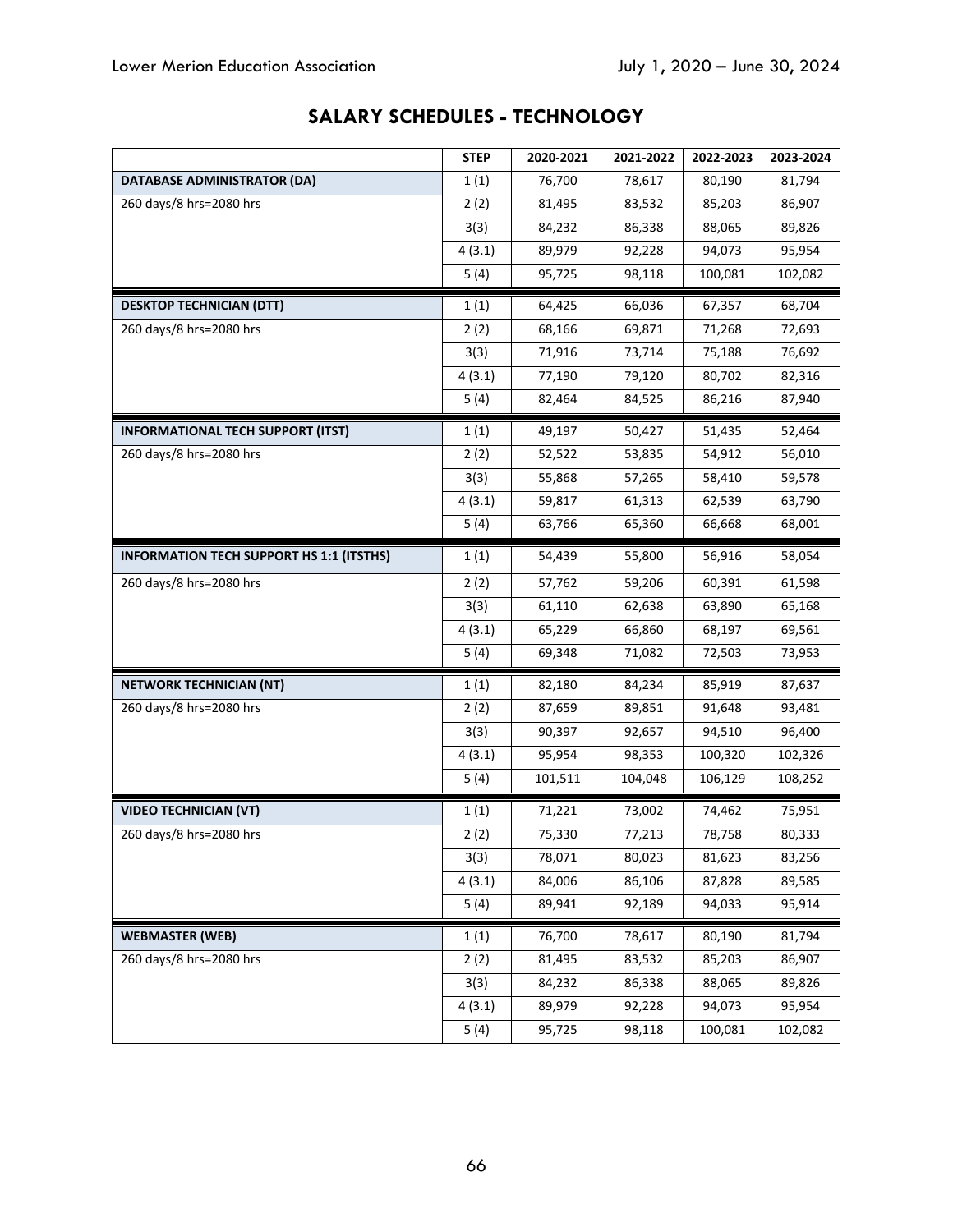|                                                  | <b>STEP</b> | 2020-2021 | 2021-2022 | 2022-2023 | 2023-2024 |
|--------------------------------------------------|-------------|-----------|-----------|-----------|-----------|
| <b>GROUNDSKEEPER (GKP)</b>                       | 1(1)        | 48,434    | 49,645    | 50,637    | 51,650    |
| 260 days/8 hrs=2080 hrs                          | 2(2)        | 51,285    | 52,567    | 53,618    | 54,691    |
|                                                  | 3(3)        | 54,133    | 55,486    | 56,596    | 57,728    |
|                                                  | 4(3.1)      | 58,120    | 59,573    | 60,764    | 61,980    |
|                                                  | 5(4)        | 62,106    | 63,659    | 64,932    | 66,230    |
| <b>HEAD GROUNDSKEEPER (HGKP)</b>                 | 1(1)        | 54,248    | 55,604    | 56,716    | 57,851    |
| 260 days/8 hrs=2080 hrs                          | 2(2)        | 57,440    | 58,876    | 60,054    | 61,255    |
|                                                  | 3(3)        | 60,628    | 62,144    | 63,386    | 64,654    |
|                                                  | 4(3.1)      | 65,094    | 66,721    | 68,056    | 69,417    |
|                                                  | 5(4)        | 69,560    | 71,299    | 72,725    | 74,180    |
| <b>LABORER (LBR)</b>                             | 1(1)        | 52,550    | 53,863    | 54,941    | 56,039    |
| 260 days/8 hrs=2080 hrs                          | 2(2)        | 55,643    | 57,034    | 58,174    | 59,338    |
|                                                  | 3(3)        | 58,732    | 60,200    | 61,404    | 62,632    |
|                                                  | 4(3.1)      | 63,060    | 64,636    | 65,929    | 67,247    |
|                                                  | 5(4)        | 67,387    | 69,071    | 70,453    | 71,862    |
| LEAD SKILLED BUILDING CRAFTS (LSBC)              | 1(1)        | 62,903    | 64,476    | 65,765    | 67,081    |
| 260 days/8 hrs=2080 hrs                          | 2(2)        | 66,602    | 68,267    | 69,632    | 71,025    |
|                                                  | 3(3)        | 70,305    | 72,062    | 73,504    | 74,974    |
|                                                  | 4(3.1)      | 75,483    | 77,370    | 78,917    | 80,495    |
|                                                  | 5(4)        | 80,659    | 82,676    | 84,329    | 86,016    |
| NIGHT SKILLED BUILDING CRAFTS (NSBC)             | 1(1)        | 60,202    | 61,708    | 62,942    | 64,201    |
| 220 days (night with differential);40 days (day) | 2(2)        | 63,743    | 65,336    | 66,643    | 67,976    |
| 260 days/8 hours=2080 hours                      | 3(3)        | 67,288    | 68,970    | 70,349    | 71,756    |
|                                                  | 4(3.1)      | 72,242    | 74,048    | 75,529    | 77,040    |
|                                                  | 5(4)        | 77,197    | 79,127    | 80,710    | 82,324    |
| <b>SKILLED BUILDING CRAFTS (SBC)</b>             | 1(1)        | 56,163    | 57,567    | 58,718    | 59,893    |
| 260 days/8 hours=2080 hours                      | 2(2)        | 59,465    | 60,952    | 62,171    | 63,414    |
|                                                  | 3(3)        | 62,772    | 64,342    | 65,628    | 66,941    |
|                                                  | 4(3.1)      | 67,394    | 69,079    | 70,460    | 71,870    |
|                                                  | 5(4)        | 72,017    | 73,817    | 75,293    | 76,799    |

# **SALARY SCHEDULES – BUILDINGS AND GROUNDS**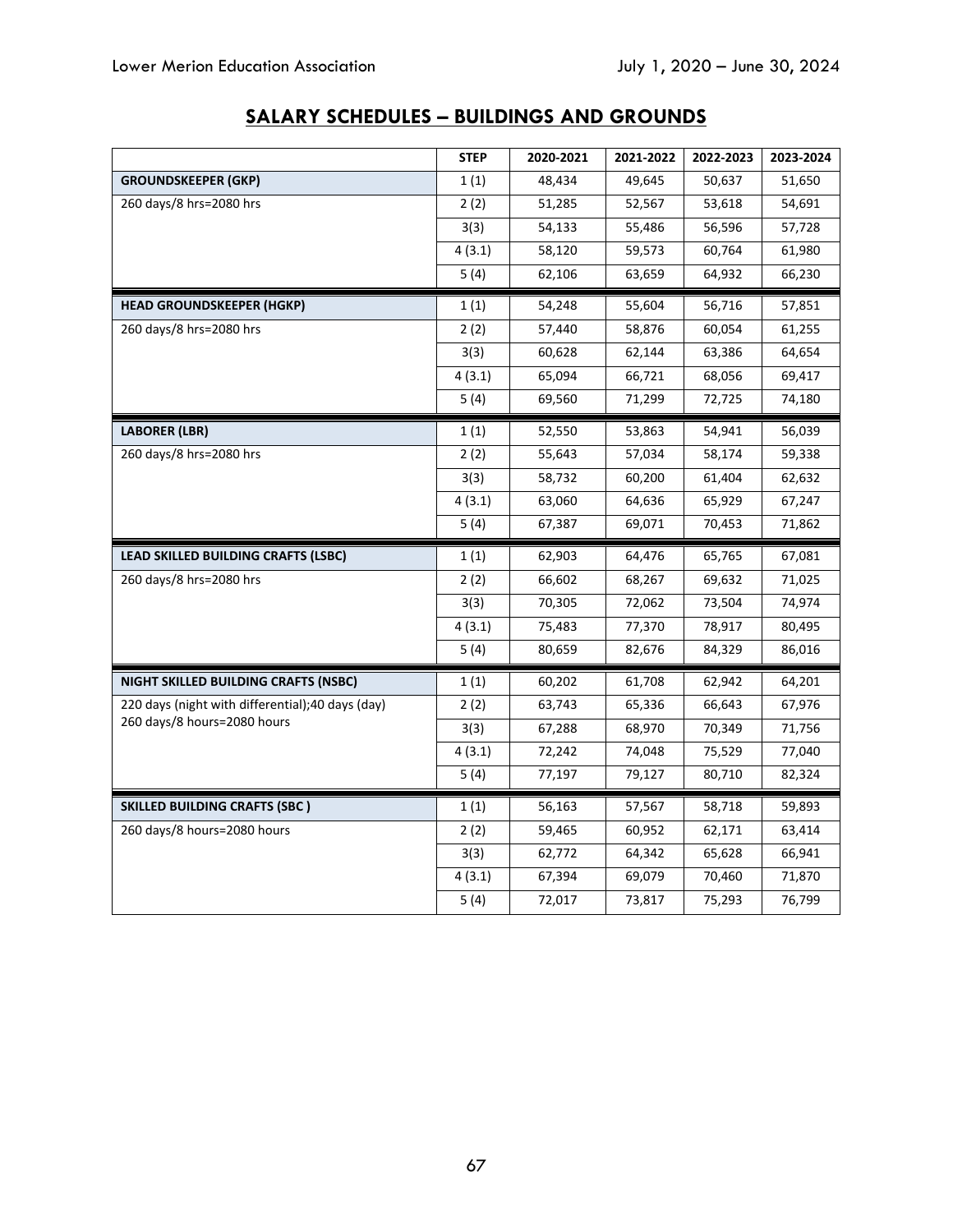|                                         | <b>STEP</b> | 2020-2021 | 2021-2022 | 2022-2023 | 2023-2024 |
|-----------------------------------------|-------------|-----------|-----------|-----------|-----------|
| <b>ASSISTANT COMPLEX MANAGER (ACMG)</b> | 1(1)        | 24,389    | 24,999    | 25,499    | 26,009    |
| 190 days/7 hours=1330 hours             | 2(2)        | 25,915    | 26,563    | 27,094    | 27,636    |
|                                         | 3(3)        | 27,432    | 28,118    | 28,680    | 29,254    |
|                                         | 4(3.1)      | 29,824    | 30,569    | 31,181    | 31,804    |
|                                         | 5(4)        | 32,215    | 33,021    | 33,681    | 34,355    |
| <b>COMPLEX MANAGER (CFMG)</b>           | 1(1)        | 33,815    | 34,660    | 35,353    | 36,061    |
| 195 days/7 hours=1365 hours             | 2(2)        | 35,673    | 36,565    | 37,296    | 38,042    |
|                                         | 3(3)        | 37,899    | 38,846    | 39,623    | 40,416    |
|                                         | 4(3.1)      | 40,910    | 41,932    | 42,771    | 43,626    |
|                                         | 5(4)        | 43,920    | 45,018    | 45,919    | 46,837    |
| ELEM SCHOOL CAFETERIA MANAGER (EFMG)    | 1(1)        | 22,567    | 23,131    | 23,594    | 24,066    |
| 183 days/7hours=1281 hours              | 2(2)        | 23,833    | 24,429    | 24,918    | 25,416    |
|                                         | 3(3)        | 25,100    | 25,728    | 26,242    | 26,767    |
|                                         | 4(3.1)      | 26,919    | 27,592    | 28,144    | 28,707    |
|                                         | 5(4)        | 28,738    | 29,456    | 30,046    | 30,647    |
| MIDDLE SCHOOL CAFETERIA MANAGER (MFGM)  | 1(1)        | 24,473    | 25,085    | 25,586    | 26,098    |
| 190 days/7 hours=1330 hours             | 2(2)        | 25,577    | 26,216    | 26,741    | 27,276    |
|                                         | 3(3)        | 26,697    | 27,364    | 27,911    | 28,469    |
|                                         | 4(3.1)      | 28,499    | 29,212    | 29,796    | 30,392    |
|                                         | 5(4)        | 30,302    | 31,059    | 31,680    | 32,314    |
| <b>FOOD SERVICE ASSOCIATE (FHR)</b>     | 1(1)        | 13.63     | 13.97     | 14.25     | 14.53     |
| PT as scheduled based on assignment     | 2(2)        | 14.44     | 14.80     | 15.10     | 15.40     |
|                                         | 3(3)        | 15.22     | 15.60     | 15.92     | 16.23     |
|                                         | 4(3.1)      | 16.34     | 16.74     | 17.08     | 17.42     |
|                                         | 5(4)        | 17.46     | 17.89     | 18.25     | 18.62     |

# **SALARY SCHEDULES – NUTRITIONAL SERVICES**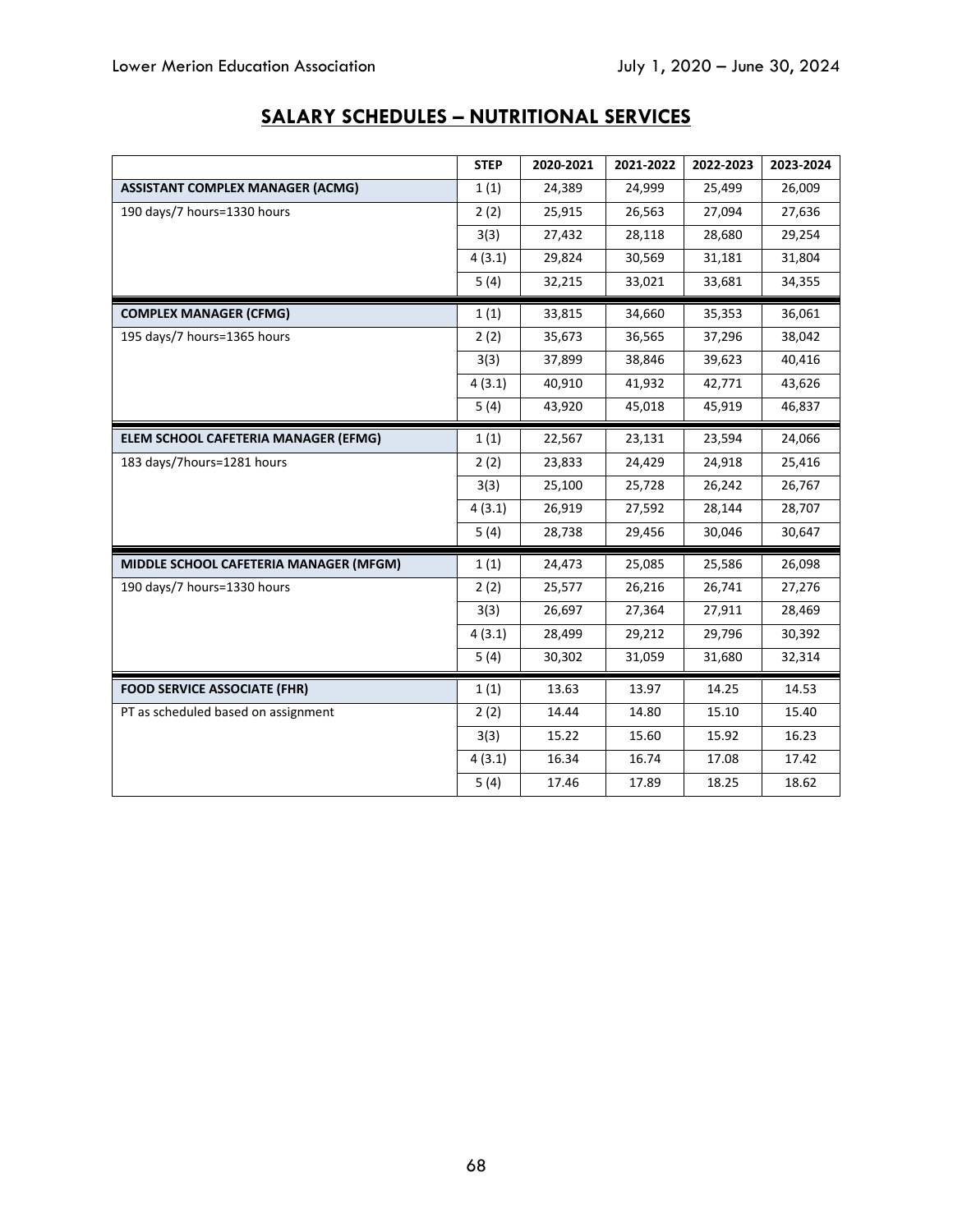|                                                 | <b>STEP</b> | 2020-2021 | 2021-2022 | 2022-2023 | 2023-2024 |
|-------------------------------------------------|-------------|-----------|-----------|-----------|-----------|
| <b>ASSISTANT ROUTER/LEAD DRIVER (ARLD)</b>      | 1(1)        | 50,679    | 51,946    | 52,985    | 54,045    |
| 260 days/8 hours=2080 hours                     | 2(2)        | 53,660    | 55,001    | 56,101    | 57,223    |
|                                                 | 3(3)        | 56,642    | 58,058    | 59,219    | 60,403    |
|                                                 | 4(3.1)      | 60,811    | 62,331    | 63,578    | 64,850    |
|                                                 | 5(4)        | 64,980    | 66,604    | 67,936    | 69,295    |
| <b>BUS DRIVER (THR)</b>                         | 1(1)        | 21.34     | 21.88     | 22.31     | 22.76     |
| P/T as scheduled based on assignment            | 2(2)        | 22.21     | 22.76     | 23.22     | 23.68     |
|                                                 | 3(3)        | 23.00     | 23.57     | 24.05     | 24.53     |
|                                                 | 4(3.1)      | 24.47     | 25.08     | 25.59     | 26.10     |
|                                                 | 5(4)        | 25.95     | 26.59     | 27.13     | 27.67     |
| <b>BUS AIDE/PARKING LOT ATTENDANT (APBL)</b>    | 1(1)        | 13.15     | 13.48     | 13.75     | 14.03     |
| P/T as scheduled based on assignment            | 2(2)        | 13.34     | 13.67     | 13.95     | 14.22     |
|                                                 | 3(3)        | 13.51     | 13.85     | 14.13     | 14.41     |
|                                                 | 4(3.1)      | 16.15     | 16.55     | 16.89     | 17.22     |
|                                                 | 5(4)        | 18.78     | 19.25     | 19.63     | 20.02     |
| <b>BUS AIDE/FOOD SERVICE (BAFS)</b>             | 1(1)        | 20,894    | 21,416    | 21,844    | 22,281    |
| 190 days/8 hours=1520 hours                     | 2(2)        | 21,568    | 22,107    | 22,550    | 23,001    |
|                                                 | 3(3)        | 22,197    | 22,751    | 23,206    | 23,671    |
|                                                 | 4(3.1)      | 25,420    | 26,056    | 26,577    | 27,109    |
|                                                 | 5(4)        | 28,644    | 29,360    | 29,948    | 30,547    |
| <b>BUS DRIVER/FOOD SERVICE ASSOCIATE (BDFS)</b> | 1(1)        | 28,920    | 29,643    | 30,236    | 30,841    |
| 190 days/8 hours=1520 hours                     | 2(2)        | 30,237    | 30,993    | 31,612    | 32,245    |
|                                                 | 3(3)        | 30,514    | 31,277    | 31,902    | 32,540    |
|                                                 | 4(3.1)      | 33,103    | 33,931    | 34,609    | 35,302    |
|                                                 | 5(4)        | 35,693    | 36,585    | 37,317    | 38,063    |

# **SALARY SCHEDULES – TRANSPORTATION**

 $\overline{\phantom{0}}$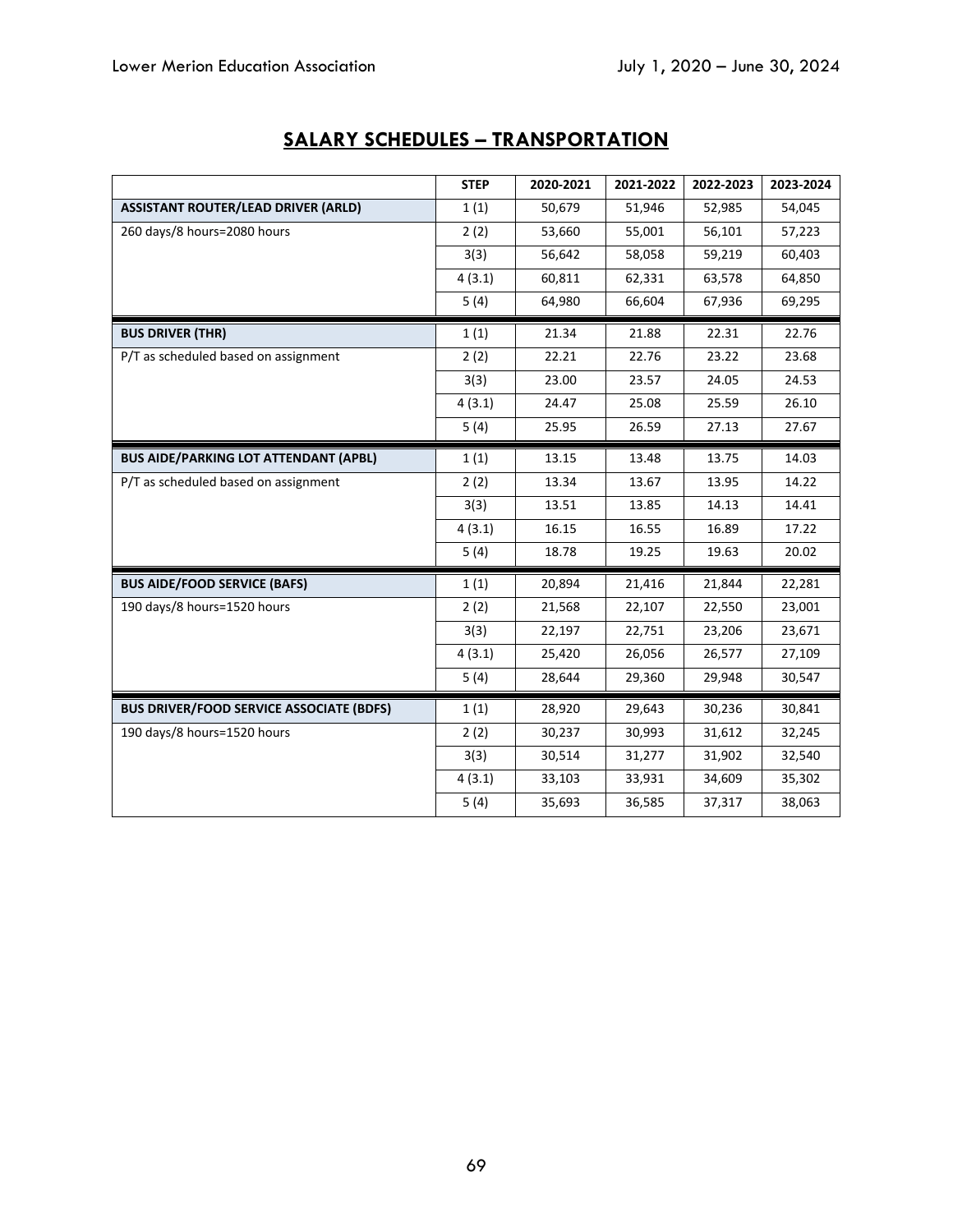|                                  | <b>STEP</b> | 2020-2021 | 2021-2022 | 2022-2023 | 2023-2024 |
|----------------------------------|-------------|-----------|-----------|-----------|-----------|
| <b>LEAD BUS MECHANIC (LTMEC)</b> | 1(1)        | 71,322    | 73,105    | 74,568    | 76,059    |
| 260 days/8 hours=2080 hours      | 2(2)        | 75,518    | 77,405    | 78,954    | 80,533    |
|                                  | 3(3)        | 79,714    | 81,707    | 83,341    | 85,008    |
|                                  | 4(3.1)      | 85,583    | 87,722    | 89,477    | 91,266    |
|                                  | 5(4)        | 91,451    | 93,737    | 95,612    | 97,524    |
| 12-MONTH DRIVERS (T12)           | 1(1)        | 48,729    | 49,948    | 50,946    | 51,965    |
| 260 days/8 hours=2080 hours      | 2(2)        | 51,597    | 52,887    | 53,944    | 55,023    |
|                                  | 3(3)        | 54,463    | 55,825    | 56,941    | 58,080    |
|                                  | 4(3.1)      | 58,472    | 59,934    | 61,133    | 62,355    |
|                                  | 5(4)        | 62,482    | 64,044    | 65,325    | 66,631    |
| <b>BUS MECHANIC (TMEC)</b>       | 1(1)        | 63,680    | 65,272    | 66,577    | 67,909    |
| 260 days/8 hours=2080 hours      | 2(2)        | 67,426    | 69,112    | 70,494    | 71,904    |
|                                  | 3(3)        | 71,173    | 72,952    | 74,411    | 75,900    |
|                                  | 4(3.1)      | 76,413    | 78,323    | 79,889    | 81,487    |
|                                  | 5(4)        | 81,653    | 83,695    | 85,368    | 87,076    |

# **SALARY SCHEDULES – TRANSPORTATION (continued)**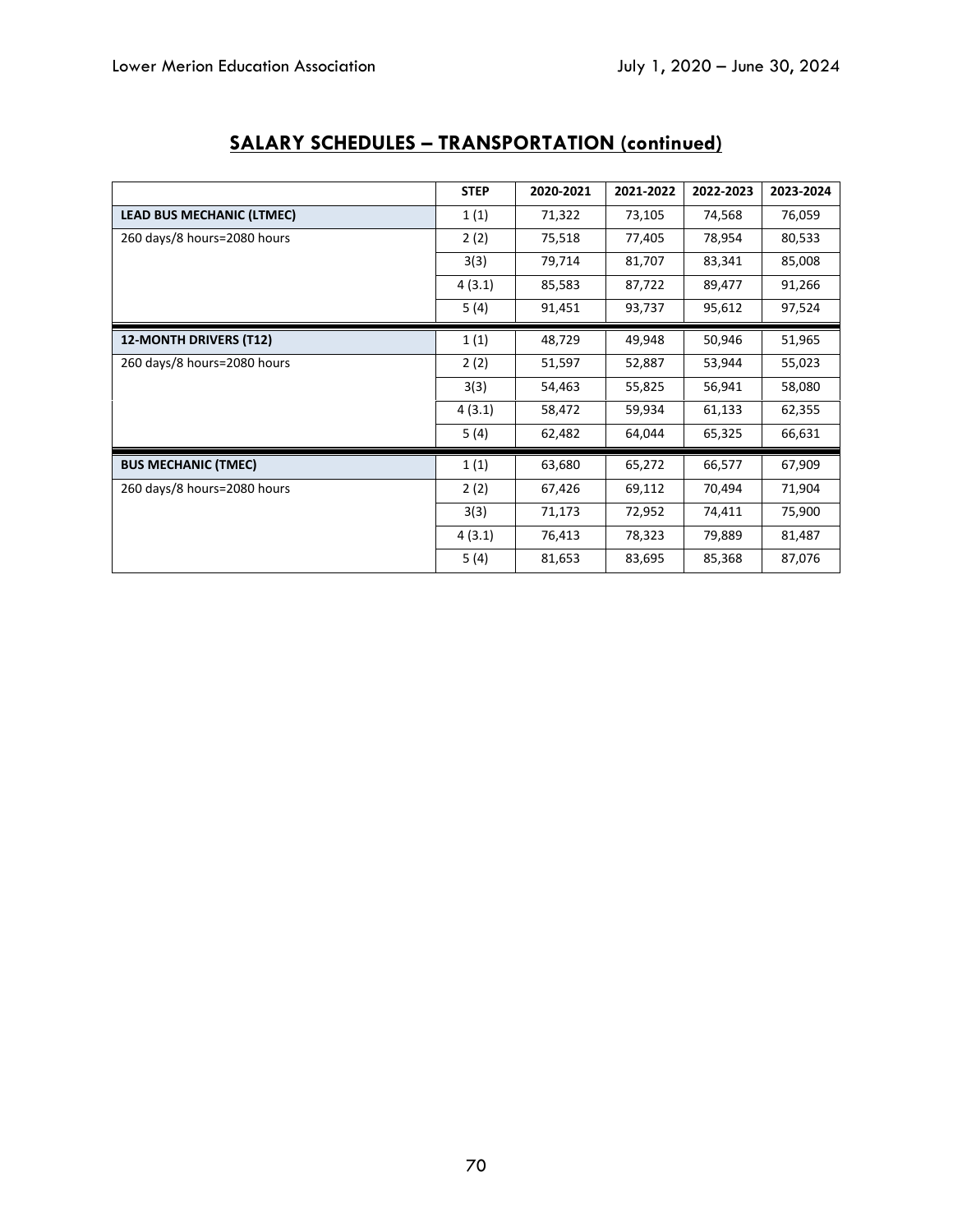# **SALARY SCHEDULES – CUSTODIAL SERVICES**

|                                                                             | <b>STEP</b> | 2020-2021 | 2021-2022 | 2022-2023 | 2023-2024 |
|-----------------------------------------------------------------------------|-------------|-----------|-----------|-----------|-----------|
| <b>CUSTODIAN-DAY (CD)</b>                                                   | 1(1)        | 45,685    | 46,827    | 47,763    | 48,719    |
| 260 days/8 hours=2080 hours                                                 | 2(2)        | 47,324    | 48,507    | 49,478    | 50,467    |
|                                                                             | 3(3)        | 48,966    | 50,190    | 51,194    | 52,218    |
|                                                                             | 4(3.1)      | 54,300    | 55,657    | 56,770    | 57,906    |
|                                                                             | 5(4)        | 59,633    | 61,124    | 62,346    | 63,593    |
| <b>CUSTODIAN-NIGHT (CN)</b>                                                 | 1(1)        | 48,969    | 50,194    | 51,197    | 52,221    |
| 260 days/8 hours=2080 hours<br>Differential=school year/40 days at day rate | 2(2)        | 50,694    | 51,961    | 53,000    | 54,060    |
|                                                                             | 3(3)        | 52,488    | 53,800    | 54,876    | 55,973    |
|                                                                             | 4(3.1)      | 58,203    | 59,658    | 60,851    | 62,069    |
|                                                                             | 5(4)        | 63,920    | 65,518    | 66,828    | 68,165    |
| <b>CUSTODIAN NIGHT-HIGH SCHOOL (CN HS)</b>                                  | 1(1)        | 49,567    | 50,806    | 51,822    | 52,858    |
| 260 days/8 hours=2080 hours<br>Differential=all year                        | 2(2)        | 51,348    | 52,631    | 53,684    | 54,758    |
|                                                                             | 3(3)        | 53,128    | 54,457    | 55,546    | 56,657    |
|                                                                             | 4(3.1)      | 59,224    | 60,705    | 61,919    | 63,157    |
|                                                                             | 5(4)        | 65,320    | 66,952    | 68,292    | 69,657    |
| PART-TIME NIGHT CUSTODIAN (CHR)                                             | 1(1)        | 23.82     | 24.42     | 24.91     | 25.41     |
| 190 days/4 hours maximum=760 hours<br>Differential included                 | 2(2)        | 24.70     | 25.32     | 25.82     | 26.34     |
|                                                                             | 3(3)        | 25.54     | 26.18     | 26.71     | 27.24     |
|                                                                             | 4(3.1)      | 28.33     | 29.03     | 29.61     | 30.21     |
|                                                                             | 5(4)        | 31.11     | 31.88     | 32.52     | 33.17     |
| PART-TIME DAY WEEKEND CUSTODIAN (DWKD)                                      | 1(1)        | 21.96     | 22.51     | 22.96     | 23.42     |
| 8 hours/day Sat/Sun September-June<br>Must stay on campus-paid lunch        | 2(2)        | 22.75     | 23.32     | 23.79     | 24.26     |
|                                                                             | 3(3)        | 23.54     | 24.12     | 24.61     | 25.10     |
|                                                                             | 4(3.1)      | 26.10     | 26.75     | 27.29     | 27.83     |
|                                                                             | 5(4)        | 28.66     | 29.38     | 29.97     | 30.57     |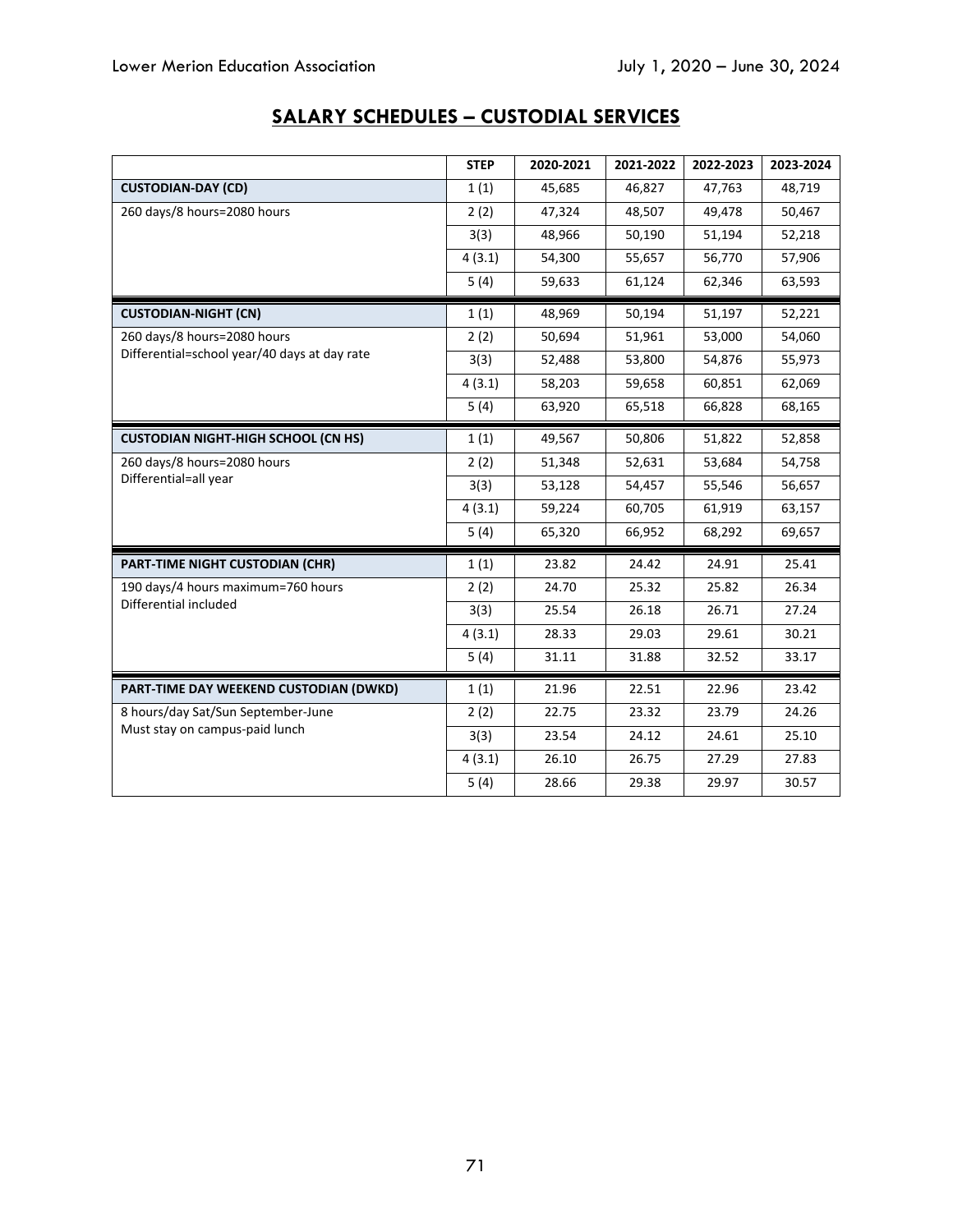|                                                         | <b>STEP</b> | 2020-2021 | 2021-2022 | 2022-2023 | 2023-2024 |
|---------------------------------------------------------|-------------|-----------|-----------|-----------|-----------|
| PART-TIME NIGHT WEEKEND CUSTODIAN (NWKD)                | 1(1)        | 23.82     | 24.42     | 24.91     | 25.41     |
| 8 hours/day Sat/Sun September-June                      | 2(2)        | 24.70     | 25.32     | 25.82     | 26.34     |
| Must stay on campus-paid lunch<br>Differential included | 3(3)        | 25.54     | 26.18     | 26.71     | 27.24     |
|                                                         | 4(3.1)      | 28.33     | 29.03     | 29.61     | 30.21     |
|                                                         | 5(4)        | 31.11     | 31.88     | 32.52     | 33.17     |
| HEAD CUSTODIAN/SHIPPER RECEIVER (HCSR)                  | 1(1)        | 55,557    | 56,946    | 58,085    | 59,247    |
| 260 days/8 hours=2080                                   | 2(2)        | 57,445    | 58,881    | 60,059    | 61,260    |
|                                                         | 3(3)        | 59,328    | 60,811    | 62,027    | 63,268    |
|                                                         | 4(3.1)      | 63,030    | 64,606    | 65,898    | 67,216    |
|                                                         | 5(4)        | 66,731    | 68,399    | 69,767    | 71,162    |
| <b>LEAD CUSTODIAN (LCHC)</b>                            | 1(1)        | 50,188    | 51,442    | 52,471    | 53,521    |
| 260 days/8 hours=2080                                   | 2(2)        | 51,970    | 53,269    | 54,334    | 55,421    |
| Differential=All year                                   | 3(3)        | 53,752    | 55,095    | 56,197    | 57,321    |
|                                                         | 4(3.1)      | 59,874    | 61,371    | 62,598    | 63,850    |
|                                                         | 5(4)        | 65,997    | 67,647    | 69,000    | 70,380    |

# **SALARY SCHEDULES – CUSTODIAL SERVICES (continued)**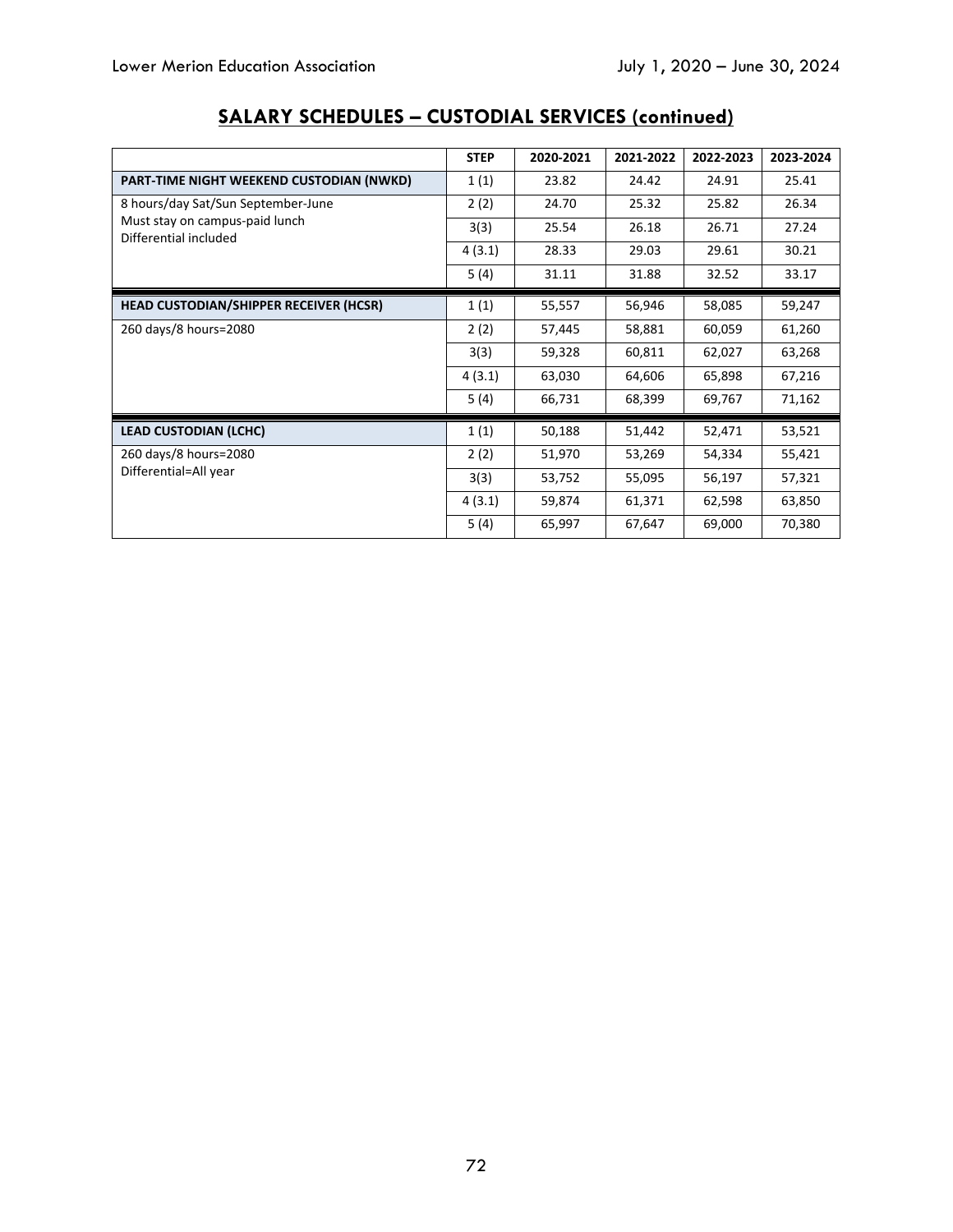## **APPENDIX C**

## **2020-21 Professional Salary Schedule**

| <b>STEP</b> | <b>BACH</b> | $B+9$  | $B+15$ | $B+24$ | <b>MAST</b> | $M+15$  | $M+30$  | $M+60$  | <b>DOCT</b> |
|-------------|-------------|--------|--------|--------|-------------|---------|---------|---------|-------------|
| LTS $(1)$   | 55,598      | 56,389 | 56,886 | 57,943 | 61,065      | 62,781  | 64,492  | 66,208  | 69,305      |
| LTS $(2)$   | 55,916      | 56,706 | 57,205 | 58,261 | 61,383      | 63,098  | 64,810  | 66,526  | 69,623      |
| 1(3)        | 56,234      | 57,024 | 57,522 | 58,580 | 61,701      | 63,416  | 65,128  | 66,845  | 69,941      |
| 2(4)        | 58,787      | 59,306 | 59,823 | 61,215 | 65,248      | 67,063  | 68,873  | 70,688  | 73,788      |
| 3(5)        | 61,138      | 61,677 | 62,215 | 63,969 | 69,001      | 70,919  | 72,834  | 74,753  | 77,847      |
| 4(6)        | 63,583      | 64,144 | 64,705 | 66,849 | 72,969      | 74,997  | 77,022  | 79,049  | 82,128      |
| 5(7)        | 66,127      | 66,711 | 67,292 | 69,856 | 77,163      | 79,310  | 81,450  | 83,595  | 86,644      |
| 6(8)        | 68,771      | 69,379 | 69,984 | 72,999 | 81,601      | 83,870  | 86,133  | 88,401  | 91,410      |
| 7(9)        | 71,522      | 72,154 | 72,783 | 76,285 | 86,292      | 88,691  | 91,086  | 93,486  | 96,438      |
| 8(10)       | 74,384      | 75,039 | 75,694 | 79,718 | 91,254      | 93,791  | 96,323  | 98,861  | 101,743     |
| 9(11)       | 77,358      | 78,040 | 78,723 | 83,304 | 96,501      | 99,185  | 101,863 | 104,546 | 107,338     |
| 10(12)      | 80,453      | 81,163 | 81,871 | 87,053 | 102,049     | 104,888 | 107,719 | 110,557 | 113,241     |
| 11(12.1)    | 83,733      | 84,472 | 85,209 | 90,759 | 106,852     | 109,824 | 112,789 | 115,760 | 118,469     |
| 12 (12.2)   | 87,012      | 87,781 | 88,547 | 94,464 | 111,655     | 114,761 | 117,859 | 120,963 | 123,696     |
| 13          | 90,292      | 91,090 | 91,885 | 98,171 | 116,459     | 119,698 | 122,928 | 126,166 | 128,924     |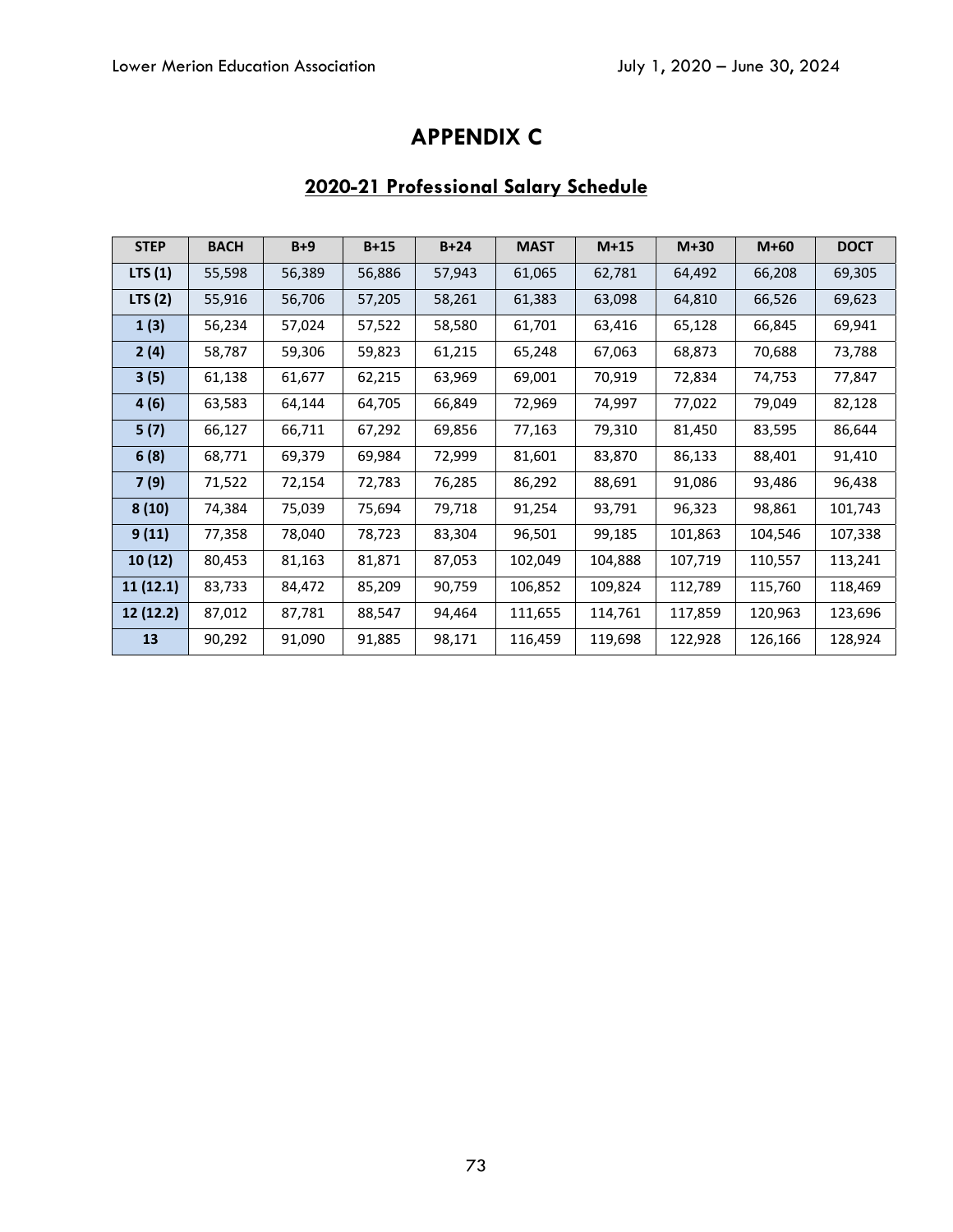| <b>STEP</b> | <b>BACH</b> | $B+9$  | $B+15$ | $B+24$ | <b>MAST</b> | $M+15$  | $M+30$  | $M+60$  | <b>DOCT</b> |
|-------------|-------------|--------|--------|--------|-------------|---------|---------|---------|-------------|
| LTS $(1)$   | 56,432      | 57,234 | 57,740 | 58,812 | 61,981      | 63,723  | 65,459  | 67,201  | 70,344      |
| LTS $(2)$   | 56,755      | 57,556 | 58,063 | 59,135 | 62,303      | 64,045  | 65,782  | 67,524  | 70,668      |
| 1(3)        | 57,077      | 57,879 | 58,385 | 59,458 | 62,626      | 64,368  | 66,105  | 67,847  | 70,991      |
| 2(4)        | 59,668      | 60,195 | 60,720 | 62,134 | 66,227      | 68,069  | 69,907  | 71,748  | 74,895      |
| 3(5)        | 62,055      | 62,603 | 63,148 | 64,929 | 70,036      | 71,982  | 73,927  | 75,874  | 79,015      |
| 4(6)        | 64,536      | 65,106 | 65,675 | 67,851 | 74,063      | 76,121  | 78,178  | 80,235  | 83,360      |
| 5(7)        | 67,118      | 67,712 | 68,302 | 70,904 | 78,320      | 80,500  | 82,672  | 84,849  | 87,944      |
| 6(8)        | 69,803      | 70,420 | 71,034 | 74,094 | 82,825      | 85,128  | 87,425  | 89,727  | 92,782      |
| 7(9)        | 72,595      | 73,236 | 73,875 | 77,429 | 87,586      | 90,021  | 92,452  | 94,888  | 97,885      |
| 8(10)       | 75,499      | 76,165 | 76,830 | 80,914 | 92,623      | 95,198  | 97,768  | 100,344 | 103,269     |
| 9(11)       | 78,518      | 79,211 | 79,903 | 84,554 | 97,949      | 100,673 | 103,391 | 106,114 | 108,948     |
| 10(12)      | 81,659      | 82,381 | 83,099 | 88,359 | 103,580     | 106,461 | 109,335 | 112,215 | 114,940     |
| 11(12.1)    | 84,989      | 85,739 | 86,487 | 92,120 | 108,455     | 111,472 | 114,480 | 117,496 | 120,246     |
| 12(12.2)    | 88,317      | 89,098 | 89,875 | 95,881 | 113,330     | 116,483 | 119,627 | 122,777 | 125,552     |
| 13          | 91,647      | 92,456 | 93,263 | 99,643 | 118,205     | 121,493 | 124,772 | 128,058 | 130,858     |

# **2021-22 Professional Salary Schedule**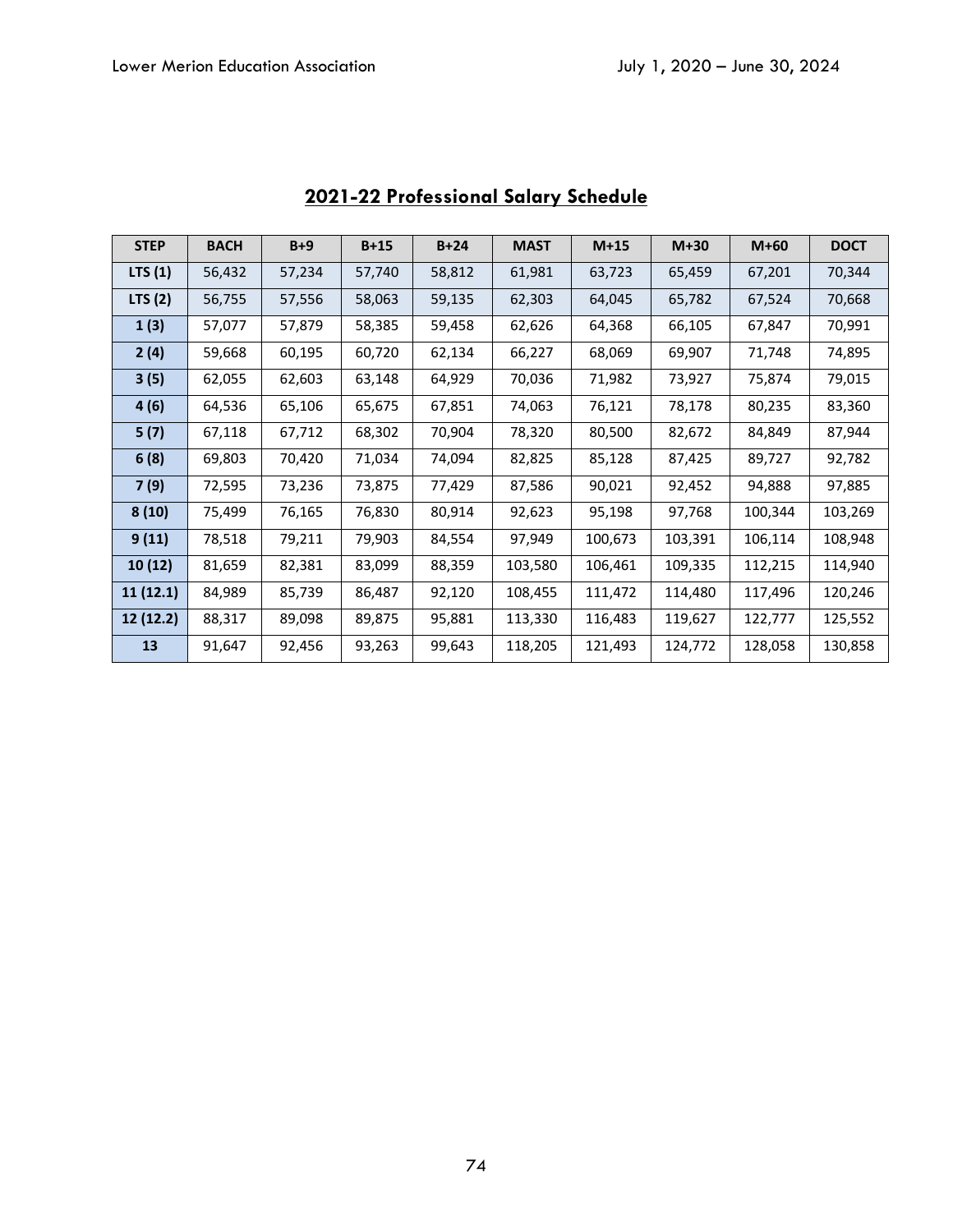| <b>STEP</b> | <b>BACH</b> | $B+9$  | $B+15$ | $B+24$  | <b>MAST</b> | $M+15$  | $M+30$  | $M+60$  | <b>DOCT</b> |
|-------------|-------------|--------|--------|---------|-------------|---------|---------|---------|-------------|
| LTS(1)      | 57,279      | 58,093 | 58,606 | 59,694  | 62,911      | 64,679  | 66,441  | 68,209  | 71,400      |
| LTS(2)      | 57,606      | 58,420 | 58,934 | 60,022  | 63,238      | 65,005  | 66,769  | 68,537  | 71,728      |
| 1(3)        | 57,933      | 58,748 | 59,260 | 60,350  | 63,566      | 65,333  | 67,097  | 68,865  | 72,055      |
| 2(4)        | 60,564      | 61,098 | 61,631 | 63,066  | 67,221      | 69,090  | 70,955  | 72,825  | 76,018      |
| 3(5)        | 62,986      | 63,542 | 64,095 | 65,903  | 71,087      | 73,062  | 75,036  | 77,012  | 80,200      |
| 4(6)        | 65,505      | 66,082 | 66,660 | 68,869  | 75,174      | 77,263  | 79,350  | 81,438  | 84,611      |
| 5(7)        | 68,125      | 68,727 | 69,326 | 71,967  | 79,495      | 81,707  | 83,912  | 86,122  | 89,263      |
| 6(8)        | 70,850      | 71,476 | 72,100 | 75,206  | 84,067      | 86,404  | 88,736  | 91,073  | 94,173      |
| 7(9)        | 73,684      | 74,335 | 74,983 | 78,590  | 88,900      | 91,372  | 93,839  | 96,312  | 99,353      |
| 8(10)       | 76,632      | 77,307 | 77,982 | 82,128  | 94,012      | 96,626  | 99,234  | 101,850 | 104,818     |
| 9(11)       | 79,696      | 80,399 | 81,102 | 85,822  | 99,418      | 102,183 | 104,942 | 107,706 | 110,582     |
| 10(12)      | 82,884      | 83,617 | 84,346 | 89,684  | 105,133     | 108,058 | 110,975 | 113,898 | 116,664     |
| 11(12.1)    | 86,264      | 87,025 | 87,784 | 93,502  | 110,082     | 113,144 | 116,198 | 119,259 | 122,050     |
| 12 (12.2)   | 89,642      | 90,434 | 91,224 | 97,319  | 115,030     | 118,230 | 121,421 | 124,619 | 127,435     |
| 13          | 93,022      | 93,843 | 94,662 | 101,138 | 119,978     | 123,316 | 126,644 | 129,979 | 132,821     |

# **2022-23 Professional Salary Schedule**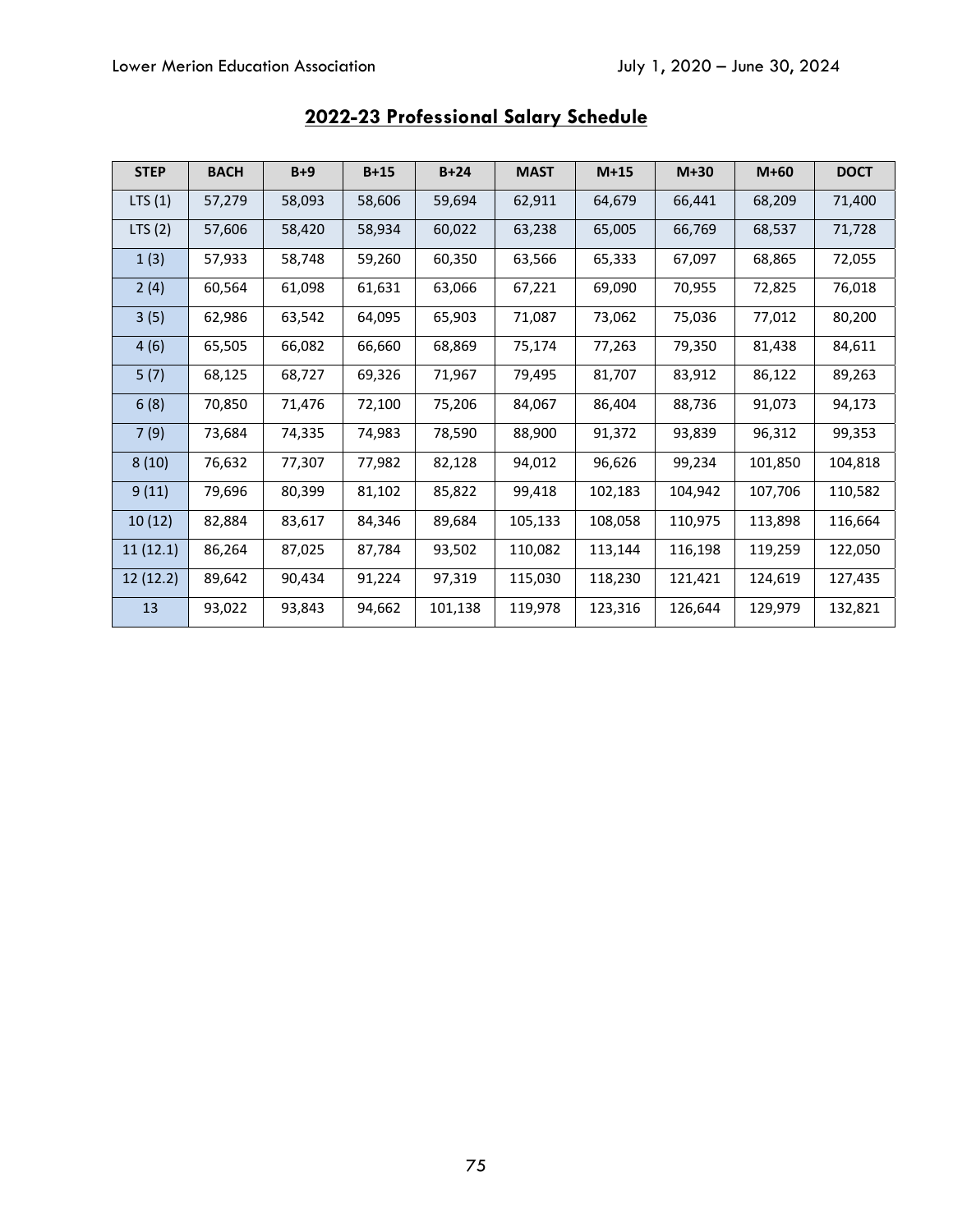| <b>STEP</b> | <b>BACH</b> | $B+9$  | $B+15$ | $B+24$  | <b>MAST</b> | $M+15$  | $M+30$  | $M+60$  | <b>DOCT</b> |
|-------------|-------------|--------|--------|---------|-------------|---------|---------|---------|-------------|
| LTS(1)      | 57,995      | 58,819 | 59,338 | 60,441  | 63,697      | 65,487  | 67,271  | 69,062  | 72,292      |
| LTS $(2)$   | 58,327      | 59,150 | 59,670 | 60,773  | 64,028      | 65,818  | 67,603  | 69,394  | 72,624      |
| 1(3)        | 58,657      | 59,482 | 60,001 | 61,105  | 64,360      | 66,150  | 67,935  | 69,726  | 72,956      |
| 2(4)        | 61,321      | 61,862 | 62,402 | 63,854  | 68,061      | 69,954  | 71,842  | 73,735  | 76,968      |
| 3(5)        | 63,773      | 64,336 | 64,897 | 66,727  | 71,975      | 73,975  | 75,973  | 77,975  | 81,203      |
| 4(6)        | 66,323      | 66,908 | 67,494 | 69,730  | 76,114      | 78,229  | 80,342  | 82,456  | 85,668      |
| 5(7)        | 68,977      | 69,586 | 70,193 | 72,867  | 80,489      | 82,729  | 84,961  | 87,198  | 90,378      |
| 6(8)        | 71,736      | 72,370 | 73,001 | 76,146  | 85,118      | 87,485  | 89,845  | 92,212  | 95,350      |
| 7(9)        | 74,605      | 75,264 | 75,920 | 79,573  | 90,011      | 92,514  | 95,012  | 97,516  | 100,595     |
| 8(10)       | 77,590      | 78,274 | 78,957 | 83,154  | 95,188      | 97,834  | 100,474 | 103,123 | 106,128     |
| 9(11)       | 80,692      | 81,404 | 82,116 | 86,895  | 100,661     | 103,460 | 106,254 | 109,052 | 111,964     |
| 10(12)      | 83,920      | 84,662 | 85,400 | 90,805  | 106,448     | 109,409 | 112,362 | 115,322 | 118,122     |
| 11(12.1)    | 87,342      | 88,113 | 88,881 | 94,671  | 111,458     | 114,558 | 117,650 | 120,749 | 123,575     |
| 12 (12.2)   | 90,763      | 91,565 | 92,364 | 98,536  | 116,468     | 119,708 | 122,939 | 126,177 | 129,028     |
| 13          | 94,184      | 95,016 | 95,845 | 102,402 | 121,478     | 124,857 | 128,227 | 131,604 | 134,481     |

# **2023-24 Professional Salary Schedule**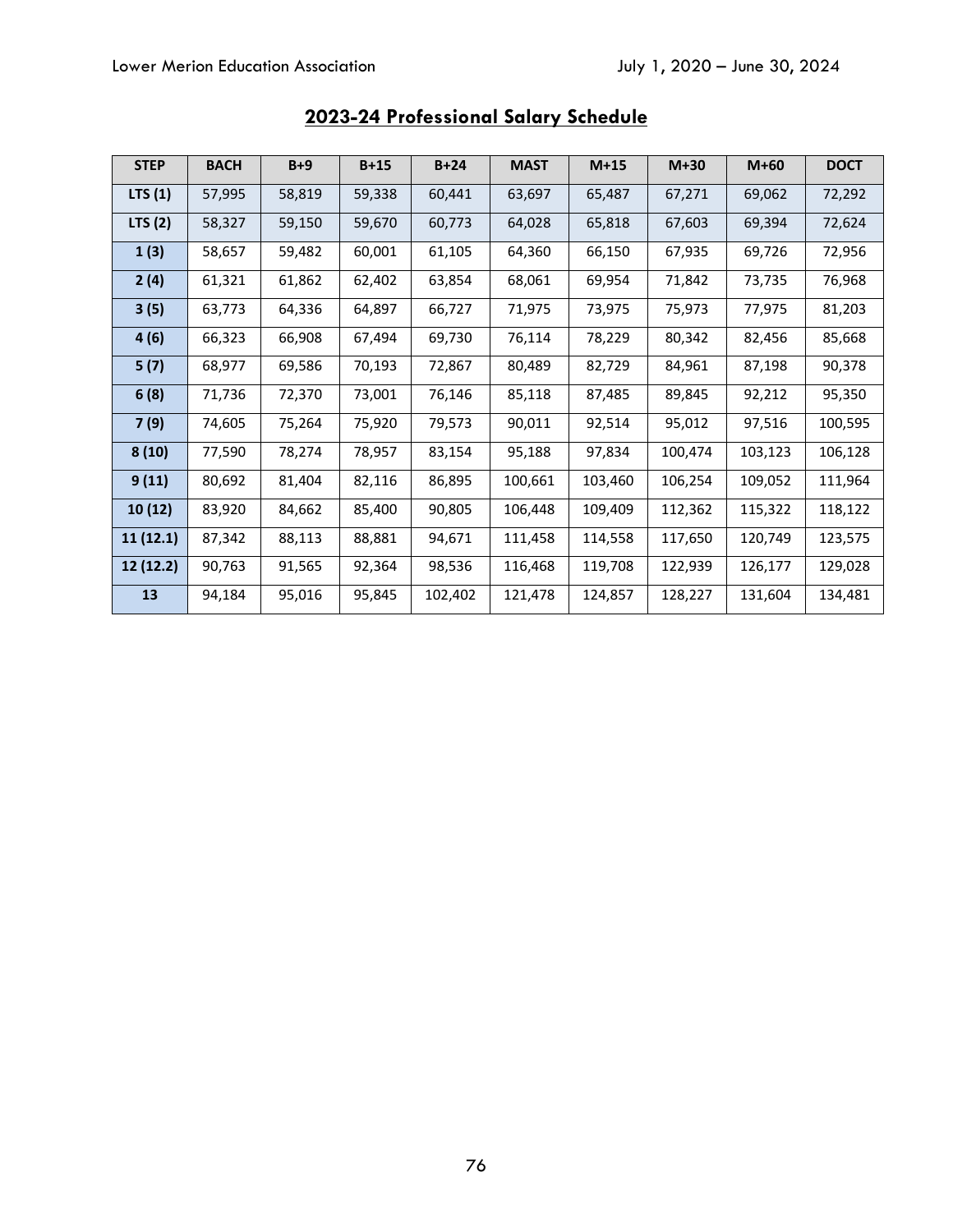|          | <b>K-12 Activities</b>           |         |         |         |         |  |  |  |
|----------|----------------------------------|---------|---------|---------|---------|--|--|--|
| Pay Rate | <b>EPER Activity</b>             | 2020-21 | 2021-22 | 2022-23 | 2023-24 |  |  |  |
| Stipend  | <b>Bus Duty Monitor</b>          | \$2,698 | \$2,725 | \$2,752 | \$2,779 |  |  |  |
| Hourly   | Computer Support/Library Monitor | \$42.41 | \$42.83 | \$43.26 | \$43.69 |  |  |  |
| Hourly   | <b>Detention Monitor</b>         | \$32.13 | \$32.45 | \$32.77 | \$33.10 |  |  |  |
| Hourly   | <b>Event Security Monitor</b>    | \$32.12 | \$32.44 | \$32.76 | \$33.09 |  |  |  |
| Hourly   | Homebound Tutor                  | \$39.83 | \$40.23 | \$40.64 | \$41.04 |  |  |  |
| Hourly   | Intramural Sponsor               | \$32.12 | \$32.44 | \$32.76 | \$33.09 |  |  |  |

#### **Middle School Activities Pay Rate EPER Activity 2020-21 2021-22 2022-23 2023-24**  Stipend | MS Assistant AD/Facilities Manager |  $$9,794$  |  $$9,892$  |  $$9,991$  |  $$10,091$ Stipend | MS Assistant Equipment Manager |  $$1,688$  |  $$1,705$  |  $$1,722$  |  $$1,739$ Stipend | MS 7th - 8th Grade Teams Coach | \$3,079 | \$3,110 | \$3,141 | \$3,173 Stipend MS 7th - 8th Grade Teams Assistant Coach (if needed) \$2,567 \$2,593 \$2,619 \$2,645 Game | MS Basketball Scorer | \$33.41 | \$33.74 | \$34.08 | \$34.42 Game | MS Basketball Timer | \$33.41 | \$33.74 | \$34.08 | \$34.42 Stipend MS Drama Artistic Coordinator \$3,234 \$3,266 \$3,299 \$3,332 Stipend | MS Drama Director \$2,557 | \$2,583 | \$2,609 | \$2,635 Stipend | MS Drama Musical Director | \$3,833 | \$3,871 | \$3,910 | \$3,949 Stipend | MS Drama Technical Coordinator |  $$3,233$  |  $$3,265$  |  $$3,298$  |  $$3,331$ Stipend | MS Equipment Manager | \$2,516 | \$2,541 | \$2,566 | \$2,592 Stipend | MS FAD Sponsor \$2,982 | \$3,011 | \$3,041 | \$3,072 Stipend | MS Football Head Coach<br>(Unlimited) MSTOODGIFFIEGG COGCH | \$3,079 | \$3,110 | \$3,141 | \$3,173<br>(Unlimited) Stipend | MS Football Coach (Unlimited) | \$2,567 | \$2,593 | \$2,619 | \$2,645 Stipend | MS Football Head Coach (115) | \$3,079 | \$3,110 | \$3,141 | \$3,173 Stipend | MS Football Coach (115)  $\begin{array}{|c|c|c|c|c|c|c|c|c|} \hline \text{S1} & \text{S2,567} & \text{S2,593} & \text{S2,619} & \text{S2,645} \ \hline \end{array}$ Game | MS Football Down Yardage Marker \$33.41 \$33.74 \$34.08 \$34.42 Stipend | MS Newspaper Sponsor | \$2,732 | \$2,759 | \$2,787 | \$2,815 Stipend | MS Science Olympiad Head Coach |  $$5,229$  |  $$5,281$  |  $$5,334$  |  $$5,387$ Stipend | MS Science Olympiad Coach | \$3,922 | \$3,961 | \$4,001 | \$4,041 Stipend | MS Science Olympiad Head Club<br>Sponsor MS Science Orympidd Hedd Clob | \$3,137 | \$3,168 | \$3,200 | \$3,232 Stipend | MS Science Olympiad Asst. Club<br>Sponsor MS Science Orympidd Assi. Club  $\begin{vmatrix} $2,353 \end{vmatrix} = $2,377$   $$2,401$   $$2,425$ Stipend | MS Science Olympiad Head Coach<br>- Ext. Season mb blence Orympidd Hedd Coddi | \$3,137 | \$3,168 | \$3,200 | \$3,232<br>- Ext. Season Stipend  $MS$  Science Olympiad Asst. Coach<br>- Ext. Season – Ext. Season \$2,353 \$2,377 \$2,401 \$2,425 Stipend | MS Student Council Monitor | \$3,735 | \$3,772 | \$3,810 | \$3,848

## **APPENDIX D EPER ACTIVITIES**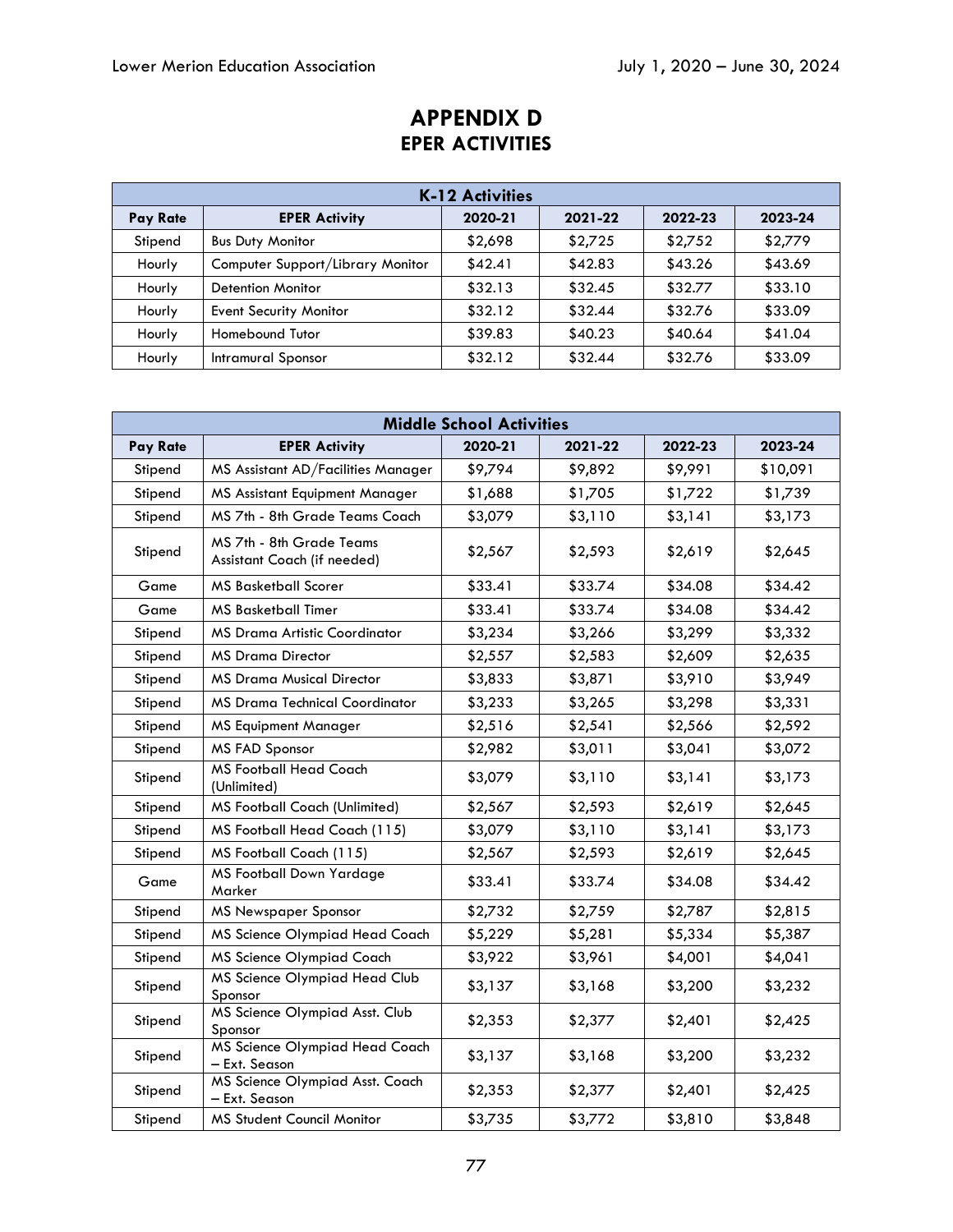### Lower Merion Education Association **Association** July 1, 2020 – June 30, 2024

| Stipend | MS Track Head Coach                             | \$3,079 | \$3,110 | \$3,141 | \$3,173 |
|---------|-------------------------------------------------|---------|---------|---------|---------|
| Stipend | MS Track Coach                                  | \$2,567 | \$2,593 | \$2,619 | \$2,645 |
| Game    | MS Track Judge (Dual Meet)                      | \$60.40 | \$61.00 | \$61.61 | \$62.23 |
| Game    | <b>MS Track Starter (Dual Meet)</b>             | \$77.11 | \$77.88 | \$78.66 | \$79.45 |
| Game    | <b>MS Track Timer (Dual Meet)</b>               | \$60.40 | \$61.00 | \$61.61 | \$62.23 |
| Stipend | MS TSA/Engineering Head Coach                   | \$4,459 | \$4,504 | \$4,549 | \$4,594 |
| Stipend | MS TSA/Engineering Coach                        | \$3,544 | \$3,580 | \$3,615 | \$3,651 |
| Stipend | MS TSA/Engineering Head Club<br>Advisor         | \$2,992 | \$3,022 | \$3,052 | \$3,082 |
| Stipend | MS TSA/Engineering Asst. Club<br>Advisor        | \$2,177 | \$2,198 | \$2,220 | \$2,243 |
| Stipend | MS TSA/Engineering Head Coach<br>— Ext. Season  | \$2,229 | \$2,251 | \$2,274 | \$2,297 |
| Stipend | MS TSA/Engineering Asst. Coach -<br>Ext. Season | \$1,773 | \$1,790 | \$1,808 | \$1,826 |
| Stipend | <b>MS Wrestling Head Coach</b>                  | \$3,353 | \$3,387 | \$3,421 | \$3,455 |
| Stipend | <b>MS Wrestling Coach</b>                       | \$2,998 | \$3,028 | \$3,058 | \$3,089 |
| Game    | <b>MS Wrestling Scorer</b>                      | \$39.83 | \$40.23 | \$40.64 | \$41.04 |
| Game    | <b>MS Wrestling Timer</b>                       | \$39.83 | \$40.23 | \$40.64 | \$41.04 |
| Stipend | <b>MS Yearbook Sponsor</b>                      | \$3,545 | \$3,581 | \$3,616 | \$3,653 |

| <b>High School Activities</b> |                                                  |          |          |          |          |  |  |
|-------------------------------|--------------------------------------------------|----------|----------|----------|----------|--|--|
| Pay Rate                      | <b>EPER Activity</b>                             | 2020-21  | 2021-22  | 2022-23  | 2023-24  |  |  |
| Stipend                       | HS Academic Decathlon Sponsor                    | \$2,835  | \$2,863  | \$2,892  | \$2,921  |  |  |
| Stipend                       | HS Amnesty International Sponsor                 | \$2,169  | \$2,191  | \$2,213  | \$2,235  |  |  |
| Stipend                       | HS Art Forum Sponsor                             | \$2,024  | \$2,044  | \$2,065  | \$2,085  |  |  |
| Stipend                       | HS Assistant Athletic Director                   | \$10,903 | \$11,012 | \$11,122 | \$11,233 |  |  |
| Stipend                       | <b>HS Band Director</b>                          | \$9,956  | \$10,055 | \$10,156 | \$10,257 |  |  |
| Stipend                       | <b>HS Band Assistant Director</b>                | \$3,740  | \$3,777  | \$3,815  | \$3,853  |  |  |
| Stipend                       | HS Baseball/Softball Head Coach                  | \$6,065  | \$6,126  | \$6,187  | \$6,249  |  |  |
| Stipend                       | HS Baseball/Softball Coach<br>(Varsity Asst./JV) | \$4,666  | \$4,713  | \$4,760  | \$4,808  |  |  |
| Stipend                       | HS Baseball/Softball Coach (9th<br>Grade)        | \$3,419  | \$3,453  | \$3,488  | \$3,522  |  |  |
| Stipend                       | <b>HS Basketball Head Coach</b>                  | \$7,933  | \$8,012  | \$8,092  | \$8,173  |  |  |
| Stipend                       | HS Basketball Coach (Varsity<br>Ask/JV)          | \$5,875  | \$5,934  | \$5,993  | \$6,053  |  |  |
| Stipend                       | HS Basketball Coach (9th Grade)                  | \$4,258  | \$4,301  | \$4,344  | \$4,387  |  |  |
| Game                          | <b>HS Basketball Game Supervisor</b>             | \$143.96 | \$145.39 | \$146.85 | \$148.32 |  |  |
| Game                          | <b>HS Basketball Scorer</b>                      | \$68.11  | \$68.80  | \$69.48  | \$70.18  |  |  |
| Event                         | HS Basketball Scout (up to 15<br>games)          | \$79.70  | \$80.50  | \$81.30  | \$82.11  |  |  |
| Hourly                        | <b>HS Basketball Security</b>                    | \$32.12  | \$32.44  | \$32.76  | \$33.09  |  |  |
| Game                          | HS Basketball Ticket Seller/Taker                | \$68.11  | \$68.80  | \$69.48  | \$70.18  |  |  |
| Game                          | <b>HS Basketball Timer</b>                       | \$68.11  | \$68.80  | \$69.48  | \$70.18  |  |  |
| Game                          | HS Basketball Timer/Scorer (9th<br>Grade)        | \$68.11  | \$68.80  | \$69.48  | \$70.18  |  |  |
| Stipend                       | <b>HS Best Buddies</b>                           | \$2,710  | \$2,737  | \$2,764  | \$2,792  |  |  |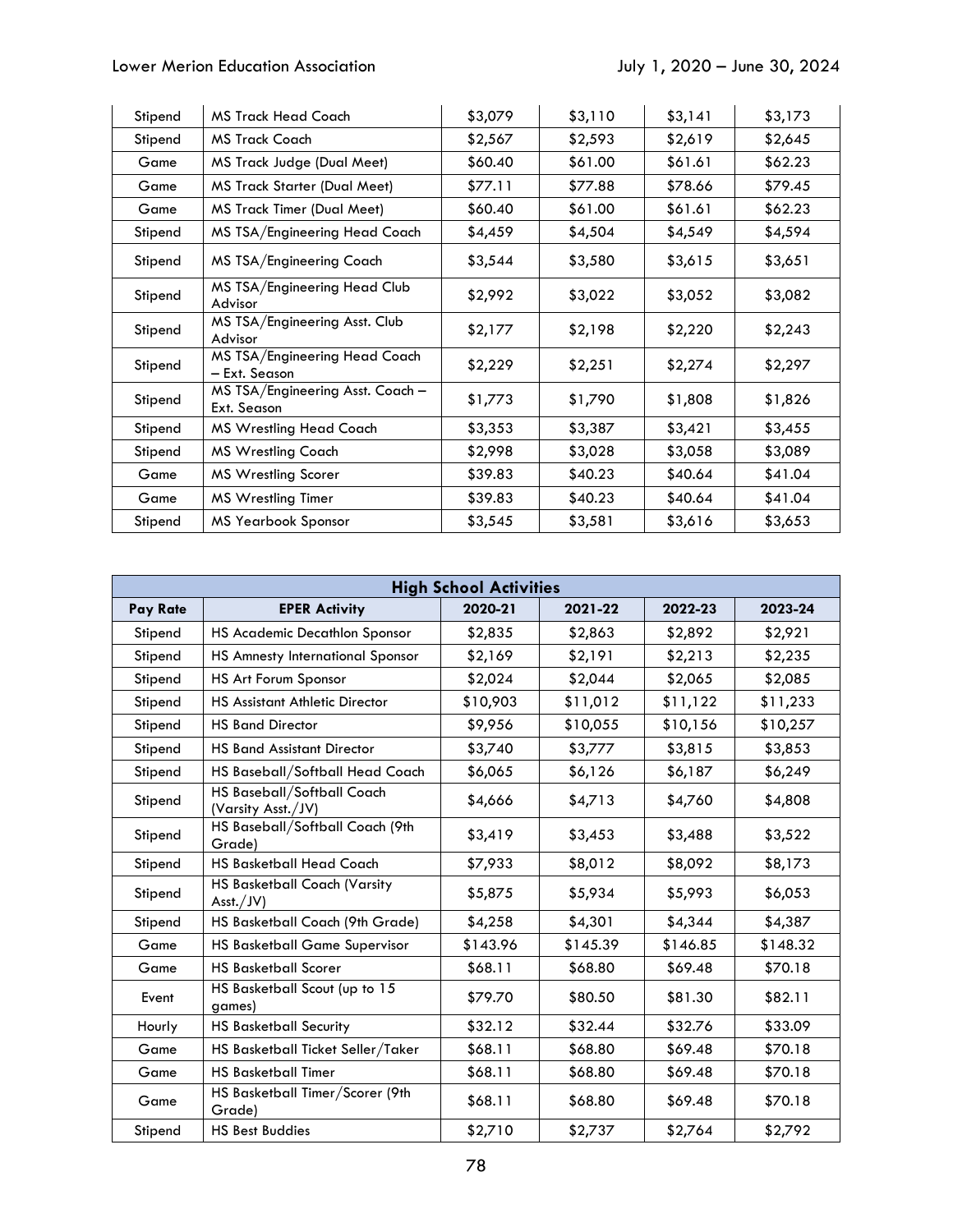| Stipend | <b>HS Chamber Choir Director</b>                                                            | \$4,912  | \$4,961  | \$5,010  | \$5,060  |
|---------|---------------------------------------------------------------------------------------------|----------|----------|----------|----------|
| Stipend | <b>HS Cheerleading Head Coach</b>                                                           | \$9,755  | \$9,852  | \$9,951  | \$10,050 |
| Stipend | <b>HS Cheerleading Coach (Varsity</b><br>Ask./JV)                                           | \$8,582  | \$8,668  | \$8,754  | \$8,842  |
| Stipend | HS Chess Club Sponsor                                                                       | \$2,251  | \$2,274  | \$2,297  | \$2,320  |
| Stipend | <b>HS Crew Head Coach</b>                                                                   | \$7,628  | \$7,704  | \$7,781  | \$7,859  |
| Stipend | <b>HS Crew Coach</b>                                                                        | \$5,863  | \$5,922  | \$5,981  | \$6,041  |
| Stipend | <b>HS Cross Country Head Coach</b>                                                          | \$5,512  | \$5,567  | \$5,622  | \$5,679  |
| Stipend | <b>HS Cross Country Coach</b>                                                               | \$4,240  | \$4,282  | \$4,325  | \$4,368  |
| Stipend | <b>HS Dance Team</b>                                                                        | \$2,211  | \$2,233  | \$2,255  | \$2,278  |
| Stipend | <b>HS Debate Sponsor</b>                                                                    | \$3,493  | \$3,528  | \$3,563  | \$3,598  |
| Stipend | <b>HS Diving Coach</b>                                                                      | \$3,797  | \$3,835  | \$3,873  | \$3,912  |
| Stipend | HS Drama Coordinator (2 Shows)                                                              | \$7,585  | \$7,661  | \$7,738  | \$7,815  |
| Stipend | <b>HS Drama Coordinator (3 Shows)</b>                                                       | \$11,375 | \$11,488 | \$11,603 | \$11,719 |
| Hourly  | HS Drama Sponsor (Acting,<br>Costumes, Music (Musicals only),<br>Sound & Lighting, Scenery) | \$32.12  | \$32.44  | \$32.76  | \$33.09  |
| Stipend | HS Drama Stage Crew/AV<br>Manager                                                           | \$8,583  | \$8,669  | \$8,755  | \$8,843  |
| Stipend | <b>HS Drill Team Coach</b>                                                                  | \$5,332  | \$5,385  | \$5,439  | \$5,493  |
| Stipend | HS Environmental Club Sponsor                                                               | \$2,460  | \$2,485  | \$2,510  | \$2,535  |
| Stipend | HS FAD/SADD Sponsor                                                                         | \$3,118  | \$3,149  | \$3,181  | \$3,212  |
| Stipend | HS Field Hockey Head Coach                                                                  | \$5,844  | \$5,902  | \$5,961  | \$6,021  |
| Stipend | HS Field Hockey Coach (Varsity<br>Asst./JV/JVB)                                             | \$4,496  | \$4,540  | \$4,586  | \$4,632  |
| Stipend | HS Film & Photography Sponsor                                                               | \$4,337  | \$4,380  | \$4,424  | \$4,468  |
| Stipend | <b>HS Flower Show Head Sponsor</b>                                                          | \$2,893  | \$2,922  | \$2,951  | \$2,980  |
| Stipend | HS Flower Show Sponsor                                                                      | \$2,555  | \$2,581  | \$2,607  | \$2,633  |
| Stipend | <b>HS Football Head Coach</b>                                                               | \$11,399 | \$11,513 | \$11,628 | \$11,744 |
| Stipend | <b>HS Football Coach (Varsity</b><br>Asst./JV/9th Grade)                                    | \$8,140  | \$8,221  | \$8,303  | \$8,386  |
| Game    | <b>HS Football Building Supervisor</b>                                                      | \$60.40  | \$61.00  | \$61.61  | \$62.23  |
| Game    | HS Football Down Yardage Marker                                                             | \$56.55  | \$57.12  | \$57.69  | \$58.26  |
| Game    | HS Football Head Field Security                                                             | \$93.83  | \$94.77  | \$95.71  | \$96.67  |
| Game    | <b>HS Football Field Security</b>                                                           | \$91.24  | \$92.16  | \$93.08  | \$94.01  |
| Game    | <b>HS Football Field Supervisor</b>                                                         | \$51.42  | \$51.93  | \$52.45  | \$52.98  |
| Game    | <b>HS Football Game Supervisor</b>                                                          | \$143.95 | \$145.38 | \$146.84 | \$148.31 |
| Game    | <b>HS Football Public Address</b>                                                           | \$68.11  | \$68.80  | \$69.48  | \$70.18  |
| Game    | <b>HS Football Scorer</b>                                                                   | \$68.11  | \$68.80  | \$69.48  | \$70.18  |
| Event   | HS Football Scout (up to 25 games)                                                          | \$123.40 | \$124.64 | \$125.88 | \$127.14 |
| Game    | <b>HS Football Head Ticket</b><br>Seller/Taker                                              | \$77.11  | \$77.88  | \$78.66  | \$79.45  |
| Game    | HS Football Ticket Seller                                                                   | \$60.40  | \$61.00  | \$61.61  | \$62.23  |
| Game    | <b>HS Football Timer</b>                                                                    | \$68.11  | \$68.80  | \$69.48  | \$70.18  |
| Game    | HS Field Hockey Timer                                                                       | \$68.11  | \$68.80  | \$69.48  | \$70.18  |
| Stipend | HS Friendship Club                                                                          | \$2,710  | \$2,737  | \$2,764  | \$2,792  |
| Stipend | <b>HS Golf Head Coach</b>                                                                   | \$3,090  | \$3,120  | \$3,152  | \$3,183  |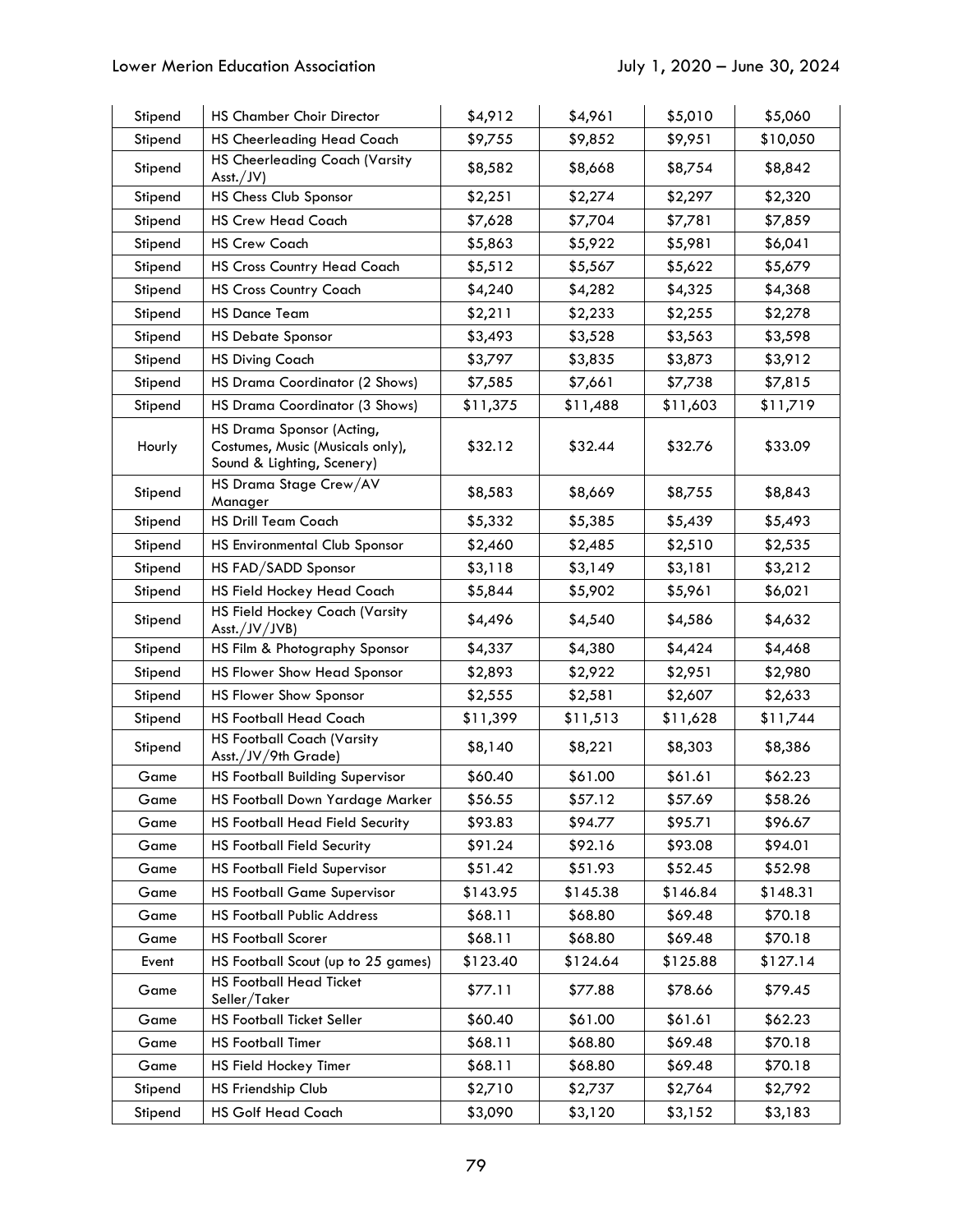| Stipend | HS Golf Coach (Varsity Asst./JV)                 | \$2,063 | \$2,084 | \$2,105 | \$2,126 |
|---------|--------------------------------------------------|---------|---------|---------|---------|
| Stipend | HS Grade Sponsor (Grade 9)                       | \$3,451 | \$3,486 | \$3,521 | \$3,556 |
| Stipend | HS Grade Sponsor (Grade 10)                      | \$3,516 | \$3,551 | \$3,586 | \$3,622 |
| Stipend | HS Grade Sponsor (Grade 11)                      | \$4,373 | \$4,417 | \$4,461 | \$4,506 |
| Stipend | HS Grade Sponsor (Grade 12)                      | \$4,639 | \$4,685 | \$4,732 | \$4,779 |
| Stipend | HS GSA                                           | \$2,320 | \$2,343 | \$2,367 | \$2,390 |
| Stipend | HS Ice Hockey Head Coach                         | \$7,640 | \$7,716 | \$7,793 | \$7,871 |
| Stipend | HS Ice Hockey Coach (Varsity<br>Ask./JV)         | \$6,855 | \$6,923 | \$6,993 | \$7,063 |
| Stipend | <b>HS HOPE Sponsor</b>                           | \$2,140 | \$2,162 | \$2,183 | \$2,205 |
| Stipend | HS Indoor Track Head Coach                       | \$9,489 | \$9,584 | \$9,680 | \$9,776 |
| Stipend | HS Indoor Track Coach (Varsity<br>Asst.)         | \$7,299 | \$7,372 | \$7,446 | \$7,520 |
| Stipend | <b>HS Jazz Band Director</b>                     | \$5,923 | \$5,982 | \$6,042 | \$6,102 |
| Stipend | <b>HS Lacrosse Head Coach</b>                    | \$5,809 | \$5,867 | \$5,925 | \$5,985 |
| Stipend | <b>HS Lacrosse Coach (Varsity</b><br>Ask./JV)    | \$4,466 | \$4,511 | \$4,556 | \$4,602 |
| Stipend | HS Lacrosse Coach (9th Grade)<br>(JVB)           | \$3,796 | \$3,834 | \$3,872 | \$3,911 |
| Event   | HS Lacrosse Scout (up to 10 games)               | \$79.70 | \$80.50 | \$81.30 | \$82.11 |
| Game    | <b>HS Lacrosse Timer</b>                         | \$68.11 | \$68.80 | \$69.48 | \$70.18 |
| Stipend | HS Language Club Sponsor                         | \$3,259 | \$3,292 | \$3,325 | \$3,358 |
| Stipend | HS Literary Magazine Sponsor                     | \$2,788 | \$2,815 | \$2,844 | \$2,872 |
| Stipend | <b>HS LMSDTV Sponsor</b>                         | \$4,136 | \$4,177 | \$4,219 | \$4,261 |
| Stipend | <b>HS Mock Trial Sponsor</b>                     | \$2,445 | \$2,470 | \$2,494 | \$2,519 |
| Stipend | <b>HS Math Club Sponsor</b>                      | \$2,547 | \$2,573 | \$2,598 | \$2,624 |
| Stipend | HS National Honor Society Sponsor                | \$3,007 | \$3,037 | \$3,067 | \$3,098 |
| Stipend | <b>HS Newspaper Advisor</b>                      | \$8,019 | \$8,100 | \$8,181 | \$8,262 |
| Stipend | HS Newspaper Business Manager                    | \$3,952 | \$3,992 | \$4,032 | \$4,072 |
| Stipend | HS Outdoor Track Head Coach                      | \$6,418 | \$6,482 | \$6,547 | \$6,612 |
| Stipend | HS Outdoor Track Coach (Varsity<br>Asst.)        | \$4,938 | \$4,987 | \$5,037 | \$5,088 |
| Stipend | <b>HS SAGE</b>                                   | \$3,986 | \$4,026 | \$4,067 | \$4,107 |
| Stipend | HS School Store Sponsor                          | \$3,180 | \$3,212 | \$3,244 | \$3,277 |
| Stipend | HS Science Olympiad Head Coach<br>- Competition  | \$5,229 | \$5,281 | \$5,334 | \$5,387 |
| Stipend | HS Science Olympiad Asst. Coach -<br>Competition | \$3,922 | \$3,961 | \$4,001 | \$4,041 |
| Stipend | <b>HS Science Olympiad Head Club</b><br>Sponsor  | \$3,137 | \$3,168 | \$3,200 | \$3,232 |
| Stipend | HS Science Olympiad Assistant<br>Club Sponsor    | \$2,353 | \$2,377 | \$2,401 | \$2,425 |
| Stipend | HS Science Olympiad Head Coach<br>- Ext. Season  | \$3,137 | \$3,168 | \$3,200 | \$3,232 |
| Stipend | HS Science Olympiad Asst. Coach -<br>Ext. Season | \$2,353 | \$2,377 | \$2,401 | \$2,425 |
| Stipend | HS Service League Sponsor                        | \$2,516 | \$2,541 | \$2,566 | \$2,592 |
| Stipend | <b>HS Soccer Head Coach</b>                      | \$6,903 | \$6,972 | \$7,042 | \$7,113 |
| Stipend | HS Soccer Coach (Varsity Asst./JV)               | \$6,372 | \$6,436 | \$6,500 | \$6,565 |
| Stipend | HS Soccer Coach (9th Grade)                      | \$3,651 | \$3,688 | \$3,725 | \$3,762 |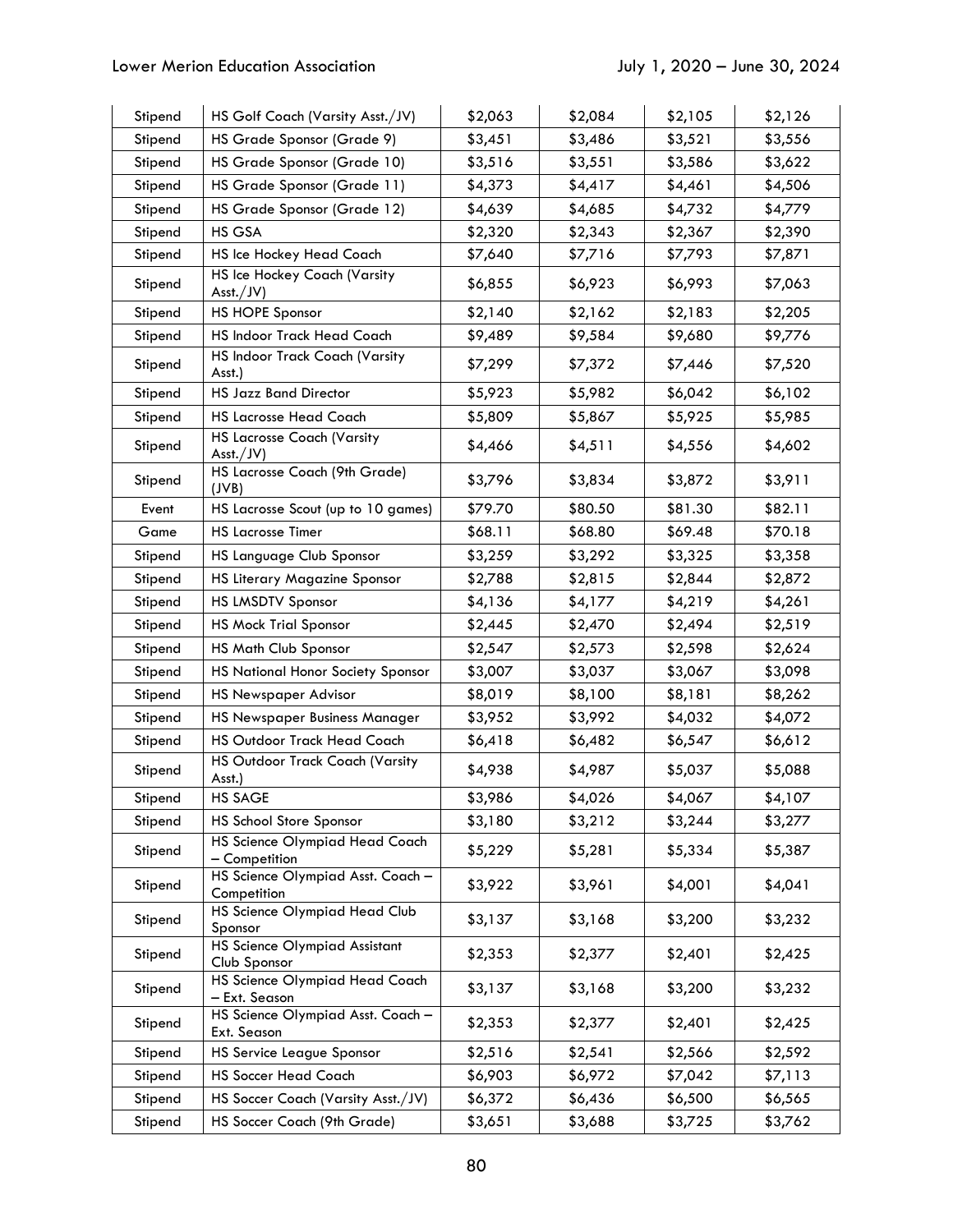| Event   | HS Soccer Scout (up to 10 games)                           | \$79.70  | \$80.50  | \$81.30  | \$82.11  |
|---------|------------------------------------------------------------|----------|----------|----------|----------|
| Game    | <b>HS Soccer Timer</b>                                     | \$68.11  | \$68.80  | \$69.48  | \$70.18  |
| Stipend | HS Speech Club Sponsor                                     | \$2,793  | \$2,821  | \$2,849  | \$2,877  |
| Stipend | <b>HS Squash Head Coach</b>                                | \$2,802  | \$2,830  | \$2,858  | \$2,887  |
| Stipend | <b>HS Squash Coach</b>                                     | \$2,242  | \$2,265  | \$2,287  | \$2,310  |
| Stipend | <b>HS Student Council Sponsor</b>                          | \$5,109  | \$5,160  | \$5,211  | \$5,263  |
| Stipend | HS Student Voice Sponsor                                   | \$2,981  | \$3,010  | \$3,040  | \$3,071  |
| Stipend | <b>HS Swimming Coach</b>                                   | \$4,532  | \$4,577  | \$4,623  | \$4,669  |
| Stipend | <b>HS Tennis Head Coach</b>                                | \$4,858  | \$4,907  | \$4,956  | \$5,005  |
| Stipend | HS Tennis Coach (JV)                                       | \$4,018  | \$4,058  | \$4,099  | \$4,140  |
| Stipend | <b>HS Tiyatro Sponsor</b>                                  | \$6,347  | \$6,410  | \$6,474  | \$6,539  |
| Game    | HS Track Judge (Dual Meet)                                 | \$56.55  | \$57.12  | \$57.69  | \$58.26  |
| Game    | HS Track Judge (Tri Meet)                                  | \$73.95  | \$74.69  | \$75.44  | \$76.19  |
| Game    | HS Track Starter (Dual Meet)                               | \$73.26  | \$73.99  | \$74.73  | \$75.48  |
| Game    | HS Track Starter (Tri Meet)                                | \$91.24  | \$92.16  | \$93.08  | \$94.01  |
| Game    | <b>HS Track Timer (Dual Meet)</b>                          | \$51.42  | \$51.93  | \$52.45  | \$52.98  |
| Game    | HS Track Timer (Tri Meet)                                  | \$71.97  | \$72.69  | \$73.42  | \$74.15  |
| Stipend | HS TSA/Engineering Head Coach -<br>Competition             | \$4,459  | \$4,504  | \$4,549  | \$4,594  |
| Stipend | HS TSA/Engineering Asst. Coach -<br>Competition            | \$3,544  | \$3,580  | \$3,615  | \$3,651  |
| Stipend | HS TSA/Engineering Head Club<br>Advisor                    | \$2,992  | \$3,022  | \$3,052  | \$3,082  |
| Stipend | HS TSA/Engineering Asst. Club<br>Advisor                   | \$2,177  | \$2,198  | \$2,220  | \$2,243  |
| Stipend | HS TSA/Engineering Head Coach -<br>Ext. Season             | \$2,229  | \$2,251  | \$2,274  | \$2,297  |
| Stipend | HS TSA/Engineering Asst. Coach -<br>Ext. Season            | \$1,773  | \$1,790  | \$1,808  | \$1,826  |
| Stipend | <b>HS Ultimate Frisbee Coach</b>                           | \$7,099  | \$7,170  | \$7,242  | \$7,314  |
| Stipend | <b>HS Volleyball Head Coach</b>                            | \$5,003  | \$5,053  | \$5,103  | \$5,154  |
| Stipend | <b>HS Volleyball Coach (Varsity</b><br>Asst./JV/9th Grade) | \$3,848  | \$3,887  | \$3,925  | \$3,965  |
| Stipend | HS World Affairs Club Sponsor                              | \$4,509  | \$4,554  | \$4,599  | \$4,645  |
| Stipend | <b>HS Wrestling Head Coach</b>                             | \$8,612  | \$8,698  | \$8,785  | \$8,873  |
| Stipend | HS Wrestling Coach (Varsity<br>$\text{Asst.}/\text{JV}$    | \$6,624  | \$6,690  | \$6,757  | \$6,824  |
| Game    | <b>HS Wrestling Game Supervisor</b>                        | \$143.95 | \$145.38 | \$146.84 | \$148.31 |
| Game    | <b>HS Wrestling Scorer</b>                                 | \$68.11  | \$68.80  | \$69.48  | \$70.18  |
| Game    | <b>HS Wrestling Security</b>                               | \$32.13  | \$32.45  | \$32.77  | \$33.10  |
| Game    | HS Wrestling Ticket Seller/Taker                           | \$68.11  | \$68.80  | \$69.48  | \$70.18  |
| Game    | <b>HS Wrestling Timer</b>                                  | \$68.11  | \$68.80  | \$69.48  | \$70.18  |
| Stipend | HS Yearbook Advisor                                        | \$8,050  | \$8,130  | \$8,211  | \$8,294  |
| Stipend | HS Yearbook Business Manager                               | \$3,909  | \$3,948  | \$3,987  | \$4,027  |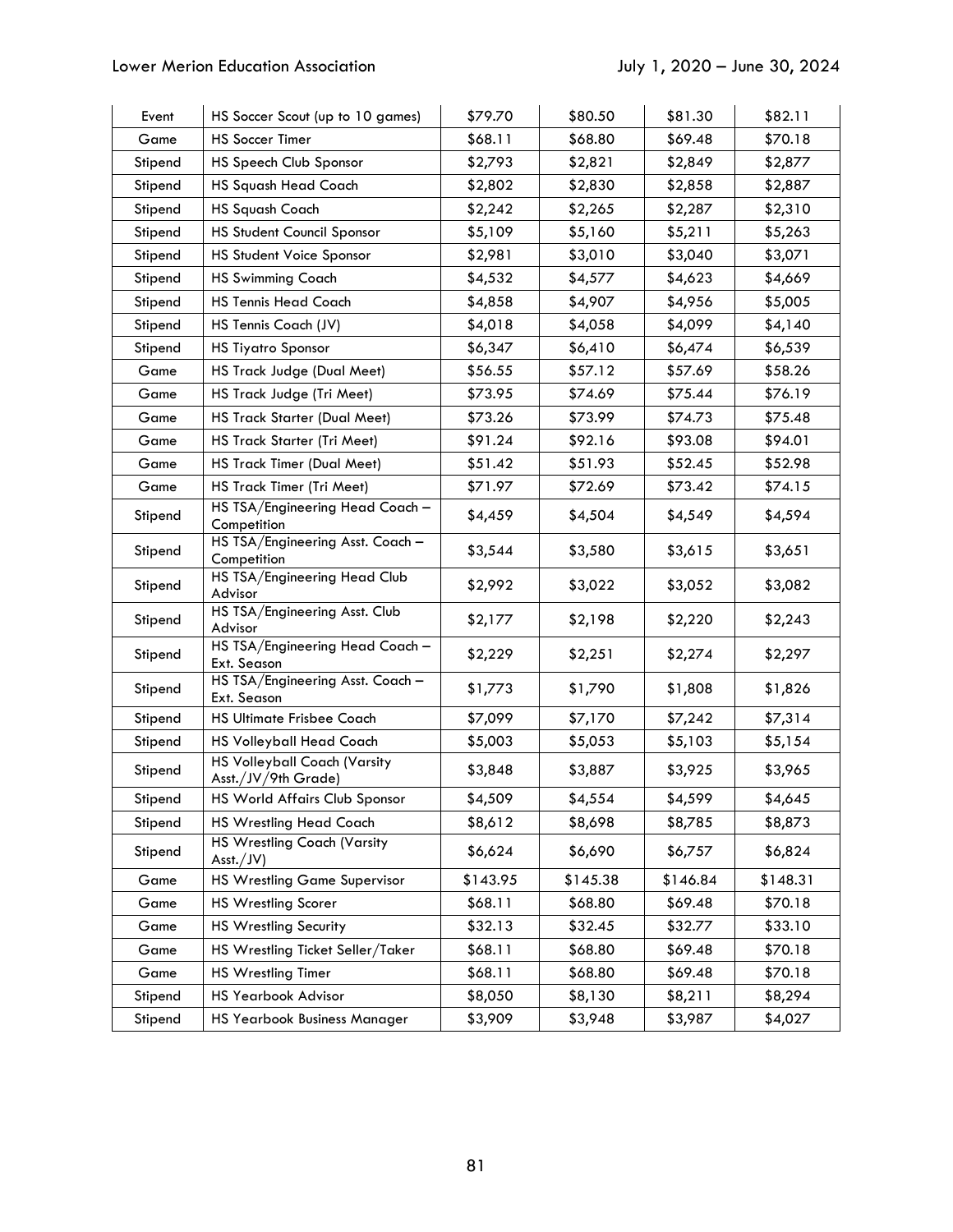### **APPENDIX E**  EPER ACTIVITIES REVIEW PROCEDURE

#### I. The individual shall:

- 1. Discuss the new conditions with the building principal<br>2. Identify what has changed that merits a compensation
- Identify what has changed that merits a compensation review
- 3. Identify the number of students involved
- 4. Complete the attached questionnaire
- 5. Write a summary of the discussion
- 6. Send copies to LMEA CNC and the Human Resources Manager no later than February 1
- II. The principal shall:
	- 1. Discuss the condition(s) with the individual
	- 2. Review the assistant principal/athletic director's analysis of the conditions
	- 3. Review the proposal and discussion
	- 4. Complete a written recommendation
	- 5. Send copies to the LMEA CNC and the Human Resources Manager
- III. The Combined Negotiations Committees shall:
	- 1. Review the materials
	- 2. Make appropriate recommendations to negotiate salary<br>3. Complete the process by March 1 if possible
	- 3. Complete the process by March 1 if possible

#### IV. **EPER SALARY = T \* UNIT VALUE**

#### **T\* = [(S + 2E + 3V)/30] + Participation + Knowledge + Pressure**

- S= TOTAL AFTER SCHOOL HOURS
- E= EVENINGS
- V= SATURDAY + SUNDAY + SCHOOL CLOSING

| <b>PARTICIPATION</b> | 15 OR LESS PARTICIPANTS | $= 1$      |
|----------------------|-------------------------|------------|
| <b>PARTICIPATION</b> | <b>MORE THAN 15</b>     | $= 2$      |
| KNOWLEDGE            |                         | $= 1$ OR 2 |
| <b>PRESSURE</b>      |                         | $= 1$ OR 2 |
| * T is rounded up    |                         |            |
|                      |                         |            |

UNIT VALUES 2020-2024 \$263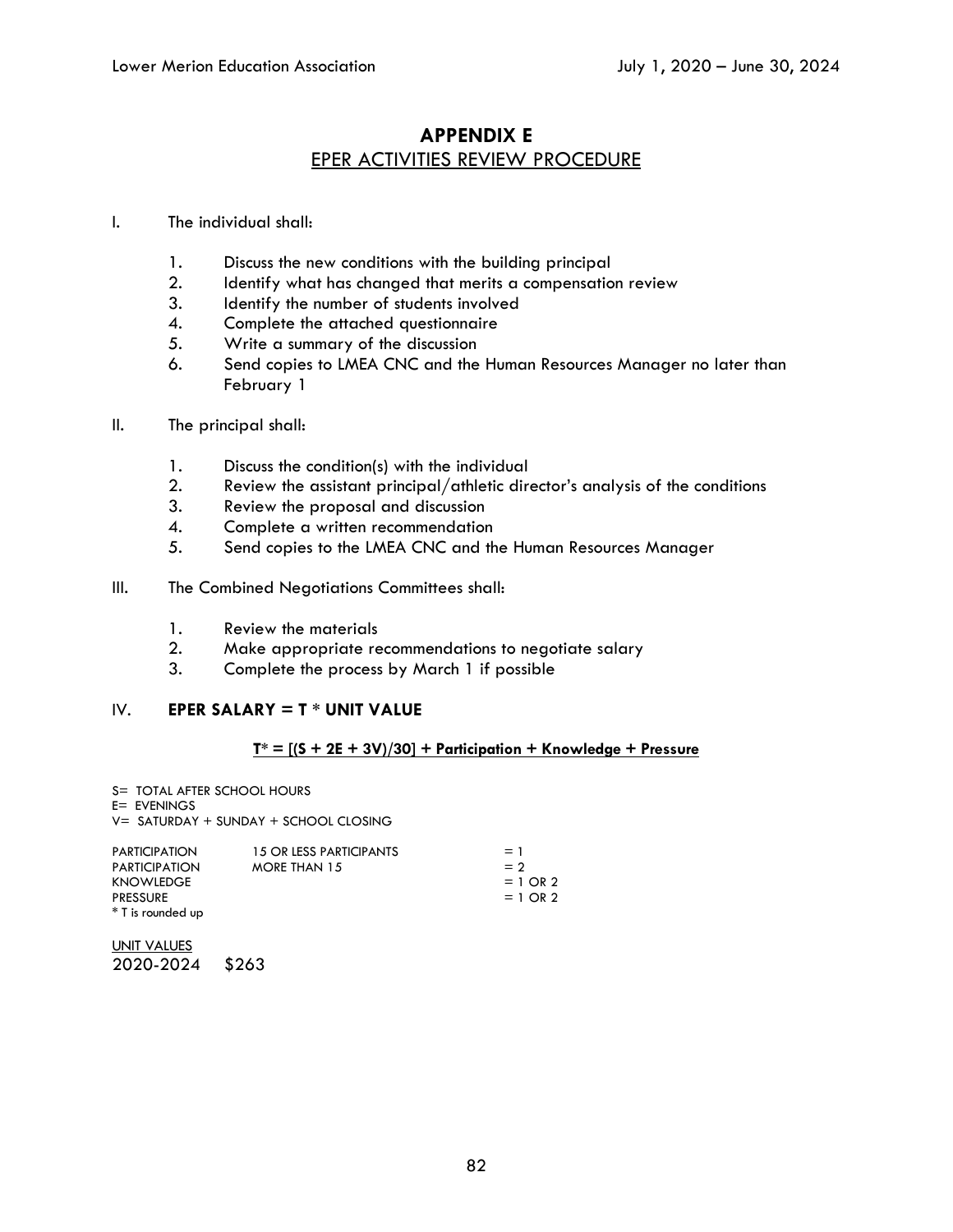

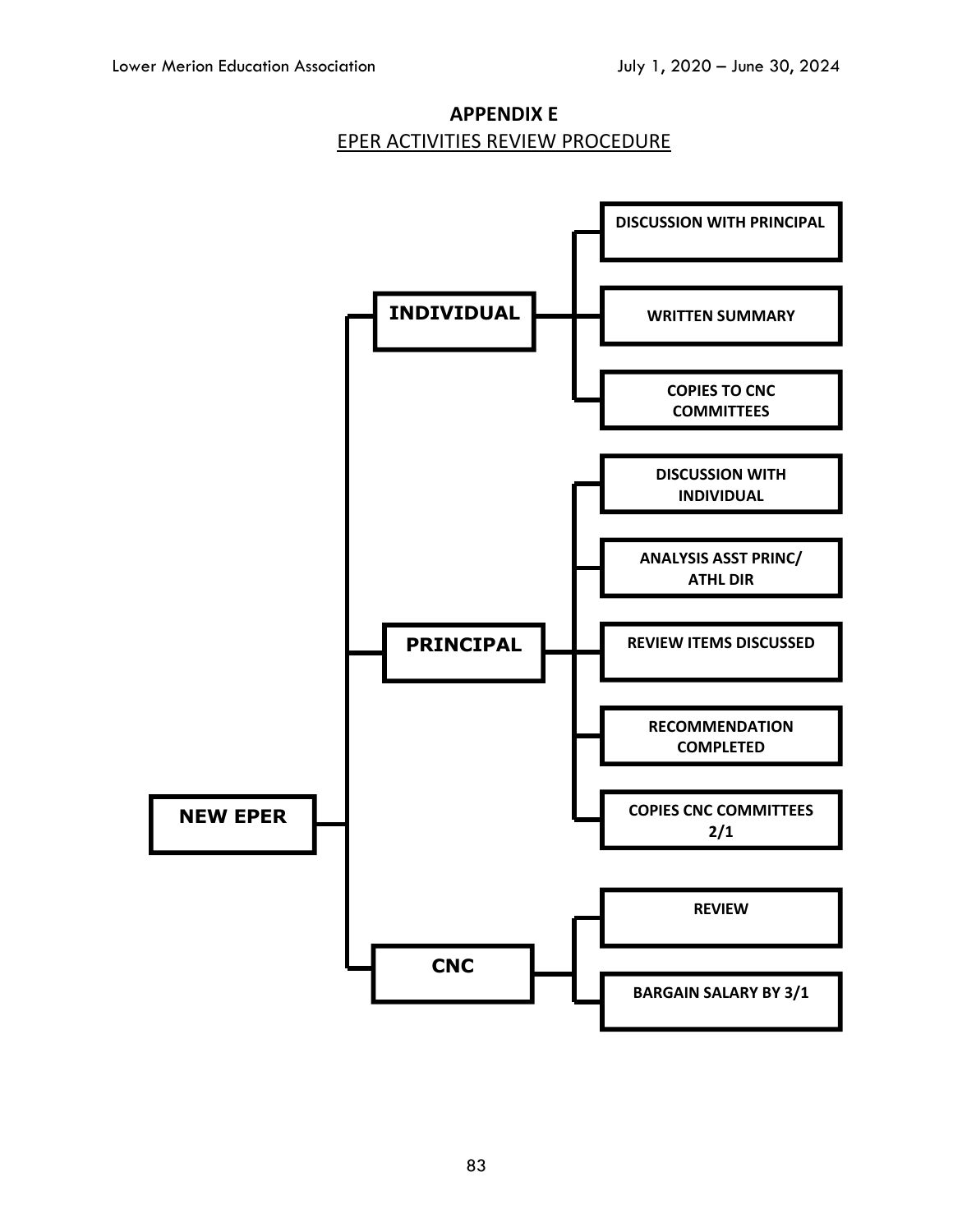## **APPENDIX F**

| <b>Band</b>  | <b>Salary Range</b>    | <b>Plan and % of Premium</b> |                   |                   |
|--------------|------------------------|------------------------------|-------------------|-------------------|
|              |                        | <b>PPO Option</b>            | <b>HMO Option</b> | <b>DED Option</b> |
| $\mathbf{A}$ | Less than \$30,000     | 4.5%                         | 2.0%              | 1.0%              |
| B            | \$30,000-\$50,000      | 7.5%                         | 3.0%              | 1.5%              |
|              | \$50,001-\$80,000      | 9.5%                         | 5.0%              | 2.0%              |
|              | \$80,001-\$100,000     | 11.5%                        | 9.0%              | 2.5%              |
|              | \$100,001-\$120,000    | 12.5%                        | 11.0%             | 3.0%              |
|              | Greater than \$120,000 | 14.5%                        | 13.0%             | 4.0%              |

### **TABLE A: Salary Banding for Premium Contributions 2020-2021**

## **TABLE B: Salary Banding for Premium Contributions 2021-2022**

| <b>Band</b> | <b>Salary Range</b>    | <b>Plan and % of Premium</b> |                   |                   |
|-------------|------------------------|------------------------------|-------------------|-------------------|
|             |                        | <b>PPO Option</b>            | <b>HMO Option</b> | <b>DED Option</b> |
| A           | Less than \$30,000     | 5.5%                         | 2.0%              | 1.0%              |
| в           | \$30,000-\$50,000      | 8.5%                         | 3.0%              | 1.5%              |
|             | \$50,001-\$80,000      | 10.5%                        | 5.0%              | 2.0%              |
| D           | \$80,001-\$100,000     | 12.5%                        | 9.0%              | 2.5%              |
|             | \$100,001-\$120,000    | 13.5%                        | 11.0%             | 3.0%              |
|             | Greater than \$120,000 | 15.5%                        | 13.0%             | 4.0%              |

## **TABLE C: Salary Banding for Premium Contributions 2022-2023**

| <b>Band</b> | <b>Salary Range</b>    | <b>Plan and % of Premium</b> |                   |                   |
|-------------|------------------------|------------------------------|-------------------|-------------------|
|             |                        | <b>PPO Option</b>            | <b>HMO Option</b> | <b>DED Option</b> |
| A           | Less than \$30,000     | 6.5%                         | 2.0%              | 1.0%              |
| B           | \$30,000-\$50,000      | 9.5%                         | 3.0%              | 1.5%              |
|             | \$50,001-\$80,000      | 11.5%                        | 5.0%              | 2.0%              |
|             | \$80,001-\$100,000     | 13.5%                        | 9.0%              | 2.5%              |
|             | \$100,001-\$120,000    | 14.5%                        | 11.0%             | 3.0%              |
|             | Greater than \$120,000 | 16.5%                        | 13.0%             | 4.0%              |

## **TABLE D: Salary Banding for Premium Contributions 2023-2024**

| <b>Band</b> | <b>Salary Range</b>    | <b>Plan and % of Premium</b> |                   |                   |
|-------------|------------------------|------------------------------|-------------------|-------------------|
|             |                        | <b>PPO Option</b>            | <b>HMO Option</b> | <b>DED Option</b> |
| A           | Less than \$30,000     | 7.5%                         | 3.0%              | 2.0%              |
| B           | \$30,000-\$50,000      | 10.5%                        | 4.0%              | 2.5%              |
|             | \$50,001-\$80,000      | 12.5%                        | 6.0%              | 3.0%              |
| D           | \$80,001-\$100,000     | 14.5%                        | 10.0%             | 3.5%              |
|             | \$100,001-\$120,000    | 15.5%                        | 12.0%             | 4.0%              |
|             | Greater than \$120,000 | 17.5%                        | 14.0%             | 5.0%              |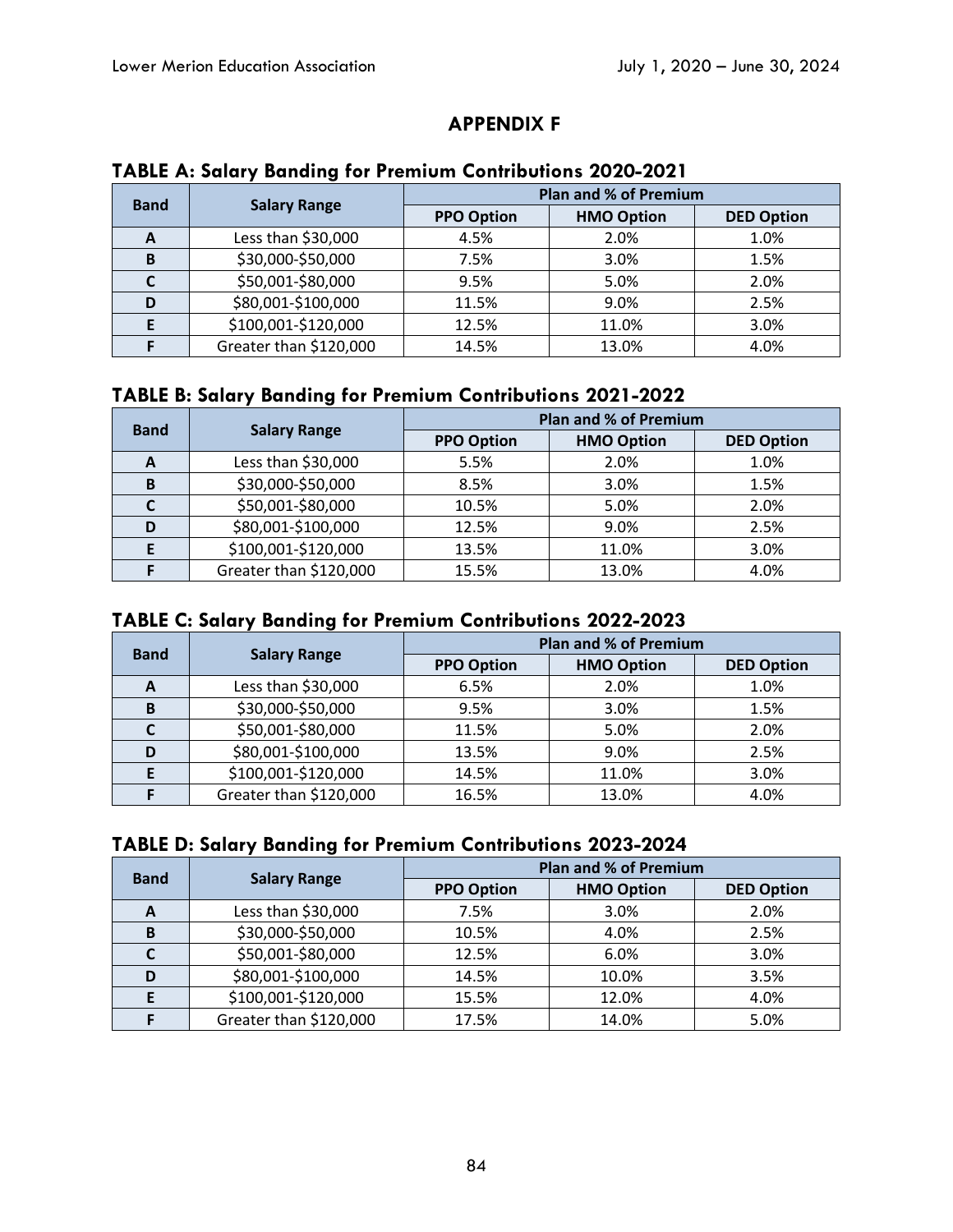# **INDEX**

### **Article**

### Page